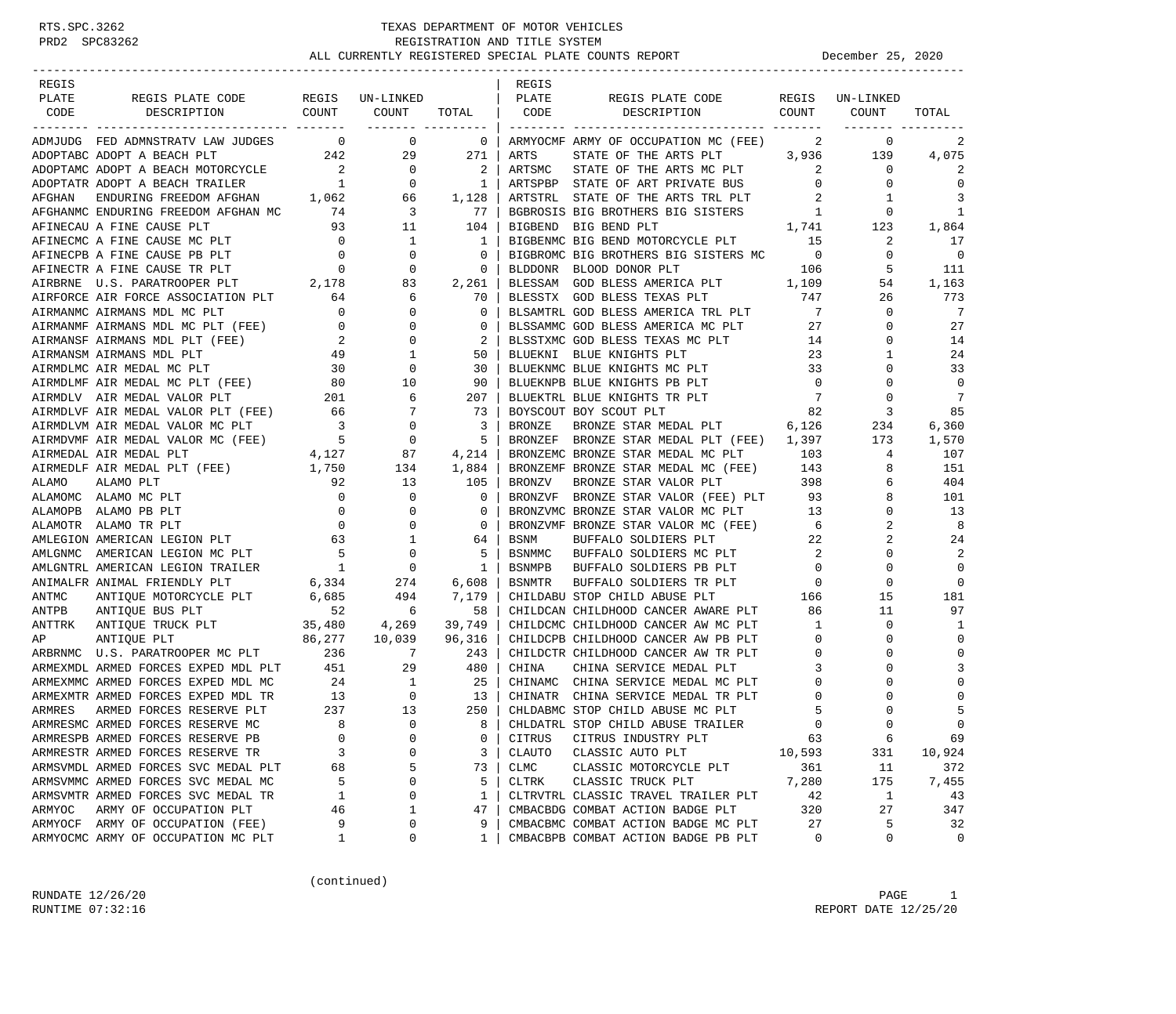| REGIS |                                                                              |                            |                                                             |                                                     | REGIS       |                                                                 |                |                 |                |
|-------|------------------------------------------------------------------------------|----------------------------|-------------------------------------------------------------|-----------------------------------------------------|-------------|-----------------------------------------------------------------|----------------|-----------------|----------------|
| PLATE | REGIS PLATE CODE                                                             |                            | REGIS UN-LINKED                                             |                                                     | PLATE       | REGIS PLATE CODE                                                |                | REGIS UN-LINKED |                |
| CODE  | COUNT<br>DESCRIPTION                                                         |                            | COUNT                                                       | TOTAL                                               | CODE        | DESCRIPTION                                                     | COUNT          | COUNT           | TOTAL          |
|       |                                                                              |                            |                                                             | ------- ---------                                   |             |                                                                 |                |                 |                |
|       | CMBACBTR COMBAT ACTION BADGE TR PLT 11                                       |                            | $\overline{0}$                                              | 11                                                  |             | CMDMVJTR CMNDTN MDL VLR JOINT SVC TR                            | $\overline{0}$ | $\mathbf 0$     | 0              |
|       | CMBACGMC COMBAT ACTION RBN CG MC PLT                                         | $\overline{0}$             | 0                                                           | $\overline{0}$                                      |             | CMDMVNMC CMNDTN MDL VLR NAVY MRN MC                             | $\mathbf 0$    | 0               | $\mathbf 0$    |
|       | CMBACGPB COMBAT ACTION RBN CG PB PLT                                         | $\overline{0}$             | $\mathbf{0}$                                                | $\circ$                                             |             | CMDMVNTR CMNDTN MDL VLR NAVY MRN TR                             | 1              | 0               | $\mathbf{1}$   |
|       | CMBACGTR COMBAT ACTION RBN CG TR PLT $\overline{0}$                          |                            | $\overline{0}$                                              | $\mathbf{0}$                                        |             | CMDMVRMC CMNDTN MDL VLR ARMY MC PLT                             | 1              | 1               | 2              |
|       |                                                                              |                            | $\overline{\mathbf{3}}$                                     | 36                                                  |             | CMDMVRTR CMNDTN MDL VLR ARMY TR PLT                             | 2              | 0               | $\overline{2}$ |
|       | CMBACMDL COMBAT ACTION MEDAL PLT 33<br>CMBACMMC COMBAT ACTION MEDAL MC PLT 3 |                            | $\overline{0}$                                              | 3                                                   | CMP         | CMOH PLT                                                        | 2              | $\Omega$        | $\overline{2}$ |
|       | CMBACMPB COMBAT ACTION MEDAL PB PLT                                          | $\overline{0}$             | $\overline{0}$                                              | $\mathbf{0}$                                        |             | CMPAFCMC CMOH AIR FORCE MC PLT                                  | $\overline{0}$ | $\Omega$        | $\bigcap$      |
|       | CMBACMTR COMBAT ACTION MEDAL TR PLT                                          |                            | $\mathbf 0$                                                 | 1                                                   |             | CMPAFMCF CMOH AIR FORCE MC PLT (FEE)                            | $\mathbf{0}$   | $\Omega$        | $\bigcap$      |
|       | CMBACRBG COMBAT ACTION RBN CG PLT                                            | $\frac{1}{3}$              | $\overline{0}$                                              | $\mathbf{3}$                                        |             | CMPAFRC CMOH AIR FORCE PLT                                      | $\mathbf{0}$   | $\Omega$        | C              |
|       | CMBACRBN COMBAT ACTION RBN NAVY PLT 303 17                                   |                            |                                                             | 320                                                 |             | CMPAFRCF CMOH AIR FORCE PLT (FEE)                               | $\overline{0}$ | 0               | $\cap$         |
|       | CMBARNMC COMBAT ACTION RBN NAVY MC                                           | 21                         | 2                                                           | 23                                                  |             | CMPARMCF CMOH ARMY MC PLT (FEE)                                 | $\overline{0}$ | $\Omega$        | $\Omega$       |
|       | CMBARNPB COMBAT ACTION RBN NAVY PB                                           | $\overline{0}$             | $\overline{0}$                                              | $\circ$                                             |             | CMPARMMC CMOH ARMY MC PLT                                       | $\mathbf 0$    | $\Omega$        | $\cap$         |
|       | CMBARNTR COMBAT ACTION RBN NAVY TR                                           | 9                          | $\mathbf 0$                                                 | 9                                                   |             | CMPARMY CMOH ARMY PLT                                           | 2              | U               | 2              |
|       | CMBATMED COMBAT MEDICAL BADGE PLT                                            | 86                         | 5                                                           | 91                                                  |             | CMPARMYF CMOH ARMY PLT (FEE)                                    | 0              | U               | $\bigcap$      |
|       | CMBINFBD COMBAT INFANTRYMANS BADGE                                           | 417                        | 22                                                          | 439                                                 |             | CMPNAVMC CMOH NAVY MC PLT                                       | 0              | 0               | $\bigcap$      |
|       | CMBINFMC COMBAT INFANTRYMANS BDGE MC                                         | 44                         | 2                                                           | 46                                                  |             | CMPNAVY CMOH NAVY PLT                                           | 2              | $\Omega$        | 2              |
|       | CMBINFPB COMBAT INFANTRYMANS BDGE PB                                         | $\overline{\phantom{0}}$   | $\overline{0}$                                              | $\overline{0}$                                      |             |                                                                 | $\mathbf{1}$   | 0               | -1             |
|       | CMBINFTR COMBAT INFANTRYMANS BDGE TR                                         | 4                          | $\mathbf 0$                                                 | 41                                                  |             | CMPNAVYF CMOH NAVY PLT (FEE)<br>CMPNVMCF CMOH NAVY MC PLT (FEE) | $\mathbf 0$    | U               | $\bigcap$      |
|       | CMBTMDMC COMBAT MEDICAL BADGE MC PLT                                         | $6\overline{6}$            |                                                             |                                                     |             |                                                                 |                | U               | C              |
|       |                                                                              |                            | $\begin{array}{ccc} 6 & 1 \\ 2 & 0 \\ 691 & 27 \end{array}$ | $7\overline{ }$                                     |             | CNTYJUDG COUNTY JUDGE PLT                                       | $\circ$        |                 | -1             |
|       | CMBTMDTR COMBAT MEDICAL BADGE TR PLT                                         |                            |                                                             | 2                                                   | COASTMD     | COAST GUARD MDL PLT                                             | 1              | 0               |                |
|       | CMDMDAIR COMMENDATION MDL AIR FORCE                                          |                            |                                                             | 718 l                                               |             | COASTMDF COAST GUARD MDL PLT (FEE)                              | $\overline{0}$ | 1               | 1              |
|       | CMDMDAMC COMMENDATION MDL AF MC PLT                                          | 21                         | 2                                                           | 23                                                  |             | COASTMMC COAST GUARD MDL MC PLT                                 | $\circ$        | 0               | $\Omega$       |
|       | CMDMDAPB COMMENDATION MDL AF PB PLT                                          | $\overline{\phantom{0}}$   | $\mathbf{0}$                                                | $\overline{\phantom{0}}$ 0 $\overline{\phantom{0}}$ |             | COASTMMF COAST GUARD MDL MC PLT FEE                             | $\Omega$       | 0               | $\bigcap$      |
|       | CMDMDARM COMMENDATION MDL ARMY PLT                                           | 771                        | 36                                                          | 807                                                 | COLL        | TEXAS A & M UNIVERSITY                                          | 1,411          | 40              | 1,451          |
|       | CMDMDATR COMMENDATION MDL AF TR PLT                                          | 8                          | $\overline{0}$                                              | 8                                                   | COLL        | UNIV OF TEXAS AT AUSTIN                                         | 722            | 19              | 741            |
|       | CMDMDCGD COMMENDATION MDL CGUARD PLT                                         | 27                         | $\mathbf{1}$                                                | 28                                                  | COLL        | SOUTHERN METHODIST UNIV                                         | 57             | 3               | 60             |
|       | CMDMDCMC COMMENDATION MDL CG MC PLT                                          | $\overline{\phantom{a}}$ 3 | $\mathbf{0}$                                                | $\overline{3}$                                      | COLL        | INCARNATE WORD COLLEGE                                          | $\overline{0}$ | 0               | $\cap$         |
|       | CMDMDCPB COMMENDATION MDL CG PB PLT                                          | $\overline{0}$             | $\mathbf 0$                                                 | $0-1$                                               | COLL        | TEXAS TECH UNIVERSITY 1,430                                     |                | 48              | 1,478          |
|       | CMDMDCTR COMMENDATION MDL CG TR PLT                                          | $\overline{0}$             | $\mathbf{0}$                                                | $\mathbf{0}$                                        | COLL        | UNIV OF TX AT ARLINGTON                                         | 6              | 0               | 6              |
|       | CMDMDJMC COMMENDATION MDL JSV MC PLT                                         | 5                          | 0                                                           | 5                                                   | COLL        | UNIV OF TEXAS AT EL PASO                                        | 55             | 9               | 64             |
|       | CMDMDJPB COMMENDATION MDL JSV PB PLT                                         | $\overline{0}$             | $\mathbf{0}$                                                | $0-1$                                               | COLL        | UNIVERSITY OF HOUSTON                                           | 221            | 7               | 228            |
|       | CMDMDJSV COMMENDATION MDL JOINT SVCS                                         | 181                        | 7                                                           | 188                                                 | COLL        | RICHLAND COLLEGE                                                | $\overline{0}$ | 0               | 0              |
|       | CMDMDJTR COMMENDATION MDL JSV TR PLT                                         | $\overline{\phantom{0}}$   | $\mathbf{1}$                                                | $\frac{1}{2}$                                       | COLL        | TEXAS SOUTHERN UNIVERSITY                                       | 86             | 7               | 93             |
|       | CMDMDNAV COMMENDATION MDL NAVY PLT                                           | 266                        | 9                                                           | 275                                                 | COLL        | BAYLOR UNIVERSITY                                               | 210            | 9               | 219            |
|       | CMDMDNMC COMMENDATION MDL NAVY MC                                            | 6                          | $\mathbf{1}$                                                | 7                                                   | COLL        | TEXAS STATE UNIVERSITY                                          | 21             | 0               | 21             |
|       | CMDMDNPB COMMENDATION MDL NAVY PB                                            | $\overline{0}$             | 0                                                           | $0-1$                                               | COLL        | UNIVERSITY OF NORTH TEXAS                                       | 46             | 0               | 46             |
|       | CMDMDNTR COMMENDATION MDL NAVY TR                                            | $\overline{5}$             | $\mathbf{0}$                                                | 5                                                   | COLL        | RICE UNIVERSITY                                                 | 142            | 12              | 154            |
|       | CMDMDRMC COMMENDATION MDL ARMY MC                                            | 39                         | 5                                                           | 44                                                  | COLL        | U OF MARY HARDIN-BAYLOR                                         | 21             | 1               | 22             |
|       | CMDMDRPB COMMENDATION MDL ARMY PB                                            | $\overline{\phantom{0}}$   | $\mathbf 0$                                                 | $0-1$                                               | COLL        | UNIV OF TX AT SAN ANTONIO                                       | $\overline{0}$ | 0               | 0              |
|       | CMDMDRTR COMMENDATION MDL ARMY TR                                            | 9                          | 0                                                           | 9 <sup>1</sup>                                      | COLL        | TEXAS CHRISTIAN UNIV                                            | 100            | 4               | 104            |
|       | CMDMLVAF CMNDTN MDL VLR AIR FORCE                                            | 6                          | $\mathbf 0$                                                 | 6                                                   | COLL        | PRAIRIE VIEW A & M UNIV                                         | 37             | $\Omega$        | 37             |
|       | CMDMLVAR CMNDTN MDL VLR ARMY PLT                                             | 36                         | $\Omega$                                                    | 36 <sup>1</sup>                                     | <b>COLL</b> | BROOKHAVEN COLLEGE                                              | $\Omega$       | $\Omega$        | $\Omega$       |
|       | CMDMLVCG CMNDTN MDL VLR COAST GRD                                            | 0                          | $\Omega$                                                    | 0                                                   | COLL        | UNIVERSITY OF ST. THOMAS                                        | 11             | 1               | 12             |
|       | CMDMLVJS CMNDTN MDL VLR JOINT SVC                                            | 2                          | $\Omega$                                                    | 2                                                   | COLL        | PARKER C OF CHIROPRACTIC                                        | 0              | 0               | 0              |
|       | CMDMLVNV CMNDTN MDL VLR NAVY MRN PLT                                         | 37                         | 0                                                           | 37                                                  | COLL        | S. F. AUSTIN STATE UNIV                                         | 28             | 2               | 30             |
|       | CMDMVAMC CMNDTN MDL VLR AIR FORCE MC                                         | 0                          | $\Omega$                                                    | 0                                                   | COLL        | TX CHIROPRACTIC COLLEGE                                         | $\Omega$       | 0               | 0              |
|       | CMDMVATR CMNDTN MDL VLR AIR FORCE TR                                         | 0                          | $\Omega$                                                    | 0                                                   | COLL        | ABILENE CHRISTIAN UNIV                                          | $\Omega$       | 0               | $\mathbf 0$    |
|       | CMDMVCMC CMNDTN MDL VLR COAST GRD MC                                         | 0                          | $\Omega$                                                    | 0                                                   | COLL        | HOUSTON BAPTIST UNIV                                            | $\Omega$       | 0               | $\mathbf 0$    |
|       | CMDMVCTR CMNDTN MDL VLR COAST GRD TR                                         | 0                          | 0                                                           | 0                                                   | COLL        |                                                                 | 16             | 2               | 18             |
|       | CMDMVJMC CMNDTN MDL VLR JOINT SVC MC                                         | 0                          | 0                                                           | 0                                                   | COLL        | TEXAS A & M COMMERCE<br>TARLETON STATE UNIV                     | 0              | 0               | 0              |
|       |                                                                              |                            |                                                             |                                                     |             |                                                                 |                |                 |                |

(continued)

RUNDATE 12/26/20 PAGE 2 RUNTIME 07:32:16 REPORT DATE 12/25/20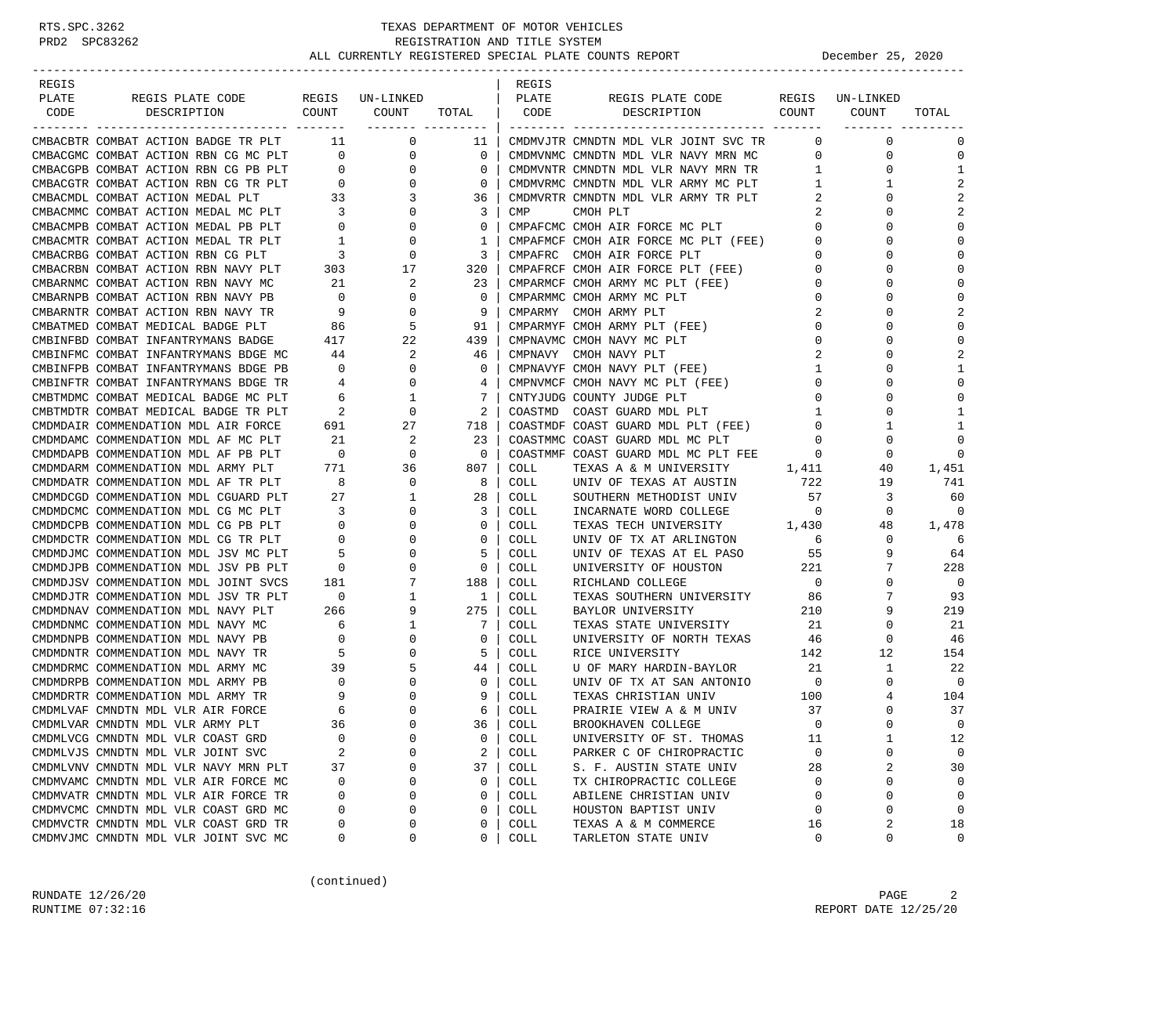| REGIS  |                                                                                      |                                        |                |                         | REGIS         |                                                                              |                |                                      |                |
|--------|--------------------------------------------------------------------------------------|----------------------------------------|----------------|-------------------------|---------------|------------------------------------------------------------------------------|----------------|--------------------------------------|----------------|
| PLATE  | REGIS PLATE CODE REGIS UN-LINKED                                                     |                                        |                |                         | PLATE         | REGIS PLATE CODE                                                             |                | REGIS UN-LINKED                      |                |
| CODE   | COUNT<br>DESCRIPTION                                                                 |                                        | COUNT          | TOTAL                   | CODE          | DESCRIPTION COUNT                                                            |                | COUNT                                | TOTAL          |
| COLL   | WEST TEXAS A & M UNIV                                                                | 37                                     | $\overline{0}$ | ------- ---------<br>37 |               | DFDRVRPB DEAF DRIVER AWARENESS PB                                            | $\Omega$       | <u>-------- -----</u><br>$\mathbf 0$ | 0              |
| COLL   | SAM HOUSTON STATE UNIV 111 11                                                        |                                        |                | 122                     |               | DFDRVRTR DEAF DRIVER AWARENESS TR                                            | $\overline{0}$ | $\mathbf 0$                          | 0              |
| COLL   | TX A & M CORPUS CHRISTI                                                              | $\overline{0}$                         | $\overline{0}$ | $\mathbf 0$             |               | DFLYCMCF FLY CRS MDL RCPNT MC (FEE)                                          | 11             | $\mathbf 0$                          | 11             |
| COLL   | MIDWESTERN STATE UNIV                                                                | $\overline{0}$                         | $\Omega$       | 0                       |               | DFLYCRS FLYING CROSS MEDAL RECIPNTS 1,133                                    |                | 20                                   | 1,153          |
| COLL   |                                                                                      |                                        | 0              | 0                       |               | DFLYCRSF FLY CRS MDL RCPNT PLT (FEE)                                         | 348            | 21                                   | 369            |
| COLL   | HOWARD PAYNE UNIVERSITY 0<br>SOUTHWESTERN UNIVERSITY 23<br>AUGUST COLLECT            |                                        | 1              | 24                      |               | DFLYCSMC FLY CRS MEDAL RCPNT MC PLT                                          | 6              | $\mathbf 0$                          | 6              |
| COLL   | AUSTIN COLLEGE                                                                       | 29                                     | 0              | 29                      | DIMES         | MARCH OF DIMES PLT                                                           | 18             | $\mathbf 0$                          | 18             |
| COLL   | LAMAR UNIVERSITY                                                                     | $\overline{0}$                         | 0              | $\mathbf 0$             |               | DSMAIRF DISTING SERVICE AIR FORCE                                            | 49             | $\mathbf 0$                          | 49             |
| COLL   | EAST TEXAS BAPTIST UNIV                                                              | $\mathbf{0}$                           | $\Omega$       | $\Omega$                |               | DSMAIRFF DISTING SER AIR FORCE (FEE) 13                                      |                | $\mathbf 0$                          | 13             |
| COLL   | TEXAS LUTHERAN UNIVERSITY                                                            | $\mathbf{0}$                           | 0              | 0                       |               | DSMAIRFM DISTING SERV AIR FORCE MC                                           | $\overline{1}$ | 0                                    | 1              |
| COLL   | HUSTON-TILLOTSON COLLEGE                                                             | 0                                      | $\Omega$       | $\mathbf 0$             |               | DSMAIRMF DIST SER AIR FORCE MC (FEE)                                         | $\overline{0}$ | 0                                    | $\mathbf 0$    |
| COLL   | MCMURRY UNIVERSITY                                                                   | 0                                      | 0              | $\mathbf 0$             |               | DSMARMMF DISTING SERV ARMY MC (FEE)                                          | $\overline{0}$ | 0                                    | $\mathbf 0$    |
| COLL   | UNIV OF TEXAS AT DALLAS                                                              | 26                                     | 3              | 29                      |               | DSMARMY DISTINGUISHED SERVICE ARMY                                           | 43             | 0                                    | 43             |
| COLL   | TEXAS WESLEYAN UNIVERSITY 0                                                          |                                        | $\Omega$       | 0                       |               | DSMARMYF DISTING SERVICE ARMY (FEE)                                          | - 9            | $\Omega$                             | 9              |
| COLL   | SUL ROSS STATE UNIVERSITY 41                                                         |                                        | 1              | 42                      |               | DSMARMYM DISTING SERVICE ARMY MC                                             | $\mathbf{0}$   | 0                                    | $\mathbf 0$    |
| COLL   | UT DALLAS SUNSET 09/01/2014                                                          | $\overline{0}$                         | 0              | $\mathbf 0$             | DSMCG         | DISTING SERVICE COAST GUARD                                                  | 2              | $\Omega$                             | 2              |
| COLL   | TEXAS A & M KINGSVILLE                                                               | $\overline{0}$                         | 0              | $\mathbf 0$             | DSMCGF        | DIST SER COAST GUARD (FEE)                                                   | $\overline{0}$ | 0                                    | $\Omega$       |
| COLL   | NORTH CENTRAL TX COLLEGE                                                             | $\overline{0}$                         | 0              | $\mathbf 0$             | DSMCGM        | DISTING SERV COAST GUARD MC                                                  | $\mathbf 0$    | 0                                    | $\Omega$       |
| COLL   | UT MD ANDERSON CANCER                                                                | $\overline{28}$                        | 5              | 33                      |               | DSMCGMF DIST SER CST GUARD MC (FEE)                                          | $\mathbf 0$    | $\Omega$                             | $\bigcap$      |
| COLL   |                                                                                      | $\overline{0}$                         | 0              | $\mathbf 0$             |               | DSMDDMCF DIS SER MDL DOD MC PLT(FEE)                                         | $\overline{0}$ | 0                                    | $\Omega$       |
| COLL   | TEXAS WOMEN'S UNIVERSITY<br>UNIV OF TX AT BROWNSVILLE                                | 0                                      | $\Omega$       | $\mathbf 0$             |               | DSMDHSMC DIST SER MDL DOHS MC PLT                                            | $\overline{0}$ | 0                                    | $\mathbf 0$    |
| COLL   | LUBBOCK CHRISTIAN UNIV                                                               | $\overline{7}$                         | 0              | 7                       | DSMDOD        | DIST SER MDL DOD PLT                                                         | 8              | 0                                    | 8              |
| COLL   | ST. MARY'S UNIVERSITY                                                                | 31                                     | 0              | 31                      |               | DSMDODF DIST SER MDL DOD PLT (FEE)                                           | $\overline{4}$ | 0                                    | 4              |
| COLL   | ANGELO STATE UNIVERSITY                                                              | 39                                     | 4              | 43                      |               | DSMDODMC DIST SER MDL DOD MC PLT                                             | $\circ$        | $\Omega$                             | $\bigcap$      |
| COLL   | HOUSTON COMMUNITY COLLEGE                                                            | 6                                      | 1              | -7                      | DSMDOHS       | DIST SER MDL DOHS PLT                                                        | $\mathbf{0}$   | 0                                    | $\cap$         |
|        | COLLTXAN COLLEGE FOR ALL TEXANS                                                      | 15                                     | 0              | 15                      |               | DSMDOHSF DIST SER MDL DOHS PLT (FEE)                                         | $\overline{0}$ | 0                                    | $\Omega$       |
|        | COLLTXMC COLL FOR ALL TEXANS MC                                                      |                                        | 0              | $\mathbf 0$             | DSMDOT        | DIST SER MDL DOT PLT                                                         | $\overline{0}$ | 0                                    | $\bigcap$      |
|        | COLLTXTR COLL FOR ALL TEXANS TR                                                      | $\begin{array}{c}0\\0\\123\end{array}$ | 0              | $\mathbf 0$             |               | DSMDOTF DIST SER MDL DOT PLT (FEE)                                           | $\mathbf 0$    | 0                                    | $\bigcap$      |
|        | CONQCNCR CONQUER CANCER PLT                                                          |                                        | 9              | 132                     |               | DSMDOTMC DIST SER MDL DOT MC PLT                                             | $\overline{0}$ | $\Omega$                             | $\bigcap$      |
| CTNBOL | COTTON BOLL PLT                                                                      | 422                                    | 19             | 441                     |               |                                                                              | $\overline{0}$ | 0                                    | $\mathbf 0$    |
| CUSTOM | CUSTOM VEHICLE PLT                                                                   | 88                                     | 3              | 91                      |               | DSMDTMCF DIS SER MDL DOT MC PLT(FEE)<br>DSMHSMCF DIS SER MDL DHS MC PLT(FEE) | $\overline{0}$ | 0                                    | $\mathbf 0$    |
|        | CUSTOMMC CUSTOM MOTORCYCLE PLT                                                       | $\overline{\phantom{0}}$               | 0              | $\overline{0}$          |               | DSMNAVMF DISTING SERV NAVY MC (FEE)                                          | $\overline{0}$ | 0                                    | $\bigcap$      |
| CVLPAT | TX WING CIVIL AIR PATROL                                                             | 144                                    | 4              | 148                     |               | DSMNAVY DISTINGUISHED SERVICE NAVY                                           | 10             | 0                                    | 10             |
|        | CVLPATMC TX WING CIVIL AIR PATROL MC                                                 | $\overline{\phantom{a}}$ 2             | $\Omega$       | 2                       |               | DSMNAVYF DISTING SERVICE NAVY (FEE)                                          | - 5            | 1                                    | 6              |
|        | CVLPATPB TX WING CIVIL AIR PATROL PB                                                 | $\mathbf{0}$                           | 0              | $\mathbf 0$             |               | DSMNAVYM DISTING SERVICE NAVY MC                                             | $\overline{0}$ | $\mathbf 0$                          | $\mathbf 0$    |
|        | CVLPATTR TX WING CIVIL AIR PATROL TR                                                 | $\mathbf{1}$                           | $\Omega$       | 1                       |               | DSSMDLMC DEF SUPERIOR SERV MDL MC                                            | 2              | 0                                    | $\overline{2}$ |
| DARMC  | DAUGHTERS AMER REV MC PLT                                                            | $\overline{0}$                         | 0              | $\mathbf 0$             |               | DSSMDLMF DEF SUPER SERV MDL MC (FEE)                                         | $\overline{0}$ | 1                                    | 1              |
| DARPB  | DAUGHTERS AMER REV PB PLT                                                            | $\overline{0}$                         | 0              | $\mathbf 0$             |               | DSSMEDAL DEFENSE SUPERIOR SERV MEDAL                                         | 190            | 5                                    | 195            |
| DARPLT | DAUGHTERS AMER REV PLT                                                               | 92                                     | 5              | 97                      |               | DSSMEDLF DEF SUPERIOR SERV MDL (FEE) 59                                      |                | 2                                    | 61             |
|        |                                                                                      |                                        | 0              | $\overline{0}$          | <b>DUBLUE</b> | DU BLUE HERON PLT                                                            | 697            | 47                                   | 744            |
|        | DEFMERSF DEFENSE MERIT SVC MDL (FEE) 296<br>DEFMERSF DEFENSE MERIT SVC MDL (FEE) 296 |                                        | 36             | 332                     |               | DUBLUEMC DU BLUE HERON MC PLT                                                | $\overline{0}$ | $\mathbf 0$                          | 0              |
|        | DEFMERSV DEFENSE MERIT SVC MDL PLT                                                   | 1,177                                  | 38             | $1,215$                 |               | DUBLUEPB DU BLUE HERON PB PLT                                                | $\Omega$       | $\Omega$                             | $\Omega$       |
|        | DEFMRSMC DEFENSE MERIT SVC MDL MC                                                    | 10                                     | 0              | 10                      |               | DUBLUETR DU BLUE HERON TRL PLT                                               | 6              | $\mathbf{1}$                         | 7              |
|        | DEFMRSMF DEFENSE MERIT SVC MDL MC F                                                  | 18                                     | 2              | 20                      |               | DUTHREED DU THREE DOGS PLT                                                   | 123            | 12                                   | 135            |
|        | DESERTMC DESERT STORM MC PLT                                                         | 48                                     | 6              | 54                      |               | DUTHREMC DU THREE DOGS MC PLT                                                | $\mathbf{0}$   | 0                                    | 0              |
|        | DESERTPB DESERT STORM PB PLT                                                         | $\mathbf 0$                            | 0              | $\mathbf{0}$            |               | DUTHREPB DU THREE DOGS PB PLT                                                | $\mathbf 0$    | $\mathbf 0$                          | $\overline{0}$ |
|        | DESERTS DESERT STORM PLT                                                             | 978                                    | 34             | 1,012                   |               | DUTHRTRL DU THREE DOGS TRL PLT                                               | 4              | 0                                    | $\overline{4}$ |
|        | DESERTTR DESERT STORM TR PLT                                                         | $\overline{4}$                         | 0              | $4\overline{ }$         |               | DVAEXMDL DV ARM FORCES EXP MDL PLT                                           | 354            | 6                                    | 360            |
|        | DFDRVRAW DEAF DRIVER AWARENESS PLT                                                   | 45                                     | 1              | 46                      |               | DVAEXMLF DV ARM FORCES EXP MDL (FEE)                                         | 223            | 6                                    | 229            |
|        | DFDRVRMC DEAF DRIVER AWARENESS MC                                                    | $\overline{0}$                         | 0              | 0                       |               | DVAEXMMC DV ARM FORCES EXP MDL MC                                            | $\overline{3}$ | 1                                    | 4              |
|        |                                                                                      |                                        |                |                         |               |                                                                              |                |                                      |                |

(continued)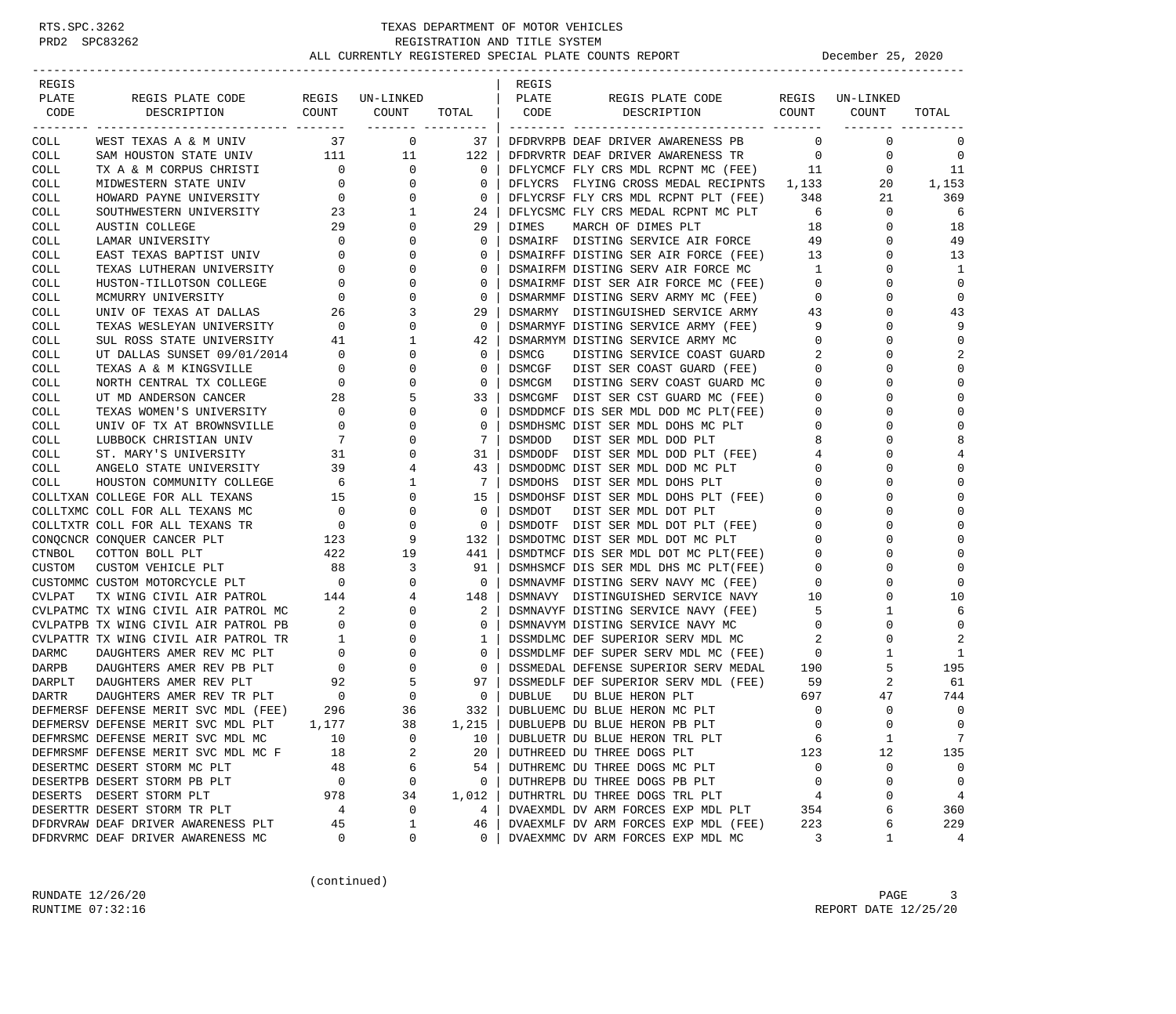| REGIS                          |                                                                                                   |                                             |                                        |              | REGIS         |                                      |                            |                 |                |
|--------------------------------|---------------------------------------------------------------------------------------------------|---------------------------------------------|----------------------------------------|--------------|---------------|--------------------------------------|----------------------------|-----------------|----------------|
| PLATE                          | REGIS PLATE CODE                                                                                  |                                             | REGIS UN-LINKED                        |              | PLATE         | REGIS PLATE CODE                     |                            | REGIS UN-LINKED |                |
| CODE                           | COUNT<br>DESCRIPTION                                                                              |                                             | COUNT                                  | TOTAL   CODE |               | COUNT<br>DESCRIPTION                 |                            | COUNT           | TOTAL          |
|                                |                                                                                                   |                                             |                                        |              |               |                                      |                            |                 |                |
|                                | DVAEXMMF DV ARM FORCES EXP MDL MC F 26 0                                                          |                                             |                                        | 26           |               | DVCMARMF DV COMMEN MDL ARMY MC (FEE) | 15                         | 1               | 16             |
|                                | DVAFCMCF DV AIR FORCE CROSS MC (FEE) 1<br>DVAFCRMC DV AIR FORCE CROSS MC PLT 0                    |                                             | $\mathbf 0$                            | 1            |               | DVCMBBMC DV COMBAT ACTION MEDAL MC   | $\overline{0}$             | 0               | $\mathbf 0$    |
|                                | DVAFCRMC DV AIR FORCE CROSS MC PLT                                                                | $\frac{6}{28}$                              | $\overline{0}$                         | $\mathbf{0}$ |               | DVCMBIMC DV COMBAT INFANTRY BDGE MC  | 23                         | $\mathbf 0$     | 23             |
|                                | DVAFCRS DV AIR FORCE CROSS PLT                                                                    |                                             | $\overline{\mathbf{3}}$                | 31           |               | DVCMBIMF DV COMBAT INFANTRY BDG MC F | 63                         | $\mathbf 0$     | 63             |
|                                | DVAFCRSF DV AIR FORCE CROSS (FEE)                                                                 | $\begin{array}{cc} 17 \\ 1,334 \end{array}$ | $\begin{array}{c} 1 \\ 17 \end{array}$ | 18           |               | DVCMBMDF DV COMBAT MED BADGE (FEE)   | 118                        | 4               | 122            |
| DVAIRMDL DV AIR MEDAL PLT      |                                                                                                   |                                             |                                        | 1,351        |               | DVCMBMED DV COMBAT MEDICAL BADGE PLT | 229                        | 3               | 232            |
|                                | DVAIRMLF DV AIR MEDAL PLT (FEE)                                                                   | 827                                         | 16                                     | 843          |               | DVCMBMMC DV COMBAT MED BADGE MC PLT  | $\overline{\phantom{0}}^2$ | 0               | 2              |
| DVAIRMMC DV AIR MEDAL MC PLT   |                                                                                                   | 6                                           | 1                                      | 7            |               | DVCMBMMF DV COMBAT MED BADGE MC FEE  | 11                         | $\mathbf 0$     | 11             |
|                                | DVAIRMMF DV AIR MEDAL MC PLT (FEE) 62                                                             |                                             | 1                                      | 63           |               | DVCMBRCG DV COMBAT ACTION RBN CG FEE | $\overline{4}$             | $\mathbf 0$     | $\overline{4}$ |
| DVAIRMNF DV AIRMANS MDL (FEE)  |                                                                                                   | $\frac{15}{25}$                             | 0                                      | 15           |               | DVCMBTIB DV COMBAT INFANTRYMAN BADGE | 1,425                      | 33              | 1,458          |
| DVAIRMNS DV AIRMANS MDL PLT    |                                                                                                   |                                             | $\mathbf 0$                            | 25           |               | DVCMBTIF DV COMBAT INFANTRY BDGE FEE | 622                        | 23              | 645            |
| DVAIRV                         | DV AIR MEDAL VALOR PLT 137                                                                        |                                             | 2                                      | 139          | <b>DVCMCG</b> | DV COMMEN MDL COAST GUARD            | 38                         | $\mathbf{1}$    | 39             |
|                                | DVAIRVF DV AIR MEDAL VALOR (FEE)                                                                  | 81                                          | 1                                      | 82           |               | DVCMCGF DV COMMEN MDL COAST GUARD F  | 23                         | 2               | 25             |
|                                | DVAIRVM DV AIR MEDAL VALOR MC PLT                                                                 | $\overline{1}$                              | 0                                      | 1            |               | DVCMCGMC DV COMMEN MDL CG MC PLT     | $\overline{0}$             | $\mathbf 0$     | $\Omega$       |
|                                | DVAIRVM DV ALK FIRM VALOR MC (FEE) 8<br>DVAIRVMF DV AIR MEDAL VALOR MC (FEE) 8<br>$\frac{13}{11}$ |                                             | 0                                      | 8            |               | DVCMCGMF DV COMMEN MDL CG MC (FEE)   | $\mathbf{1}$               | 1               | $\overline{2}$ |
|                                |                                                                                                   |                                             | $\Omega$                               | 13           |               | DVCMDLJS DV CMNDTN VLR JT SVC PLT    | 13                         | $\mathbf 0$     | 13             |
| DVAOCF                         | DV ARMY OF OCCUPTN (FEE) 10                                                                       |                                             | $\mathbf 0$                            | 10           |               | DVCMHAFF DV CMOH AIR FORCE PLT (FEE) | $\overline{0}$             | 1               | 1              |
|                                | DVAOCMC DV ARMY OF OCCUPTN MC PLT                                                                 | $\overline{\phantom{0}}$                    | 0                                      | $\circ$      |               | DVCMHAFM DV CMOH AIR FORCE MC PLT    | $\overline{0}$             | $\mathbf 0$     | $\mathbf 0$    |
|                                | DVAOCMF DV ARMY OF OCCUPTN MC (FEE) 0                                                             |                                             | 1                                      | 1            |               | DVCMHAIR DV CMOH AIR FORCE PLT       | 1                          | $\Omega$        | 1              |
|                                | DVARCRMC DV ARMY DST CROSS MC PLT                                                                 | $\begin{array}{c} 0 \\ 0 \end{array}$       | 0                                      | $\circ$      |               | DVCMHAMF DV CMOH ARMY MC PLT (FEE)   | $\mathbf 0$                | 0               | $\Omega$       |
|                                | DVARCRMF DV ARMY DST CRS MC (FEE)                                                                 |                                             | 0                                      | 0            |               | DVCMHAR DV CMOH ARMY PLT             | 2                          | $\Omega$        | $\overline{2}$ |
|                                | DVARMCRF DV ARMY DST CROSS (FEE)                                                                  | 15                                          | 0                                      | 15           |               | DVCMHARF DV CMOH ARMY PLT (FEE)      | 2                          | $\mathbf 0$     | 2              |
|                                | DVARMSMC DV AIRMANS MDL MC PLT 0<br>DVARMSMF DV AIRMANS MDL MC (FEE) 0                            |                                             | 0                                      | $\circ$      |               | DVCMHARM DV CMOH ARMY MC PLT         | $\mathbf{0}$               | $\Omega$        | $\Omega$       |
|                                |                                                                                                   |                                             | 0                                      | $\circ$      |               | DVCMHFMF DV CMOH AIR FORCE MC (FEE)  | $\overline{0}$             | $\Omega$        | $\Omega$       |
| DVARMYCR DV ARMY DST CROSS PLT |                                                                                                   | 25                                          | 1                                      | 26           |               | DVCMHNAV DV CMOH NAVY PLT            | $\mathbf{0}$               | 0               | $\Omega$       |
|                                | DVASVMDL DV ARM FORCES SVC MDL PLT                                                                | 49                                          | 2                                      | 51           |               | DVCMHNMF DV CMOH NAVY MC PLT (FEE)   | $\overline{0}$             | $\Omega$        | $\Omega$       |
|                                | DVASVMLF DV ARM FORCES SVC MDL (FEE) 37                                                           |                                             | $\mathbf 0$                            | 37           |               | DVCMHNVF DV CMOH NAVY PLT (FEE)      | $\overline{0}$             | 0               | $\Omega$       |
|                                | DVASVMMC DV ARM FORCES SVC MDL MC                                                                 | $\overline{0}$                              | 0                                      | 0            |               | DVCMHNVM DV CMOH NAVY MC PLT         | $\mathbf 0$                | $\Omega$        | $\Omega$       |
|                                | DVASVMMF DV ARM FORCES SVC MDL MC F 1                                                             |                                             | $\overline{0}$                         | 1            | DVCMJS        | DV COMMEN MDL JOINT SVC PLT 149      |                            | 5               | 154            |
| DVBRST                         | DV BRONZE STAR MEDAL PLT 7,107                                                                    |                                             | 92                                     | 7,199        |               | DVCMJSF DV COMMEN MDL JOINT SVC FEE  | 94                         | 4               | 98             |
|                                | DVBRSTF DV BRONZE STAR MEDAL (FEE) 4,366                                                          |                                             | 114                                    | 4,480        |               | DVCMJSMC DV COMMEN MDL JS MC PLT     | $\overline{\mathbf{3}}$    | 0               | 3              |
|                                | DVBRSTMC DV BRONZE STAR MEDAL MC                                                                  | 58                                          | $\overline{\phantom{a}}$               | 59           |               | DVCMJSMF DV COMMEN MDL JS MC (FEE)   | 7                          | 0               | 7              |
|                                | DVBRSTMF DV BRONZE STAR MDL MC (FEE) 353                                                          |                                             | 9                                      | 362          |               | DVCMLJSF DV CMNDTN VLR JT SVC (FEE)  | $\overline{9}$             | 0               | 9              |
| <b>DVBRSV</b>                  | DV BRONZE STAR VALOR PLT                                                                          | 596                                         | 8                                      | 604          | <b>DVCMNV</b> | DV COMMEN MDL NAVY PLT               | 223                        | 1               | 224            |
|                                | DVBRSVF DV BRONZE STAR VALOR (FEE) 303<br>DVBRSVMC DV BRONZE STAR VALOR MC 6                      |                                             | 8                                      | 311          |               | DVCMNVF DV COMMEN MDL NAVY (FEE)     | 119                        | 2               | 121            |
|                                | DVBRSVMC DV BRONZE STAR VALOR MC                                                                  | $6\overline{6}$                             | $\mathbf 0$                            | 6            |               | DVCMNVMC DV COMMEN MDL NAVY MC PLT   | $\overline{\mathbf{3}}$    | $\mathbf 0$     | 3              |
|                                | DVBRSVMF DV BRONZ STR VALOR MC (FEE) 16                                                           |                                             | $\mathbf 0$                            | 16           |               | DVCMNVMF DV COMMEN MDL NAVY MC (FEE) | $7\phantom{0}7$            | $\mathbf 0$     | 7              |
|                                | DVCCMBMC DV COMBAT ACTION MEDAL MC F                                                              | $\begin{array}{cc} 3 \\ 0 \end{array}$      | 0                                      | 3            |               | DVCMRBNM DV COMBAT ACTION RBN NAVY   | 606                        | 12              | 618            |
|                                | DVCHINA DV CHINA SVC MEDAL PLT                                                                    |                                             | $\mathbf 0$                            | $\circ$      |               | DVCMRNMC DV COMBAT ACTN RBN NAVY MC  | 15                         | 1               | 16             |
|                                | DVCHINF DV CHINA SVC MEDAL (FEE) 0<br>DVCHINMC DV CHINA SVC MEDAL MC PLT 0                        |                                             | 0                                      | $\mathbf{0}$ |               | DVCMRNMF DV COMBAT ACT RBN NAVY MC F | 28                         | 0               | 28             |
|                                |                                                                                                   |                                             | $\mathbf 0$                            | $\Omega$     |               | DVCMRNYF DV COMBAT ACTION RBN NAVY F | 321                        | 8               | 329            |
|                                | DVCHINMF DV CHINA SVC MEDAL MC (FEE)                                                              | $\Omega$                                    | $\Omega$                               | $\Omega$     |               | DVCMVAFE DV CMNDTN VLR AIR FORCE PLT | 12                         | $\mathbf{1}$    | 13             |
|                                | DVCMACMC DV COMBAT ACTION RBN CG MC                                                               | 0                                           | 0                                      | 0            |               | DVCMVAFF DV CMNDTN VLR AIR FORCE FEE | 9                          | 0               | 9              |
| <b>DVCMAF</b>                  | DV COMMEN MDL AIR FORCE PLT                                                                       | 276                                         | 7                                      | 283          |               | DVCMVARF DV CMNDTN VLR ARMY (FEE)    | 62                         | 2               | 64             |
|                                | DVCMAFF DV COMMEN MDL AIR FORCE FEE                                                               | 176                                         | 3                                      | 179          |               | DVCMVARY DV CMNDTN VLR ARMY PLT      | 76                         | 2               | 78             |
|                                | DVCMAFMC DV COMMEN MDL AF MC PLT                                                                  | $\mathbf{1}$                                | 0                                      | 1            |               | DVCMVCG DV CMNDTN VLR COAST GRD PLT  | 2                          | 0               | $\overline{2}$ |
|                                | DVCMAFMF DV COMMEN MDL AF MC (FEE)                                                                | 6                                           | 0                                      | 6            |               | DVCMVCGF DV CMNDTN VLR COAST GRD FEE | 1                          | 1               | 2              |
| <b>DVCMAR</b>                  | DV COMMEN MDL ARMY PLT                                                                            | 585                                         | 4                                      | 589          |               | DVCMVNVY DV CMNDTN VLR NVY MRN PLT   | 47                         | 1               | 48             |
| DVCMARF                        | DV COMMEN MDL ARMY (FEE)                                                                          | 350                                         | 17                                     | 367          |               | DVCMVNYF DV CMNDTN VLR NVY MRN (FEE) | 29                         | 3               | 32             |
|                                | DVCMARMC DV COMMEN MDL ARMY MC PLT                                                                | 5                                           | 0                                      | 5            |               | DVCOAFMC DV COAST GUARD MDL MC (FEE) | 1                          | 0               | $\mathbf{1}$   |

(continued)

RUNDATE  $12/26/20$  PAGE 4 RUNTIME 07:32:16 REPORT DATE 12/25/20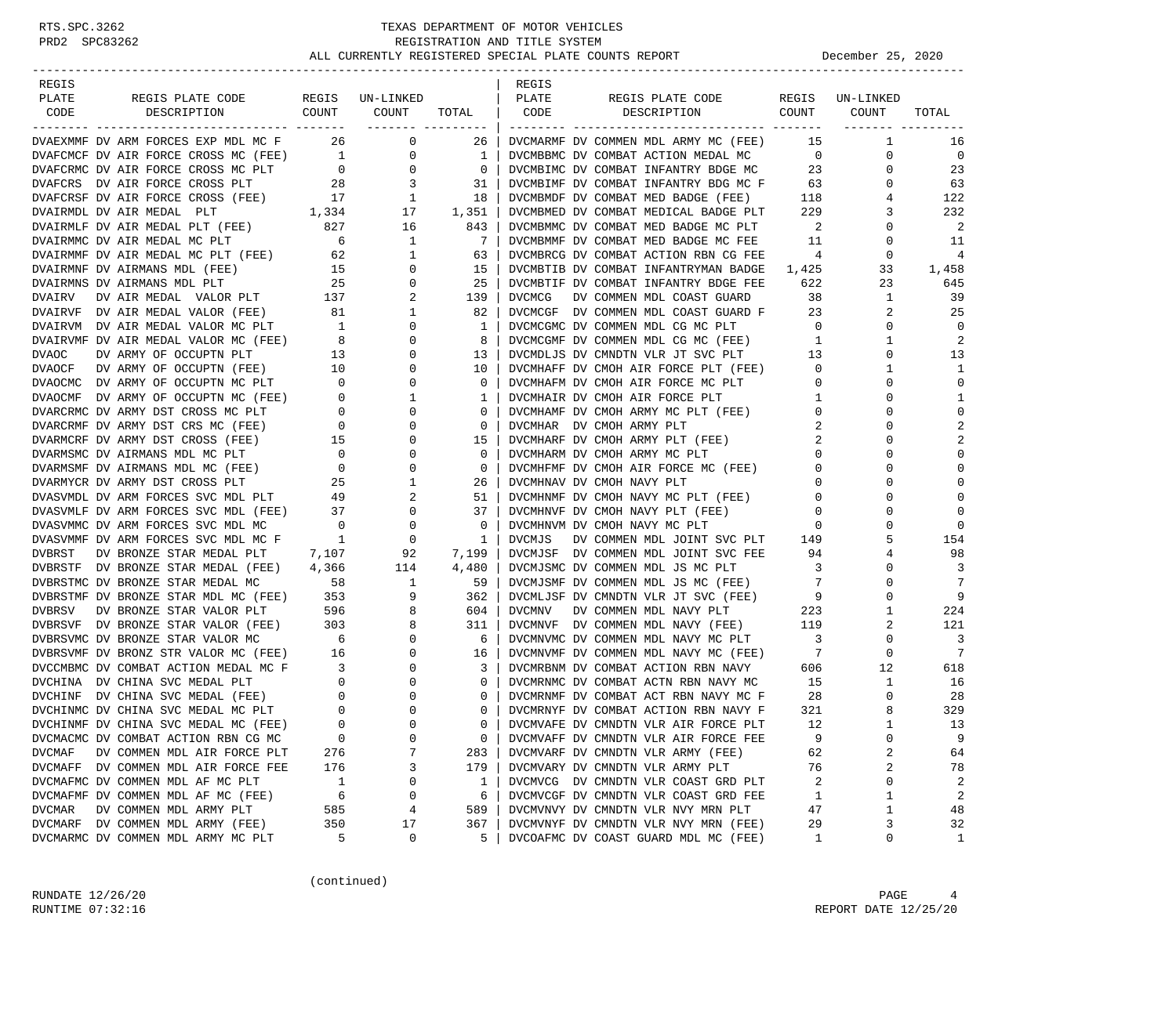| REGIS                                                                                                                                                                                                                                         |                                      |                                                           |                                        | REGIS        |                                                                             |                            |                        |                |
|-----------------------------------------------------------------------------------------------------------------------------------------------------------------------------------------------------------------------------------------------|--------------------------------------|-----------------------------------------------------------|----------------------------------------|--------------|-----------------------------------------------------------------------------|----------------------------|------------------------|----------------|
| PLATE<br>REGIS PLATE CODE                                                                                                                                                                                                                     | COUNT COUNT                          | REGIS UN-LINKED                                           |                                        | PLATE        | REGIS PLATE CODE<br>DESCRIPTION COUNT                                       |                            | REGIS UN-LINKED        |                |
| CODE<br>DESCRIPTION                                                                                                                                                                                                                           |                                      |                                                           | TOTAL  <br>___________________         | CODE         |                                                                             |                            | COUNT<br>-------- ---- | TOTAL          |
| DVCOASMC DV COAST GUARD MDL MC PLT 0 0 0 0                                                                                                                                                                                                    |                                      |                                                           | $\begin{array}{c c} 0 & 1 \end{array}$ |              | DVDSNVF DV DSM NAVY PLT (FEE)                                               | 17                         | $\mathbf 0$            | 17             |
|                                                                                                                                                                                                                                               |                                      | 2                                                         | 24                                     |              |                                                                             | $\overline{0}$             | 0                      | $\mathbf 0$    |
|                                                                                                                                                                                                                                               |                                      | $\overline{0}$                                            | 36                                     |              | DVDSNVMC DV DSM NAVY MC PLT<br>DVDSNVMF DV DSM NAVY MC PLT (FEE)            | $\overline{\mathbf{2}}$    | $\mathbf 0$            | $\overline{2}$ |
| DVCOMBAF DV COMBAT ACTION BADGE(FEE) 549 18                                                                                                                                                                                                   |                                      |                                                           | 567                                    | DVDSS        | DV DEF SUPERIOR SVC MEDAL 127                                               |                            | 2                      | 129            |
|                                                                                                                                                                                                                                               |                                      |                                                           | 54                                     |              | DVDSSF DV DEF SUPER SVC MDL (FEE)                                           | 63                         | 2                      | 65             |
|                                                                                                                                                                                                                                               |                                      |                                                           | 7                                      |              | DVDSSM DV DEF SUPERIOR SVC MDL MC                                           | $\overline{0}$             | $\mathbf 0$            | $\mathbf 0$    |
| DVCOMBAT DV COMBAT ACTION BADGE PLT                                                                                                                                                                                                           | 1,052                                | 16 1,068                                                  |                                        |              | DVDSSMF DV DEF SPR SVC MDL MC (FEE)                                         | $\overline{0}$             | $\mathbf 0$            | $\mathbf 0$    |
|                                                                                                                                                                                                                                               |                                      |                                                           | 21                                     |              | DVFLYCMC DV DISTING FLYING CROSS MC                                         | 2                          | $\Omega$               | $\overline{2}$ |
|                                                                                                                                                                                                                                               |                                      |                                                           | 12                                     |              | DVFLYCMF DV DIST FLY CROSS MC (FEE)                                         | $\overline{9}$             | 0                      | 9              |
| DVCOMFMC DV COMBAT ACTION BADGE MC F<br>DVCCOMFMC DV COMBAT ACTION BADGE MC F<br>DVCCAGMC DV COMBAT ACT RBN CG MC FEE 1 0<br>DVCVAFMC DV CMNDTN VLR AIR FORCE MC 0 0<br>DVCVAFMF DV CMNDTN VLR ARMY MC PLT 1 0<br>DVCVAYMC DV CMNDTN VLR ARMY |                                      |                                                           | 53                                     |              | DVFLYCRF DV DISTING FLY CROSS (FEE)                                         | 228                        | 5                      | 233            |
|                                                                                                                                                                                                                                               |                                      |                                                           | 1                                      |              | DVFLYCRS DV DISTING FLYING CROSS PLT                                        | 426                        | 7                      | 433            |
|                                                                                                                                                                                                                                               |                                      |                                                           | $\mathbf{0}$                           |              | DVFLYCVF DV DIST FLY CROSS VALOR FEE                                        | 10                         | $\mathbf 0$            | 10             |
|                                                                                                                                                                                                                                               |                                      |                                                           | $0-1$                                  |              | DVFLYCVR DV DIST FLY CROSS VALOR PLT                                        | 16                         | 0                      | 16             |
|                                                                                                                                                                                                                                               |                                      |                                                           | $\mathbf{1}$                           |              | DVFLYVMC DV DIST FLY CRSS VLR MC PLT                                        | $\overline{\phantom{a}}^2$ | 0                      | 2              |
| DVCVAYMF DV CMNDTN VLR ARMY MC (FEE)                                                                                                                                                                                                          |                                      | $\mathbf 0$                                               | 6                                      |              | DVFLYVMF DV DIST FLY CRSS VLR MC FEE                                        | $\mathbf{1}$               | $\mathbf{0}$           | 1              |
| DVCVCGMC DV CMNDTN VLR COAST GRD MC                                                                                                                                                                                                           |                                      | $\begin{array}{c} 6 \\ 0 \end{array}$<br>$\mathbf{0}$     | $\overline{0}$                         |              | DVGWEMMF DV GLBL WAR TERR EXP MC FEE                                        | 29                         | $\mathbf{1}$           | 30             |
| DVCVCGMF DV CMNDTN VLR COAST G MC F                                                                                                                                                                                                           |                                      | $\mathbf{0}$                                              | $\overline{0}$                         |              | DVGWSMMC DV GLBL WAR TERR SVC MC PLT                                        | 6                          | $\mathbf 0$            | 6              |
| DVCVJSMC DV CMNDTN VLR JT SVC MC PLT                                                                                                                                                                                                          |                                      | $\begin{array}{c} 0 \\ 0 \\ 1 \end{array}$<br>$\mathbf 0$ | $\overline{0}$                         |              | DVGWSMMF DV GLBL WAR TERR SVC MC FEE                                        | 22                         | $\mathbf{1}$           | 23             |
| DVCVJSMF DV CMNDTN VLR JT SVC MC FEE                                                                                                                                                                                                          |                                      | $\mathbf{0}$                                              | $\mathbf{1}$                           |              | DVGWTEMF DV GLBL WAR TERR EXP MDL F                                         | 336                        | 12                     | 348            |
| DVCVNYMC DV CMNDTN VLR NVY MRN MC                                                                                                                                                                                                             | $\overline{0}$                       | 0                                                         | $\overline{0}$                         |              | DVGWTMDL DV GLBL WAR TERR EXP MDL                                           | 669                        | 11                     | 680            |
| DVCVNYMF DV CMNDTN VLR NVY MRN MC F                                                                                                                                                                                                           | 4                                    | $\mathbf{0}$                                              | 4                                      |              | DVGWTMMC DV GLBL WAR TERR EXP MDL MC                                        | $7\phantom{0}$             | $\mathbf{1}$           | 8              |
| DVDFMRSV DV DEFENSE MERIT SVC MEDAL                                                                                                                                                                                                           | 513                                  | 6                                                         | 519                                    |              | DVGWTSMF DV GLBL WAR TERR SVC MDL F                                         | 319                        | 5                      | 324            |
| DVDMDFSV DV DEFENSE MERIT SVC MDL F                                                                                                                                                                                                           |                                      | 4                                                         | 313                                    |              | DVGWTSML DV GLBL WAR TERR SVC MDL                                           | 631 —                      | 22                     | 653            |
| DVDMSMMC DV DEFENSE MERIT SVC MDL MC                                                                                                                                                                                                          |                                      | $309$<br>0<br>10<br>50<br>0                               | $\overline{\mathbf{0}}$                |              | DVINRMDL DV INHERENT RESOLVE CAMPAGN 78                                     |                            | 0                      | 78             |
| DVDMSMMF DV DEFENSE MERIT SVC MC FEE                                                                                                                                                                                                          |                                      | $\overline{0}$                                            | 10                                     |              | DVINRMLF DV INHERENT RESOLVE (FEE) 18                                       |                            | 0                      | 18             |
| DVDSAF<br>DV DSM AIR FORCE PLT                                                                                                                                                                                                                |                                      | 1                                                         | 51                                     |              | DVINRMMC DV INHERENT RESOLVE CMPN MC                                        | $\overline{0}$             | $\mathbf 0$            | $\mathbf 0$    |
|                                                                                                                                                                                                                                               |                                      | $\overline{0}$                                            | 28                                     |              | DVINRMMF DV INHERENT RESOLVE MC FEE                                         | $\overline{\mathbf{3}}$    | $\mathbf 0$            | 3              |
| DVDSAFF DV DSM AIR FORCE PLT (FEE) 28<br>DVDSAFMC DV DSM AIR FORCE MC PLT 1<br>DVDSAFMF DV DSM AIR FORCE MC (FEE) 1                                                                                                                           |                                      | $\mathbf 0$                                               | $\mathbf{1}$                           |              | DVKOCMDL DV KOSOVO CAMPAIGN MEDAL 54                                        |                            | 2                      | 56             |
|                                                                                                                                                                                                                                               |                                      | $\mathbf{1}$                                              | 2                                      |              | DVKOCMMC DV KOSOVO CAMPAIGN MDL MC                                          | $\overline{0}$             | 0                      | $\Omega$       |
| DVDSAR<br>DV DSM ARMY PLT                                                                                                                                                                                                                     |                                      | 2                                                         | 146                                    |              | DVKOCMMF DV KOSOVO CAMPAIGN MDL MC F<br>DVKOCVMF DV KOSOVO CAMPAIGN MDL FEE | $\overline{\mathbf{3}}$    | 0                      | 3              |
| DVDSARF DV DSM ARMY PLT (FEE)                                                                                                                                                                                                                 |                                      | $4\overline{ }$                                           | 88                                     |              |                                                                             | 25                         | $\Omega$               | 25             |
| DVDSARMC DV DSM ARMY MC PLT                                                                                                                                                                                                                   |                                      | $\mathbf{0}$                                              | $\overline{0}$                         |              | DVKORSFM DV KOREAN SERVICE MDL MC F                                         | $\overline{0}$             | $\mathbf 0$            | $\mathbf 0$    |
| DVDSARMF DV DSM ARMY MC PLT (FEE)                                                                                                                                                                                                             |                                      | $\mathbf 0$                                               | $\mathbf{1}$                           |              | DVKORSMC DV KOREAN SERVICE MDL MC                                           | $\overline{0}$             | 0                      | $\mathbf 0$    |
| DVDSCG<br>DV DSM COAST GUARD PLT                                                                                                                                                                                                              |                                      | $\mathbf{0}$                                              | 12                                     |              | DVKORSMD DV KOREAN SERVICE MDL PLT                                          | 33                         | 1                      | 34             |
| DVDSCGF DV DSM COAST GUARD (FEE)                                                                                                                                                                                                              | $\overline{4}$                       | 0                                                         | 4                                      |              | DVKORSMF DV KOREAN SERVICE MDL (FEE)<br>DVKRDSFM DV KOREAN DEFENSE SVC MC F | 25                         | 2                      | 27             |
| DVDSCGMC DV DSM COAST GUARD MC PLT                                                                                                                                                                                                            | $\overline{1}$                       | $\mathbf{0}$                                              | 1                                      |              |                                                                             | $5^{\circ}$                | $\mathbf{1}$           | 6              |
| DVDSCGMF DV DSM COAST GUARD MC (FEE) 0                                                                                                                                                                                                        |                                      | $\mathbf{0}$                                              | $\overline{0}$                         |              | DVKRDSMC DV KOREAN DEFENSE SVC MC 2                                         |                            | $\mathbf 0$            | 2              |
| DVDSDDMC DV DSM DOD MC PLT                                                                                                                                                                                                                    | $\begin{matrix} 0 \\ 0 \end{matrix}$ | $\overline{0}$<br>$\mathbf{0}$                            | $\mathbf{0}$                           |              | DVKRDSMD DV KOREAN DEFENSE SVC MDL                                          | 138                        | $\mathbf{1}$           | 139            |
| DVDSDDMF DV DSM DOD MC PLT (FEE)                                                                                                                                                                                                              |                                      | $\mathbf{0}$                                              | $\mathbf{0}$                           |              | DVKRDSMF DV KOREAN DEFENSE SVC MDL F                                        | 71                         | 2                      | 73             |
| DVDSDOD DV DSM DOD PLT                                                                                                                                                                                                                        | 8                                    | 0                                                         | 8                                      |              | DVLGNMMC DV LEGION OF MERIT MC PLT                                          | 8                          | 0                      | 8              |
| DVDSDODF DV DSM DOD PLT (FEE)                                                                                                                                                                                                                 | 2                                    | $\mathbf 0$                                               | 2 <sup>1</sup>                         |              | DVLGNMMF DV LEGION OF MERIT MC (FEE)                                        | 75                         | $\mathbf{1}$           | 76             |
| DVDSDOT DV DSM DOT PLT                                                                                                                                                                                                                        | $\Omega$                             | $\Omega$                                                  | $0-1$                                  |              | DVLGNMRT DV LEGION OF MERIT PLT                                             | 2,049                      | 24                     | 2,073          |
| DVDSDOTF DV DSM DOT PLT (FEE)                                                                                                                                                                                                                 | 0                                    | $\Omega$                                                  | 0                                      |              | DVLGNMTF DV LEGION OF MERIT (FEE)                                           | 1,360                      | 20                     | 1,380          |
| DVDSDTMC DV DSM DOT MC PLT                                                                                                                                                                                                                    | 0                                    | $\Omega$                                                  | 0                                      |              | DVMCEMMC DV MARINE CORPS EXP MDL MC                                         | 0                          | $\mathbf 0$            | 0              |
| DVDSDTMF DV DSM DOT MC PLT (FEE)                                                                                                                                                                                                              | 0                                    | 0                                                         | 0                                      |              | DVMCEMMF DV MARINE CORPS EXP ML MC F                                        | 2                          | 1                      | 3              |
| DVDSHSMC DV DSM DOHS MC PLT                                                                                                                                                                                                                   | 0                                    | $\Omega$                                                  | 0                                      |              | DVMCEXDL DV MARINE CORPS EXP MDL PLT                                        | 50                         | 4                      | 54             |
| DVDSHSMF DV DSM DOHS MC PLT (FEE)                                                                                                                                                                                                             | 0                                    | $\Omega$                                                  | 0                                      |              | DVMCEXMF DV MARINE CORPS EXP MDL FEE                                        | 36                         | 5                      | 41             |
| DVDSMDHS DV DSM DOHS PLT                                                                                                                                                                                                                      | 0                                    | $\Omega$                                                  | 0                                      | <b>DVMCP</b> | DISABLED VET MC PLT                                                         | 683                        | 23                     | 706            |
| DVDSMHSF DV DSM DOHS PLT (FEE)                                                                                                                                                                                                                | 0                                    | $\Omega$                                                  | 0                                      | DVMCPF       | DISABLED VET MC PLT (FEE)                                                   | 3,283                      | 108                    | 3,391          |
| <b>DVDSNV</b><br>DV DSM NAVY PLT                                                                                                                                                                                                              | 23                                   | 0                                                         | 23                                     |              | DVMERIMC DV MERITORIOUS SVC MDL MC                                          | 22                         | 0                      | 22             |

(continued)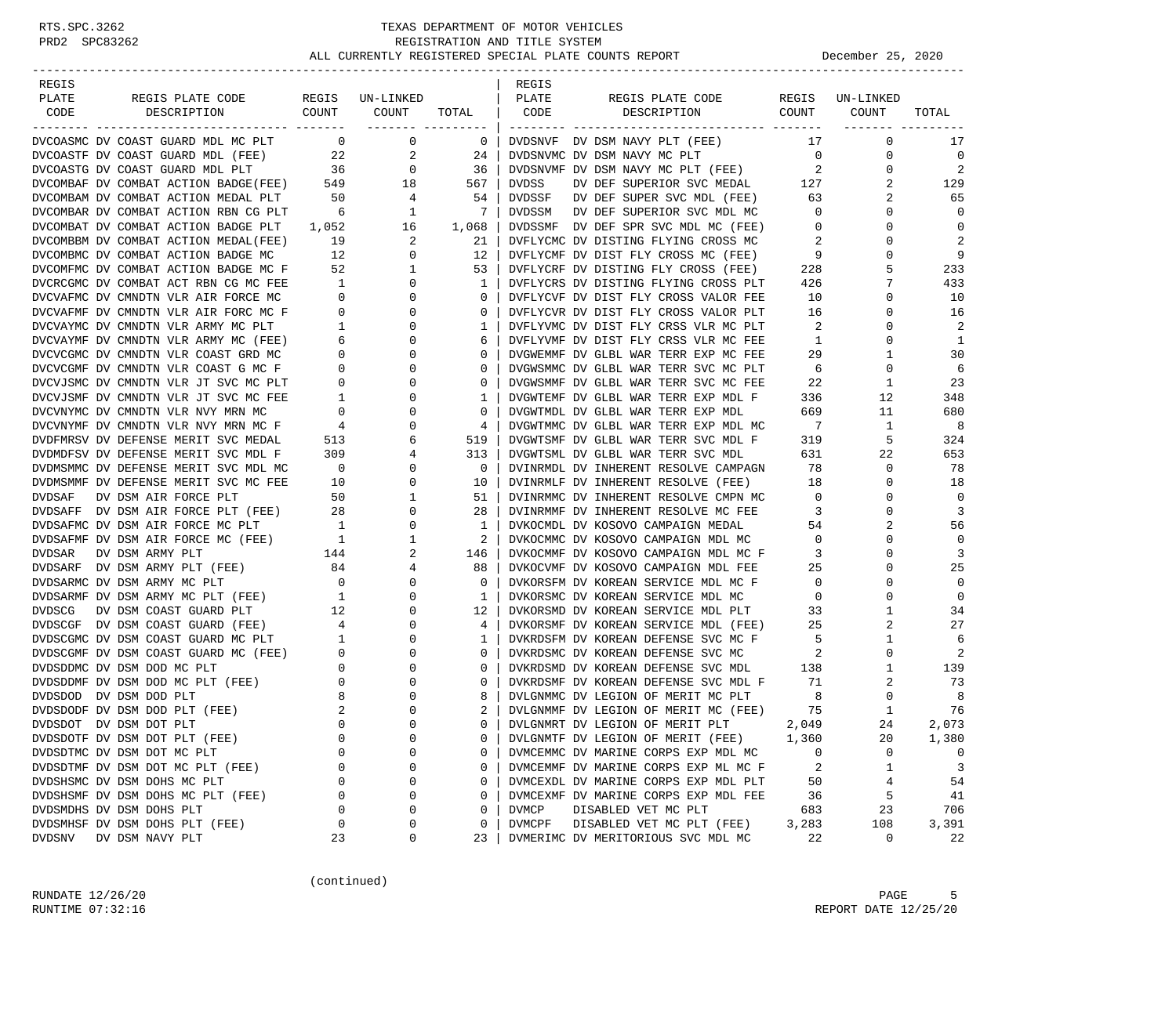| REGIS                                                                                                                                                                |                                  |                                                                            |                | REGIS  |                                                                            |                         |                   |                         |
|----------------------------------------------------------------------------------------------------------------------------------------------------------------------|----------------------------------|----------------------------------------------------------------------------|----------------|--------|----------------------------------------------------------------------------|-------------------------|-------------------|-------------------------|
| PLATE<br>REGIS PLATE CODE                                                                                                                                            |                                  | REGIS UN-LINKED                                                            |                | PLATE  | REGIS PLATE CODE                                                           |                         | REGIS UN-LINKED   |                         |
| CODE<br>DESCRIPTION                                                                                                                                                  | COUNT                            | COUNT                                                                      | TOTAL          | CODE   | DESCRIPTION                                                                | COUNT                   | COUNT             | TOTAL                   |
| DVMERIMF DV MERITORIOUS SVC MDL MC F 99                                                                                                                              |                                  | ________ ________<br>$\overline{0}$                                        | 99             |        | DVNDSVWF DV NATL DEF SV MD VIETERA F                                       | 162                     | 5                 | 167                     |
| DVMERSVF DV MERITORIOUS SVC MDL FEE 1,893                                                                                                                            |                                  | 39                                                                         |                |        | DVNDSVWR DV NATL DEF SV MD VIET ERA                                        | 384                     | 5                 | 389                     |
| DVMERSVM DV MERITORIOUS SVC MDL PLT 2,772                                                                                                                            |                                  | 28                                                                         | 1,932<br>2,800 |        |                                                                            | 126                     | 3                 | 129                     |
| DVMILVML DV MILITARY VOL SVC MDL PLT 37                                                                                                                              |                                  | $\overline{0}$                                                             |                |        | DVNEXMDL DV NAVY EXPED MEDAL PLT<br>DVNEXMLF DV NAVY EXPED MEDAL (FEE)     |                         |                   | 76                      |
|                                                                                                                                                                      |                                  |                                                                            | 37             |        |                                                                            | 74                      | 2<br>$\mathbf{0}$ | 2                       |
|                                                                                                                                                                      |                                  |                                                                            | 2              |        | DVNEXMMC DV NAVY EXPED MEDAL MC PLT<br>DVNEXMMF DV NAVY EXPED MEDAL MC FEE | $\sim$ 2                | $\Omega$          | 12                      |
|                                                                                                                                                                      |                                  |                                                                            | $\circ$        |        |                                                                            | 12                      |                   |                         |
| DVMLACMC DV US MILITARY - WEST POINT 2 0<br>DVMLACMC DV US AIR FORCE ACADEMY 0 0 0<br>DVMLACMC DV US NAVAL ACADEMY 0 0 0<br>DVMLACMC DV US COAST GUARD ACADEMY 0 0 0 |                                  |                                                                            | $\circ$        | DVNUC  | DV NUCLEAR DET OPS SVC MDL                                                 | 22                      | 0<br>$\Omega$     | 22<br>11                |
| DVMLACMC DV US MERCHANT MARINE ACDMY 0                                                                                                                               |                                  |                                                                            | 0              | DVNUCF | DV NUCLEAR DET OPS SVC FEE                                                 | 11                      |                   |                         |
|                                                                                                                                                                      |                                  | $\overline{0}$                                                             | 0              |        | DVNUCMC DV NUCLEAR DET OPS SVC MC                                          | $\overline{0}$          | $\Omega$          | $\mathbf 0$             |
| DVMLACMF DV US MILITARY - WEST POINT                                                                                                                                 | $\frac{1}{2}$                    | 0                                                                          | 1              |        | DVNUCMF DV NUCLEAR DET OPS SVC MC F                                        | $\overline{0}$          | 0                 | $\mathbf 0$             |
| DVMLACMF DV US AIR FORCE ACADEMY                                                                                                                                     | $\overline{\mathbf{3}}$          | $\mathbf{0}$                                                               | 3              |        | DVNVCRMC DV NAVY CROSS MC PLT                                              | $\overline{0}$          | $\Omega$          | $\mathbf 0$             |
|                                                                                                                                                                      |                                  | $\mathbf{0}$                                                               | 2              |        | DVNVCRMF DV NAVY CROSS MC PLT (FEE)                                        | 2                       | $\mathbf 0$       | 2                       |
| DVMLACMF DV US NAVAL ACADEMY 2<br>DVMLACMF DV US COAST GUARD ACADEMY 0<br>DVMLACMF DV US MERCHANT MARINE ACDMY 0                                                     |                                  | $\mathbf 0$                                                                | $\mathbf 0$    |        | DVNVYCRF DV NAVY CROSS PLT (FEE)                                           | 8                       | 1                 | 9                       |
|                                                                                                                                                                      |                                  | $\mathbf{0}$                                                               | $\circ$        |        | DVOPENFF DV OP ENDURING FR MDL (FEE) 675                                   |                         | 24                | 699                     |
| DVMLACMY DV US MILITARY - WEST POINT                                                                                                                                 |                                  | 84<br>50<br>2                                                              | 86             |        | DVOPENFM DV OP ENDURING FR MDL PLT 1,537                                   |                         | 25                | 1,562                   |
| DVMLACMY DV US AIR FORCE ACADEMY                                                                                                                                     |                                  | $\mathbf{1}$                                                               | 51             |        | DVOPENMC DV OP ENDURING FR MDL MC                                          | 13                      | $\mathbf{1}$      | 14                      |
| DVMLACMY DV US NAVAL ACADEMY                                                                                                                                         |                                  | $\begin{array}{c}\n 44 \\  \hline\n 5 \\  3\n \end{array}$<br>$\mathbf{1}$ | 45             |        | DVOPENMF DV OP ENDURING FR MDL MC F                                        | 51                      | 2                 | 53                      |
| DVMLACMY DV US COAST GUARD ACADEMY                                                                                                                                   |                                  | $\mathbf 0$                                                                | 5              |        | DVOPIFFM DV OP IRAO FR MDL MC (FEE)                                        | 114                     | 5                 | 119                     |
| DVMLACMY DV US MERCHANT MARINE ACDMY                                                                                                                                 |                                  | $\mathbf{0}$                                                               | 3              |        | DVOPIFMC DV OP IRAQ FR MDL MC                                              | 34                      | 1                 | 35                      |
| DVMLACYF DV US MILITARY - WEST POINT                                                                                                                                 |                                  | $\frac{44}{36}$<br>0                                                       | 44             |        | DVOPIFMD DV OP IRAQ FR MDL PLT 2,367                                       |                         | 40                | 2,407                   |
| DVMLACYF DV US AIR FORCE ACADEMY                                                                                                                                     |                                  | $\overline{0}$                                                             | 36             |        | DVOPIFMF DV OP IRAQ FR MDL PLT (FEE) 1,260                                 |                         | 32                | 1,292                   |
| DVMLACYF DV US NAVAL ACADEMY                                                                                                                                         |                                  | 21<br>$\mathbf{1}$                                                         | 22             | DVP    | DISABLED VETERAN PLT                                                       | 126,542                 |                   | 2,443 128,985           |
| DVMLACYF DV US COAST GUARD ACADEMY                                                                                                                                   | $\overline{1}$                   | $\mathbf 0$                                                                | 1              | DVPF   | DISABLED VETERAN PLT (FEE) 64,901 1,922                                    |                         |                   | 66,823                  |
| DVMLACYF DV US MERCHANT MARINE ACDMY                                                                                                                                 | $\overline{0}$                   | $\Omega$                                                                   | $\circ$        |        | DVPHRTMC DV PURPLE HEART MC PLT                                            | 35                      | 2                 | 37                      |
| DVMLVMLF DV MILITARY VOL SVC MDL FEE                                                                                                                                 |                                  | 0<br>$\begin{array}{c} 23 \\ 0 \end{array}$                                | 23             |        | DVPHRTMF DV PURPLE HEART MC (FEE) 108                                      |                         | 4                 | 112                     |
| DVMLVMMC DV MILITARY VOL SVC MDL MC                                                                                                                                  |                                  | $\mathbf 0$                                                                | $\circ$        |        | DVPOWMDF DV PRISONER OF WAR MDL FEE                                        | $\overline{\mathbf{2}}$ | $\mathbf{1}$      | $\overline{\mathbf{3}}$ |
| DVMLVMMF DV MILITARY VOL SVC ML MC F                                                                                                                                 | $\sim$ 0                         | $\mathbf{0}$                                                               | $\circ$        |        | DVPOWMDL DV PRISONER OF WAR MDL PLT                                        | 9                       | $\mathbf{1}$      | 10                      |
| DVMMEMMC DV MRCHNT MARINE EXP MDL MC                                                                                                                                 | $\overline{0}$                   | $\mathbf 0$                                                                | 0              |        | DVPOWMMC DV PRISONER OF WAR MDL MC                                         | $\overline{0}$          | 0                 | $\mathbf 0$             |
| DVMMEMMF DV MRCHNT MARINE EXP M MC F                                                                                                                                 | $\overline{0}$                   | $\mathbf{0}$                                                               | $\circ$        |        | DVPOWMMF DV PRISONER OF WAR MDL MC F 0                                     |                         | $\Omega$          | $\mathbf 0$             |
| DVMMEXDL DV MRCHNT MARINE EXP MDL                                                                                                                                    | 2                                | 0                                                                          | 2              |        | DVPUHRTF DV PURPLE HEART PLT (FEE) 1,444                                   |                         | 28                | 1,472                   |
| DVMMEXMF DV MRCHNT MARINE EXP MDL F                                                                                                                                  | $\overline{0}$                   | $\mathbf{0}$                                                               | $\circ$        |        | DVPURHRT DV PURPLE HEART PLT                                               | 3,156                   | 42                | 3,198                   |
| DVMSTAA DV MASTER ARMY AVIATOR PLT                                                                                                                                   |                                  | $\mathbf{1}$                                                               | 7              |        | DVSILSMC DV SILVER STAR MEDAL MC PLT                                       | $\sim$ 1                | 0                 | 1                       |
| DVMSTAF DV MASTER ARMY AVIATOR FEE                                                                                                                                   |                                  | $\mathbf{1}$                                                               | 7              |        | DVSILSMF DV SILVER STAR MDL MC (FEE)                                       | $\overline{\mathbf{3}}$ | 0                 | $\overline{3}$          |
| DVMSTMC DV MASTER ARMY AVIATOR MC                                                                                                                                    |                                  | $\mathbf{0}$                                                               | $\circ$        |        | DVSILSTF DV SILVER STAR MEDAL (FEE)                                        | 83                      | 3                 | 86                      |
| DVMSTMF DV MASTER ARMY AVIATOR MC F                                                                                                                                  | $6$<br>$6$<br>$0$<br>$0$<br>$47$ | 0                                                                          | 0              |        | DVSILVST DV SILVER STAR MEDAL PLT 220                                      |                         | 5                 | 225                     |
| DVNAVMDF DV NAVY MARINE CRPS MDL F                                                                                                                                   |                                  | 2                                                                          | 49             |        | DVSLDMDF DV SOLDIERS MDL PLT (FEE)                                         | 36                      | $\mathbf{1}$      | 37                      |
| DVNAVMDL DV NAVY MARINE CRPS MDL PLT                                                                                                                                 | 106                              | $4\overline{ }$                                                            | 110            |        | DVSLDMMC DV SOLDIERS MDL MC PLT                                            | $\overline{0}$          | 0                 | $\mathbf 0$             |
| DVNAVMMC DV NAVY MARINE CRPS MDL MC                                                                                                                                  | $\overline{1}$                   | $\mathbf 0$                                                                | 1              |        | DVSLDMMF DV SOLDIERS MDL MC PLT F                                          | $-5$                    | $\mathbf 0$       | 5                       |
| DVNAVMMF DV NAVY MARINE CRPS MD MC F                                                                                                                                 | $\overline{\phantom{a}}$ 2       | $\overline{0}$                                                             | 2              |        | DVSOLDMD DV SOLDIERS MDL PLT                                               | 51                      | $\Omega$          | 51                      |
| DVNAVYCR DV NAVY CROSS PLT                                                                                                                                           |                                  | 9<br>$\mathbf{1}$                                                          | 10             |        | DVSWAMDF DV SW ASIA SVC MDL ODS FEE 718                                    |                         | 28                | 746                     |
| DVNDSKMC DV NATL DEF SV MD KOREA MC                                                                                                                                  | $\overline{0}$                   | $\mathbf 0$                                                                | $\mathbf{0}$   |        | DVSWAMDL DV SW ASIA SVC MDL ODS PLT                                        | 1,142                   | 20                | 1,162                   |
| DVNDSKMF DV NATL DEF SV MD KOR MC F                                                                                                                                  | $\Omega$                         | $\Omega$                                                                   | $\Omega$       |        | DVSWAMMC DV SW ASIA SVC MDL ODS MC                                         | 17                      | 1                 | 18                      |
| DVNDSKWF DV NATL DEF SV MD KOREA F                                                                                                                                   | 5                                | 0                                                                          | 5              |        | DVSWAMMF DV SW ASIA SVC MDL ODS MC F                                       | 54                      | 2                 | 56                      |
| DVNDSKWR DV NATL DEF SV MD KOREA ERA                                                                                                                                 | 9                                | $\Omega$                                                                   | 9              |        | DVTOMBGD DV TOMB GRD MDL PLT                                               | 1                       | U                 | 1                       |
| DVNDSMDF DV NATL DEF SVC MD DSTORM F                                                                                                                                 | 424                              | 9                                                                          | 433            |        | DVTOMBGF DV TOMB GRD MDL PLT (FEE)                                         | 1                       | 0                 | 1                       |
| DVNDSMDS DV NATL DEF SVC MDL DSTORM                                                                                                                                  | 671                              | 5                                                                          | 676            |        | DVTOMBMC DV TOMB GRD MDL MC PLT                                            | 0                       | $\Omega$          | 0                       |
| DVNDSMMC DV NATL DEF SV MD DSTORM MC                                                                                                                                 | 2                                | $\Omega$                                                                   | 2              |        | DVTOMBMF DV TOMB GRD MDL MC (FEE)                                          | 0                       | 0                 | 0                       |
| DVNDSMMF DV NAT DEF SVMD DSTORM MC F                                                                                                                                 | 40                               | 0                                                                          | 40             | DVUSAF | DV U.S. AIR FORCE PLT                                                      | 11,011                  | 176               | 11,187                  |
| DVNDSVMC DV NAT DEF SV MD VIETERA MC                                                                                                                                 | 4                                | 0                                                                          | 4              |        | DVUSAFF DV U.S. AIR FORCE PLT (FEE)                                        | 6,638                   | 200               | 6,838                   |
| DVNDSVMF DV NAT DEF SV MD VIET MC F                                                                                                                                  | 6                                | 0                                                                          | 6              |        | DVUSAFMC DV U.S. AIR FORCE MC PLT                                          | 51                      | 1                 | 52                      |

(continued)

RUNDATE  $12/26/20$  PAGE 6 RUNTIME 07:32:16 REPORT DATE 12/25/20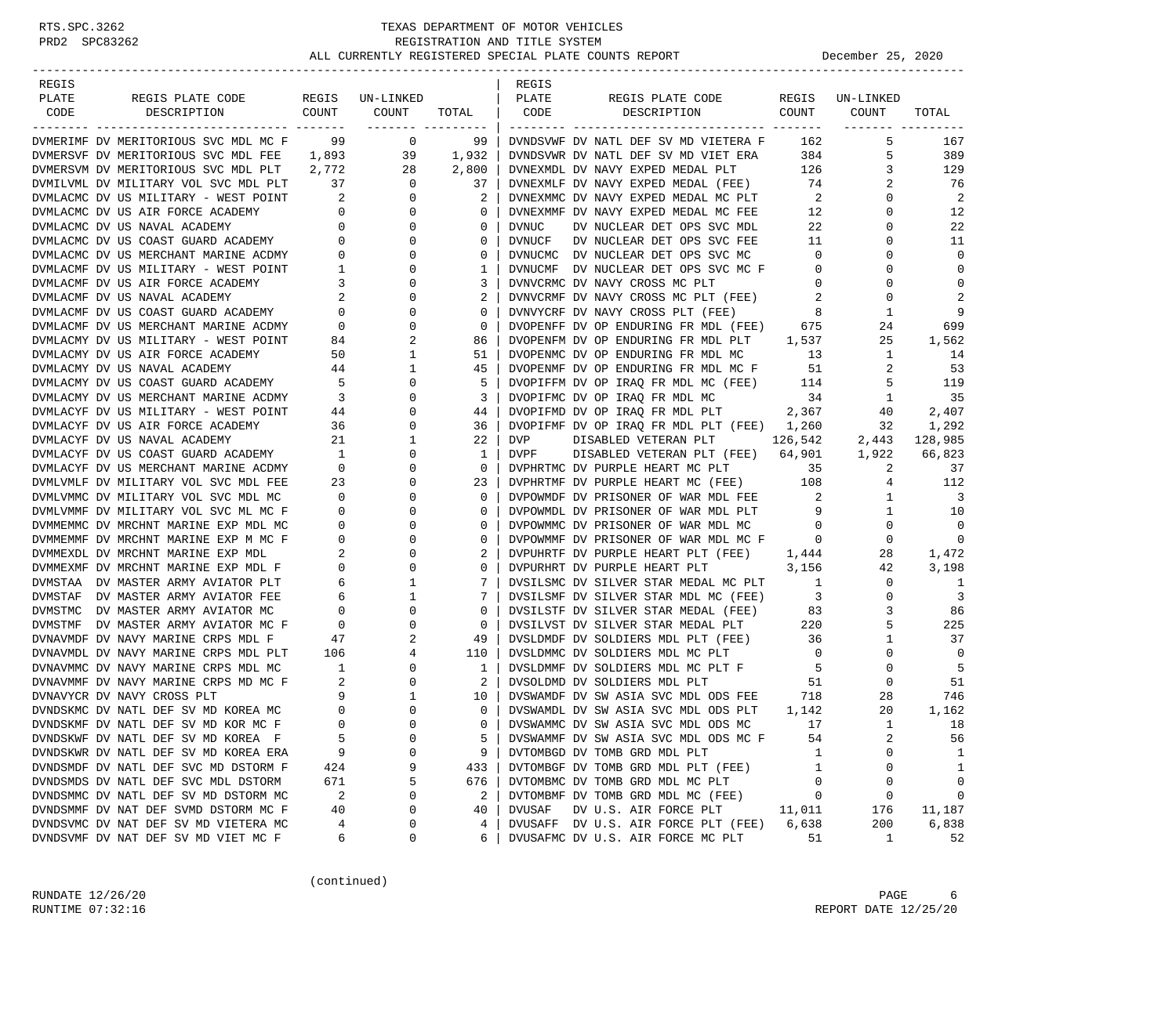| REGIS                  |                                                                                                                                                                                                                                                                                                                                                                                                                                                       |             |                                                          |                | REGIS        |                                                                               |                          |                 |                  |
|------------------------|-------------------------------------------------------------------------------------------------------------------------------------------------------------------------------------------------------------------------------------------------------------------------------------------------------------------------------------------------------------------------------------------------------------------------------------------------------|-------------|----------------------------------------------------------|----------------|--------------|-------------------------------------------------------------------------------|--------------------------|-----------------|------------------|
| PLATE                  | REGIS PLATE CODE                                                                                                                                                                                                                                                                                                                                                                                                                                      |             | REGIS UN-LINKED                                          |                | PLATE        | REGIS PLATE CODE                                                              |                          | REGIS UN-LINKED |                  |
| CODE                   | COUNT<br>DESCRIPTION                                                                                                                                                                                                                                                                                                                                                                                                                                  |             | COUNT                                                    |                | TOTAL   CODE | COUNT<br>DESCRIPTION                                                          |                          | COUNT           | TOTAL            |
|                        | DVUSAFMF DV U.S. AIR FORCE MC (FEE) 340 7 347                                                                                                                                                                                                                                                                                                                                                                                                         |             |                                                          |                |              | FLYCSVMC DIST FLY CROSS VALOR MC PLT                                          | $\bigcirc$               | $\mathbf 0$     | $\mathbf 0$      |
|                        |                                                                                                                                                                                                                                                                                                                                                                                                                                                       |             |                                                          |                |              | FLYCSVMF DIST FLY CROSS VALOR MC FEE 0                                        |                          | 0               | $\mathbf 0$      |
|                        | ${\tt D VU SAR} \hspace{0.5cm} {\tt DV U.S. ARMY PLT} \hspace{1.5cm} 25,309 \hspace{1.5cm} 507 \hspace{0.5cm} 25,816 \\ {\tt D VU SARF} \hspace{0.5cm} {\tt DV U.S. ARMY PLT} \hspace{0.5cm} ({\tt FEE}) \hspace{1.5cm} 14,698 \hspace{1.5cm} 432 \hspace{0.5cm} 15,130 \\$                                                                                                                                                                           |             |                                                          |                | FPPP         | FIRE PROTECTION PLT                                                           | 308                      | 17              | 325              |
|                        | DVUSARMC DV U.S. ARMY MC PLT                                                                                                                                                                                                                                                                                                                                                                                                                          |             | 152 5 157                                                |                |              | FOR THE PROTECTION MC PLT 19                                                  |                          | $\mathbf{0}$    | 19               |
|                        |                                                                                                                                                                                                                                                                                                                                                                                                                                                       |             |                                                          |                |              |                                                                               |                          | $\mathbf{0}$    | $\Omega$         |
|                        |                                                                                                                                                                                                                                                                                                                                                                                                                                                       |             |                                                          |                |              |                                                                               |                          | $\Omega$        | 2                |
|                        |                                                                                                                                                                                                                                                                                                                                                                                                                                                       |             |                                                          |                |              | FREEDMMC ENDURING FREEDOM VET MC PLT 27                                       |                          | $\mathbf{0}$    | 27               |
|                        |                                                                                                                                                                                                                                                                                                                                                                                                                                                       |             |                                                          |                |              | FREEDOM ENDURING FREEDOM VETERANS 379                                         |                          | 15              | 394              |
|                        | $\begin{tabular}{lllllllllllllllllllll} \hline \textsc{DVUSCGF} & \textsc{DV U.S. COAST GUARD} & (\textsc{FEE}) & \textsc{356} & \textsc{6} & \textsc{362} \\ \textsc{DVUSCGMC} & \textsc{DV U.S. COAST GUARD} & \textsc{MC PLT} & \textsc{1} & \textsc{0} & \textsc{1} \\ \textsc{DVUSCGMF} & \textsc{DV U.S. COAST GUARD} & \textsc{MC (FEE)} & \textsc{17} & \textsc{0} & \textsc{17} \\ \end{tabular}$<br>DVUSCGMF DV U.S. COAST GUARD MC(FEE) 17 |             |                                                          |                | F35JET       | F35 JET PLT                                                                   | 152                      | 16              | 168              |
| DVUSMC                 | DV U.S. MARINE CORPS PLT 12,289                                                                                                                                                                                                                                                                                                                                                                                                                       |             |                                                          |                |              | F35JETMC F35 JET MC PLT                                                       | $\overline{1}$           | 1               | - 2              |
|                        | DVUSMCF DV U.S. MARINE CORPS (FEE) 7,268                                                                                                                                                                                                                                                                                                                                                                                                              |             | $219$ $12,508$                                           | 195 7,463      |              | F35JETTR F35 JET TRL PLT                                                      | $\overline{\phantom{a}}$ | $\mathbf{1}$    | $\overline{3}$   |
|                        | DVUSMOMC DV U.S. MARINE CORPS MC PLT 117                                                                                                                                                                                                                                                                                                                                                                                                              |             | $\overline{4}$                                           |                |              | GARDNER TEXAS MASTER GARDENER PLT 190                                         |                          | 0               | 190              |
|                        | DVUSMCMF DV US MARINE CORPS MC (FEE) 553                                                                                                                                                                                                                                                                                                                                                                                                              |             | 14                                                       | 121<br>567     |              | GARDNRMC TEXAS MASTER GARDENER MC                                             | $\overline{1}$           | 0               | 1                |
| DVUSN                  | DV U.S. NAVY PLT                                                                                                                                                                                                                                                                                                                                                                                                                                      |             | $9,342$ 148                                              | 9,490          |              | GARDNRPB TEXAS MASTER GARDENER PB                                             | $\overline{0}$           | 0               | $\mathbf 0$      |
|                        |                                                                                                                                                                                                                                                                                                                                                                                                                                                       |             |                                                          |                |              |                                                                               |                          | 0               | $\overline{0}$   |
|                        | DVUSNF DV U.S. NAVY PLT (FEE) $5,344$ 148 5,492<br>DVUSNMC DV U.S. NAVY MC PLT 64 0 64                                                                                                                                                                                                                                                                                                                                                                |             |                                                          |                |              | GARDNRTR TEXAS MASTER GARDENER TR $$0$ GLDSTRFM GOLD STAR FAMILY PLT $$207$   |                          | 5               | 212              |
|                        |                                                                                                                                                                                                                                                                                                                                                                                                                                                       |             |                                                          |                |              | GLDSTRSP GOLD STAR SPOUSE PLT 102                                             |                          | 1               | 103              |
|                        | $\begin{tabular}{lllllllllllllllllllll} \hline \textsc{DVISNMCF} & \textsc{DV U.S. NAVY} & \textsc{MC PLT} & (\textsc{FEE}) & 312 & 7 & 319 \\ \textsc{DVVIETMC} & \textsc{DV VIETNAM} & \textsc{SERVICE} & \textsc{MDL} & \textsc{MC} & 23 & 0 & 23 \\ \textsc{DVVIETMF} & \textsc{DV VIETNAM} & \textsc{SERVICE} & \textsc{MDL} & \textsc{MC} & \textsc{F} & 66 & 2 & 68 \\ \hline \end{tabular}$                                                   |             |                                                          |                |              | GODWTRMC IN GOD WE TRUST MC PLT                                               | $\sim$ 2                 | 1               | $\overline{3}$   |
|                        |                                                                                                                                                                                                                                                                                                                                                                                                                                                       |             |                                                          |                |              | GODWTRPB IN GOD WE TRUST PB PLT                                               | $\overline{0}$           | $\mathbf 0$     | $\Omega$         |
|                        | DVVIETSF DV VIETNAM SERVICE MDL FEE 1,105                                                                                                                                                                                                                                                                                                                                                                                                             |             |                                                          |                |              | GODWTRST IN GOD WE TRUST PLT                                                  | 89                       | 17              | 106              |
|                        | DVVIETSM DV VIETNAM SERVICE MDL PLT 2,053                                                                                                                                                                                                                                                                                                                                                                                                             |             | 36 1,141<br>39 2,092                                     |                |              | GODWTRTR IN GOD WE TRUST TRLR PLT                                             | $\overline{1}$           | $\mathbf 0$     | $\overline{1}$   |
|                        |                                                                                                                                                                                                                                                                                                                                                                                                                                                       |             |                                                          | 4              | GOLDMC       | GOLD STAR MOTHER MC PLT                                                       | $\overline{0}$           | 0               | $\mathbf 0$      |
|                        |                                                                                                                                                                                                                                                                                                                                                                                                                                                       |             |                                                          | 52             |              | GOLDSTAR GOLD STAR MOTHER PLT                                                 |                          | 2               | 149              |
|                        | $\begin{tabular}{lllllllllllllllllllll} \hline \textsc{DVMOMAMC} & \textsc{DV} & \textsc{WOMAN} & \textsc{VETERAN} & \textsc{M} & \textsc{PLT} & \textsc{PEE} & \textsc{1} & \textsc{2} & \textsc{1} \\ \textsc{DVMOMANF} & \textsc{DV} & \textsc{WOMAN} & \textsc{VETERAN} & \textsc{PLT} & \textsc{FEE} & \textsc{51} & \textsc{1} & \textsc{1} \\ \textsc{DVMOMANF} & \textsc{DV} & \textsc{WOMAN} & \textsc{VETERAN} & \textsc{PLT$               |             |                                                          | 908            |              | GOLFCART GOLF CART PLT                                                        | 147<br>$\mathbf{1}$      | 0               | 1                |
|                        | DVWOMANV DV WOMAN VETERAN PLT                                                                                                                                                                                                                                                                                                                                                                                                                         |             |                                                          | 44 3,738       |              | GOTEXAN GO TEXAN PLT                                                          | 54                       | 2               | 56               |
|                        | DV11THCF DV 11TH ARMORED CAVALRY FEE                                                                                                                                                                                                                                                                                                                                                                                                                  |             | $7 \text{ FEE}$ $3,694$ $44$<br>$1 \text{ FEE}$ $53$ $1$ | 54             |              | GOTEXAN2 GO TEXAN 2 PLT                                                       | 8                        | $\Omega$        | 8                |
|                        | DVIITHCF DV IITH ARMORED CAVALRY FEE 53<br>DVIITHCV DV 11TH ARMORED CAVALRY PLT 81 2<br>DVIITHMC DV 11TH ARMORED CAVALRY PLT 0 0<br>DVIITHMF DV 11TH ARMORED CAVAC PLT 9 0<br>DVI73AB DV 173RD AIRBORNE PLT 40 0<br>DVI73AF DV 173RD AIR                                                                                                                                                                                                              |             |                                                          | 83             |              |                                                                               |                          | $\mathbf 0$     | $\mathbf 0$      |
|                        |                                                                                                                                                                                                                                                                                                                                                                                                                                                       |             |                                                          | $\mathbf{0}$   |              | GOTEX2CP GO TEXAN 2 COMBINATION PLT 0                                         |                          | 1               | $\overline{2}$   |
|                        |                                                                                                                                                                                                                                                                                                                                                                                                                                                       |             |                                                          | 7              |              |                                                                               |                          | 0               | $\mathbf 0$      |
|                        |                                                                                                                                                                                                                                                                                                                                                                                                                                                       |             |                                                          | 40             |              | GOTX2TT GO TEXAN 2 TOKEN TRLR                                                 | $\overline{0}$           | 0               | $\mathbf 0$      |
|                        |                                                                                                                                                                                                                                                                                                                                                                                                                                                       |             |                                                          | 31             |              | GRLSCOUT GIRL SCOUT PLT                                                       | 40                       | $\Omega$        | 40               |
|                        |                                                                                                                                                                                                                                                                                                                                                                                                                                                       |             |                                                          | $\mathbf{0}$   |              |                                                                               |                          | 0               | $\overline{4}$   |
|                        |                                                                                                                                                                                                                                                                                                                                                                                                                                                       |             |                                                          | 2              |              | GSTRFAMC GOLD STAR FATHER MC PLT 4<br>GSTRFATH GOLD STAR FATHER PLT           | 61                       | 1               | 62               |
|                        |                                                                                                                                                                                                                                                                                                                                                                                                                                                       |             |                                                          | 81             |              | GSTRFMMC GOLD STAR FAMILY MC PLT 4                                            |                          | 0               | 4                |
|                        |                                                                                                                                                                                                                                                                                                                                                                                                                                                       |             |                                                          | 47             |              |                                                                               |                          | 0               | $\mathbf 0$      |
|                        | DV36THIF DV 36TH INFANTRY DIV (FEE) 46 1<br>DV36THMC DV 36TH INFANTRY DIV MC PLT 2 0                                                                                                                                                                                                                                                                                                                                                                  |             |                                                          | 2              |              | GSTRSPMC GOLD STAR SPOUSE MC PLT 0<br>GWTEXMDL GLBL WAR ON TERROR EXP MDL 371 |                          | 19              | 390              |
|                        |                                                                                                                                                                                                                                                                                                                                                                                                                                                       |             |                                                          | 2              |              | GWTEXMMC GLBL WAR ON TERROR EXP MC                                            | 29                       | $\mathbf{1}$    | 30               |
|                        |                                                                                                                                                                                                                                                                                                                                                                                                                                                       |             |                                                          | $\overline{0}$ |              | GWTEXMTR GLBL WAR ON TERROR EXP TR                                            | 6                        | $\mathbf{0}$    | 6                |
|                        |                                                                                                                                                                                                                                                                                                                                                                                                                                                       |             |                                                          | 149            |              | GWTSVMDL GLBL WAR ON TERROR SVC MDL                                           | 321                      | 30              | 351              |
|                        |                                                                                                                                                                                                                                                                                                                                                                                                                                                       |             |                                                          | $\circ$        |              | GWTSVMMC GLBL WAR ON TERROR SVC MC                                            | 22                       | 0               | -22              |
|                        |                                                                                                                                                                                                                                                                                                                                                                                                                                                       |             |                                                          | $\mathbf{0}$   |              | GWTSVMTR GLBL WAR ON TERROR SVC TR                                            | $\overline{7}$           | $\Omega$        | $\overline{7}$   |
| EMS                    | EMERGENCY MEDICAL SERVICES                                                                                                                                                                                                                                                                                                                                                                                                                            |             | 45                                                       | 1,346          | HBEE         | LOVE HONEY BEES PLT                                                           | 140                      | 56              | 196              |
|                        |                                                                                                                                                                                                                                                                                                                                                                                                                                                       | 1,301<br>23 | 0                                                        |                |              | LOVE HONEY BEES MC PLT                                                        | 0                        | 0               | 0                |
| EMSMC                  | EMERGENCY MED SERVICES MC                                                                                                                                                                                                                                                                                                                                                                                                                             |             | 0                                                        | 23             | HBEEMC       |                                                                               |                          | 0               |                  |
| EMSPB                  | EMERGENCY MED SERVICES PB<br>EMERGENCY MED SERVICES TR                                                                                                                                                                                                                                                                                                                                                                                                | 0           | 0                                                        | 0<br>0         | HBEETR       | LOVE HONEY BEES TR PLT                                                        | 0                        |                 | 0                |
| EMSTR<br><b>ESCOUT</b> | EAGLE SCOUT PLT                                                                                                                                                                                                                                                                                                                                                                                                                                       | 0           | 0                                                        |                | HCP          | HONORARY CONSUL PLT                                                           | 62                       | 1               | 63               |
|                        | FGTRSMMC FIGHT TERRORISM MC PLT                                                                                                                                                                                                                                                                                                                                                                                                                       | 0           |                                                          | 0              |              | HEARING DEAF & HARD OF HEARING PLT                                            | 170                      | 12              | 182              |
|                        |                                                                                                                                                                                                                                                                                                                                                                                                                                                       | 17          | 1                                                        | 18             |              | HEDCBDMC HIGHER ED COORD BRD MC PLT                                           | 0<br>0                   | 0<br>0          | 0<br>$\mathbf 0$ |
|                        | FGTTRSM FIGHT TERRORISM PLT                                                                                                                                                                                                                                                                                                                                                                                                                           | 416         | 15                                                       | 431            |              | HEDCOBRD HIGHER EDU CRDINATING BOARD                                          |                          |                 |                  |
|                        | FLYCRSSV DIST FLY CROSS MDL VALR PLT                                                                                                                                                                                                                                                                                                                                                                                                                  | 13          | 0                                                        | 13             |              | HOUSLSSR HOUSTON LS SHOW&RODEO PLT                                            | 62                       | 5               | 67               |
|                        | FLYCRSVF DIST FLY CROSS MDL VALR FEE                                                                                                                                                                                                                                                                                                                                                                                                                  | 11          | 1                                                        | 12             | HUSAIR       | HONOR U.S. AIR FORCE PLT                                                      | 2,907                    | 111             | 3,018            |

(continued)

RUNDATE  $12/26/20$  PAGE 7 RUNTIME 07:32:16 REPORT DATE 12/25/20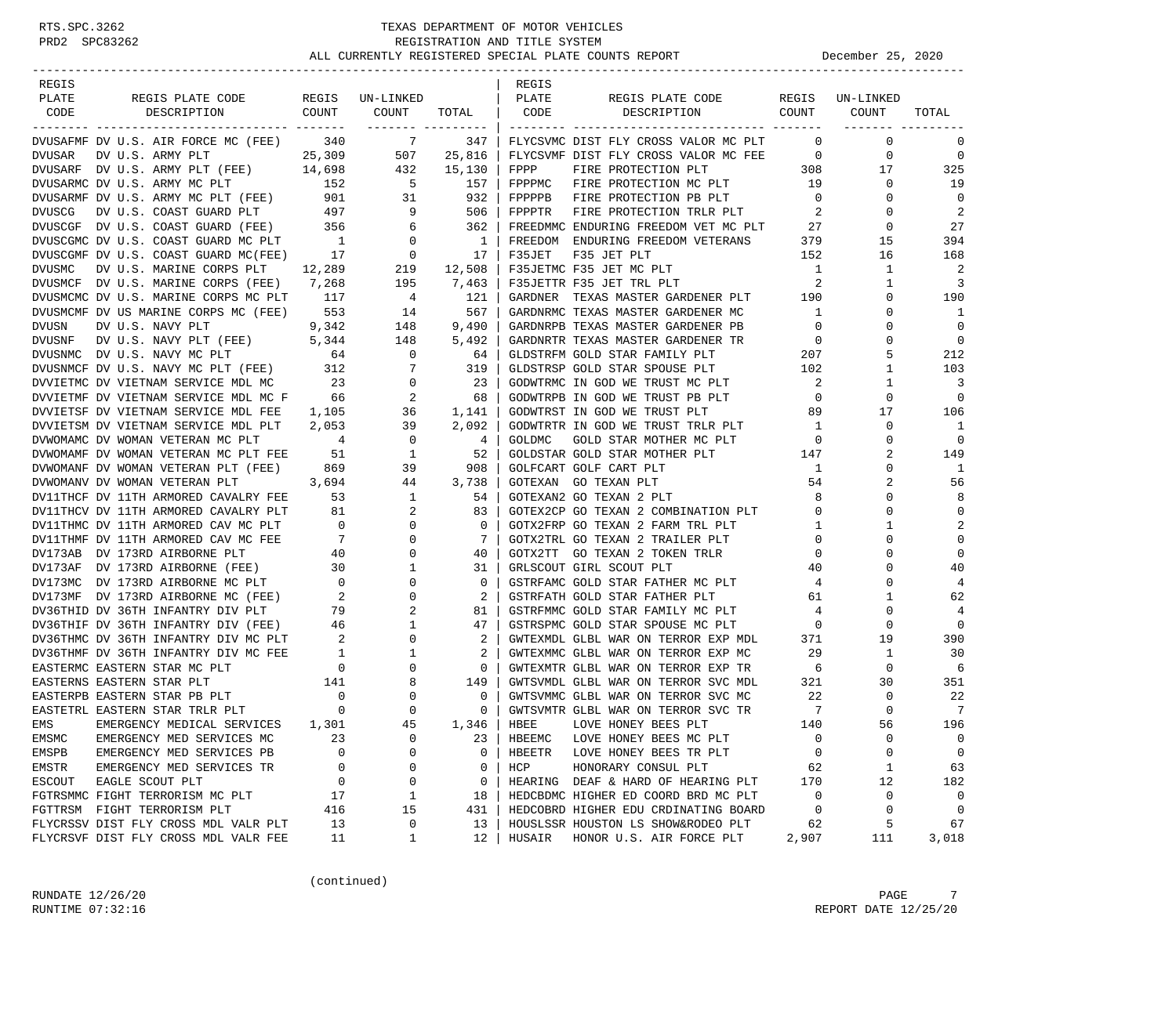| REGIS                                                             |                                       |                            |                | REGIS  |                                            |                                              |              |                |
|-------------------------------------------------------------------|---------------------------------------|----------------------------|----------------|--------|--------------------------------------------|----------------------------------------------|--------------|----------------|
| PLATE<br>REGIS PLATE CODE                                         |                                       | REGIS UN-LINKED            |                | PLATE  | REGIS PLATE CODE<br>COUNT                  | REGIS                                        | UN-LINKED    |                |
| CODE<br>DESCRIPTION                                               | COUNT                                 | COUNT<br>------- --------- | TOTAL          | CODE   | DESCRIPTION                                |                                              | COUNT        | TOTAL          |
| HUSAIRMC HONOR U.S. AIR FORCE MC PLT                              | 156                                   | 5                          | 161            |        | LGNMRTMC LEGION OF MERIT MC PLT            | 27                                           | 1            | 28             |
| HUSAIRPB HONOR U.S. AIR FORCE PB PLT                              | $\overline{0}$                        | $\overline{0}$             | $\overline{0}$ |        | LGNMTMCF LEGION OF MERIT MC (FEE)          | 36                                           | 2            | 38             |
| HUSAIRTR HONOR U.S. AIR FORCE TR PLT                              |                                       |                            | 45             | LGNVLR | LEGION OF VALOR PLT                        | 9                                            | $\mathbf 0$  | 9              |
| HUSARM<br>HONOR U.S. ARMY PLT                                     |                                       | $42$ $3$<br>5,555 209      | 5,764          |        | LGNVLRF LEGION OF VALOR PLT (FEE) 1        |                                              | $\mathbf 0$  | 1              |
| HUSARMMC HONOR U.S. ARMY MC PLT                                   | 310                                   | 10                         | 320            | LIFE   | CHOOSE LIFE PLT                            | 913                                          | 47           | 960            |
| HUSARMPB HONOR U.S. ARMY PB PLT                                   | $\overline{0}$                        | 0                          | 0              | LIFEMC | CHOOSE LIFE MC PLT                         | $\begin{array}{c} 2 \\ 2 \\ 102 \end{array}$ | $\mathbf 0$  | 2              |
| HUSARMTR HONOR U.S. ARMY TR PLT                                   | 69                                    | 1                          | 70             | LOGLDR | LOG LOADER PLT                             |                                              | 1            | 103            |
| HONOR U.S. COAST GUARD PLT 235<br>HUSCST                          |                                       | 7                          | 242            |        | LSUALUM LSU ALUMNI PLT                     | 792                                          | 22           | 814            |
| HUSCSTMC HONOR U.S. COAST GUARD MC                                | 12                                    | 0                          | 12             | LSUMC  | LSU ALUMNI MC PLT                          | 1                                            | 1            | 2              |
| HUSCSTPB HONOR U.S. COAST GUARD PB                                | $\begin{array}{c} 0 \\ 5 \end{array}$ | 0                          | 0              | LSUPB  | LSU ALUMNI PB PLT                          | 0                                            | 0            | $\mathbf 0$    |
| HUSCSTTR HONOR U.S. COAST GUARD TR                                |                                       | $\mathbf 0$                | 5              | LSUTR  | LSU ALUMNI TRLR PLT                        | 0                                            | $\Omega$     | $\mathbf 0$    |
| HUSMRN<br>HONOR U.S. MARINE CORPS PLT                             | 4,329                                 | 141                        | 4,470          |        | LVAFCMC LOV AIR FORCE CROSS MC PLT         | $\mathbf 0$                                  | $\Omega$     | $\mathbf 0$    |
| HUSMRNMC HONOR U.S. MARINE CORPS MC                               | 264                                   | 10                         | 274            |        | LVAFCMCF LOV AIR FORCE CRS MC (FEE)        | $\mathbf 0$                                  | $\Omega$     | $\Omega$       |
| HUSMRNPB HONOR U.S. MARINE CORPS PB                               | $\overline{\phantom{0}}$              | 0                          | 0              |        | LVAFCRS LOV AIR FORCE CROSS PLT            | 9                                            | $\Omega$     | 9              |
| HUSMRNTR HONOR U.S. MARINE CORPS TR                               | 57                                    | $\overline{1}$             | 58             |        | LVAFCRSF LOV AIR FORCE CROSS (FEE)         | 2                                            | 0            | 2              |
| HUSNVY<br>HONOR U.S. NAVY PLT                                     | 3,887                                 | 115                        | 4,002          |        | LVARMCRF LOV ARMY DST CROSS (FEE)          | 3                                            | $\mathbf{1}$ | 4              |
| HUSNVYMC HONOR U.S. NAVY MC PLT                                   | 193                                   | 5                          | 198            |        | LVARMCRS LOV ARMY DST CROSS PLT            | 15                                           | 0            | 15             |
| HUSNVYPB HONOR U.S. NAVY PB PLT                                   | $\overline{0}$                        | $\mathbf 0$                | 0              |        | LVARMMC LOV ARMY DST CROSS MC PLT          | 1                                            | $\Omega$     | 1              |
| HUSNVYTR HONOR U.S. NAVY TR PLT                                   | $\frac{1}{47}$                        | 1                          | 48             |        | LVARMMCF LOV ARMY DST CRS MC (FEE)         | 2                                            | $\Omega$     | 2              |
| INRESMDL INHERENT RESOLVE CMPGN MDL 54                            |                                       | 7                          | 61             |        | LVNVYCRF LOV NAVY CROSS PLT (FEE)          | 0                                            | 0            | $\mathbf 0$    |
| INRSMLMC INHERENT RESOLVE CMPGN MC                                | 1                                     | $\mathbf 0$                | 1              |        | LVNVYCRS LOV NAVY CROSS PLT                | 4                                            | $\Omega$     | 4              |
| INRSMLTR INHERENT RESOLVE CMPGN TR                                | $\overline{0}$                        | $\mathbf 0$                | 0              |        | LVNVYMC LOV NAVY CROSS MC PLT              | $\mathbf 0$                                  | $\Omega$     | $\mathbf 0$    |
| INSTXKID INSURE TEXAS KIDS PLT                                    | 14                                    | 0                          | 14             |        | LVNVYMCF LOV NAVY CROSS MC PLT (FEE)       | 0                                            | $\Omega$     | $\Omega$       |
| IRQFRDM OPERATION IRAQI FREEDOM PLT 2,244                         |                                       | 119                        | 2,363          |        | MADDMCP MTHR AGAINST DRNK DR MC PLT        | 0                                            | 0            | $\Omega$       |
| IROFRMMC OPER IRAOI FRDM MC PLT                                   | 162                                   | 5                          | 167            |        | MADDPLT MTHR AGAINST DRNK DRVNG PLT        | 10                                           | 1            | 11             |
| IRQFRMPB OPERATION IRAQI FREEDOM PB                               | $\overline{\phantom{0}}$              | 0                          | 0              | MASONS | TEXAS MASONS PLT                           | 1,044                                        | 36           | 1,080          |
| IRQFRMTR OPERATION IRAQI FREEDOM TR 18                            |                                       | 0                          | 18             |        | MASONSMC TEXAS MASONS MC PLT               | 40                                           | 2            | 42             |
| JUNETEEN JUNETEENTH PLT<br>$\begin{array}{c} 21 \\ 0 \end{array}$ |                                       | 5                          | 26             |        | MASONSPB TEXAS MASONS PB PLT               | $\mathbf 0$                                  | $\Omega$     | $\Omega$       |
| JUNETEMC JUNETEENTH MC PLT                                        |                                       | 0                          | 0              |        | MASONSTR TEXAS MASONS TRLR PLT             | 5                                            | $\Omega$     | 5              |
| JUNETEPB JUNETEENTH PB PLT                                        | $\overline{0}$                        | 0                          | 0              |        | MCEXMLMC MARINE CORPS EXPED MEDAL MC       | 4                                            | 0            | 4              |
| JUNETETR JUNETEENTH TR PLT                                        | $\overline{0}$                        | 0                          | 0              |        | MCEXMLTR MARINE CORPS EXPED MEDAL TR       | 0                                            | $\Omega$     | $\mathbf 0$    |
| KNGHTCO KNIGHTS OF COLUMBUS PLT                                   | 968                                   | 34                         | 1,002          |        | MCEXPMDL MARINE CORPS EXPED MEDAL          | 41                                           | 3            | 44             |
| KOCMPMDL KOSOVO CAMPAIGN MEDAL PLT                                | 40                                    | 3                          | 43             | MCL    | MARINE CORPS LEAGUE PLT                    | 192                                          | 6            | 198            |
| KOCNMLMC KOSOVO CAMPAIGN MEDAL MC                                 | $\overline{\phantom{a}}$              | 0                          | 3              |        | MERITSMC MERITORIOUS SVC MDL MC PLT        | 119                                          | 4            | 123            |
| KOCNMLTR KOSOVO CAMPAIGN MEDAL TR                                 | $\overline{1}$                        | 0                          | 1              |        | MERITSMF MERITORIOUS SVC MDL MC FEE        | 93                                           | 14           | 107            |
| KORDESMC KOREAN DEFENSE SVC MDL MC                                | 9                                     | $\Omega$                   | 9              |        | MERITSVC MERITORIOUS SVC MDL PLT           | 8,470                                        | 239          | 8,709          |
| KORDESPB KOREAN DEFENSE SVC MDL PB                                | $\overline{\phantom{0}}$              | $\mathbf 0$                | $\mathbf 0$    |        | MERITSVF MERITORIOUS SVC MDL PLT FEE 1,992 |                                              | 201          | 2,193          |
| KORDESTR KOREAN DEFENSE SVC MDL TR                                | $\overline{5}$                        | 0                          | 5              |        | MERMARIN MERCHANT MARINE PLT               | 303                                          | 5            | 308            |
| KORDESVM KOREAN DEFENSE SVC MDL PLT                               | 147                                   | 8                          | 155            |        | MERMARMC MERCHANT MARINE MC PLT            | 20                                           | 0            | 20             |
| KOREA<br>KOREA VETERAN PLT                                        | 377                                   | 23                         | 400            |        | MERMARPB MERCHANT MARINE PB PLT            | $\overline{\phantom{0}}$                     | 0            | $\overline{0}$ |
| KORSVMED KOREAN SERVICE MEDAL PLT                                 | 53                                    | $\mathbf{1}$               | 54             |        | MERMARTR MERCHANT MARINE TR PLT            | $\overline{4}$                               | $\Omega$     | 4              |
| KORSVMMC KOREAN SERVICE MEDAL MC PLT                              | $\Omega$                              | $\Omega$                   | $\Omega$       |        | MILITARP MILITARY VEHICLE PLT              | 468                                          | 110          | 578            |
| KORSVMPB KOREAN SERVICE MEDAL PB PLT                              | 0                                     | 0                          | 0              |        | MILMCVEP MILITARY VEH MOTORCYCLE PLT       | 1                                            | 0            | $\mathbf{1}$   |
| KORSVMTR KOREAN SERVICE MEDAL TR PLT                              | 0                                     | 0                          | 0              |        | MILVSMDL MILITARY VLNTR SVC MDL PLT        | 35                                           | 2            | 37             |
| K9S4COMC K9S4COPS MC PLT                                          | 7                                     | 0                          | 7              |        | MILVSMMC MILITARY VLNTR SVC MDL MC         | 2                                            | 0            | 2              |
| K9S4COPB K9S4COPS PB PLT                                          | 0                                     | 0                          | 0              |        | MILVSMTR MILITARY VLNTR SVC MDL TR         | 1                                            | 0            | $\mathbf{1}$   |
| K9S4COPS K9S4COPS PLT                                             | 175                                   | 20                         | 195            |        | MLACDMY US MILITARY - WEST POINT           | 397                                          | 14           | 411            |
| K9S4COTR K9S4COPS TR PLT                                          | $\mathbf 0$                           | $\mathsf 0$                | 0              |        | MLACDMY US AIR FORCE ACADEMY               | 245                                          | 11           | 256            |
| LGNMERIT LEGION OF MERIT PLT                                      | 2,542                                 | 57                         | 2,599          |        | MLACDMY US NAVAL ACADEMY                   | 299                                          | 17           | 316            |
| LGNMRITF LEGION OF MERIT PLT (FEE)                                | 795                                   | 64                         | 859            |        | MLACDMY US COAST GUARD ACADEMY             | 14                                           | 1            | 15             |

(continued)

RUNDATE  $12/26/20$  PAGE 8 RUNTIME 07:32:16 REPORT DATE 12/25/20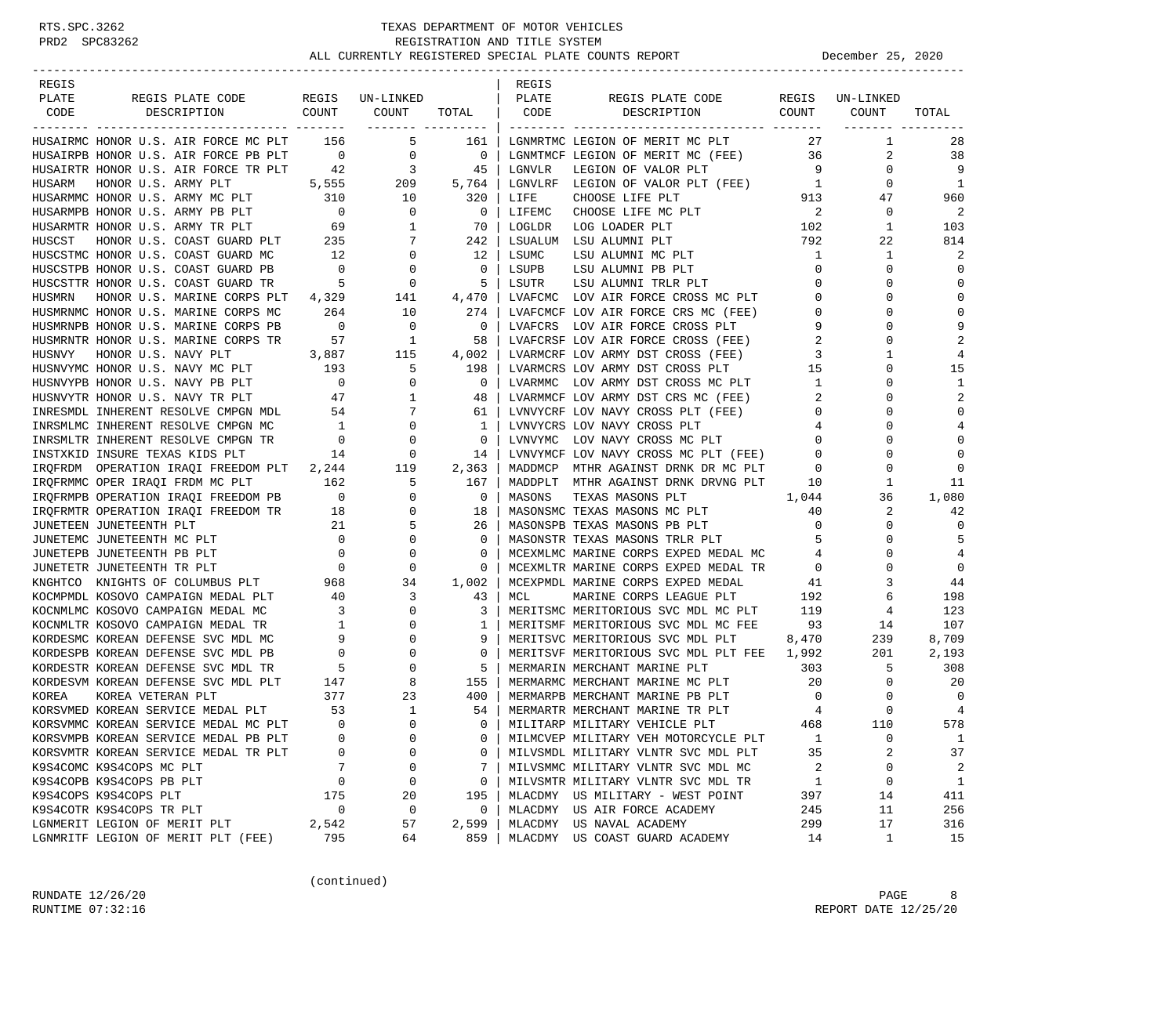### RTS.SPC.3262 TEXAS DEPARTMENT OF MOTOR VEHICLES<br>PRD2 SPC83262 REGISTRATION AND TITLE SYSTEM<br>ALL CURRENT V REGISTRATION AND TITLE SYSTEM REGISTRATION AND TITLE SYSTEM ALL CURRENTLY REGISTERED SPECIAL PLATE COUNTS REPORT **December 25, 2020**

| REGIS        |                                                                     |                                   |                         |                  | REGIS     |                                                                           |                            |                   |              |
|--------------|---------------------------------------------------------------------|-----------------------------------|-------------------------|------------------|-----------|---------------------------------------------------------------------------|----------------------------|-------------------|--------------|
| PLATE        | REGIS PLATE CODE                                                    |                                   | REGIS UN-LINKED         |                  | PLATE     | REGIS PLATE CODE                                                          |                            | REGIS UN-LINKED   |              |
| CODE         | COUNT<br>DESCRIPTION                                                |                                   | COUNT                   | TOTAL   CODE     |           | DESCRIPTION                                                               | COUNT                      | COUNT             | TOTAL        |
|              |                                                                     |                                   |                         |                  |           |                                                                           |                            |                   |              |
|              | MLACDMY US MERCHANT MARINE ACADEMY 66 3                             |                                   |                         | 69               | NPOTR     | PROF FIREFIGHTER TRL PLT                                                  | $\mathbf{1}$               | 1                 | 2            |
|              | MLACMYMC US MILITARY - WEST POINT                                   | 8 <sup>1</sup>                    | $\mathbf{1}$            | 9                | NTEXAN    | 1,437<br>NATIVE TEXAN PLT                                                 |                            | 65                | 1,502        |
|              | MLACMYMC US AIR FORCE ACADEMY                                       | 5 <sub>5</sub><br>$7\overline{ }$ | $\overline{a}$          | 7                | NTXNMC    | NATIVE TEXAN MOTORCYCLE PLT                                               | 24                         | 0                 | 24           |
|              | MLACMYMC US NAVAL ACADEMI<br>MLACMYMC US COAST GUARD ACADEMY 0<br>2 |                                   | $\overline{0}$          | 7                | NUCDO     | NUCLEAR DET OPS SVC MDL                                                   | 17                         | 1                 | 18           |
|              |                                                                     |                                   | 0<br>$\mathbf{0}$       | 0                |           | NUCDOMC NUCLEAR DET OPS SVC MDL MC                                        | $\overline{0}$             | 0                 | 0<br>0       |
|              | MMEXMLMC MERCHANT MARINE EXP MDL MC                                 |                                   | $\mathbf{0}$            | 2                |           | NUCDOTR NUCLEAR DET OPS SVC MDL TR                                        | $\overline{0}$             | 0                 |              |
|              | MMEXMLTR MERCHANT MARINE EXP MDL TR                                 | $\overline{0}$<br>$\overline{0}$  | 0                       | 0<br>$\mathbf 0$ |           | NVYEXMDL NAVY EXPEDITIONARY MEDAL<br>NVYEXMMC NAVY EXPEDITIONARY MEDAL MC | 213<br>-16                 | 10<br>$\mathbf 0$ | 223<br>16    |
|              | MMEXPMDL MERCHANT MARINE EXP MDL PLT                                | $\overline{7}$                    | 1                       | 8                |           | NVYEXMTR NAVY EXPEDITIONARY MEDAL TR                                      | 7                          | $\mathbf 0$       | 7            |
|              | MMRECVR MARINE MAMMAL RECOVERY PLT                                  |                                   | 27                      | 287              | OCELOT    | SAVE TEXAS OCELOTS PLT                                                    | 569                        | 74                | 643          |
| MSTAA        | MASTER ARMY AVIATOR PLT                                             | 260<br>11                         | $\mathbf{1}$            | 12               |           | OCELOTMC SAVE TEXAS OCELOTS MC PLT                                        | $\overline{\phantom{a}}^2$ | 0                 | 2            |
|              | MSTAAMC MASTER ARMY AVIATOR MC PLT                                  | $\sim$ 0                          | $\mathbf 0$             | $\mathbf{0}$     |           | OCELOTPB SAVE TEXAS OCELOTS PB PLT                                        | $\overline{0}$             | 0                 | $\cap$       |
|              | MSTAATR MASTER ARMY AVIATOR TR PLT                                  | $\overline{\phantom{0}}$          | 0                       | $\mathbf 0$      |           | OCELOTTR SAVE TEXAS OCELOTS TR PLT                                        | 0                          | 0                 | $\bigcap$    |
|              |                                                                     |                                   | 0                       | $\circ$          |           |                                                                           | $\mathbf{0}$               | 0                 | $\cap$       |
|              | MTHRCLD MOTHER-CHILD SURVIVORS PLT                                  | $\overline{\phantom{0}}$          |                         |                  | OFFHWY    | OFF-HIGHWAY PLT                                                           |                            | 0                 | 1            |
|              | MVALLEY EL PASO MISSION VALLEY PLT                                  | 45                                | 2                       | 47               |           | OLDCUSMC OLD PLT CUSTOM VEHICLE MC                                        | $\overline{1}$             |                   |              |
|              | MYADJUDG MULTI YEAR U.S.A.L. JUDGE                                  | 42                                | 2                       | 44               | OLDCUST   | OLD PLT CUSTOM VEHICLE                                                    | $\overline{3}$             | $\Omega$          | 3            |
|              | MYADJUMC MULTI YEAR U.S.A.L JUDGE MC                                | $\overline{0}$                    | 0                       | $\circ$          | OLDDVP    | OLD PLT DISABLED VETERAN                                                  | $\mathbf 0$                | 0                 | $\Omega$     |
|              | MYCTJUDG MULTI YEAR COUNTY JUDGE                                    | 140                               | 11                      | 151              |           | OLDDVPF OLD PLT DISABLED VET (FEE)                                        | 0                          | $\mathbf 0$       | $\cap$       |
|              | MYCTJUMC MULTI YEAR COUNTY JUDGE MC                                 | $\overline{\phantom{a}}$          | 0                       | $\mathbf{1}$     | OLDPLT    | OLD PLT CLASSIC                                                           | 4,284                      | 122               | 4,406        |
| MYSJP        | MULTI YEAR STATE JUDGE                                              | 831                               | 40                      | 871              | OLDPLTX   | Z-CALL TXDMV BEFORE CHG                                                   | 0                          | 0                 | $\Omega$     |
|              | MYSJPMC MULTI YEAR STATE JUDGE MC                                   | $\overline{1}$                    | 0                       | $1 \mid$         | OLDSTRD   | OLD PLT STREET ROD                                                        | $\overline{0}$             | 0                 | 0            |
| MYSOP        | MULTI YEAR STATE OFFICIAL                                           | 219                               | 30                      | 249              |           | OLDSTRMC OLD PLT STREET ROD MC                                            | 0                          | 0                 | $\mathbf 0$  |
|              | MYSOPMC MULTI YEAR STATE OFCL MC                                    | $\overline{1}$                    | 0                       | $\mathbf{1}$     | OLYM      | OLYMPIC COMMITTEE PLT                                                     | 45                         | 3                 | 48           |
| MYUHP        | MULTI YEAR U.S. HOUSE PLT                                           | 10                                | 1                       | 11               | OPPF      | OMEGA PSI PHI PLT                                                         | 173                        | 4                 | 177          |
|              | MYUHPMC MULTI YEAR U.S. HOUSE MC                                    | $\overline{0}$                    | 0                       | $\mathbf{0}$     | OPPFMC    | OMEGA PSI PHI MC PLT                                                      | 4                          | 0                 | 4            |
| MYUJP        | MULTI YEAR U.S. JUDGE PLT                                           | 87                                | 3                       | 90               | OPPFPB    | OMEGA PSI PHI PB PLT                                                      | $\overline{0}$             | 0                 | 0            |
|              | MYUJPMC MULTI YEAR U.S. JUDGE MC                                    | $\overline{0}$                    | 0                       | $\mathbf 0$      | OPPFTR    | OMEGA PSI PHI TRL PLT                                                     | $\overline{0}$             | 0                 | 0            |
| MYUSP        | MULTI YEAR U.S. SENATE PLT                                          | $\overline{\phantom{0}}$          | $\mathbf 0$             | $\mathbf 0$      |           | ORGDONOR ORGAN DONOR PLT                                                  | 296                        | 9                 | 305          |
|              | MYUSPMC MULTI YEAR U.S. SENATE MC                                   | $\overline{0}$                    | 0                       | $\circ$          |           | OTHCNTRY TEXAS-WHOLE OTHER CNTRY PLT 193                                  |                            | 8                 | 201          |
|              | NAVYMEDF NAVY MARINE CORPS MDL (FEE)                                | $6\overline{6}$                   | 2                       | 8                | PDVAOC    | PER DV ARMY OF OCCUPTN PLT                                                | 3                          | 0                 | 3            |
|              | NAVYMEDL NAVY MARINE CORPS MDL PLT                                  | 30                                | 0                       | 30               |           | PDVAOCF PER DV ARMY OF OCCUPTN FEE                                        | $\overline{0}$             | 0                 | $\mathbf 0$  |
|              | NAVYMEMC NAVY MARINE CORPS MDL MC                                   | $\sim$ 0                          | 0                       | $\mathbf{0}$     |           | PDVAOCMC PER DV ARMY OF OCCUPTN MC                                        | $\mathbf 0$                | $\Omega$          | $\Omega$     |
|              | NAVYMEMF NAVY MARINE CORPS MDL MC F                                 | $\overline{1}$                    | 0                       | $\mathbf{1}$     |           | PDVAOCMF PER DV ARMY OF OCCUPTN MC F                                      | $\mathbf 0$                | O                 | $\bigcap$    |
|              | NDSMDDMC NATL DEF SVC MDL DSTORM MC                                 | 70                                | 4                       | 74               |           | PDVCHIMC PER DV CHINA SVC MEDAL MC                                        | 0                          | 0                 | $\cap$       |
|              | NDSMDDPB NATL DEF SVC MDL DSTORM PB                                 | $\overline{\phantom{0}}$          | 0                       | 0                |           | PDVCHIMF PER DV CHINA SVC MEDAL MC F                                      | 0                          | 0                 | $\cap$       |
|              | NDSMDDST NATL DEF SVC MDL DSTORM PLT                                | 1,342                             | 59                      | 1,401            |           | PDVCHINA PER DV CHINA SVC MEDAL PLT                                       | 0                          | 0                 | $\Omega$     |
|              | NDSMDDTR NATL DEF SVC MDL DSTORM TR                                 | 22                                | 2                       | 24               |           | PDVCHINF PER DV CHINA SVC MEDAL FEE                                       | 0                          | 0                 |              |
|              | NDSMDKOR NATL DEF SVC MDL KOREA PLT                                 | 56                                | $\overline{0}$          | 56               |           | PDVMSTAA PER DV MASTER ARMY AVIATOR                                       | $\mathbf{1}$               | 0                 | -1           |
|              | NDSMDVIE NATL DEF SVC MDL VIET ERA                                  | 1,154                             | 38                      | 1,192            |           | PDVMSTAF PER DV MASTER ARMY AVI FEE                                       | 1                          | 0                 |              |
|              | NDSMDVMC NATL DEF SVC MDL VIET ER MC                                | 54                                | $\overline{\mathbf{3}}$ | 57               |           | PDVMSTMC PER DV MASTER ARMY AVI MC                                        | 0                          | 0                 | $\cap$       |
|              | NDSMDVPB NATL DEF SVC MDL VIET ER PB                                | $\overline{0}$                    | $\mathbf 0$             | $\mathbf{0}$     |           | PDVMSTMF PER DV MASTER ARMY AVI MC F                                      | 0                          | $\Omega$          | $\mathbf 0$  |
|              | NDSMDVTR NATL DEF SVC MDL VIET ER TR                                | 27                                | $\Omega$                |                  | 27 PDVNUC | PER DV NUCLEAR DET OPS                                                    |                            | $\cap$            | $\mathbf{1}$ |
|              | NDSMKOMC NATL DEF SVC MDL KOREA MC                                  | $\sqrt{2}$                        | 0                       | 2                |           | PDVNUCF PER DV NUCLEAR DET OPS F                                          |                            | 0                 | 1            |
|              | NDSMKOPB NATL DEF SVC MDL KOREA PB                                  | $\Omega$                          | 0                       | 0                |           | PDVNUCMC PER DV NUCLEAR DET OPS MC                                        |                            | U                 | 0            |
|              | NDSMKOTR NATL DEF SVC MDL KOREA TR                                  | 0                                 | 0                       | 0                |           | PDVNUCMF PER DV NUCLEAR DET OPS MC F                                      | 0                          | 0                 | 0            |
| NEWMILL      | TEXAS READS PLT                                                     | 61                                | 1                       | 62               |           | PDV173AB PER DV 173RD AIRBORNE PLT                                        | 11                         | 0                 | 11           |
|              | NEWMILMC TEXAS READS MC PLT                                         | 0                                 | 0                       | 0                |           | PDV173AF PER DV 173RD AIRBORNE FEE                                        | 6                          | 1                 | 7            |
| NPO          | PROF FIREFIGHTER PLT                                                | 1,041                             | 27                      | 1,068            |           | PDV173MC PER DV 173RD AIRBORNE MC                                         | $\Omega$                   | 0                 | 0            |
| NPOMC        | PROF FIREFIGHTER MC PLT                                             | 24                                | $\mathbf{1}$            | 25               |           | PDV173MF PER DV 173RD AIRBORNE MC F                                       | 0                          | 0                 | 0            |
| <b>NPOPB</b> | PROF FIREFIGHTER PB PLT                                             | 0                                 | 0                       | 0                | PGAJR     | PGA JUNIOR GOLF PLT                                                       | 0                          | 0                 | 0            |

(continued)

RUNDATE  $12/26/20$  PAGE 9 RUNTIME 07:32:16 REPORT DATE 12/25/20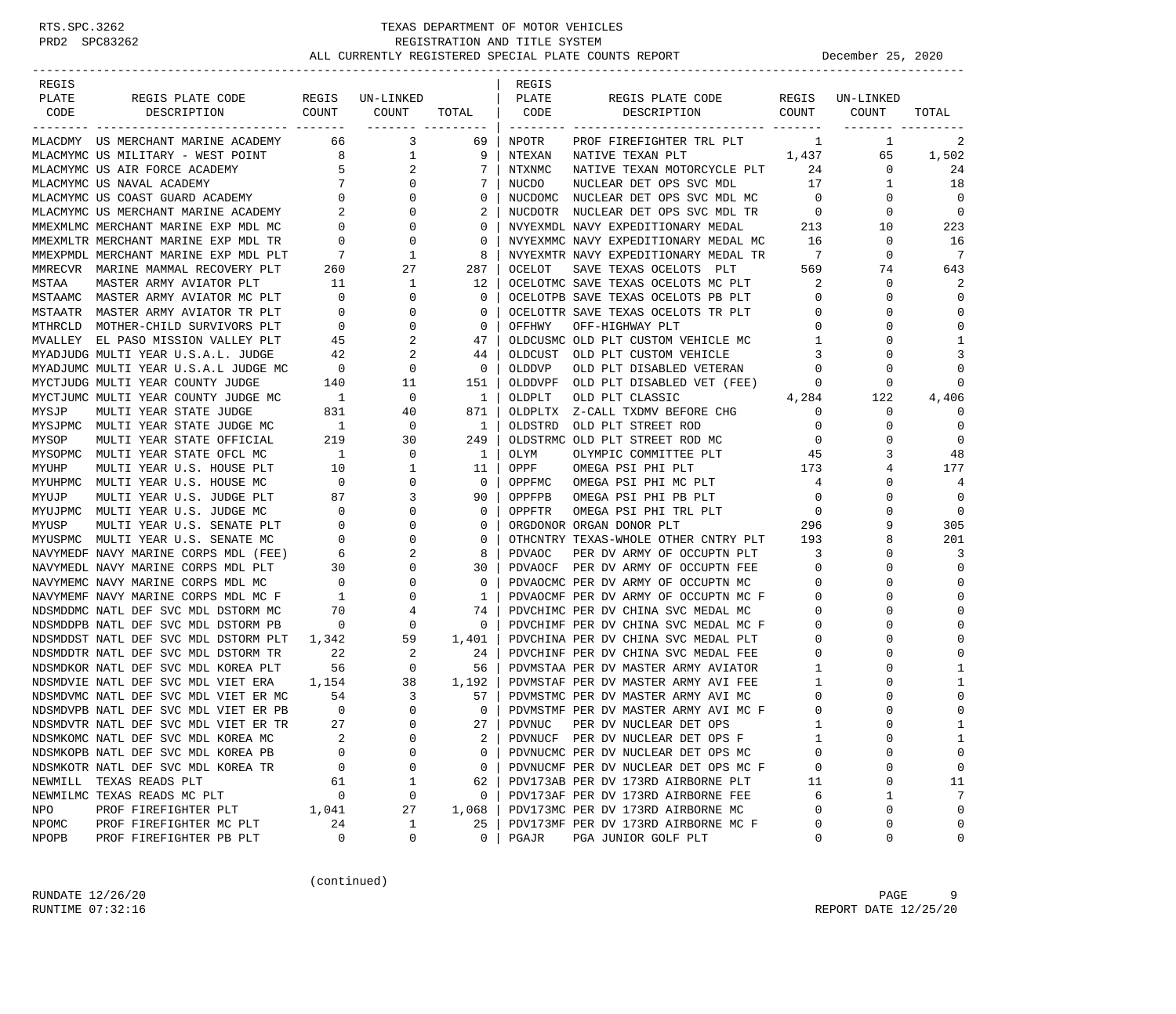| REGIS |                                                                                                                                                                                                                                          |     |       |                                        | REGIS           |                                                                                                               |                   |                                |                      |
|-------|------------------------------------------------------------------------------------------------------------------------------------------------------------------------------------------------------------------------------------------|-----|-------|----------------------------------------|-----------------|---------------------------------------------------------------------------------------------------------------|-------------------|--------------------------------|----------------------|
| PLATE | REGIS PLATE CODE REGIS UN-LINKED   PLATE                                                                                                                                                                                                 |     |       |                                        |                 | REGIS PLATE CODE REGIS UN-LINKED                                                                              |                   |                                |                      |
|       | CODE DESCRIPTION                                                                                                                                                                                                                         |     |       |                                        |                 | COUNT COUNT TOTAL CODE DESCRIPTION COUNT COUNT                                                                |                   |                                | TOTAL                |
|       | PKGDEL PACKAGE DELIVERY PLT                                                                                                                                                                                                              |     | $7$ 0 |                                        |                 | 7   PLPARMRT PER ARMED FORCES RESERVE TR                                                                      |                   | $\overline{0}$<br>$\mathbf{0}$ | $\Omega$             |
|       |                                                                                                                                                                                                                                          |     |       |                                        |                 |                                                                                                               |                   | $\mathbf 0$                    | 5                    |
|       | PLP<br>PERSONALIZED PLT<br>PLPADOMC PER ADOPT A BEACH MC PLT<br>PLPADOPT PER ADOPT A BEACH PLT<br>219 16 235                                                                                                                             |     |       | $\begin{array}{ccc} & 2 & \end{array}$ |                 | PLPARMSV PER ARMED FORCES SVC MEDAL 5<br>PLPARMTR PER U.S. ARMY TRL PLT                                       | $5 -$             | 0                              | 5                    |
|       |                                                                                                                                                                                                                                          |     |       |                                        |                 | PLPARMVF PER AIR MEDAL VALOR MC(FEE) 1                                                                        |                   | 0                              | 1                    |
|       |                                                                                                                                                                                                                                          |     |       |                                        |                 | PLPARSMM PER ARMED FORCES SVC MDL MC                                                                          | $\overline{0}$    | 0                              | $\Omega$             |
|       |                                                                                                                                                                                                                                          |     |       |                                        |                 |                                                                                                               | $\overline{0}$    | 0                              | $\mathbf 0$          |
|       |                                                                                                                                                                                                                                          |     |       |                                        |                 | PLPARSTR PER ARMED FORCES SVC MDL TR<br>PLPARTMC PER STATE OF THE ARTS MC                                     | $4\overline{4}$   | 1                              | 5                    |
|       |                                                                                                                                                                                                                                          |     |       |                                        |                 |                                                                                                               | $\overline{0}$    | 0                              | $\mathbf 0$          |
|       |                                                                                                                                                                                                                                          |     |       |                                        |                 | PLPARTPB PER ST OF ARTS PRIV BUS PLT                                                                          |                   |                                |                      |
|       |                                                                                                                                                                                                                                          |     |       |                                        |                 | PLPARTS PER STATE OF THE ARTS PLT 1,465                                                                       |                   | 46<br>$\mathbf{0}$             | 1,511<br>-1          |
|       |                                                                                                                                                                                                                                          |     |       |                                        |                 | PLPARTTR PER STATE OF ARTS TRL PLT 1<br>PLPA001 LARGE STAR WHITE/BLACK A 2,276                                |                   | 642                            |                      |
|       |                                                                                                                                                                                                                                          |     |       |                                        |                 |                                                                                                               |                   |                                | 2,918                |
|       |                                                                                                                                                                                                                                          |     |       |                                        |                 | PLPA001M LARGE STAR WHITE/BLACK A MC 18                                                                       | $\overline{0}$    | 19                             | 37<br>$\overline{2}$ |
|       |                                                                                                                                                                                                                                          |     |       |                                        |                 | PLPA001P LARGE STAR WHITE/BLACK A PB                                                                          |                   | 2                              |                      |
|       |                                                                                                                                                                                                                                          |     |       |                                        |                 | PLPA001T LARGE STAR WHITE/BLACK A TR 9                                                                        |                   | $\mathbf{1}$                   | 10                   |
|       |                                                                                                                                                                                                                                          |     |       |                                        |                 | PLPA002 LONE STAR BLUE A                                                                                      | 39                | 11                             | 50                   |
|       |                                                                                                                                                                                                                                          |     |       |                                        |                 | PLPA002M LONE STAR BLUE A MC                                                                                  | $\overline{0}$    | $\mathbf{1}$                   | 1                    |
|       |                                                                                                                                                                                                                                          |     |       |                                        |                 | PLPA002P LONE STAR BLUE A PB<br>PLPA002P LONE SIAN LILE A TR<br>PLPA002T LONE STAR BLUE A TR<br>- 2002P DED A | $\overline{0}$    | $\mathbf 0$                    | $\mathbf 0$          |
|       |                                                                                                                                                                                                                                          |     |       |                                        |                 |                                                                                                               | $\overline{0}$    | $\mathbf 0$                    | $\mathbf 0$          |
|       |                                                                                                                                                                                                                                          |     |       |                                        |                 |                                                                                                               | 41                | 16                             | 57                   |
|       |                                                                                                                                                                                                                                          |     |       | 21                                     |                 | PLPA003M LONE STAR RED A MC                                                                                   | $\mathbf{1}$      | $\mathbf{1}$                   | 2                    |
|       |                                                                                                                                                                                                                                          |     |       | $\mathbf{0}$                           |                 | PLPA003P LONE STAR RED A PB                                                                                   | $\overline{0}$    | 0                              | 0                    |
|       |                                                                                                                                                                                                                                          |     |       | 6                                      |                 | PLPA003T LONE STAR RED A TR                                                                                   | $0 \qquad \qquad$ | 0                              | $\mathbf 0$          |
|       | PLPAIRMF PER AIR MEDAL PLT (FEE) 108 9<br>PLPAIRMF PER AIR MEDAL VALOR PLT 21 0<br>PLPAIRPB PER U.S. AIR FORCE PB 0 0 0<br>PLPAIRTR PER U.S. AIR FORCE TRL 6 0<br>PLPAIRWF PER AIR MEDAL VALOR (FEE) 9 0<br>PLPAIRWM PER AIR MEDAL VALOR |     |       | 9 <sup>1</sup>                         |                 | PLPA004 LONE STAR ORANGE A                                                                                    | 32                | 9                              | 41                   |
|       |                                                                                                                                                                                                                                          |     |       | 1                                      |                 | PLPA004M LONE STAR ORANGE A MC                                                                                | $\mathbf{1}$      | 0                              | 1                    |
|       |                                                                                                                                                                                                                                          |     |       | 11                                     |                 | PLPA004P LONE STAR ORANGE A PB                                                                                | $\circ$           | 0                              | $\mathbf 0$          |
|       |                                                                                                                                                                                                                                          |     |       | 90                                     |                 | PLPA004T LONE STAR ORANGE A TR                                                                                | $\circ$           | $\mathbf 0$                    | $\mathbf 0$          |
|       |                                                                                                                                                                                                                                          |     |       | $\mathbf{0}$                           |                 | PLPA005 LONE STAR MAROON A                                                                                    | 32                | 15                             | 47                   |
|       |                                                                                                                                                                                                                                          |     |       |                                        |                 | PLPA005M LONE STAR MAROON A MC                                                                                | $\mathbf{1}$      | $\mathbf 0$                    | 1                    |
|       |                                                                                                                                                                                                                                          |     |       | 2                                      |                 | PLPA005P LONE STAR MAROON A PB                                                                                | $\overline{0}$    | 0                              | $\mathbf 0$          |
|       |                                                                                                                                                                                                                                          |     |       | 1                                      |                 | PLPA005T LONE STAR MAROON A TR<br>PLPA006 LONE STAR PINK A                                                    | $\overline{0}$    | 0                              | $\mathbf 0$          |
|       |                                                                                                                                                                                                                                          |     |       | $\overline{0}$                         |                 |                                                                                                               | 49                | 12                             | 61                   |
|       |                                                                                                                                                                                                                                          |     |       | $\overline{0}$                         |                 | PLPA006M LONE STAR PINK A MC                                                                                  | <sup>1</sup>      | $\mathbf 0$                    | 1                    |
|       |                                                                                                                                                                                                                                          |     |       | $12-1$                                 |                 | PLPA006P LONE STAR PINK A PB                                                                                  | $\overline{0}$    | 0                              | $\mathbf 0$          |
|       |                                                                                                                                                                                                                                          |     |       | $\mathbf{0}$                           |                 | PLPA006T LONE STAR PINK A TR                                                                                  | $\circ$           | 0                              | $\mathbf 0$          |
|       |                                                                                                                                                                                                                                          |     |       | $\mathbf{0}$                           |                 | PLPA007 LONE STAR A WHITE/PURPLE                                                                              | 2                 | 0                              | 2                    |
|       |                                                                                                                                                                                                                                          |     |       | 2,162                                  | PLPA008 WHITE A |                                                                                                               | 77                | 31                             | 108                  |
|       | PLEANER PER ARMY OF OCCUPATN PLT 10 1 11<br>PLEAOCF PER ARMY OF OCCUPATN FEE 2 0 2<br>PLEAOCMC PER ARMY OF OCCUPATN MC 0 0 0<br>PLEAOCMF PER ARMY OF OCCUPATN MC FEE 0 0 0 0<br>PLEAOCMF PER ARMY OF OCCUPATN MC FEE 0 0 0 0<br>PLEARBMC |     |       |                                        |                 | PLPA008M WHITE A MOTORCYCLE                                                                                   | $\overline{0}$    | $\mathbf 0$                    | $\mathbf 0$          |
|       |                                                                                                                                                                                                                                          |     |       | $2-1$                                  |                 | PLPA008P WHITE A PRIVATE BUS                                                                                  | $\overline{0}$    | 0                              | $\Omega$             |
|       |                                                                                                                                                                                                                                          |     |       |                                        |                 | PLPA008T WHITE A TRAILER                                                                                      | $\circ$           | $\Omega$                       | $\Omega$             |
|       |                                                                                                                                                                                                                                          |     |       | $\begin{array}{ccc} & & 0 \end{array}$ |                 |                                                                                                               |                   | 40                             | 175                  |
|       |                                                                                                                                                                                                                                          |     |       | 22                                     |                 |                                                                                                               |                   | $\overline{4}$                 | 5                    |
|       | PLPARBRN PER U.S. PARATROOPER PLT                                                                                                                                                                                                        | 322 | 12    | 334                                    |                 | PLPA009P LARGE STAR BLK/SILV A PB                                                                             | $\Omega$          | $\Omega$                       | $\Omega$             |
|       | PLPARFRC PER AIR FORCE ASSOC PLT                                                                                                                                                                                                         | 41  | 2     | 43                                     |                 | PLPA009T LARGE STAR BLK/SILV A TR                                                                             | 0                 | 0                              | $\Omega$             |
|       | PLPARMC PER AIR MEDAL MC PLT                                                                                                                                                                                                             | 7   | 0     | 7                                      |                 | PLPA100 STARS & STRIPES A                                                                                     | U                 | $\mathbf 0$                    | 0                    |
|       | PLPARMCF PER AIR MEDAL MC PLT (FEE)                                                                                                                                                                                                      | 9   | 1     | 10                                     |                 | PLPA101 TEXAS HEART A                                                                                         | 1                 | 0                              | 1                    |
|       | PLPARMMC PER U.S. ARMY MC PLT                                                                                                                                                                                                            | 34  | 0     | 34                                     |                 | PLPA102 TEXAS STATE MAP A                                                                                     | 0                 | 0                              | 0                    |
|       | PLPARMPB PER U.S. ARMY PB PLT                                                                                                                                                                                                            | 0   | 0     | 0                                      |                 | PLPA103 WESTERN YOKE A                                                                                        | 18                | 11                             | 29                   |
|       | PLPARMRM PER ARMED FORCES RESERVE MC                                                                                                                                                                                                     | 0   | 0     | 0                                      |                 | PLPA103M WESTERN YOKE A MC                                                                                    | 0                 | 0                              | $\mathbf 0$          |
|       | PLPARMRP PER ARMED FORCES RESERVE PB                                                                                                                                                                                                     | 0   | 0     | 0                                      |                 | PLPA103P WESTERN YOKE A PB                                                                                    | 0                 | 0                              | $\mathbf 0$          |
|       | PLPARMRS PER ARMED FORCES RESERVE PL                                                                                                                                                                                                     | 13  | 0     | 13                                     |                 | PLPA103T WESTERN YOKE A TRAILER                                                                               | 0                 | 0                              | 0                    |

(continued)

RUNDATE  $12/26/20$  PAGE 10 RUNTIME 07:32:16 REPORT DATE 12/25/20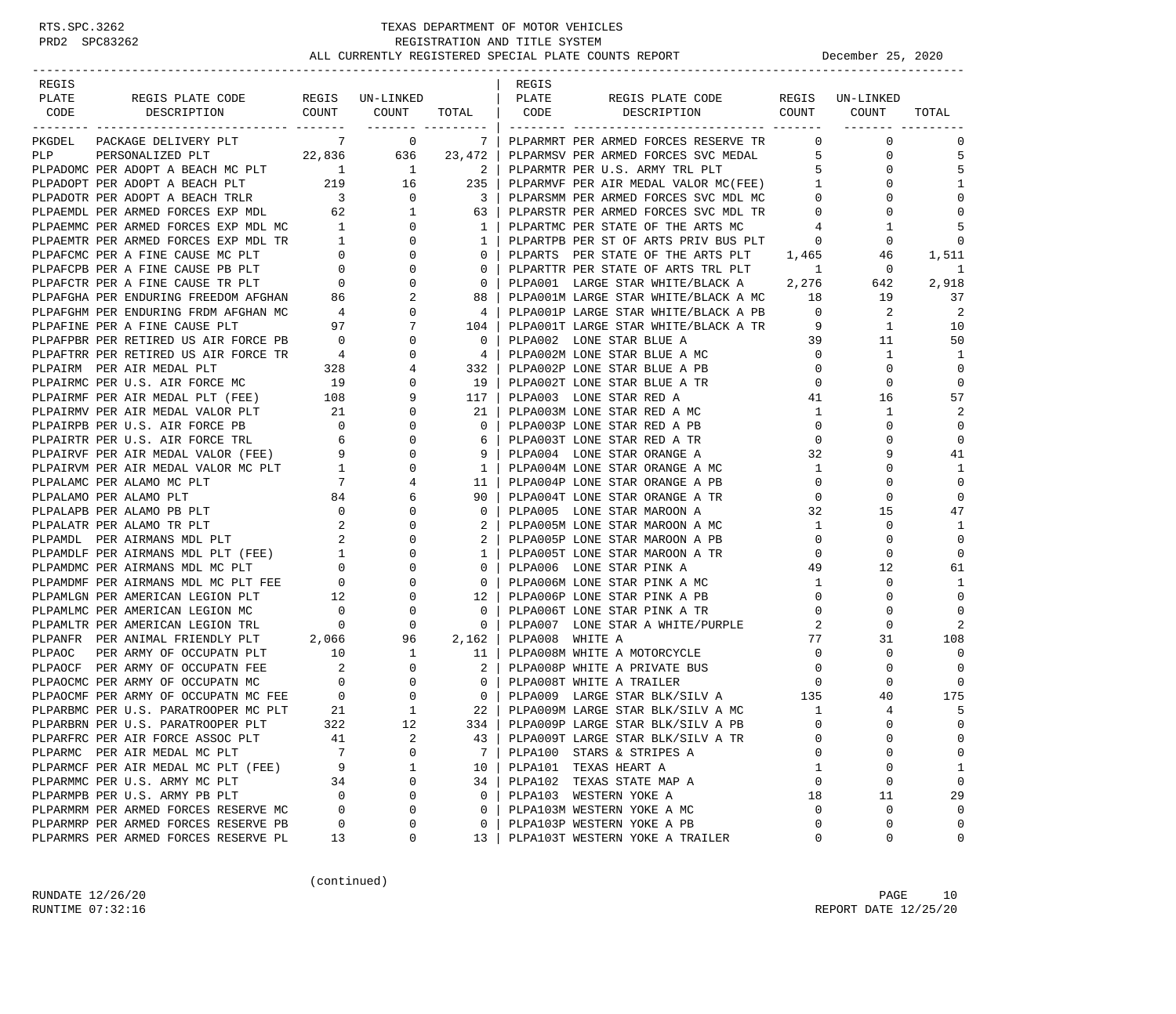| REGIS           |                                                                                                                                       |                                                                                                                                                                                                                                                                                                                                                   |                                                                                                          |                                                     | REGIS |                                                                        |                |             |             |
|-----------------|---------------------------------------------------------------------------------------------------------------------------------------|---------------------------------------------------------------------------------------------------------------------------------------------------------------------------------------------------------------------------------------------------------------------------------------------------------------------------------------------------|----------------------------------------------------------------------------------------------------------|-----------------------------------------------------|-------|------------------------------------------------------------------------|----------------|-------------|-------------|
| PLATE           | REGIS PLATE CODE REGIS UN-LINKED                                                                                                      |                                                                                                                                                                                                                                                                                                                                                   |                                                                                                          |                                                     | PLATE | REGIS PLATE CODE REGIS UN-LINKED                                       |                |             |             |
| CODE            | DESCRIPTION                                                                                                                           |                                                                                                                                                                                                                                                                                                                                                   | COUNT COUNT TOTAL   CODE                                                                                 |                                                     |       | DESCRIPTION COUNT COUNT                                                |                |             | TOTAL       |
|                 |                                                                                                                                       |                                                                                                                                                                                                                                                                                                                                                   |                                                                                                          | <u> ------- ---------  </u>                         |       |                                                                        |                |             |             |
|                 | PLPA105 TEXAS PRIDE A                                                                                                                 | 74                                                                                                                                                                                                                                                                                                                                                | 27                                                                                                       | 101                                                 |       | PLPA123 TEXAS NAVY ADMIRAL A                                           | 5              | 5           | 10          |
|                 | PLPA105M TEXAS PRIDE A MOTORCYCLE 1 1 1                                                                                               |                                                                                                                                                                                                                                                                                                                                                   |                                                                                                          | 2 I                                                 |       | PLPA123M TEXAS NAVY ADMIRAL A MC                                       | $\mathbf{0}$   | $\mathbf 0$ | 0           |
|                 |                                                                                                                                       |                                                                                                                                                                                                                                                                                                                                                   |                                                                                                          | 0 <sup>1</sup>                                      |       | PLPA123P TEXAS NAVY ADMIRAL A PB                                       | $\overline{0}$ | $\Omega$    | $\Omega$    |
|                 |                                                                                                                                       |                                                                                                                                                                                                                                                                                                                                                   |                                                                                                          | $\mathbf{0}$                                        |       | PLPA123T TEXAS NAVY ADMIRAL A TR                                       | $\overline{0}$ | $\Omega$    | $\Omega$    |
|                 | PLPAIOSE IEANS FRIDE A POLORICICAL CONDITY OF A PRIME A TRAILER $10$ 0 0 0 0 0 DLPAIOS COWBOY A 2 0 2 0 DLPAIO7 NATURAL TEXAS A 44 16 |                                                                                                                                                                                                                                                                                                                                                   |                                                                                                          | $\frac{2}{2}$                                       |       | PLPA124 AUBURN UNIVERSITY A                                            |                | 44<br>11    | 55          |
|                 |                                                                                                                                       |                                                                                                                                                                                                                                                                                                                                                   |                                                                                                          | 60 I                                                |       | PLPA124M AUBURN UNIVERSITY A MC                                        | $\overline{0}$ | $\mathbf 0$ | $\mathbf 0$ |
|                 |                                                                                                                                       | $\begin{array}{c} 0 \\ 0 \end{array}$                                                                                                                                                                                                                                                                                                             |                                                                                                          | $\overline{0}$                                      |       | PLPA124P AUBURN UNIVERSITY A PB                                        | $\overline{0}$ | $\mathbf 0$ | 0           |
|                 |                                                                                                                                       |                                                                                                                                                                                                                                                                                                                                                   |                                                                                                          | $\overline{0}$                                      |       | PLPA124T AUBURN UNIVERSITY A TR                                        | $\overline{0}$ | 0           | $\mathbf 0$ |
|                 |                                                                                                                                       |                                                                                                                                                                                                                                                                                                                                                   |                                                                                                          | 1                                                   |       | PLPA125 OKLAHOMA STATE UNIV A                                          | 61             | 10          | 71          |
|                 |                                                                                                                                       | $\frac{1}{44}$                                                                                                                                                                                                                                                                                                                                    |                                                                                                          | $\mathbf{0}$                                        |       | PLPA125M OKLAHOMA STATE UNIV A MC<br>PLPA125P OKLAHOMA STATE UNIV A PB | $\overline{0}$ | 0           | 0           |
|                 |                                                                                                                                       |                                                                                                                                                                                                                                                                                                                                                   |                                                                                                          | 57 I                                                |       |                                                                        | $\overline{0}$ | $\Omega$    | $\mathbf 0$ |
|                 | PLPA109M NEW TEXAS A MOTORCYCLE                                                                                                       | $\begin{bmatrix} 1 & 1 \\ 0 & 0 \\ 0 & 0 \\ 0 & 0 \\ 0 & 0 \\ 0 & 0 \\ 0 & 0 \\ 0 & 0 \\ 0 & 0 \\ 0 & 0 \\ 0 & 0 \\ 0 & 0 \\ 0 & 0 \\ 0 & 0 \\ 0 & 0 \\ 0 & 0 \\ 0 & 0 \\ 0 & 0 \\ 0 & 0 \\ 0 & 0 \\ 0 & 0 \\ 0 & 0 \\ 0 & 0 \\ 0 & 0 \\ 0 & 0 \\ 0 & 0 \\ 0 & 0 \\ 0 & 0 \\ 0 & 0 \\ 0 & 0 \\ 0 & 0 \\ 0 & 0 \\ 0 & 0 \\ 0 & 0 \\ 0 & 0 \\ 0 & $ | $\mathbf 0$                                                                                              | $\overline{0}$                                      |       | PLPA125T OKLAHOMA STATE UNIV A TR                                      | $\overline{0}$ | $\mathbf 0$ | 0           |
|                 | PLPA109P NEW TEXAS A PRIVATE BUS                                                                                                      |                                                                                                                                                                                                                                                                                                                                                   | 0                                                                                                        | $\mathbf{0}$                                        |       |                                                                        | 62             | 22          | 84          |
|                 | PLPA109T NEW TEXAS A TRAILER                                                                                                          |                                                                                                                                                                                                                                                                                                                                                   | $\Omega$                                                                                                 | $\Omega$                                            |       |                                                                        | 2              | 0           | 2           |
|                 | PLPA111 SOCCER GREEN A                                                                                                                |                                                                                                                                                                                                                                                                                                                                                   | 0                                                                                                        | $\mathbf{0}$                                        |       | PLPA126P OKLAHOMA UNIVERSITY A PB<br>PLPA126T OKLAHOMA UNIVERSITY A TR | $\mathbf{0}$   | 0           | $\Omega$    |
|                 | PLPA112 TEXAS FOOTBALL A BLUE                                                                                                         |                                                                                                                                                                                                                                                                                                                                                   | $\Omega$                                                                                                 | 0                                                   |       |                                                                        | $\mathbf{1}$   | 0           | 1           |
|                 | PLPA113 TEXAS FOOTBALL A RED                                                                                                          | $\overline{0}$                                                                                                                                                                                                                                                                                                                                    | 0                                                                                                        | 0                                                   |       | PLPA127 LONE STAR BLACK A                                              | 185            | 102         | 287         |
|                 | PLPA114 TEXAS FOOTBALL A BLACK                                                                                                        | $\mathbf{1}$                                                                                                                                                                                                                                                                                                                                      | 0                                                                                                        | $\mathbf{1}$                                        |       | PLPA127M LONE STAR BLACK A MC                                          | 6              | 1           | -7          |
| PLPA115 REMAX A |                                                                                                                                       | 5                                                                                                                                                                                                                                                                                                                                                 | 1                                                                                                        | 6                                                   |       | PLPA127P LONE STAR BLACK A PB                                          | $\overline{0}$ | $\Omega$    | $\Omega$    |
|                 | PLPA115M REMAX A MOTORCYCLE                                                                                                           | $\overline{0}$                                                                                                                                                                                                                                                                                                                                    | 0                                                                                                        | $\mathbf{0}$                                        |       | PLPA127T LONE STAR BLACK A TR                                          | $\mathbf{0}$   | 1           | 1           |
|                 | PLPA115P REMAX A PRIVATE BUS                                                                                                          | $\overline{0}$                                                                                                                                                                                                                                                                                                                                    |                                                                                                          | $\mathbf{0}$                                        |       | PLPA128 ALABAMA UNIVERSITY A                                           | 61             | 15          | 76          |
|                 | PLPA115T REMAX A TRAILER                                                                                                              | $\overline{0}$                                                                                                                                                                                                                                                                                                                                    |                                                                                                          | $\overline{\mathbf{0}}$                             |       | PLPA128M ALABAMA UNIVERSITY A MC 0                                     |                | 1           | 1           |
|                 | PLPA116 TEXAS EXES A                                                                                                                  | 126                                                                                                                                                                                                                                                                                                                                               | $\ddot{\phantom{0}}$                                                                                     | 155 l                                               |       | PLPA128P ALABAMA UNIVERSITY A PB                                       | $\overline{0}$ | $\mathbf 0$ | $\mathbf 0$ |
|                 | PLPA116M TEXAS EXES A MC                                                                                                              |                                                                                                                                                                                                                                                                                                                                                   | $\begin{array}{ccc} 126 & & & \\ 0 & & & \\ 0 & & & \\ 0 & & & 0 \\ 104 & & & 26 \\ 0 & & & \end{array}$ | 1 <sup>1</sup>                                      |       | PLPA128T ALABAMA UNIVERSITY A TR 0                                     |                | $\Omega$    | $\Omega$    |
|                 | PLPA116P TEXAS EXES A PB                                                                                                              |                                                                                                                                                                                                                                                                                                                                                   |                                                                                                          | $\mathbf{0}$                                        |       | PLPA129 ALPHA KAPPA ALPHA A                                            | 102            | 15          | 117         |
|                 | PLPA116T TEXAS EXES A TRAILER                                                                                                         |                                                                                                                                                                                                                                                                                                                                                   |                                                                                                          | $\overline{0}$                                      |       | PLPA129M ALPHA KAPPA ALPHA A MC                                        | $\overline{0}$ | $\mathbf 0$ | 0           |
|                 | PLPA117 LONGHORN A                                                                                                                    |                                                                                                                                                                                                                                                                                                                                                   |                                                                                                          | 130                                                 |       | PLPA129P ALPHA KAPPA ALPHA A PB                                        | $\mathbf{0}$   | $\mathbf 0$ | 0           |
|                 | PLPA117M LONGHORN A MOTORCYCLE                                                                                                        |                                                                                                                                                                                                                                                                                                                                                   |                                                                                                          | $1\quad$                                            |       | PLPA129T ALPHA KAPPA ALPHA A TR                                        | $\mathbf 0$    | $\Omega$    | $\mathbf 0$ |
|                 | PLPA117P LONGHORN A PRIVATE BUS                                                                                                       | $\overline{0}$                                                                                                                                                                                                                                                                                                                                    |                                                                                                          | $\overline{0}$                                      |       | PLPA130 DALLAS COWBOYS STAR A                                          | 6              | $\Omega$    | 6           |
|                 | PLPA117T LONGHORN A TRAILER                                                                                                           | $\begin{array}{c}0\\73\end{array}$                                                                                                                                                                                                                                                                                                                | $\begin{array}{c}0\\49\end{array}$                                                                       | $\overline{0}$                                      |       | PLPA130M DALLAS COWBOYS STAR A MC                                      | $\mathbf{0}$   | 1           | 1           |
|                 | PLPA118 GRIDIRON HEROES A                                                                                                             |                                                                                                                                                                                                                                                                                                                                                   |                                                                                                          | 122                                                 |       | PLPA130P DALLAS COWBOYS STAR A PB                                      | $\mathbf{0}$   | $\Omega$    | $\mathbf 0$ |
|                 | PLPA118M GRIDIRON HEROES A MC                                                                                                         | $\overline{1}$                                                                                                                                                                                                                                                                                                                                    | $\overline{3}$                                                                                           | 4 <sub>1</sub>                                      |       | PLPA130T DALLAS COWBOYS STAR A TR                                      | $\overline{0}$ | $\Omega$    | 0           |
|                 | PLPA118P GRIDIRON HEROES A PB                                                                                                         | $\overline{0}$                                                                                                                                                                                                                                                                                                                                    | $\begin{array}{c} 0 \\ 1 \end{array}$                                                                    | 0 <sup>1</sup>                                      |       | PLPA131 HOUSTON TEXANS A                                               | 85             | 32          | 117         |
|                 | PLPA118T GRIDIRON HEROES A TR                                                                                                         | $\overline{0}$                                                                                                                                                                                                                                                                                                                                    |                                                                                                          | $\frac{1}{2}$                                       |       | PLPA131M HOUSTON TEXANS A MC                                           | $\overline{0}$ | 3           | 3           |
|                 | PLPA119 BREAST CANCER A                                                                                                               |                                                                                                                                                                                                                                                                                                                                                   | $\begin{array}{ccc}\n87 & & 19 \\ 0 & & 1\n\end{array}$                                                  | $106$                                               |       | PLPA131P HOUSTON TEXANS A PB                                           | $\overline{0}$ | 0           | $\mathbf 0$ |
|                 | PLPA119M BREAST CANCER A MC                                                                                                           |                                                                                                                                                                                                                                                                                                                                                   |                                                                                                          | $1\quad$                                            |       |                                                                        | $\overline{0}$ | 0           | $\mathbf 0$ |
|                 | PLPA119P BREAST CANCER A PB                                                                                                           |                                                                                                                                                                                                                                                                                                                                                   | $\begin{array}{ccc} 0 & & 0 \\ 0 & & 0 \\ 79 & & 21 \end{array}$                                         | $\overline{0}$                                      |       | PLPA132 TX TROPHY HUNTERS A                                            | 24             | 11          | 35          |
|                 | PLPA119T BREAST CANCER A TR                                                                                                           |                                                                                                                                                                                                                                                                                                                                                   |                                                                                                          | $\overline{\phantom{0}}$ 0 $\overline{\phantom{0}}$ |       | PLPA132M TX TROPHY HUNTERS A MC                                        | $\overline{0}$ | $\mathbf 0$ | $\mathbf 0$ |
|                 | PLPA120 LONGHORN ORANGE A                                                                                                             |                                                                                                                                                                                                                                                                                                                                                   |                                                                                                          | 100                                                 |       | PLPA132P TX TROPHY HUNTERS A PB                                        | $\Omega$       | $\Omega$    | 0           |
|                 | PLPA120M LONGHORN ORANGE A MC                                                                                                         | 1                                                                                                                                                                                                                                                                                                                                                 | $\overline{0}$                                                                                           | $\frac{1}{1}$                                       |       | PLPA132T TX TROPHY HUNTERS A TR<br>PLPA133 SAM HOUSTON STATE UNIV A    | $\mathbf{1}$   | 1           | 2           |
|                 | PLPA120P LONGHORN ORANGE A PB                                                                                                         | $\mathbf{0}$                                                                                                                                                                                                                                                                                                                                      | $\Omega$                                                                                                 | $\circ$                                             |       |                                                                        | 6              | 4           | 10          |
|                 | PLPA120T LONGHORN ORANGE A TR                                                                                                         | $\Omega$                                                                                                                                                                                                                                                                                                                                          | $\Omega$                                                                                                 | $\Omega$                                            |       | PLPA133M SAM HOUSTON STATE UNIV A MC                                   | $\Omega$       | $\Omega$    | $\Omega$    |
|                 | PLPA121 ALPHA PHI ALPHA A                                                                                                             | 30                                                                                                                                                                                                                                                                                                                                                | 2                                                                                                        | 32                                                  |       | PLPA133P SAM HOUSTON STATE UNIV A PB                                   | 0              | $\Omega$    | 0           |
|                 | PLPA121M ALPHA PHI ALPHA A MC                                                                                                         | $\Omega$                                                                                                                                                                                                                                                                                                                                          | 0                                                                                                        | 0                                                   |       | PLPA133T SAM HOUSTON STATE UNIV A TR                                   | 0              | U           | 0           |
|                 | PLPA121P ALPHA PHI ALPHA A PB                                                                                                         | 0                                                                                                                                                                                                                                                                                                                                                 | 0                                                                                                        | 0                                                   |       | PLPA134 SOUTHERN METHODIST UNIV A                                      | 3              | 5           | 8           |
|                 | PLPA121T ALPHA PHI ALPHA A TR                                                                                                         | 0                                                                                                                                                                                                                                                                                                                                                 | 0                                                                                                        | $\mathbf{0}$                                        |       | PLPA134M SOUTHERN METHODIST UNV A MC                                   | 0              | $\Omega$    | $\mathbf 0$ |
|                 | PLPA122 TEXAS NAVY A                                                                                                                  | 98                                                                                                                                                                                                                                                                                                                                                | 40                                                                                                       | 138                                                 |       | PLPA134P SOUTHERN METHODIST UNV A PB                                   | $\Omega$       | $\Omega$    | 0           |
|                 | PLPA122M TEXAS NAVY A MC                                                                                                              | 3                                                                                                                                                                                                                                                                                                                                                 | 0                                                                                                        | 3                                                   |       | PLPA134T SOUTHERN METHODIST UNV A TR                                   | 0              | $\Omega$    | $\mathbf 0$ |
|                 | PLPA122P TEXAS NAVY A PB                                                                                                              | 0                                                                                                                                                                                                                                                                                                                                                 | 0                                                                                                        | 0                                                   |       | PLPA135 STEPHEN F AUSTIN UNIV A                                        | 20             | 4           | 24          |
|                 | PLPA122T TEXAS NAVY A TR                                                                                                              | 0                                                                                                                                                                                                                                                                                                                                                 | 0                                                                                                        | 0                                                   |       | PLPA135M STEPHEN F AUSTIN UNIV A MC                                    | 0              | 0           | 0           |

(continued)

RUNDATE  $12/26/20$  PAGE 11 RUNTIME 07:32:16 REPORT DATE 12/25/20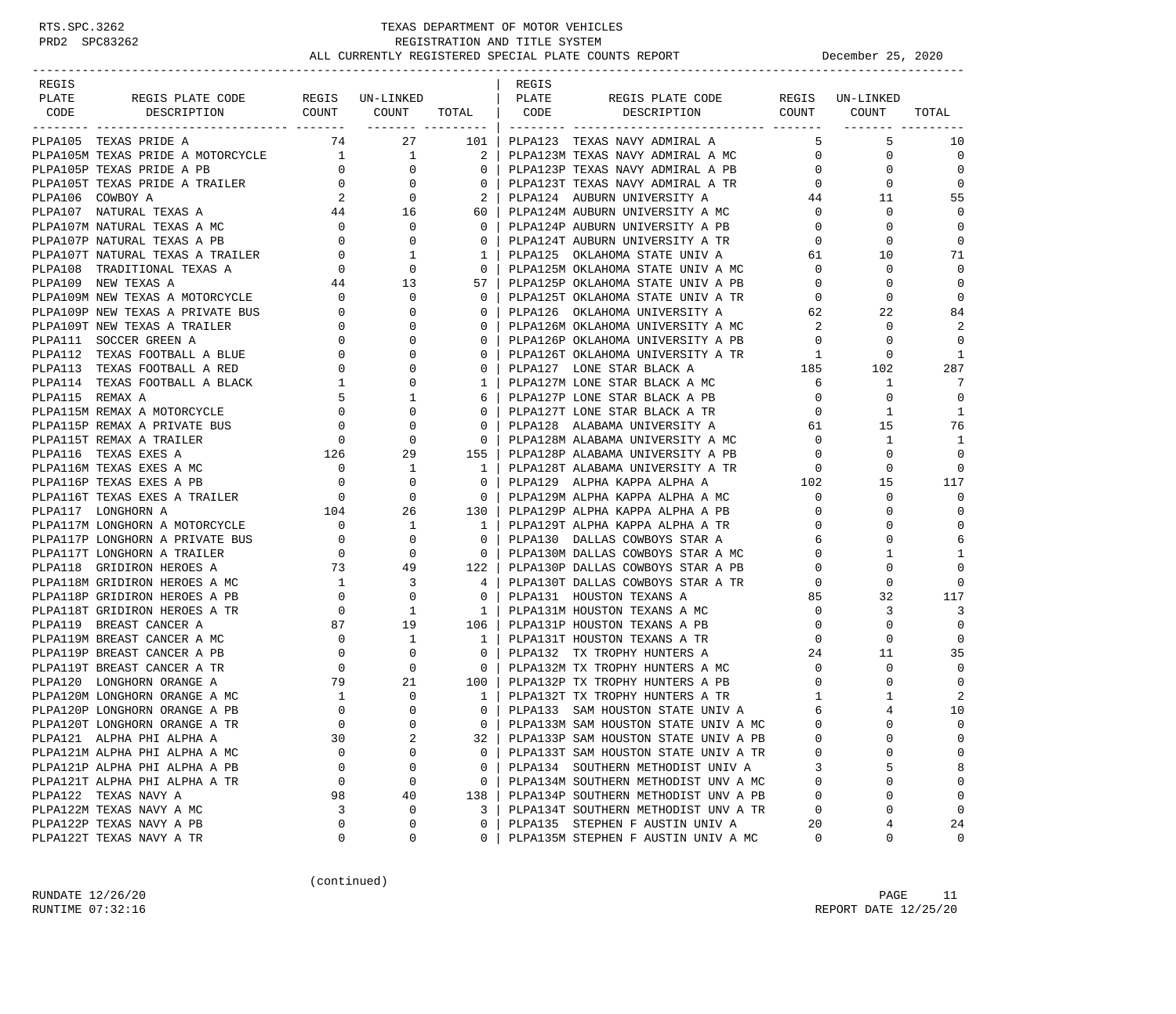| REGIS |                                                                                                                                                                                                                                            |          |                |                                                     | REGIS            |                                                                                    |                                                                                                                                                                                                                                                                                                                                    |                                                      |                |
|-------|--------------------------------------------------------------------------------------------------------------------------------------------------------------------------------------------------------------------------------------------|----------|----------------|-----------------------------------------------------|------------------|------------------------------------------------------------------------------------|------------------------------------------------------------------------------------------------------------------------------------------------------------------------------------------------------------------------------------------------------------------------------------------------------------------------------------|------------------------------------------------------|----------------|
| PLATE | REGIS PLATE CODE REGIS UN-LINKED   PLATE                                                                                                                                                                                                   |          |                |                                                     |                  | REGIS PLATE CODE REGIS UN-LINKED                                                   |                                                                                                                                                                                                                                                                                                                                    |                                                      |                |
|       |                                                                                                                                                                                                                                            |          |                |                                                     |                  | CODE DESCRIPTION COUNT COUNT TOTAL CODE DESCRIPTION COUNT COUNT                    |                                                                                                                                                                                                                                                                                                                                    |                                                      | TOTAL          |
|       |                                                                                                                                                                                                                                            |          |                |                                                     |                  |                                                                                    |                                                                                                                                                                                                                                                                                                                                    |                                                      |                |
|       | PLPA135P STEPHEN F AUSTIN UNIV A PB 0 0 0                                                                                                                                                                                                  |          |                |                                                     |                  | 0   PLPA149 FORD MOTOR CO (OVAL) A                                                 | $\overline{a}$ and $\overline{a}$ and $\overline{a}$ and $\overline{a}$ and $\overline{a}$ and $\overline{a}$ and $\overline{a}$ and $\overline{a}$ and $\overline{a}$ and $\overline{a}$ and $\overline{a}$ and $\overline{a}$ and $\overline{a}$ and $\overline{a}$ and $\overline{a}$ and $\overline{a}$ and $\overline{a}$ and | 4                                                    | 6              |
|       |                                                                                                                                                                                                                                            |          |                |                                                     |                  |                                                                                    |                                                                                                                                                                                                                                                                                                                                    | $\mathbf 0$                                          | $\mathbf 0$    |
|       |                                                                                                                                                                                                                                            |          |                |                                                     |                  |                                                                                    |                                                                                                                                                                                                                                                                                                                                    | $\mathbf 0$                                          | $\mathbf 0$    |
|       |                                                                                                                                                                                                                                            |          |                |                                                     |                  |                                                                                    |                                                                                                                                                                                                                                                                                                                                    | $\mathbf 0$                                          | 0              |
|       |                                                                                                                                                                                                                                            |          |                |                                                     |                  |                                                                                    |                                                                                                                                                                                                                                                                                                                                    | 4                                                    | 13             |
|       |                                                                                                                                                                                                                                            |          |                |                                                     |                  |                                                                                    |                                                                                                                                                                                                                                                                                                                                    | 1                                                    | 1              |
|       |                                                                                                                                                                                                                                            |          |                |                                                     |                  |                                                                                    |                                                                                                                                                                                                                                                                                                                                    | $\mathbf 0$                                          | 0              |
|       |                                                                                                                                                                                                                                            |          |                |                                                     |                  |                                                                                    |                                                                                                                                                                                                                                                                                                                                    | $\mathbf 0$                                          | $\mathbf 0$    |
|       |                                                                                                                                                                                                                                            |          |                |                                                     |                  |                                                                                    |                                                                                                                                                                                                                                                                                                                                    | 9                                                    | 31             |
|       |                                                                                                                                                                                                                                            |          |                |                                                     |                  |                                                                                    |                                                                                                                                                                                                                                                                                                                                    | 0                                                    | 0              |
|       |                                                                                                                                                                                                                                            |          |                |                                                     |                  |                                                                                    |                                                                                                                                                                                                                                                                                                                                    | $\mathbf 0$                                          | $\mathbf 0$    |
|       |                                                                                                                                                                                                                                            |          |                |                                                     |                  |                                                                                    |                                                                                                                                                                                                                                                                                                                                    | $\mathbf 0$                                          | $\mathbf 0$    |
|       |                                                                                                                                                                                                                                            |          |                |                                                     |                  |                                                                                    |                                                                                                                                                                                                                                                                                                                                    | 9                                                    | 37             |
|       |                                                                                                                                                                                                                                            |          |                |                                                     |                  |                                                                                    |                                                                                                                                                                                                                                                                                                                                    | $\Omega$                                             | 2              |
|       |                                                                                                                                                                                                                                            |          |                | 73                                                  |                  | PLPA152P KAPPA ALPHA PSI A PB                                                      | $\overline{0}$                                                                                                                                                                                                                                                                                                                     | $\mathbf 0$                                          | $\mathbf 0$    |
|       |                                                                                                                                                                                                                                            |          |                | $\overline{\phantom{0}}$ 0 $\overline{\phantom{0}}$ |                  | PLPA152T KAPPA ALPHA PSI A TR                                                      | $\overline{0}$                                                                                                                                                                                                                                                                                                                     | $\mathbf 0$                                          | $\mathbf 0$    |
|       |                                                                                                                                                                                                                                            |          |                | $\overline{0}$                                      |                  | PLPA153 LONGVIEW ISD A                                                             |                                                                                                                                                                                                                                                                                                                                    | $\begin{array}{c} 0 \\ 0 \end{array}$<br>1           | -1             |
|       |                                                                                                                                                                                                                                            |          |                |                                                     |                  | 0   PLPA153M LONGVIEW ISD A MC                                                     |                                                                                                                                                                                                                                                                                                                                    | $\mathbf 0$                                          | $\mathbf 0$    |
|       |                                                                                                                                                                                                                                            |          |                | 20 <sub>1</sub>                                     |                  | PLPA153P LONGVIEW ISD A PB                                                         | $\overline{0}$                                                                                                                                                                                                                                                                                                                     | $\Omega$                                             | $\mathbf 0$    |
|       |                                                                                                                                                                                                                                            |          |                | $\overline{\phantom{0}}$ 0 $\overline{\phantom{0}}$ |                  | PLPA153T LONGVIEW ISD A TR<br>PLPA154 LIBERTY CHRISTIAN SCHOOL A 2                 | $\overline{0}$                                                                                                                                                                                                                                                                                                                     | $\mathbf 0$                                          | $\mathbf 0$    |
|       |                                                                                                                                                                                                                                            |          |                | $\begin{array}{ccc} & 0 & \end{array}$              |                  |                                                                                    |                                                                                                                                                                                                                                                                                                                                    | $\Omega$                                             | $\overline{2}$ |
|       |                                                                                                                                                                                                                                            |          |                | $\begin{array}{c c} 0 \\ \hline \end{array}$        |                  | PLPA154M LIBRTY CHRSTIAN SCHOOL A MC                                               | $\overline{0}$                                                                                                                                                                                                                                                                                                                     | $\Omega$                                             | $\mathbf 0$    |
|       |                                                                                                                                                                                                                                            |          |                |                                                     |                  | 30   PLPA154P LIBRTY CHRSTIAN SCHOOL A PB                                          | $\overline{0}$                                                                                                                                                                                                                                                                                                                     | 0                                                    | $\Omega$       |
|       |                                                                                                                                                                                                                                            |          |                | 0 <sup>1</sup>                                      |                  | PLPA154T LIBRTY CHRSTIAN SCHOOL A TR 0                                             |                                                                                                                                                                                                                                                                                                                                    | $\mathbf 0$                                          | $\Omega$       |
|       |                                                                                                                                                                                                                                            |          |                | $0-1$                                               | PLPA155 VESTAS A |                                                                                    | 71                                                                                                                                                                                                                                                                                                                                 | 21                                                   | 92             |
|       |                                                                                                                                                                                                                                            |          |                | $\overline{\mathbf{0}}$                             |                  | PLPA155M VESTAS A MC                                                               | $\overline{a}$                                                                                                                                                                                                                                                                                                                     | 2                                                    | $\overline{4}$ |
|       |                                                                                                                                                                                                                                            |          |                |                                                     |                  | 10   PLPA155P VESTAS A PB                                                          | $\overline{0}$                                                                                                                                                                                                                                                                                                                     | 0                                                    | $\bigcap$      |
|       |                                                                                                                                                                                                                                            |          |                |                                                     |                  | 0   PLPA155T VESTAS A TR                                                           | $\mathbf 0$                                                                                                                                                                                                                                                                                                                        | 0                                                    | $\bigcap$      |
|       |                                                                                                                                                                                                                                            |          |                | $\overline{\phantom{0}}$ 0 $\overline{\phantom{0}}$ | PLPA156 NASCAR A |                                                                                    | 2                                                                                                                                                                                                                                                                                                                                  | 3                                                    | 5              |
|       |                                                                                                                                                                                                                                            |          |                | $\begin{array}{ccc} & & 0 & \end{array}$            |                  | PLPA156M NASCAR A MC                                                               | $\mathbf 0$                                                                                                                                                                                                                                                                                                                        | $\mathbf 0$                                          | $\mathbf 0$    |
|       |                                                                                                                                                                                                                                            |          |                |                                                     |                  | 13   PLPA156P NASCAR A PB                                                          | $\mathbf 0$                                                                                                                                                                                                                                                                                                                        | $\mathbf 0$                                          | $\mathbf 0$    |
|       |                                                                                                                                                                                                                                            |          |                | $\overline{0}$                                      |                  | PLPA156T NASCAR A TR                                                               | $\mathbf{1}$                                                                                                                                                                                                                                                                                                                       | $\mathbf 0$                                          | $\mathbf{1}$   |
|       |                                                                                                                                                                                                                                            |          |                | $0-1$                                               |                  | PLPA157 NASCAR HOF - DALE A                                                        | $\mathbf{1}$                                                                                                                                                                                                                                                                                                                       | 1                                                    | $\overline{2}$ |
|       |                                                                                                                                                                                                                                            |          |                | $\overline{0}$                                      |                  | PLPA157M NASCAR HOF - DALE A MC                                                    | $\overline{0}$                                                                                                                                                                                                                                                                                                                     | 0                                                    | $\Omega$       |
|       |                                                                                                                                                                                                                                            |          |                |                                                     |                  |                                                                                    |                                                                                                                                                                                                                                                                                                                                    | 0                                                    | $\Omega$       |
|       |                                                                                                                                                                                                                                            |          |                |                                                     |                  | 255   PLPA157P NASCAR HOF - DALE A PB<br>2   PLPA157T NASCAR HOF - DALE A TR       |                                                                                                                                                                                                                                                                                                                                    | $\begin{array}{c} 0 \\ 0 \end{array}$<br>$\mathbf 0$ | $\mathbf 0$    |
|       | PLPA145T TENNESSEE UNIVERSITY A TR<br>PLPA145 TEXAS A&M UNIV A $204$ 51<br>PLPA145M TEXAS A&M UNIV A MC $2$ 0<br>PLPA145P TEXAS A&M UNIV A PB 0<br>PLPA145T TEXAS A&M UNIV A TR 1 0<br>PLPA146 KANSAS STATE UNIV A MC 0<br>PLPA146M KANSAS |          |                | $\overline{0}$                                      |                  | PLPA158 NASCAR- 24 JEFF GORDON A 5                                                 |                                                                                                                                                                                                                                                                                                                                    | 1                                                    | 6              |
|       |                                                                                                                                                                                                                                            |          |                |                                                     |                  | 1   PLPA158M NASCAR- 24 JEFF GORDON A MC                                           | $\mathbf{0}$                                                                                                                                                                                                                                                                                                                       | $\mathbf 0$                                          | $\bigcap$      |
|       |                                                                                                                                                                                                                                            |          |                | 62                                                  |                  | PLPA158P NASCAR- 24 JEFF GORDON A PB                                               | $\overline{0}$                                                                                                                                                                                                                                                                                                                     | $\Omega$                                             |                |
|       |                                                                                                                                                                                                                                            |          |                | $0-1$                                               |                  |                                                                                    |                                                                                                                                                                                                                                                                                                                                    | $\mathbf 0$                                          |                |
|       |                                                                                                                                                                                                                                            |          |                | $\Omega$                                            |                  | PLPA158T NASCAR- 24 JEFF GORDON A TR $_{2}$ 0 PLPA159 NASCAR - 88 DALE JR A $_{3}$ |                                                                                                                                                                                                                                                                                                                                    | 2                                                    | 5              |
|       | PLPA146T KANSAS STATE UNIV A TR                                                                                                                                                                                                            |          |                |                                                     |                  | 0   PLPA159M NASCAR - 88 DALE JR A MC                                              | $\Omega$                                                                                                                                                                                                                                                                                                                           | $\Omega$                                             | $\Omega$       |
|       | PLPA147 LOUISIANA STATE UNIV A                                                                                                                                                                                                             | 49       | 16             | 65                                                  |                  | PLPA159P NASCAR - 88 DALE JR A PB                                                  | $\Omega$                                                                                                                                                                                                                                                                                                                           | 0                                                    | $\mathbf 0$    |
|       | PLPA147M LOUISIANA STATE UNIV A MC                                                                                                                                                                                                         | U        | 0              | $\mathbf{0}$                                        |                  | PLPA159T NASCAR - 88 DALE JR A TR                                                  | $\Omega$                                                                                                                                                                                                                                                                                                                           | 0                                                    | 0              |
|       | PLPA147P LOUISIANA STATE UNIV A PB                                                                                                                                                                                                         | 0        | 0              | $\mathbf{0}$                                        |                  | PLPA160 OUR ENERGY LLC A                                                           | 3                                                                                                                                                                                                                                                                                                                                  | 2                                                    | 5              |
|       | PLPA147T LOUISIANA STATE UNIV A TR                                                                                                                                                                                                         | 0        | $\mathsf 0$    | 0                                                   |                  | PLPA160M OUR ENERGY LLC A MC                                                       | $\Omega$                                                                                                                                                                                                                                                                                                                           | 0                                                    | $\mathbf 0$    |
|       | PLPA148 CARROLL ISD A                                                                                                                                                                                                                      | 6        | $\overline{2}$ | 8                                                   |                  | PLPA160P OUR ENERGY LLC A PB                                                       | $\Omega$                                                                                                                                                                                                                                                                                                                           | 0                                                    | $\Omega$       |
|       | PLPA148M CARROLL ISD A MC                                                                                                                                                                                                                  | $\Omega$ | $\mathbf 0$    | 0                                                   |                  | PLPA160T OUR ENERGY LLC A TR                                                       | 0                                                                                                                                                                                                                                                                                                                                  | 1                                                    | 1              |
|       | PLPA148P CARROLL ISD A PB                                                                                                                                                                                                                  | O        | 0              | 0                                                   |                  | PLPA161 HOUSTON DYNAMO A                                                           | 2                                                                                                                                                                                                                                                                                                                                  | 5                                                    | 7              |
|       | PLPA148T CARROLL ISD A TR                                                                                                                                                                                                                  | 0        | 0              | 0                                                   |                  | PLPA161M HOUSTON DYNAMO A MC                                                       | 0                                                                                                                                                                                                                                                                                                                                  | 0                                                    | 0              |
|       |                                                                                                                                                                                                                                            |          |                |                                                     |                  |                                                                                    |                                                                                                                                                                                                                                                                                                                                    |                                                      |                |

(continued)

RUNDATE 12/26/20 PAGE 12 RUNTIME 07:32:17 REPORT DATE 12/25/20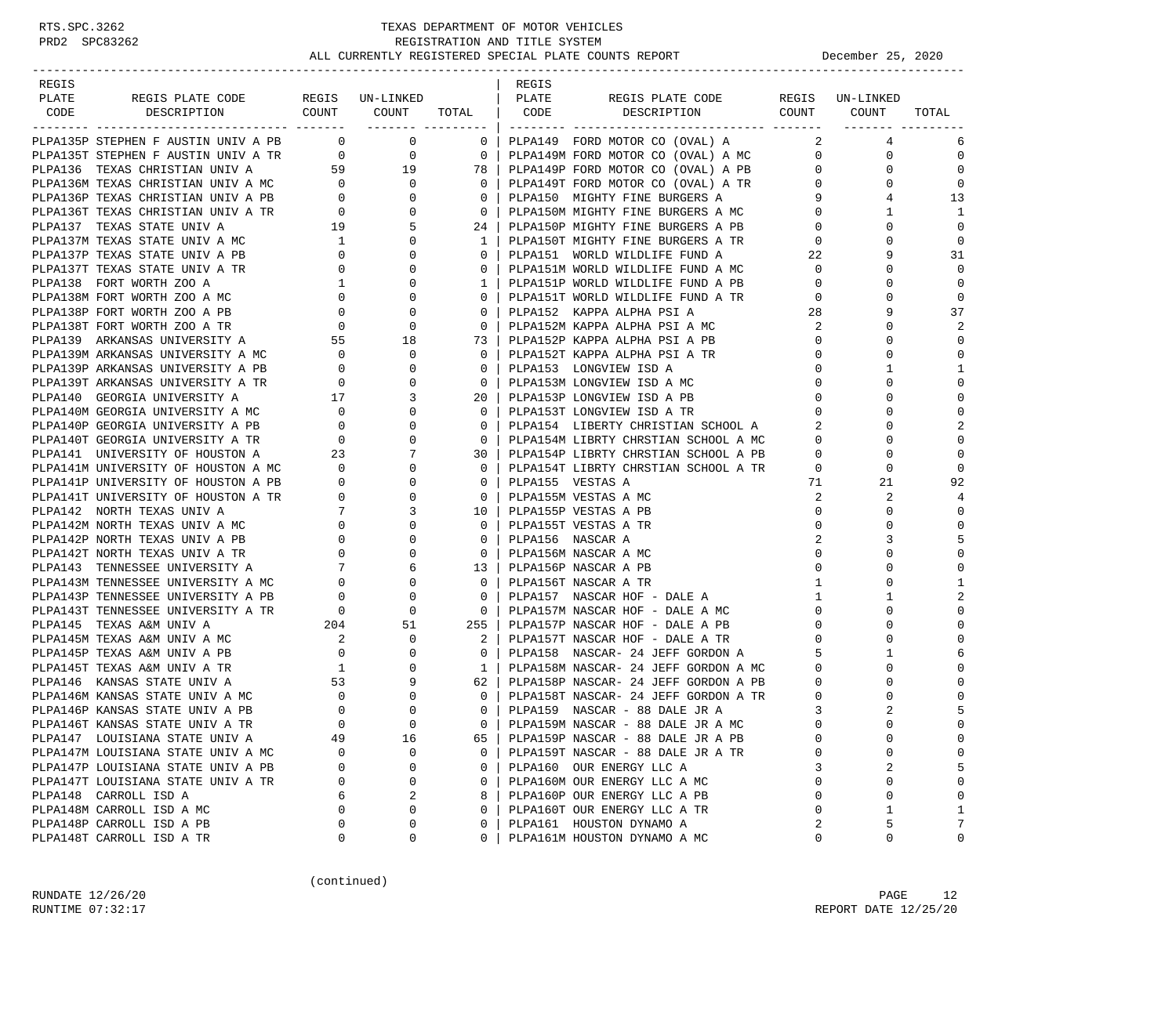-----------------------------------------------------------------------------------------------------------------------------------

| REGIS |                                                                                                                                                                                                                                                                                                                                                                                                                                            |  | REGIS |                                                                                                                         |                                              |                                                                      |                          |
|-------|--------------------------------------------------------------------------------------------------------------------------------------------------------------------------------------------------------------------------------------------------------------------------------------------------------------------------------------------------------------------------------------------------------------------------------------------|--|-------|-------------------------------------------------------------------------------------------------------------------------|----------------------------------------------|----------------------------------------------------------------------|--------------------------|
| PLATE |                                                                                                                                                                                                                                                                                                                                                                                                                                            |  |       |                                                                                                                         |                                              |                                                                      |                          |
|       |                                                                                                                                                                                                                                                                                                                                                                                                                                            |  |       |                                                                                                                         |                                              |                                                                      | TOTAL                    |
|       |                                                                                                                                                                                                                                                                                                                                                                                                                                            |  |       |                                                                                                                         |                                              |                                                                      |                          |
|       |                                                                                                                                                                                                                                                                                                                                                                                                                                            |  |       |                                                                                                                         |                                              | $\overline{0}$<br>$\sim$ 1                                           | 1                        |
|       |                                                                                                                                                                                                                                                                                                                                                                                                                                            |  |       | 0   PLPA175M KW CARES A MC                                                                                              | $\Omega$                                     | $\Omega$                                                             | $\Omega$                 |
|       |                                                                                                                                                                                                                                                                                                                                                                                                                                            |  |       | 1   PLPA175P KW CARES A PB                                                                                              |                                              | $\overline{0}$                                                       | $\Omega$                 |
|       |                                                                                                                                                                                                                                                                                                                                                                                                                                            |  |       | 1   PLPA175T KW CARES A TR                                                                                              | $\begin{array}{c} 0 \\ 0 \end{array}$        |                                                                      | $\bigcirc$               |
|       | $\begin{tabular}{l c c c c c} \multicolumn{3}{c}{\textbf{PLPA161T HOUTTON DYNAMO A TR}} & 0 & 0 \\ \multicolumn{3}{c}{\textbf{PLPA162}} & \multicolumn{3}{c}{\textbf{ALLEN ISD A}} & 1 & 0 \\ \multicolumn{3}{c}{\textbf{PLPA162P ALLEN ISD A M}\text{N}\text{C}} & 0 & 1 \\ \multicolumn{3}{c}{\textbf{PLPA162P ALLEN ISD A PR}} & 0 & 0 \\ \multicolumn{3}{c}{\textbf{PLPA163T ALLINK ISD A TR}} & 0 & 0 \\ \multicolumn{3}{c}{\textbf{$ |  |       | 1   PLPA175T KW CARES A TR<br>0   PLPA176 DON'T TREAD ON ME A                                                           |                                              | $\begin{matrix}0&&&0\\80&&&43\end{matrix}$                           | 123                      |
|       |                                                                                                                                                                                                                                                                                                                                                                                                                                            |  |       | $0$   PLPA176M DON'T TREAD ON ME A MC                                                                                   | $\overline{\mathbf{8}}$                      | $4\overline{4}$                                                      | 12                       |
|       |                                                                                                                                                                                                                                                                                                                                                                                                                                            |  |       | 2   PLPA176P DON'T TREAD ON ME A PB                                                                                     | $\overline{0}$                               | $\overline{0}$                                                       | $\overline{\phantom{0}}$ |
|       |                                                                                                                                                                                                                                                                                                                                                                                                                                            |  |       | 0   PLPA176T DON'T TREAD ON ME A TR                                                                                     | $\overline{2}$                               | $\mathbf 0$                                                          |                          |
|       |                                                                                                                                                                                                                                                                                                                                                                                                                                            |  |       | 0   PLPA177 COME & TAKE IT A                                                                                            | $\begin{array}{c}\n 2 \\  140\n \end{array}$ | 66                                                                   | 206                      |
|       |                                                                                                                                                                                                                                                                                                                                                                                                                                            |  |       | 0   PLPA177M COME & TAKE IT A MC                                                                                        | $4\overline{ }$                              | $\mathbf 0$                                                          | $\overline{4}$           |
|       |                                                                                                                                                                                                                                                                                                                                                                                                                                            |  |       | 45   PLPA177P COME & TAKE IT A PB                                                                                       |                                              | $\Omega$                                                             | $\Omega$                 |
|       |                                                                                                                                                                                                                                                                                                                                                                                                                                            |  |       | 0   PLPA177T COME & TAKE IT A TR                                                                                        |                                              | $\mathbf{1}$                                                         | 1                        |
|       |                                                                                                                                                                                                                                                                                                                                                                                                                                            |  |       | 0   PLPA178 JESUIT DALLAS A                                                                                             |                                              | 3                                                                    | 5                        |
|       |                                                                                                                                                                                                                                                                                                                                                                                                                                            |  |       | 0   PLPA178M JESUIT DALLAS A MC                                                                                         |                                              | $\begin{bmatrix} 0 \\ 2 \\ 2 \\ 0 \\ 0 \end{bmatrix}$<br>$\mathbf 0$ | $\mathbf 0$              |
|       |                                                                                                                                                                                                                                                                                                                                                                                                                                            |  |       | 13   PLPA178P JESUIT DALLAS A PB                                                                                        |                                              | $\Omega$                                                             | $\Omega$                 |
|       |                                                                                                                                                                                                                                                                                                                                                                                                                                            |  |       | 0   PLPA178T JESUIT DALLAS A TR                                                                                         | $\overline{0}$                               | $\Omega$                                                             | $\mathbf 0$              |
|       |                                                                                                                                                                                                                                                                                                                                                                                                                                            |  |       | 0   PLPA179 KILGORE RANGERETTES A                                                                                       | 53                                           | 9                                                                    | 62                       |
|       |                                                                                                                                                                                                                                                                                                                                                                                                                                            |  |       | 0   PLPA179M KILGORE RANGERETTES A MC                                                                                   |                                              | $\Omega$                                                             | $\Omega$                 |
|       |                                                                                                                                                                                                                                                                                                                                                                                                                                            |  |       |                                                                                                                         | $\overline{0}$                               |                                                                      |                          |
|       |                                                                                                                                                                                                                                                                                                                                                                                                                                            |  |       | 78   PLPA179P KILGORE RANGERETTES A PB                                                                                  | $\overline{0}$                               | $\Omega$                                                             | $\Omega$                 |
|       |                                                                                                                                                                                                                                                                                                                                                                                                                                            |  |       | 0   PLPA179T KILGORE RANGERETTES A TR                                                                                   | $\Omega$                                     | $\Omega$                                                             | $\Omega$                 |
|       |                                                                                                                                                                                                                                                                                                                                                                                                                                            |  |       |                                                                                                                         |                                              | 9                                                                    | 28                       |
|       |                                                                                                                                                                                                                                                                                                                                                                                                                                            |  |       |                                                                                                                         |                                              | $\overline{2}$                                                       | 3                        |
|       |                                                                                                                                                                                                                                                                                                                                                                                                                                            |  |       | 56   PLPA180P PEACE OFFICER MEM A PB                                                                                    |                                              | $\mathbf 0$                                                          | $\mathbf 0$              |
|       |                                                                                                                                                                                                                                                                                                                                                                                                                                            |  |       | 1   PLPA180T PEACE OFFICER MEM A TR                                                                                     | $\mathbf{0}$                                 | $\Omega$                                                             | $\Omega$                 |
|       |                                                                                                                                                                                                                                                                                                                                                                                                                                            |  |       | 1   PLPA181 SIGMA GAMMA RHO A                                                                                           | 3                                            | 3                                                                    | 6                        |
|       |                                                                                                                                                                                                                                                                                                                                                                                                                                            |  |       | 0   PLPA181M SIGMA GAMMA RHO A MC                                                                                       | $\mathbf 0$                                  | $\Omega$                                                             | $\Omega$                 |
|       |                                                                                                                                                                                                                                                                                                                                                                                                                                            |  |       | 88   PLPA181P SIGMA GAMMA RHO A PB                                                                                      | $\Omega$                                     | $\Omega$                                                             | $\Omega$                 |
|       |                                                                                                                                                                                                                                                                                                                                                                                                                                            |  |       | 0   PLPA181T SIGMA GAMMA RHO A TR                                                                                       | $\mathbf 0$                                  | $\mathbf 0$                                                          | $\mathbf 0$              |
|       |                                                                                                                                                                                                                                                                                                                                                                                                                                            |  |       | 1   PLPA183 DR PEPPER A                                                                                                 |                                              |                                                                      |                          |
|       |                                                                                                                                                                                                                                                                                                                                                                                                                                            |  |       | 1   PLPA183M DR PEPPER A MC                                                                                             |                                              |                                                                      | $\mathbf 0$              |
|       |                                                                                                                                                                                                                                                                                                                                                                                                                                            |  |       | 590   PLPA183P DR PEPPER A PB                                                                                           |                                              |                                                                      | $\Omega$                 |
|       |                                                                                                                                                                                                                                                                                                                                                                                                                                            |  |       | 4   PLPA183T DR PEPPER A TR                                                                                             |                                              |                                                                      |                          |
|       |                                                                                                                                                                                                                                                                                                                                                                                                                                            |  |       | 0   PLPA184 IGNITE-STREAM ENERGY A                                                                                      |                                              |                                                                      | 11                       |
|       |                                                                                                                                                                                                                                                                                                                                                                                                                                            |  |       | 0   PLPA184M IGNITE-STREAM ENERGY A MC                                                                                  | $\Omega$                                     |                                                                      | $\Omega$                 |
|       |                                                                                                                                                                                                                                                                                                                                                                                                                                            |  |       | 30   PLPA184P IGNITE-STREAM ENERGY A PB                                                                                 | $\mathbf 0$                                  | $\mathbf 0$                                                          | $\mathbf 0$              |
|       |                                                                                                                                                                                                                                                                                                                                                                                                                                            |  |       | 0   PLPA184T IGNITE-STREAM ENERGY A TR<br>0   DLDA186 TEXAS 811 A                                                       | $\mathbf 0$                                  | $\Omega$                                                             | $\Omega$                 |
|       |                                                                                                                                                                                                                                                                                                                                                                                                                                            |  |       | 0   PLPA186 TEXAS 811 A                                                                                                 | $\mathbf{1}$                                 | 1                                                                    | $\overline{2}$           |
|       |                                                                                                                                                                                                                                                                                                                                                                                                                                            |  |       | 0   PLPA186M TEXAS 811 A MC                                                                                             | $\mathbf 0$                                  | $\Omega$                                                             | $\Omega$                 |
|       |                                                                                                                                                                                                                                                                                                                                                                                                                                            |  |       | 2   PLPA186P TEXAS 811 A PB                                                                                             | $\mathbf{0}$                                 | $\mathbf 0$                                                          | $\Omega$                 |
|       |                                                                                                                                                                                                                                                                                                                                                                                                                                            |  |       | 0   PLPA186T TEXAS 811 A TR                                                                                             | $\mathsf{O}$                                 | $\Omega$                                                             | $\Omega$                 |
|       |                                                                                                                                                                                                                                                                                                                                                                                                                                            |  |       | 0   PLPA187 DALLAS MAVERICKS BLUE A                                                                                     | $\circ$                                      | $\Omega$                                                             | $\Omega$                 |
|       |                                                                                                                                                                                                                                                                                                                                                                                                                                            |  |       |                                                                                                                         | $\overline{0}$                               | $\Omega$                                                             | $\Omega$                 |
|       |                                                                                                                                                                                                                                                                                                                                                                                                                                            |  |       | 0   PLPA187M DALLAS MAVERICKS BLUE A MC<br>94   PLPA187P DALLAS MAVERICKS BLUE A PB                                     | $\mathbf{0}$                                 | $\Omega$                                                             |                          |
|       |                                                                                                                                                                                                                                                                                                                                                                                                                                            |  |       |                                                                                                                         | $\mathsf{O}$                                 | $\mathbf 0$                                                          | $\Omega$                 |
|       |                                                                                                                                                                                                                                                                                                                                                                                                                                            |  |       | 3   PLPA187T DALLAS MAVERICKS BLUE A TR<br>0   PLPA188 TEXAS-ARLINGTON UNIV A<br>0   PLPA188M TEXAS-ARLINGTON UNIV A MC | 8                                            | 5                                                                    | 13                       |
|       |                                                                                                                                                                                                                                                                                                                                                                                                                                            |  |       |                                                                                                                         | $\overline{0}$                               | 0                                                                    | $\mathbf 0$              |
|       |                                                                                                                                                                                                                                                                                                                                                                                                                                            |  |       | 39   PLPA188P TEXAS-ARLINGTON UNIV A PB                                                                                 | $\Omega$                                     | $\Omega$                                                             |                          |
|       |                                                                                                                                                                                                                                                                                                                                                                                                                                            |  |       | 0   PLPA188T TEXAS-ARLINGTON UNIV A TR                                                                                  | $\overline{0}$                               | $\Omega$                                                             | $\Omega$                 |
|       |                                                                                                                                                                                                                                                                                                                                                                                                                                            |  |       | 0   PLPA189 RATHER BE GOLFING A                                                                                         | $\begin{array}{c} 0 \\ 10 \end{array}$       | 6                                                                    | 16                       |
|       |                                                                                                                                                                                                                                                                                                                                                                                                                                            |  |       | 1   PLPA189M RATHER BE GOLFING A MC                                                                                     |                                              | $\Omega$                                                             | $\Omega$                 |
|       |                                                                                                                                                                                                                                                                                                                                                                                                                                            |  |       |                                                                                                                         |                                              |                                                                      |                          |

(continued)

RUNDATE 12/26/20 PAGE 13 RUNTIME 07:32:17 REPORT DATE 12/25/20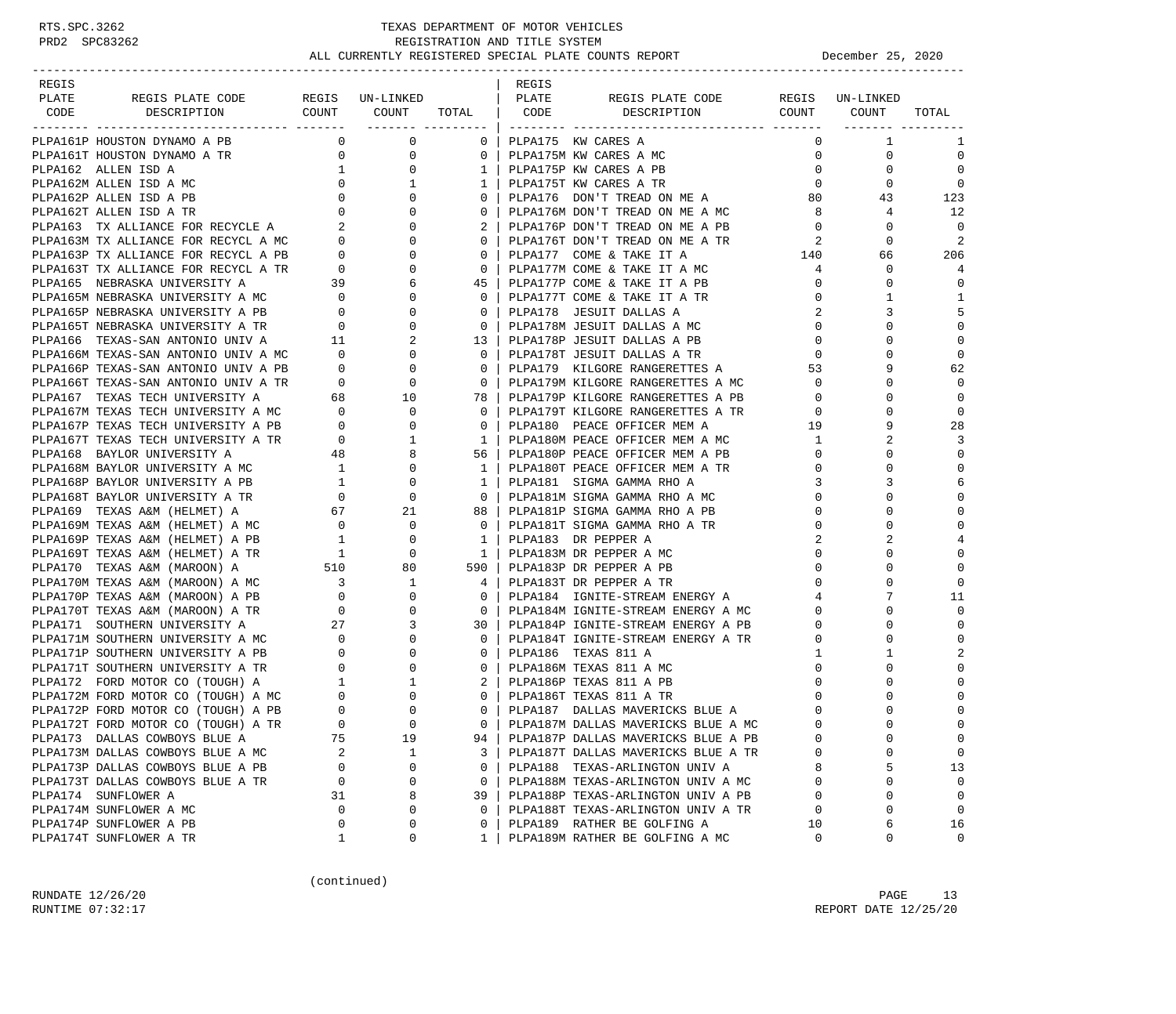| REGIS |                                                                                                |                                                                    |                                                                                                                                                                                                                                                                                                                                                       |                   | REGIS |                                                                    |                                     |              |             |
|-------|------------------------------------------------------------------------------------------------|--------------------------------------------------------------------|-------------------------------------------------------------------------------------------------------------------------------------------------------------------------------------------------------------------------------------------------------------------------------------------------------------------------------------------------------|-------------------|-------|--------------------------------------------------------------------|-------------------------------------|--------------|-------------|
| PLATE | REGIS PLATE CODE                                                                               |                                                                    | REGIS UN-LINKED                                                                                                                                                                                                                                                                                                                                       |                   | PLATE | REGIS PLATE CODE REGIS UN-LINKED                                   |                                     |              |             |
| CODE  | DESCRIPTION COUNT COUNT TOTAL CODE                                                             |                                                                    | ________ _________                                                                                                                                                                                                                                                                                                                                    |                   |       | DESCRIPTION COUNT COUNT                                            |                                     |              | TOTAL       |
|       | PLPA189P RATHER BE GOLFING A PB                                                                | $\overline{0}$                                                     | $\overline{0}$                                                                                                                                                                                                                                                                                                                                        | 0 <sup>1</sup>    |       | PLPA204 FREEBIRDS A                                                |                                     | 1            | 1           |
|       | PLPA189T RATHER BE GOLFING A TR                                                                | $\overline{0}$                                                     | $\mathbf 0$                                                                                                                                                                                                                                                                                                                                           | $0-1$             |       | PLPA204M FREEBIRDS A MC                                            | $\mathbf{0}$                        | $\mathbf 0$  | $\mathbf 0$ |
|       | 0 11 1010 A SPEEDWAY A C<br>PLPA190M TX MOTOR SPEEDWAY A MC<br>PLPA190P TX MOTOR SPEEDWAY A DP |                                                                    | 2                                                                                                                                                                                                                                                                                                                                                     |                   |       | 2   PLPA204P FREEBIRDS A PB                                        | $\mathbf{0}$                        | $\Omega$     | $\mathbf 0$ |
|       |                                                                                                |                                                                    | $\Omega$                                                                                                                                                                                                                                                                                                                                              | $0-1$             |       | PLPA204T FREEBIRDS A TR                                            | $\Omega$                            | $\Omega$     | $\mathbf 0$ |
|       |                                                                                                |                                                                    | $\mathbf 0$                                                                                                                                                                                                                                                                                                                                           | $\mathbf{0}$      |       | PLPA205 TEXAS STARS HOCKEY A                                       | $4\overline{ }$                     | 3            | 7           |
|       | PLPA190T TX MOTOR SPEEDWAY A TR                                                                |                                                                    | $\mathbf 0$                                                                                                                                                                                                                                                                                                                                           | 0 <sup>1</sup>    |       | PLPA205M TEXAS STARS HOCKEY A MC                                   | $\circ$                             | $\Omega$     | $\mathbf 0$ |
|       | PLPA191 HOUSTON ROCKETS A                                                                      |                                                                    | 2                                                                                                                                                                                                                                                                                                                                                     | $10-1$            |       | PLPA205P TEXAS STARS HOCKEY A PB                                   | $\mathbf{0}$                        | $\Omega$     | $\mathbf 0$ |
|       | PLPA191M HOUSTON ROCKETS A MC                                                                  |                                                                    | $\mathbf{0}$                                                                                                                                                                                                                                                                                                                                          | 0 <sup>1</sup>    |       | PLPA205T TEXAS STARS HOCKEY A TR                                   | $\mathbf{0}$                        | $\Omega$     | $\mathbf 0$ |
|       | PLPA191P HOUSTON ROCKETS A PB                                                                  | $\begin{array}{c}\n 8 \\  0 \\  0\n \end{array}$<br>$\overline{0}$ | $\Omega$                                                                                                                                                                                                                                                                                                                                              |                   |       | PLPA206 FW CATS BASEBALL A                                         | $\Omega$                            | $\mathbf{1}$ | 1           |
|       | PLPA191T HOUSTON ROCKETS A TR                                                                  |                                                                    | $\mathbf 0$                                                                                                                                                                                                                                                                                                                                           | $\mathbf{0}$      |       | PLPA206M FW CATS BASEBALL A MC                                     | $\mathbf{0}$                        | $\mathbf 0$  | $\mathbf 0$ |
|       | PLPA192 COPPELL COWBOYS A                                                                      | $\overline{0}$<br>$\mathbf{0}$                                     | $\Omega$                                                                                                                                                                                                                                                                                                                                              | $\Omega$          |       | PLPA206P FW CATS BASEBALL A PB                                     | $\mathbf 0$                         | $\Omega$     | $\mathbf 0$ |
|       | PLPA192M COPPELL COWBOYS A MC                                                                  |                                                                    | $\mathbf 0$                                                                                                                                                                                                                                                                                                                                           | $\Omega$          |       | PLPA206T FW CATS BASEBALL A TR                                     |                                     | $\mathbf 0$  | $\mathbf 0$ |
|       | PLPA192P COPPELL COWBOYS A PB                                                                  |                                                                    | $\mathbf{0}$                                                                                                                                                                                                                                                                                                                                          | $\Omega$          |       | PLPA207 LARGE STAR PINK A                                          | $\begin{array}{c}0\\136\end{array}$ | 42           | 178         |
|       | PLPA192T COPPELL COWBOYS A TR                                                                  | $\overline{0}$                                                     | $\begin{bmatrix} 0 \\ 0 \\ 0 \end{bmatrix}$<br>$\Omega$                                                                                                                                                                                                                                                                                               |                   |       | PLPA207M LARGE STAR PINK A MC                                      | $\mathbf{0}$                        | 0            | $\Omega$    |
|       | PLPA193 TEXAS NURSE A                                                                          | 2                                                                  | 2                                                                                                                                                                                                                                                                                                                                                     | 4                 |       | PLPA207P LARGE STAR PINK A PB                                      | 0                                   | 0            | 0           |
|       | PLPA193M TEXAS NURSE A MC                                                                      | $\mathbf{0}$                                                       | $\Omega$                                                                                                                                                                                                                                                                                                                                              | $\Omega$          |       | PLPA207T LARGE STAR PINK A TR                                      | $\mathbf 0$                         | $\Omega$     | $\mathbf 0$ |
|       | PLPA193P TEXAS NURSE A PB                                                                      |                                                                    | $\begin{bmatrix} 0 \\ 0 \\ 5 \\ 0 \\ 0 \\ 0 \end{bmatrix}$<br>$\mathbf 0$                                                                                                                                                                                                                                                                             | $\mathbf{0}$      |       | PLPA208 LAKE DALLAS ISD A                                          | $\Omega$                            | $\Omega$     | $\mathbf 0$ |
|       | PLPA193T TEXAS NURSE A TR                                                                      |                                                                    | $\mathbf 0$                                                                                                                                                                                                                                                                                                                                           | $\Omega$          |       | PLPA208M LAKE DALLAS ISD A MC                                      | $\mathbf{0}$                        | $\Omega$     | $\mathbf 0$ |
|       | PLPA194 ARIZONA UNIVERSITY A                                                                   |                                                                    | 2                                                                                                                                                                                                                                                                                                                                                     |                   |       | PLPA208P LAKE DALLAS ISD A PB                                      | $\mathbf 0$                         | $\Omega$     | $\mathbf 0$ |
|       | PLPA194M ARIZONA UNIVERSITY A MC                                                               |                                                                    | $\mathbf 0$                                                                                                                                                                                                                                                                                                                                           | $\mathbf{0}$      |       | PLPA208T LAKE DALLAS ISD A TR                                      | $\mathbf{0}$                        | $\mathbf 0$  | 0           |
|       | PLPA194P ARIZONA UNIVERSITY A PB                                                               |                                                                    | $\Omega$                                                                                                                                                                                                                                                                                                                                              | $\Omega$          |       | PLPA209 MISSISSIPPI UNIV A                                         | 38                                  | 14           | 52          |
|       | PLPA194T ARIZONA UNIVERSITY A TR                                                               |                                                                    | $\mathbf 0$                                                                                                                                                                                                                                                                                                                                           | $\Omega$          |       | PLPA209M MISSISSIPPI UNIV A MC                                     | $\mathbf{0}$                        | 0            | $\mathbf 0$ |
|       | PLPA195 BOISE STATE UNIV A                                                                     |                                                                    | $\mathbf{1}$                                                                                                                                                                                                                                                                                                                                          | $1 \mid$          |       | PLPA209P MISSISSIPPI UNIV A PB                                     | $\mathbf 0$                         | $\Omega$     | $\Omega$    |
|       | PLPA195M BOISE STATE UNIV A MC                                                                 |                                                                    | $\begin{matrix} 0 & 0 & 0 \\ 0 & 0 & 0 \\ 0 & 0 & 0 \\ 0 & 0 & 0 \\ 0 & 0 & 0 \\ 0 & 0 & 0 \\ 0 & 0 & 0 \\ 0 & 0 & 0 \\ 0 & 0 & 0 \\ 0 & 0 & 0 \\ 0 & 0 & 0 \\ 0 & 0 & 0 \\ 0 & 0 & 0 \\ 0 & 0 & 0 \\ 0 & 0 & 0 \\ 0 & 0 & 0 \\ 0 & 0 & 0 \\ 0 & 0 & 0 \\ 0 & 0 & 0 \\ 0 & 0 & 0 \\ 0 & 0 & 0 \\ 0 & 0 & 0 \\ 0 & 0 & 0 \\ 0 & 0 & 0$<br>$\mathbf{0}$ |                   |       | PLPA209T MISSISSIPPI UNIV A TR                                     | $\Omega$                            | $\Omega$     | $\Omega$    |
|       | PLPA195P BOISE STATE UNIV A PB                                                                 |                                                                    | 0                                                                                                                                                                                                                                                                                                                                                     | $\mathbf{0}$      |       | PLPA210 KENTUCKY UNIVERSITY A                                      | $4\overline{ }$                     | 3            | 7           |
|       | PLPA195T BOISE STATE UNIV A TR                                                                 |                                                                    | $\mathbf 0$                                                                                                                                                                                                                                                                                                                                           | $\mathbf{0}$      |       | PLPA210M KENTUCKY UNIVERSITY A MC                                  | $\Omega$                            | $\Omega$     | $\mathbf 0$ |
|       | PLPA196 BRIGHAM YOUNG UNIV A                                                                   | 45                                                                 | 21                                                                                                                                                                                                                                                                                                                                                    | 66                |       | PLPA210P KENTUCKY UNIVERSITY A PB                                  | $\mathbf{0}$                        | $\Omega$     | $\mathbf 0$ |
|       | PLPA196M BRIGHAM YOUNG UNIV A MC                                                               |                                                                    | $\mathbf 0$                                                                                                                                                                                                                                                                                                                                           | $\mathbf{0}$      |       |                                                                    | $\mathbf{0}$                        | $\Omega$     | $\Omega$    |
|       | PLPA196P BRIGHAM YOUNG UNIV A PB                                                               | $\begin{array}{c} 0 \\ 0 \end{array}$                              | $\mathbf 0$                                                                                                                                                                                                                                                                                                                                           | $\Omega$          |       | PLPA210T KENTUCKY UNIVERSITY A TR<br>plPa211 pallas mavericks a    | 24                                  | 3            | 27          |
|       | PLPA196T BRIGHAM YOUNG UNIV A TR                                                               |                                                                    | $\mathbf{0}$                                                                                                                                                                                                                                                                                                                                          | $\mathbf{0}$      |       | PLPA211M DALLAS MAVERICKS A MC                                     | $\overline{\mathbf{0}}$             | $\Omega$     | $\Omega$    |
|       | PLPA197 ILLINOIS UNIVERSITY A                                                                  | $\begin{array}{c} 0 \\ 6 \\ 0 \end{array}$                         | 2                                                                                                                                                                                                                                                                                                                                                     |                   |       | PLPA211P DALLAS MAVERICKS A PB                                     | $\overline{0}$                      | $\Omega$     | $\mathbf 0$ |
|       | PLPA197M ILLINOIS UNIVERSITY A MC                                                              |                                                                    | $\mathbf 0$                                                                                                                                                                                                                                                                                                                                           | $\Omega$          |       | PLPA211T DALLAS MAVERICKS A TR                                     | $\mathbf{0}$                        | $\mathbf 0$  | $\Omega$    |
|       | PLPA197P ILLINOIS UNIVERSITY A PB                                                              | $\mathbf{0}$                                                       | $\mathbf 0$                                                                                                                                                                                                                                                                                                                                           | $\mathbf{0}$      |       | PLPA212 SAN ANTONIO SPURS A                                        | 80                                  | 27           | 107         |
|       | PLPA197T ILLINOIS UNIVERSITY A TR                                                              | $\overline{0}$                                                     | $\mathbf 0$                                                                                                                                                                                                                                                                                                                                           | $\mathbf{0}$      |       | PLPA212M SAN ANTONIO SPURS A MC                                    | $\mathbf{0}$                        | 0            | $\Omega$    |
|       | PLPA198 PURDUE UNIVERSITY A                                                                    |                                                                    |                                                                                                                                                                                                                                                                                                                                                       | 50 l              |       | PLPA212P SAN ANTONIO SPURS A PB                                    | $\mathbf{0}$                        | 0            | 0           |
|       | PLPA198M PURDUE UNIVERSITY A MC                                                                | 2                                                                  | 39 11<br>$\mathbf 0$                                                                                                                                                                                                                                                                                                                                  | $2 \mid$          |       | PLPA212T SAN ANTONIO SPURS A TR                                    | 0                                   | $\Omega$     | $\mathbf 0$ |
|       | PLPA198P PURDUE UNIVERSITY A PB                                                                | $\overline{0}$                                                     | $\mathbf 0$                                                                                                                                                                                                                                                                                                                                           | $\mathbf{0}$      |       | PLPA213 TRINITY UNIVERSITY A                                       | $\overline{4}$                      | 1            | 5           |
|       | PLPA198T PURDUE UNIVERSITY A TR                                                                | $\overline{0}$                                                     | $\mathbf 0$                                                                                                                                                                                                                                                                                                                                           |                   |       | 0   PLPA213M TRINITY UNIVERSITY A MC                               | $\mathbf{0}$                        | $\Omega$     | $\mathbf 0$ |
|       | PLPA199 USA PRIDE A                                                                            | 33                                                                 | 18                                                                                                                                                                                                                                                                                                                                                    | $51 \mid$         |       | PLPA213P TRINITY UNIVERSITY A PB                                   | 0                                   |              | $\mathbf 0$ |
|       | PLPA199M USA PRIDE A MC                                                                        | $\mathbf{1}$                                                       | $\mathbf 0$                                                                                                                                                                                                                                                                                                                                           |                   |       | 1 PLPA213T TRINITY UNIVERSITY A TR                                 | 0                                   | $\Omega$     | 0           |
|       | PLPA199P USA PRIDE A PB                                                                        | $\mathbf{0}$                                                       | $\Omega$                                                                                                                                                                                                                                                                                                                                              | $\Omega$          |       | PLPA214 GRAMBLING UNIV A                                           | 33                                  | 3            | 36          |
|       |                                                                                                | $\Omega$                                                           | $\Omega$                                                                                                                                                                                                                                                                                                                                              | $0-1$             |       | PLPA214M GRAMBLING UNIV A MC                                       | $\Omega$                            | $\cap$       | $\Omega$    |
|       | PLPA199T USA PRIDE A TR<br>PLPA201 TEXAS 4 EVER A                                              | 64                                                                 | 22                                                                                                                                                                                                                                                                                                                                                    | 86                |       | PLPA214P GRAMBLING UNIV A PB                                       | $\mathbf 0$                         | 0            | $\mathbf 0$ |
|       | PLPA201M TEXAS 4 EVER A MC                                                                     |                                                                    | 2                                                                                                                                                                                                                                                                                                                                                     |                   |       |                                                                    | $\Omega$                            | U            | $\mathbf 0$ |
|       | PLPA201P TEXAS 4 EVER A PB                                                                     | 2<br>0                                                             | 0                                                                                                                                                                                                                                                                                                                                                     | 4<br>$\mathbf{0}$ |       | PLPA214T GRAMBLING UNIV A TR<br>PLPA215 KANSAS UNIVERSITY A        | 21                                  | 9            | 30          |
|       | PLPA201T TEXAS 4 EVER A TRAILER                                                                | $\mathbf 0$                                                        | 1                                                                                                                                                                                                                                                                                                                                                     | $\mathbf{1}$      |       | PLPA215M KANSAS UNIVERSITY A MC                                    | $\Omega$                            | $\mathbf 0$  | $\mathbf 0$ |
|       | PLPA203 DEEP IN THE HEART A                                                                    | 14                                                                 | 5                                                                                                                                                                                                                                                                                                                                                     | 19                |       | PLPA215P KANSAS UNIVERSITY A PB                                    | $\Omega$                            | 0            | 0           |
|       | PLPA203M DEEP IN THE HEART A MC                                                                | 0                                                                  | 0                                                                                                                                                                                                                                                                                                                                                     | $\mathbf 0$       |       | PLPA215T KANSAS UNIVERSITY A TR                                    | $\mathbf 0$                         | 0            | $\mathbf 0$ |
|       |                                                                                                | 0                                                                  | 0                                                                                                                                                                                                                                                                                                                                                     | $\Omega$          |       |                                                                    |                                     | 2            |             |
|       | PLPA203P DEEP IN THE HEART A PB<br>PLPA203T DEEP IN THE HEART A TR                             | 0                                                                  | 0                                                                                                                                                                                                                                                                                                                                                     | 0                 |       | PLPA216 MISSOURI UNIVERSITY A<br>PLPA216M MISSOURI UNIVERSITY A MC | 26<br>0                             | 0            | 28<br>0     |
|       |                                                                                                |                                                                    |                                                                                                                                                                                                                                                                                                                                                       |                   |       |                                                                    |                                     |              |             |

(continued)

RUNDATE 12/26/20 PAGE 14 RUNTIME 07:32:17 REPORT DATE 12/25/20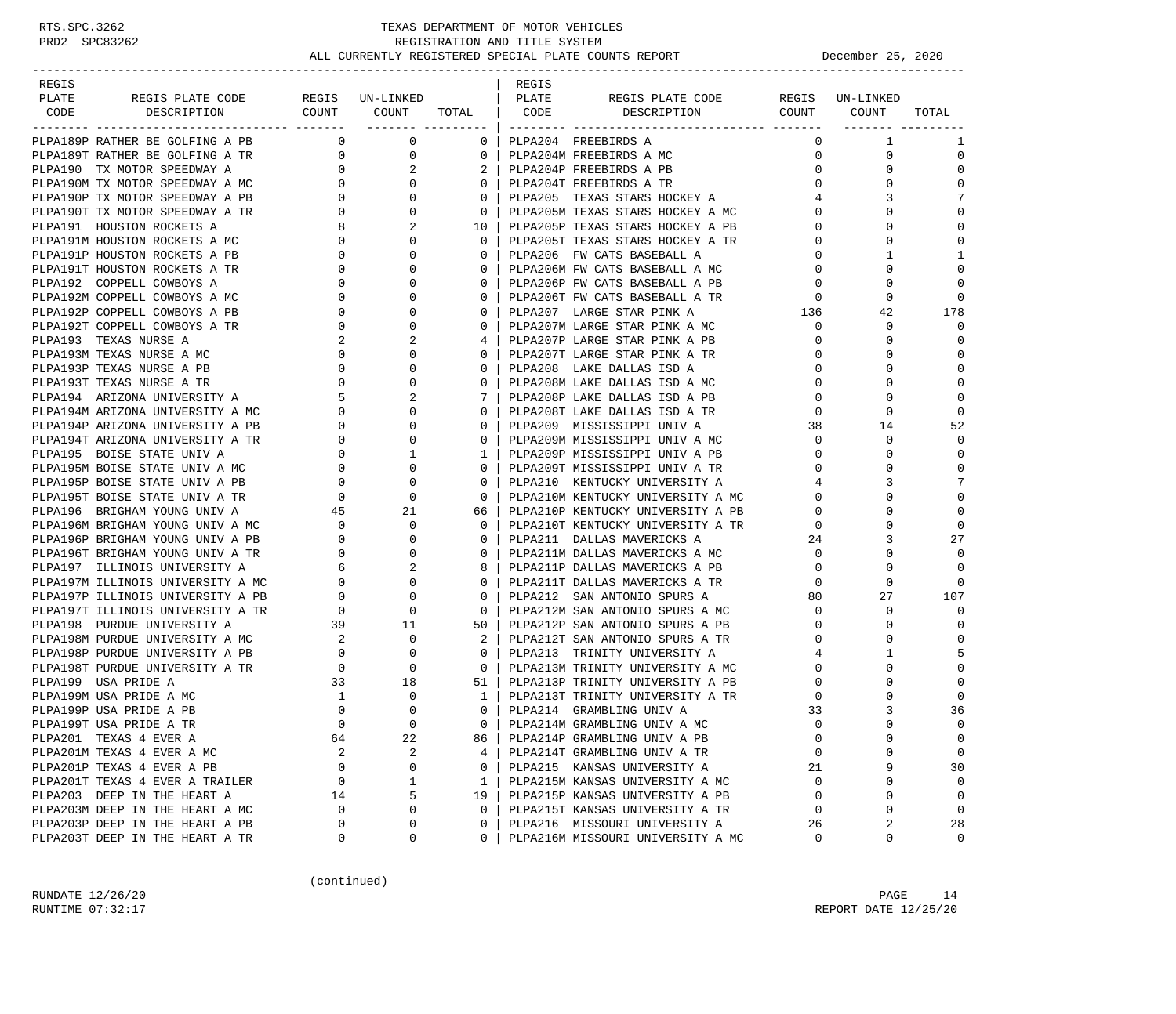| REGIS |                                                                                                                                                                                                                                           |                                                            |                                                         |                | REGIS |                                                                                                                                                                                                                                                                                                                                                                                                                              |                   |              |                |
|-------|-------------------------------------------------------------------------------------------------------------------------------------------------------------------------------------------------------------------------------------------|------------------------------------------------------------|---------------------------------------------------------|----------------|-------|------------------------------------------------------------------------------------------------------------------------------------------------------------------------------------------------------------------------------------------------------------------------------------------------------------------------------------------------------------------------------------------------------------------------------|-------------------|--------------|----------------|
| PLATE | REGIS PLATE CODE                                                                                                                                                                                                                          |                                                            | REGIS UN-LINKED                                         |                | PLATE |                                                                                                                                                                                                                                                                                                                                                                                                                              |                   |              |                |
| CODE  | DESCRIPTION                                                                                                                                                                                                                               |                                                            | COUNT COUNT TOTAL   CODE<br>________ __________         |                |       |                                                                                                                                                                                                                                                                                                                                                                                                                              |                   |              | TOTAL          |
|       | PLPA216P MISSOURI UNIVERSITY A PB                                                                                                                                                                                                         |                                                            | $\begin{array}{ccc} & & 0 & \quad & 0 \end{array}$      | $0-1$          |       | PLPA235 LONE STAR BLK/SILV A                                                                                                                                                                                                                                                                                                                                                                                                 | 77                | 41           | 118            |
|       | PLPA216T MISSOURI UNIVERSITY A TR 0                                                                                                                                                                                                       |                                                            | $\mathbf 0$                                             | $\mathbf{0}$   |       | PLPA235M LONE STAR BLK/SILV A MC 3                                                                                                                                                                                                                                                                                                                                                                                           |                   | $\mathbf{1}$ | $\overline{4}$ |
|       |                                                                                                                                                                                                                                           |                                                            | 2                                                       | 4              |       | PLPA235P LONE STAR BLK/SILV A PB                                                                                                                                                                                                                                                                                                                                                                                             | $\overline{0}$    | $\mathbf 0$  | $\Omega$       |
|       | PLPA218 GUADALUPE RVR TROUT A<br>PLPA218M GUADALUPE RVR TROUT A MC<br>PLPA218P GUADALUPE RVR TROUT A PB<br>PLPA218T GUADALUPE RVR TROUT A TR<br>PLPA219 TEXAS ROADHOUSE A MC<br>PLPA219M TEXAS ROADHOUSE A MC<br>PLPA219M TEXAS ROADHOUSE |                                                            | $\Omega$                                                | $\mathbf{0}$   |       | PLPA235P LONE STAR BLK/SILV A PB<br>PLPA235T LONE STAR BLK/SILV A TR                                                                                                                                                                                                                                                                                                                                                         |                   | $\Omega$     | $\Omega$       |
|       |                                                                                                                                                                                                                                           |                                                            | 0                                                       | $\mathbf{0}$   |       | PLPA236 CALVARY HILL A                                                                                                                                                                                                                                                                                                                                                                                                       |                   | 56 10<br>26  | 82             |
|       |                                                                                                                                                                                                                                           |                                                            | $\Omega$                                                | $\mathbf{0}$   |       | PLPA236M CALVARY HILL A MC                                                                                                                                                                                                                                                                                                                                                                                                   | 5                 | 3            | 8              |
|       |                                                                                                                                                                                                                                           |                                                            | 0                                                       | 1              |       | PLPA236P CALVARY HILL A PB                                                                                                                                                                                                                                                                                                                                                                                                   | $\mathbf{0}$      | $\Omega$     | $\mathbf 0$    |
|       |                                                                                                                                                                                                                                           |                                                            | $\begin{bmatrix} 1 \\ 0 \\ 0 \end{bmatrix}$<br>$\Omega$ | $\mathbf{0}$   |       | PLPA236T CALVARY HILL A TR                                                                                                                                                                                                                                                                                                                                                                                                   | $\mathbf 0$       | 0            | $\Omega$       |
|       | PLPA219P TEXAS ROADHOUSE A PB                                                                                                                                                                                                             |                                                            | $\Omega$                                                | $\Omega$       |       | PLPA237 KELLER HIGH SCHOOL A                                                                                                                                                                                                                                                                                                                                                                                                 | 2                 | 0            | $\overline{2}$ |
|       | PLPA219T TEXAS ROADHOUSE A TR                                                                                                                                                                                                             | $\begin{bmatrix} 0 \\ 0 \\ 0 \\ 0 \\ 0 \\ 0 \end{bmatrix}$ | 0                                                       | $\mathbf{0}$   |       |                                                                                                                                                                                                                                                                                                                                                                                                                              | $\mathbf{0}$      | 0            | $\mathbf 0$    |
|       | PLPA220 PROSPER ISD A                                                                                                                                                                                                                     |                                                            | 1                                                       | $\mathbf{1}$   |       | PLPA237M KELLER HIGH SCHOOL A MC<br>PLPA237P KELLER HIGH SCHOOL A PB                                                                                                                                                                                                                                                                                                                                                         | $\mathbf{0}$      | $\Omega$     | $\mathbf 0$    |
|       | PLPA220M PROSPER ISD A MC                                                                                                                                                                                                                 |                                                            | $\mathbf{0}$                                            | $\mathbf{0}$   |       | PLPA237T KELLER HIGH SCHOOL A TR                                                                                                                                                                                                                                                                                                                                                                                             | $\mathbf{0}$      | $\Omega$     | $\Omega$       |
|       | PLPA220P PROSPER ISD A PB                                                                                                                                                                                                                 |                                                            | $\mathbf{0}$                                            | $\mathbf{0}$   |       |                                                                                                                                                                                                                                                                                                                                                                                                                              |                   | 7            | 44             |
|       | PLPA220T PROSPER ISD A TR                                                                                                                                                                                                                 |                                                            | $\Omega$                                                | $\Omega$       |       | PLPA238 MICHIGAN STATE UNIV A 37<br>PLPA238M MICHIGAN STATE UNIV A MC 0                                                                                                                                                                                                                                                                                                                                                      |                   | $\Omega$     | $\Omega$       |
|       |                                                                                                                                                                                                                                           |                                                            |                                                         | 27             |       |                                                                                                                                                                                                                                                                                                                                                                                                                              | $\overline{0}$    | $\mathbf 0$  | $\Omega$       |
|       | PLPA225 ARIZONA STATE UNIV A 18<br>PLPA225M ARIZONA STATE UNIV A MC 0 0<br>PLPA225M ARIZONA STATE UNIV A MC                                                                                                                               | $\overline{0}$                                             | $\Omega$                                                | $\Omega$       |       | PLPA238P MICHIGAN STATE UNIV A PB<br>PLPA238T MICHIGAN STATE UNIV A TR                                                                                                                                                                                                                                                                                                                                                       | $\overline{0}$    | 0            | $\Omega$       |
|       | PLPA225P ARIZONA STATE UNIV A PB                                                                                                                                                                                                          |                                                            | 0                                                       | $\mathbf{0}$   |       | PLPA239 TEXAS BLACK 1845 A                                                                                                                                                                                                                                                                                                                                                                                                   |                   | 357 118      | 475            |
|       | PLPA225T ARIZONA STATE UNIV A TR                                                                                                                                                                                                          | $\begin{array}{c}0\\0\\38\end{array}$                      |                                                         | $\overline{0}$ |       |                                                                                                                                                                                                                                                                                                                                                                                                                              | 8 <sup>1</sup>    | 7            | 15             |
|       | PLPA226 GEORGIA TECH UNIV A                                                                                                                                                                                                               | $\begin{array}{c}0\\38\end{array}$                         |                                                         | 46             |       | PLPA239M TEXAS BLACK 1845 A MC<br>PLPA239P TEXAS BLACK 1845 A PB                                                                                                                                                                                                                                                                                                                                                             | $\overline{0}$    | $\Omega$     | $\Omega$       |
|       |                                                                                                                                                                                                                                           |                                                            | 0                                                       | $\Omega$       |       |                                                                                                                                                                                                                                                                                                                                                                                                                              | $\mathbf{0}$      | 1            | 1              |
|       |                                                                                                                                                                                                                                           |                                                            | $\Omega$                                                | $\mathbf{0}$   |       | PLPAZ39F IRAND DELACK 1845 A TR<br>PLPAZ39T TEXAS BLACK 1845 A TR<br>----- CITATRACE PINK A                                                                                                                                                                                                                                                                                                                                  | 38                | 16           | 54             |
|       |                                                                                                                                                                                                                                           |                                                            | 0                                                       | $\mathbf{0}$   |       | PLPA240M TEXAS VINTAGE PINK A MC                                                                                                                                                                                                                                                                                                                                                                                             | $\overline{2}$    | 0            | 2              |
|       |                                                                                                                                                                                                                                           |                                                            |                                                         | $\mathbf{1}$   |       | PLPA240P TEXAS VINTAGE PINK A PB                                                                                                                                                                                                                                                                                                                                                                                             | $\overline{0}$    | $\Omega$     | $\Omega$       |
|       |                                                                                                                                                                                                                                           |                                                            | $\Omega$                                                | $\Omega$       |       | PLPA240P TEXAS VINTAGE PINK A PB<br>PLPA240T TEXAS VINTAGE PINK A TR                                                                                                                                                                                                                                                                                                                                                         | $\overline{0}$    | -1           | 1              |
|       | PLPA227P BP LYNCH HIGH SCH A PB                                                                                                                                                                                                           |                                                            | 0                                                       | $\mathbf{0}$   |       |                                                                                                                                                                                                                                                                                                                                                                                                                              |                   | 6            | 22             |
|       | PLPA227T BP LYNCH HIGH SCH A TR                                                                                                                                                                                                           | $\begin{array}{c} 0 \\ 0 \end{array}$                      | $\Omega$                                                | $\mathbf 0$    |       | $\begin{tabular}{lllllllll} \texttt{\small \texttt{PLPA241}} & \texttt{\small \texttt{TEXAS} } & \texttt{\small \texttt{UNTAGE} } & \texttt{\small \texttt{BLEA}} & & \texttt{\small \texttt{16}} \\ \texttt{\small \texttt{PLPA241M} } & \texttt{\small \texttt{TEXAS} } & \texttt{\small \texttt{UNTAGE} } & \texttt{\small \texttt{BLEA} } & \texttt{\small \texttt{MC}} & & \texttt{\small \texttt{2}} \\ \end{tabular}$ |                   | $\mathbf{1}$ | 3              |
|       |                                                                                                                                                                                                                                           |                                                            | 15                                                      | 138            |       | PLPA241P TEXAS VINTAGE BLUE A PB                                                                                                                                                                                                                                                                                                                                                                                             | $\overline{0}$    | $\Omega$     | $\mathbf 0$    |
|       | PLPAZZ/T BE LYNCH HIGH SCH A IN THE CONDUCT OF THE TANK OF THE CONDUCT A MC CONDUCT OF THE STONG THETA A PB 0                                                                                                                             |                                                            | 0                                                       | $\overline{0}$ |       | PLPA241T TEXAS VINTAGE BLUE A TR                                                                                                                                                                                                                                                                                                                                                                                             | $\mathbf{0}$      | $\Omega$     | $\Omega$       |
|       |                                                                                                                                                                                                                                           |                                                            | $\Omega$                                                | $\Omega$       |       | PLPA242 TX A&M CORPUS CHRISTI A                                                                                                                                                                                                                                                                                                                                                                                              | 4                 | 1            | 5              |
|       | PLPA229T DELTA SIGMA THETA A TR                                                                                                                                                                                                           |                                                            | $\Omega$                                                | $\mathbf{0}$   |       |                                                                                                                                                                                                                                                                                                                                                                                                                              | $0 \qquad \qquad$ | $\Omega$     | $\mathbf 0$    |
|       | PLPA230 NOTRE DAME UNIVERSITY A                                                                                                                                                                                                           | $\begin{array}{c} 0 \\ 55 \end{array}$                     | 9                                                       | 64 I           |       | PLPA242M TX A&M CORPUS CHRISTI A MC<br>PLPA242P TX A&M CORPUS CHRISTI A PB                                                                                                                                                                                                                                                                                                                                                   | $\overline{0}$    | $\Omega$     | $\mathbf 0$    |
|       | PLPA230M NOTRE DAME UNIVERSITY A MC 0                                                                                                                                                                                                     |                                                            | $\Omega$                                                | $\overline{0}$ |       | PLPA242T TX A&M CORPUS CHRISTI A TR 0                                                                                                                                                                                                                                                                                                                                                                                        |                   | $\Omega$     | $\Omega$       |
|       |                                                                                                                                                                                                                                           |                                                            | 0                                                       | $\mathbf{0}$   |       |                                                                                                                                                                                                                                                                                                                                                                                                                              |                   | 5            | 50             |
|       | PLPA230P NOTRE DAME UNIVERSITY A PB 0<br>PLPA230T NOTRE DAME UNIVERSITY A TR 0                                                                                                                                                            |                                                            | $\Omega$                                                | $\Omega$       |       | PLPA243 FLORIDA STATE UNIV A $45$<br>PLPA243M FLORIDA STATE UNIV A MC $0$                                                                                                                                                                                                                                                                                                                                                    |                   | 1            | 1              |
|       | PLPA231 NTL WILD TURKEY FED A                                                                                                                                                                                                             |                                                            | 0                                                       | $\mathbf{1}$   |       | PLPA243P FLORIDA STATE UNIV A PB                                                                                                                                                                                                                                                                                                                                                                                             | $\mathbf{0}$      | $\mathbf 0$  | $\Omega$       |
|       | PLPA231M NTL WILD TURKEY FED A MC                                                                                                                                                                                                         |                                                            | $\Omega$                                                | $\mathbf{0}$   |       | PLPA243T FLORIDA STATE UNIV A TR                                                                                                                                                                                                                                                                                                                                                                                             | $\overline{0}$    |              | $\mathbf 0$    |
|       | PLPA231P NTL WILD TURKEY FED A PB                                                                                                                                                                                                         |                                                            | 0                                                       | $\mathbf{0}$   |       | PLPA245 WESTERN YOKE BLACK A                                                                                                                                                                                                                                                                                                                                                                                                 | 10                | 9            | 19             |
|       | PLPA231T NTL WILD TURKEY FED A TR                                                                                                                                                                                                         |                                                            | 0                                                       | $\overline{0}$ |       | PLPA245P WESTERN YOKE BLACK A PB<br>PLPA245T WESTERN YOKE BLACK A PB<br>PLPA245T WESTERN YOKE BLACK                                                                                                                                                                                                                                                                                                                          |                   | $\Omega$     | $\Omega$       |
|       | PLPA232 MISSISSIPPI ST UNIV A                                                                                                                                                                                                             | $\overline{39}$                                            | 13                                                      | 52             |       |                                                                                                                                                                                                                                                                                                                                                                                                                              |                   |              | $\Omega$       |
|       | PLPA232M MISSISSIPPI ST UNIV A MC                                                                                                                                                                                                         |                                                            | 0                                                       | $\mathbf{0}$   |       | PLPA245T WESTERN YOKE BLACK A TR<br>PLPA246 PRAIRIE VIEW A&M UNIV A                                                                                                                                                                                                                                                                                                                                                          |                   | $\Omega$     | $\Omega$       |
|       | PLPA232P MISSISSIPPI ST UNIV A PB                                                                                                                                                                                                         | $\begin{array}{c} 0 \\ 0 \end{array}$<br>$\mathbf 0$       | $\Omega$                                                | $\Omega$       |       | PLPA246 PRAIRIE VIEW A&M UNIV A                                                                                                                                                                                                                                                                                                                                                                                              | 20                |              | 24             |
|       | PLPA232T MISSISSIPPI ST UNIV A TR                                                                                                                                                                                                         | $\Omega$                                                   | $\Omega$                                                | $\Omega$       |       | PLPA246M PRAIRIE VIEW A&M UNIV A MC                                                                                                                                                                                                                                                                                                                                                                                          | $\Omega$          | $\Omega$     | $\Omega$       |
|       | PLPA233 LONE STAR GREEN A                                                                                                                                                                                                                 | 27                                                         | 14                                                      | 41             |       | PLPA246P PRAIRIE VIEW A&M UNIV A PB                                                                                                                                                                                                                                                                                                                                                                                          | $\Omega$          | $\Omega$     | 0              |
|       | PLPA233M LONE STAR GREEN A MC                                                                                                                                                                                                             | 1                                                          | 0                                                       | $\mathbf{1}$   |       | PLPA246T PRAIRIE VIEW A&M UNIV A TR                                                                                                                                                                                                                                                                                                                                                                                          | 0                 | U            | $\mathbf 0$    |
|       | PLPA233P LONE STAR GREEN A PB                                                                                                                                                                                                             | 0                                                          | 0                                                       | $\mathbf{0}$   |       | PLPA247 LOUISIANA TECH UNIV A                                                                                                                                                                                                                                                                                                                                                                                                | 21                | 7            | 28             |
|       | PLPA233T LONE STAR GREEN A TR                                                                                                                                                                                                             | 2                                                          | 2                                                       | 4              |       | PLPA247M LOUISIANA TECH UNIV A MC                                                                                                                                                                                                                                                                                                                                                                                            | $\mathbf 0$       | $\Omega$     | $\mathbf 0$    |
|       | PLPA234 LONE STAR PURPLE A                                                                                                                                                                                                                | 28                                                         | 10                                                      | 38             |       | PLPA247P LOUISIANA TECH UNIV A PB                                                                                                                                                                                                                                                                                                                                                                                            | $\Omega$          | 0            | 0              |
|       | PLPA234M LONE STAR PURPLE A MC                                                                                                                                                                                                            | 0                                                          | 0                                                       | 0              |       | PLPA247T LOUISIANA TECH UNIV A TR                                                                                                                                                                                                                                                                                                                                                                                            | $\Omega$          | $\Omega$     | $\mathbf 0$    |
|       | PLPA234P LONE STAR PURPLE A PB                                                                                                                                                                                                            | 0                                                          | 0                                                       | 0              |       | PLPA248 PHI BETA SIGMA A                                                                                                                                                                                                                                                                                                                                                                                                     | 7                 | 3            | 10             |
|       | PLPA234T LONE STAR PURPLE A TR                                                                                                                                                                                                            | 0                                                          | 0                                                       | 0              |       | PLPA248M PHI BETA SIGMA A MC                                                                                                                                                                                                                                                                                                                                                                                                 | 0                 | 0            | 0              |

(continued)

RUNDATE  $12/26/20$  PAGE 15 RUNTIME 07:32:17 REPORT DATE 12/25/20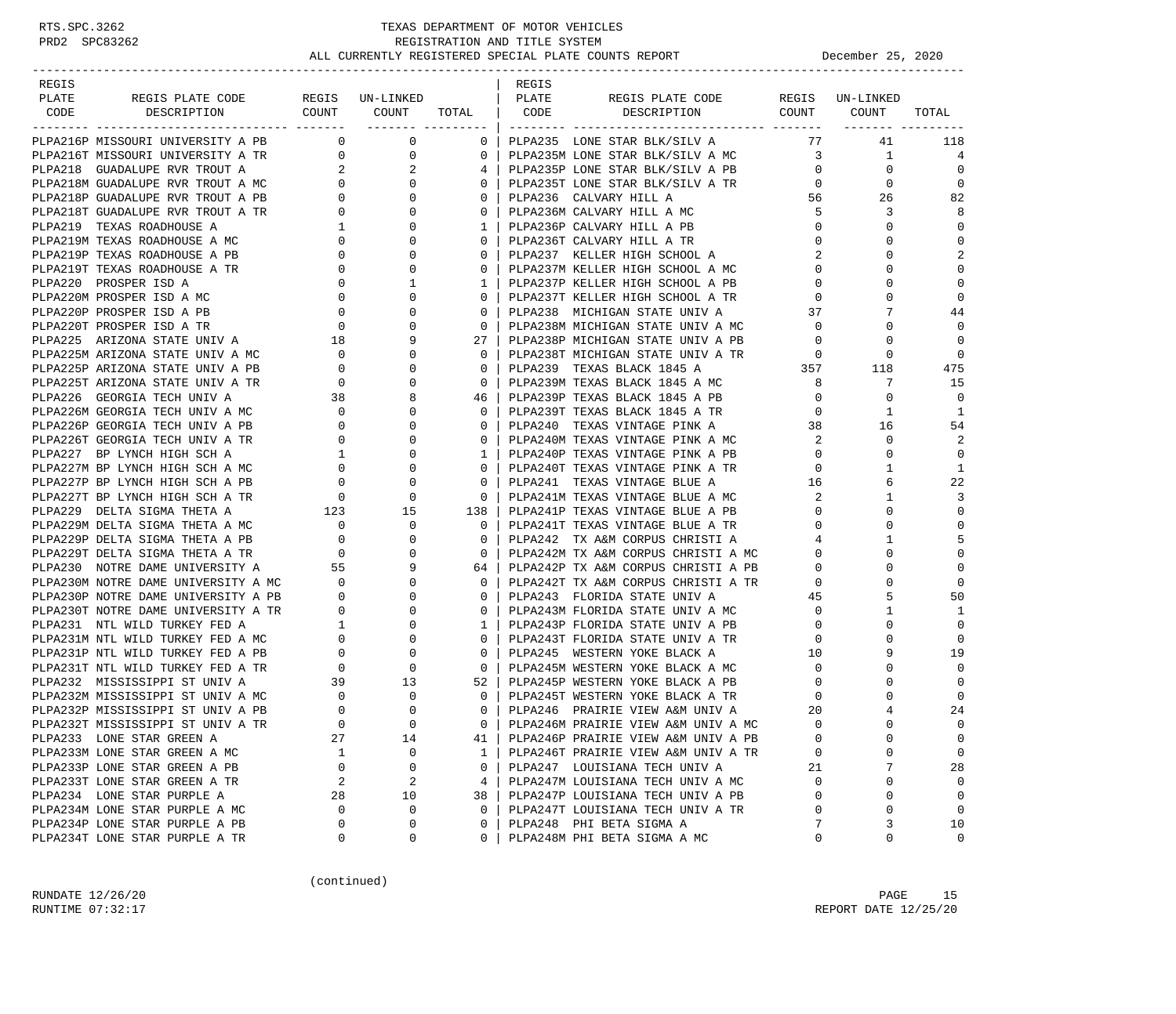| REGIS                                                                                                                                                                                                                                                                                                                                                                                                                                                           |             |                     |              | REGIS |                                         |                        |                                                  |                |
|-----------------------------------------------------------------------------------------------------------------------------------------------------------------------------------------------------------------------------------------------------------------------------------------------------------------------------------------------------------------------------------------------------------------------------------------------------------------|-------------|---------------------|--------------|-------|-----------------------------------------|------------------------|--------------------------------------------------|----------------|
| TRATE REGISPLATE CODE REGIS UN-LINKED   PLATE REGISPLATE CODE REGIS UN-LINKED<br>CODE DESCRIPTION COUNT COUNT TOTAL   CODE DESCRIPTION COUNT COUNT TOTAL<br>PLATE                                                                                                                                                                                                                                                                                               |             |                     |              |       |                                         |                        |                                                  |                |
|                                                                                                                                                                                                                                                                                                                                                                                                                                                                 |             |                     |              |       |                                         |                        |                                                  |                |
| PLPA248P PHI BETA SIGMA A PB<br>$\begin{tabular}{@{}c@{}}\hline \textbf{3} & \textbf{5} & \textbf{6} & \textbf{6} & \textbf{7} & \textbf{8} & \textbf{8} & \textbf{9} & \textbf{9} & \textbf{1} & \textbf{1} & \textbf{1} & \textbf{1} & \textbf{1} & \textbf{1} & \textbf{1} & \textbf{1} & \textbf{1} & \textbf{1} & \textbf{1} & \textbf{1} & \textbf{1} & \textbf{1} & \textbf{1} & \textbf{1} & \textbf{1} & \textbf{1} & \textbf{1} & \textbf{1} & \text$ |             | $0 \qquad \qquad 0$ |              |       | 0   PLPA265 INDIANA UNIVERSITY A        | 9                      | $\mathbf{1}$                                     | 10             |
|                                                                                                                                                                                                                                                                                                                                                                                                                                                                 |             |                     |              |       |                                         |                        | $\overline{0}$<br>$\mathbf{0}$                   | $\overline{0}$ |
|                                                                                                                                                                                                                                                                                                                                                                                                                                                                 |             |                     |              |       |                                         | $0 \qquad \qquad$      | $\Omega$                                         | $\Omega$       |
|                                                                                                                                                                                                                                                                                                                                                                                                                                                                 |             |                     |              |       |                                         | $0 \qquad \qquad$      | $\Omega$                                         | $\Omega$       |
|                                                                                                                                                                                                                                                                                                                                                                                                                                                                 |             |                     |              |       |                                         |                        | $\overline{0}$<br>$\Omega$                       | $\mathbf 0$    |
|                                                                                                                                                                                                                                                                                                                                                                                                                                                                 |             |                     |              |       |                                         | $0 \qquad \qquad$      | $\Omega$                                         | $\mathbf 0$    |
|                                                                                                                                                                                                                                                                                                                                                                                                                                                                 |             |                     |              |       |                                         |                        | $\overline{0}$<br>$\Omega$                       | $\mathbf 0$    |
|                                                                                                                                                                                                                                                                                                                                                                                                                                                                 |             |                     |              |       |                                         | $0 \qquad \qquad$      | 0                                                | $\mathbf 0$    |
|                                                                                                                                                                                                                                                                                                                                                                                                                                                                 |             |                     |              |       |                                         | $\mathbf{1}$           | 1                                                | 2              |
|                                                                                                                                                                                                                                                                                                                                                                                                                                                                 |             |                     |              |       |                                         | $\mathbf{0}$           | $\Omega$                                         | $\mathbf 0$    |
|                                                                                                                                                                                                                                                                                                                                                                                                                                                                 |             |                     |              |       |                                         |                        | $\Omega$<br>$0 \qquad \qquad$                    | $\mathbf 0$    |
|                                                                                                                                                                                                                                                                                                                                                                                                                                                                 |             |                     |              |       |                                         | $\overline{0}$         | $\Omega$                                         | $\mathbf 0$    |
|                                                                                                                                                                                                                                                                                                                                                                                                                                                                 |             |                     |              |       |                                         | $\mathbf{0}$           | $\Omega$                                         | $\Omega$       |
|                                                                                                                                                                                                                                                                                                                                                                                                                                                                 |             |                     |              |       |                                         | $\mathbf{0}$           | U                                                | $\Omega$       |
|                                                                                                                                                                                                                                                                                                                                                                                                                                                                 |             |                     |              |       |                                         | $\overline{0}$         | $\Omega$                                         | $\mathbf 0$    |
|                                                                                                                                                                                                                                                                                                                                                                                                                                                                 |             |                     |              |       |                                         | $\mathbf 0$            | $\Omega$                                         | $\mathbf 0$    |
|                                                                                                                                                                                                                                                                                                                                                                                                                                                                 |             |                     |              |       |                                         | $1 \quad \blacksquare$ | $\mathbf{1}$                                     | 2              |
|                                                                                                                                                                                                                                                                                                                                                                                                                                                                 |             |                     |              |       |                                         |                        | $\Omega$                                         | $\mathbf 0$    |
|                                                                                                                                                                                                                                                                                                                                                                                                                                                                 |             |                     |              |       |                                         |                        | $\begin{matrix} 0 \\ 0 \end{matrix}$<br>$\Omega$ | $\mathbf 0$    |
|                                                                                                                                                                                                                                                                                                                                                                                                                                                                 |             |                     |              |       |                                         |                        | $\overline{0}$<br>$\Omega$                       | $\mathbf 0$    |
|                                                                                                                                                                                                                                                                                                                                                                                                                                                                 |             |                     |              |       |                                         | $\mathbf{0}$           | $\Omega$                                         | $\mathbf 0$    |
|                                                                                                                                                                                                                                                                                                                                                                                                                                                                 |             |                     |              |       |                                         | $\mathbf{0}$           | $\Omega$                                         | $\mathbf 0$    |
|                                                                                                                                                                                                                                                                                                                                                                                                                                                                 |             |                     |              |       |                                         | $\mathbf 0$            | $\Omega$                                         | $\Omega$       |
|                                                                                                                                                                                                                                                                                                                                                                                                                                                                 |             |                     |              |       |                                         | $\mathbf{0}$           |                                                  | $\Omega$       |
|                                                                                                                                                                                                                                                                                                                                                                                                                                                                 |             |                     |              |       |                                         |                        | $\begin{matrix} 0 \\ 0 \end{matrix}$<br>$\Omega$ | $\mathbf 0$    |
|                                                                                                                                                                                                                                                                                                                                                                                                                                                                 |             |                     |              |       |                                         | $0 \qquad \qquad$      | $\Omega$                                         | $\mathbf 0$    |
|                                                                                                                                                                                                                                                                                                                                                                                                                                                                 |             |                     |              |       | PLPA276P UNIVERSITY OF COLORADO A PB    |                        | $\overline{0}$<br>$\Omega$                       | $\mathbf 0$    |
|                                                                                                                                                                                                                                                                                                                                                                                                                                                                 |             |                     |              |       |                                         | $\overline{0}$         | $\Omega$                                         | $\Omega$       |
|                                                                                                                                                                                                                                                                                                                                                                                                                                                                 |             |                     |              |       |                                         | $\mathbf{0}$           |                                                  | $\Omega$       |
|                                                                                                                                                                                                                                                                                                                                                                                                                                                                 |             |                     |              |       |                                         | $\overline{0}$         | $\Omega$                                         | $\mathbf 0$    |
|                                                                                                                                                                                                                                                                                                                                                                                                                                                                 |             |                     |              |       |                                         | $\mathbf{0}$           | $\Omega$                                         | $\mathbf 0$    |
|                                                                                                                                                                                                                                                                                                                                                                                                                                                                 |             |                     |              |       |                                         | $\mathbf 0$            | $\Omega$                                         | $\mathbf 0$    |
|                                                                                                                                                                                                                                                                                                                                                                                                                                                                 |             |                     |              |       |                                         | $\mathbf 0$            | $\Omega$                                         | $\Omega$       |
|                                                                                                                                                                                                                                                                                                                                                                                                                                                                 |             |                     |              |       |                                         | $\mathbf{0}$           | U                                                | $\mathbf 0$    |
|                                                                                                                                                                                                                                                                                                                                                                                                                                                                 |             |                     |              |       |                                         |                        | $0 \qquad \qquad$<br>$\Omega$                    | $\mathbf 0$    |
|                                                                                                                                                                                                                                                                                                                                                                                                                                                                 |             |                     |              |       |                                         | $\mathbf 0$            | $\Omega$                                         | $\mathbf 0$    |
|                                                                                                                                                                                                                                                                                                                                                                                                                                                                 |             |                     |              |       |                                         |                        | $\overline{0}$<br>$\Omega$                       | $\bigcap$      |
|                                                                                                                                                                                                                                                                                                                                                                                                                                                                 |             |                     |              |       |                                         | $\mathbf 0$            | $\Omega$                                         | $\bigcap$      |
|                                                                                                                                                                                                                                                                                                                                                                                                                                                                 |             |                     |              |       |                                         | $\mathbf{0}$           |                                                  | $\bigcap$      |
| PLPA262M SMU A MC                                                                                                                                                                                                                                                                                                                                                                                                                                               | 0           | $\mathbf 0$         |              |       | 0   PLPA287T COLORADO SCH OF MINES A TR | 0                      | 0                                                | $\mathbf 0$    |
| PLPA262P SMU A PB                                                                                                                                                                                                                                                                                                                                                                                                                                               | $\mathbf 0$ | $\Omega$            |              |       | 0   PLPA288 CARBON FIBER A              | $\mathbf 0$            | $\Omega$                                         | $\mathbf 0$    |
| PLPA262T SMU A TR                                                                                                                                                                                                                                                                                                                                                                                                                                               | $\Omega$    | $\Omega$            | $\Omega$     |       | PLPA288M CARBON FIBER A MC              | $\cap$                 | $\cap$                                           | $\Omega$       |
| PLPA263 PINK CAMO A                                                                                                                                                                                                                                                                                                                                                                                                                                             | 3           | 0                   | 3            |       | PLPA288P CARBON FIBER A PB              | $\mathbf 0$            | 0                                                | 0              |
| PLPA263M PINK CAMO A MC                                                                                                                                                                                                                                                                                                                                                                                                                                         | 0           | $\Omega$            | $\mathbf{0}$ |       | PLPA288T CARBON FIBER A TR              | $\Omega$               | U                                                | $\mathbf 0$    |
| PLPA263P PINK CAMO A PB                                                                                                                                                                                                                                                                                                                                                                                                                                         | 0           | 0                   | $\mathbf{0}$ |       | PLPA289 TEXAS TOUGH BLACK A             | 0                      | 0                                                | 0              |
| PLPA263T PINK CAMO A TR                                                                                                                                                                                                                                                                                                                                                                                                                                         | 0           | $\mathbf 0$         | $\mathbf{0}$ |       | PLPA289M TEXAS TOUGH BLACK A MC         | $\Omega$               | $\Omega$                                         | $\mathbf 0$    |
| PLPA264 YELLOW ROSE OF TEXAS A                                                                                                                                                                                                                                                                                                                                                                                                                                  | 40          | 6                   | 46           |       | PLPA289P TEXAS TOUGH BLACK A PB         | $\Omega$               | U                                                | $\mathbf 0$    |
| PLPA264M YELLOW ROSE OF TEXAS A MC                                                                                                                                                                                                                                                                                                                                                                                                                              | 1           | 0                   | 1            |       | PLPA289T TEXAS TOUGH BLACK A TR         | $\Omega$               | 0                                                | $\mathbf 0$    |
| PLPA264P YELLOW ROSE OF TEXAS A PB                                                                                                                                                                                                                                                                                                                                                                                                                              | $\Omega$    | 0                   | $\mathbf 0$  |       | PLPA294 UNIVERSITY OF IOWA A            | ∩                      | 0                                                | $\Omega$       |
| PLPA264T YELLOW ROSE OF TEXAS A TR                                                                                                                                                                                                                                                                                                                                                                                                                              | 0           | 0                   | $\mathbf{0}$ |       | PLPA294M UNIVERSITY OF IOWA A MC        | 0                      | 0                                                | 0              |

(continued)

RUNDATE 12/26/20 PAGE 16 RUNTIME 07:32:17 REPORT DATE 12/25/20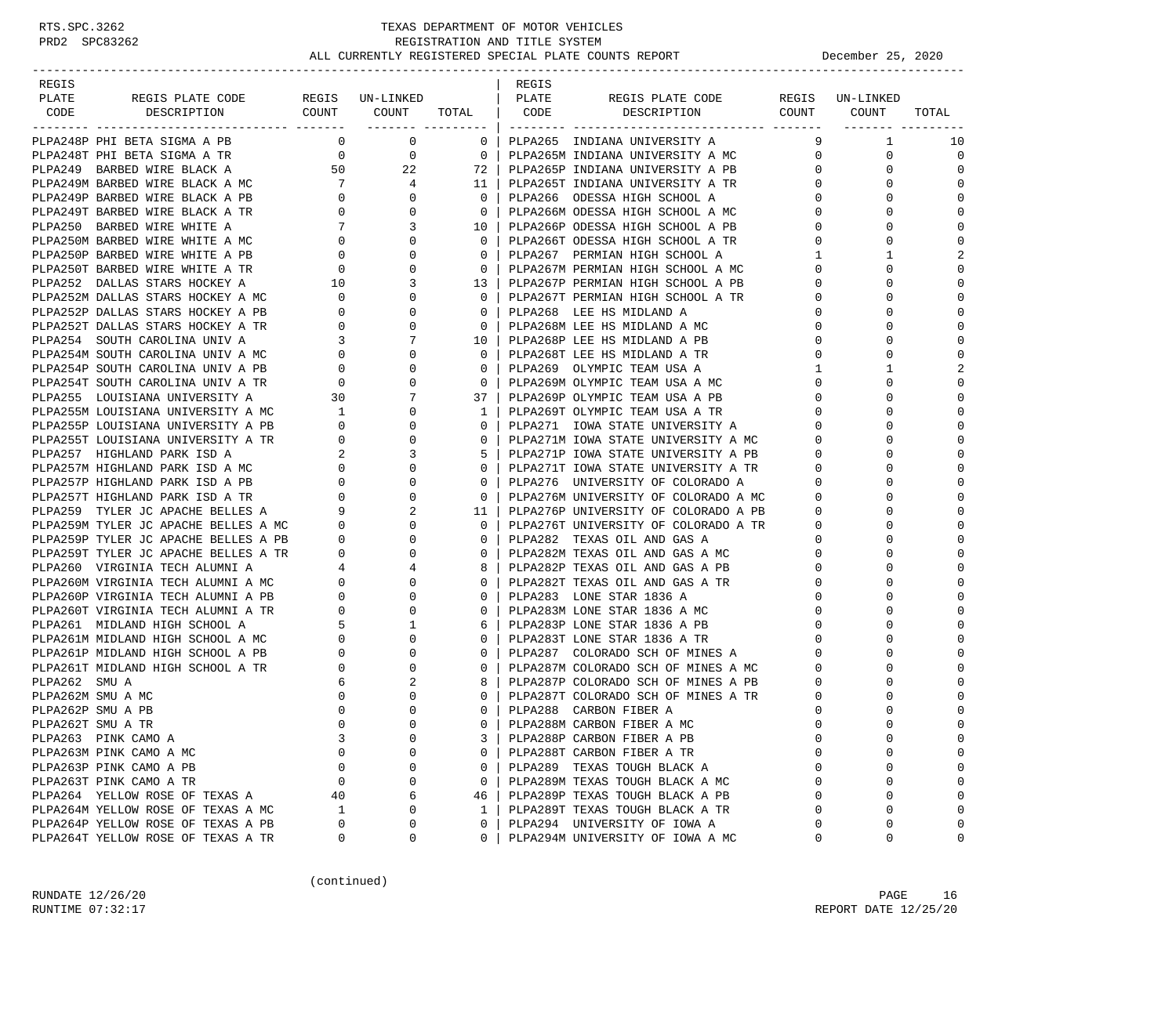| REGIS  |                                                                                                                                                                                                                                                |                                       |                                                   |                         | REGIS  |                                                                                                            |                                            |                         |                      |
|--------|------------------------------------------------------------------------------------------------------------------------------------------------------------------------------------------------------------------------------------------------|---------------------------------------|---------------------------------------------------|-------------------------|--------|------------------------------------------------------------------------------------------------------------|--------------------------------------------|-------------------------|----------------------|
| PLATE  | REGIS PLATE CODE REGIS UN-LINKED                                                                                                                                                                                                               |                                       | COUNT COUNT                                       |                         | PLATE  | REGIS PLATE CODE<br>TOTAL   CODE DESCRIPTION COUNT COUNT                                                   |                                            | REGIS UN-LINKED         |                      |
|        | CODE DESCRIPTION                                                                                                                                                                                                                               |                                       |                                                   |                         |        |                                                                                                            |                                            |                         | TOTAL                |
|        | PLPA294P UNIVERSITY OF IOWA A PB                                                                                                                                                                                                               | $\overline{0}$                        | $\overline{0}$                                    | $0-1$                   |        | PLPBROMC PER BIG BROTHR BIG SISTR MC                                                                       | $\overline{0}$                             | $\mathbf{0}$            | 0                    |
|        | PLPA294T UNIVERSITY OF IOWA A TR 0                                                                                                                                                                                                             |                                       | 0                                                 | $\mathbf{0}$            |        | PLPBSNM PER BUFFALO SOLDIERS PLT                                                                           |                                            | 20<br>2                 | 22                   |
|        |                                                                                                                                                                                                                                                |                                       | $\mathbf{0}$                                      | $\mathbf{0}$            |        | PLPBSNMC PER BUFFALO SOLDIERS MC PLT 3                                                                     |                                            | 0                       | 3                    |
|        | PLPA295 PORSCHE CLUB OF AMER A 0<br>PLPA295M PORSCHE CLUB OF AMER A MC 0                                                                                                                                                                       |                                       | $\mathbf{0}$                                      | $\Omega$                |        | PLPBSNPB PER BUFFALO SOLDIERS PB PLT 0                                                                     |                                            | $\Omega$                | $\mathbf 0$          |
|        |                                                                                                                                                                                                                                                |                                       | $\mathbf 0$                                       | $\mathbf{0}$            |        | PLPBSNTR PER BUFFALO SOLDIERS TR PLT 1<br>PLPBTXMC PER GOD BLESS TEXAS MC PLT 18                           | $\sim$ 1                                   | 0                       | 1                    |
|        |                                                                                                                                                                                                                                                |                                       | $\mathbf{0}$                                      | 0                       |        |                                                                                                            |                                            | $\mathbf 0$             | 18                   |
|        |                                                                                                                                                                                                                                                |                                       | $\mathbf 0$                                       | $\mathbf{0}$            | PLPBZV | PER BRONZE STAR VALOR PLT 45                                                                               |                                            | 2                       | 47                   |
|        | PLPA295P PORSCHE CLUB OF AMER A PB<br>PLPA295T PORSCHE CLUB OF AMER A TR 0<br>PLPA296 TEXAS 2000 A<br>PLPA296M TEXAS 2000 A MC 0<br>PLPA296M TEXAS 2000 A MC 0<br>PLPA296P TEXAS 2000 A PB 0                                                   |                                       | $\mathbf 0$                                       | 0                       |        | PLPBZVF PER BRONZE STAR VALOR (FEE) 10                                                                     |                                            | $\mathbf 0$             | 10                   |
|        |                                                                                                                                                                                                                                                |                                       | $\mathbf 0$                                       | $\mathbf{0}$            |        | PLPBZVMC PER BRONZE STAR VALOR MC                                                                          | $\overline{0}$                             | $\Omega$                | $\Omega$             |
|        | PLPA300 TEXAS TOUGH A                                                                                                                                                                                                                          | 29                                    | 17                                                | 46                      |        | PLPBZVMF PER BRONZ STR VALOR MC(FEE) 1<br>PLPB002 T FOR TEXAS BLUE B 303                                   |                                            | 0                       | $\overline{1}$       |
|        | PLPA300M TEXAS TOUGH A MC                                                                                                                                                                                                                      | $\overline{\phantom{0}}$              | $\mathbf{1}$                                      | 1 <sup>1</sup>          |        |                                                                                                            |                                            | 100                     | 403                  |
|        |                                                                                                                                                                                                                                                |                                       | $\mathbf 0$                                       | $\mathbf{0}$            |        | PLPB002M T FOR TEXAS BLUE B MC 12                                                                          |                                            | 2                       | 14                   |
|        | PLPA300P TEXAS TOUGH A PB<br>PLPA300T TEXAS TOUGH A TRAILER 1<br>PLPA301 TEXAS VINTAGE A WHITE 26                                                                                                                                              |                                       | 1                                                 | $2-1$                   |        | PLPB002P T FOR TEXAS BLUE B PB                                                                             | $\overline{0}$                             | 0                       | $\Omega$             |
|        |                                                                                                                                                                                                                                                |                                       | 23                                                | 49                      |        | PLPB002T T FOR TEXAS BLUE B TR 4                                                                           |                                            | 1                       | 5                    |
|        | PLPA301M TEXAS VINTAGE A WHITE MC $0$ 3<br>PLPA301P TEXAS VINTAGE A WHITE PB $0$ 0                                                                                                                                                             |                                       |                                                   | $\overline{\mathbf{3}}$ |        | PLPB003 T FOR TEXAS RED/WHT B 331<br>PLPB003M T FOR TEXAS RED/WHT B MC 10                                  |                                            | 120                     | 451                  |
|        |                                                                                                                                                                                                                                                |                                       |                                                   | $\overline{0}$          |        |                                                                                                            |                                            | 9                       | 19                   |
|        | PLPASULP IEARS VININGE A WHILE FR<br>PLPASULT TEXAS VINTAGE A BLACK 128 43<br>PLPASU2 TEXAS VINTAGE A BLACK MC 8 7<br>PLPASU2P TEXAS VINTAGE A BLACK PB 0 0 0<br>PLPASU2P TEXAS VINTAGE A BLACK TR 1 0 0                                       |                                       |                                                   | $\overline{0}$          |        | PLPB003P T FOR TEXAS RED/WHT B PB 0                                                                        |                                            | $\mathbf{0}$            | $\mathbf 0$          |
|        |                                                                                                                                                                                                                                                |                                       |                                                   | 171                     |        | PLPB003T T FOR TEXAS RED/WHT B TR                                                                          | $\overline{1}$                             | 2                       | 3                    |
|        |                                                                                                                                                                                                                                                |                                       |                                                   | 15                      |        | PLPB006 T FOR TEXAS PINK B                                                                                 | $\begin{array}{c}\n11 \\ 401\n\end{array}$ | 135                     | 536                  |
|        |                                                                                                                                                                                                                                                |                                       |                                                   | $\overline{0}$          |        | PLPB006M T FOR TEXAS PINK B MC<br>PLPB006P T FOR TEXAS PINK B PB                                           | $\overline{\mathbf{c}}$                    | <sup>1</sup>            | $\overline{3}$       |
|        |                                                                                                                                                                                                                                                |                                       | $\begin{array}{ccc} 1 & 0 \\ 83 & 30 \end{array}$ | 1 <sup>1</sup>          |        |                                                                                                            | $\overline{0}$                             | $\mathbf 0$             | $\overline{0}$       |
|        | PLPA303 LONE STAR BADGE A                                                                                                                                                                                                                      |                                       |                                                   | 113                     |        |                                                                                                            |                                            | $\circ$                 | 1                    |
|        | PLPA303M LONE STAR BADGE A MC                                                                                                                                                                                                                  | $\begin{array}{c} 1 \\ 0 \end{array}$ | 1                                                 | $2-1$                   |        | PLPB006T T FOR TEXAS PINK B TR<br>PLPB009 T FOR TEXAS SILVER B 503<br>PLPB009M T FOR TEXAS SILVER B MC 8   |                                            | 168                     | 671                  |
|        | PLPA303P LONE STAR BADGE A PB                                                                                                                                                                                                                  |                                       | $\overline{0}$                                    | $\Omega$                |        |                                                                                                            |                                            | 7                       | 15                   |
|        | PLPA303T LONE STAR BADGE A TRLR 1<br>PLPA400 TIERRA DE VAQUEROS A 0                                                                                                                                                                            |                                       | $\mathbf 0$<br>$\mathbf{0}$                       | $\mathbf{1}$<br>$0-1$   |        | PLPB009P T FOR TEXAS SILVER B PB<br>PLPB009T T FOR TEXAS SILVER B TR                                       | $\mathbf{1}$                               | $\mathbf{0}$<br>$\circ$ | -1<br>$\overline{1}$ |
|        |                                                                                                                                                                                                                                                |                                       |                                                   | 37                      |        |                                                                                                            | $\overline{1}$                             | 155                     | 804                  |
|        | PLPA400 TIERRA DE VAQUEROS A<br>PLPA401 UNIVERSITY OF MICHIGAN A<br>PLPA401 UNIVERSITY OF MICHIGAN A<br>23 5<br>PLPA401P UNIVERSITY OF MICHIGAN A PB<br>0 0 0<br>PLPA401T UNIVERSITY OF MICHIGAN A TR<br>0 0 0<br>PLPA401T UNIVERSITY OF MICHI |                                       |                                                   | $0-1$                   |        | PLPB117 T FOR TEXAS LONGHORN B 649<br>PLPB117M T FOR TEXAS LONGHORN B MC                                   | 10                                         | $\mathbf{1}$            | 11                   |
|        |                                                                                                                                                                                                                                                |                                       |                                                   | $\mathbf{0}$            |        | PLPB117P T FOR TEXAS LONGHORN B PB                                                                         | $\overline{1}$                             | $\mathbf{0}$            | -1                   |
|        |                                                                                                                                                                                                                                                |                                       |                                                   | $\mathbf{0}$            |        |                                                                                                            |                                            | 1                       | 2                    |
|        |                                                                                                                                                                                                                                                |                                       |                                                   | 34 I                    |        | PLPB117T T FOR TEXAS LONGHORN B TR<br>PLPB119 T FOR TX BREAST CANCER B 224                                 |                                            | 55                      | 279                  |
|        |                                                                                                                                                                                                                                                |                                       |                                                   | 4                       |        | PLPB119M T FOR TX BREAST CNCR B MC 3                                                                       |                                            | 2                       | 5                    |
|        |                                                                                                                                                                                                                                                |                                       |                                                   | 89                      |        | PLPB119P T FOR TX BREAST CNCR B PB                                                                         | 1                                          | $\circ$                 | $\mathbf{1}$         |
|        |                                                                                                                                                                                                                                                |                                       |                                                   | - 1                     |        | PLPB119T T FOR TX BREAST CNCR B TR                                                                         | $\overline{\phantom{a}}$                   | $\mathbf{0}$            | 2                    |
|        |                                                                                                                                                                                                                                                |                                       |                                                   | $\mathbf{0}$            |        |                                                                                                            |                                            | 437                     | 1,710                |
|        |                                                                                                                                                                                                                                                |                                       |                                                   | 10 l                    |        | PLPB200 T FOR TEXAS RED B 1,273<br>PLPB200M T FOR TEXAS RED B MC 18                                        |                                            | 10                      | 28                   |
|        |                                                                                                                                                                                                                                                |                                       |                                                   | 51                      |        | PLPB200P T FOR TEXAS RED B PB                                                                              | $\mathbf{1}$                               | $\mathbf{0}$            | 1                    |
|        |                                                                                                                                                                                                                                                |                                       |                                                   | 346                     |        |                                                                                                            |                                            | 2                       | 7                    |
|        |                                                                                                                                                                                                                                                |                                       |                                                   | 42                      |        | PLPB200T T FOR TEXAS RED B TRLR 5<br>PLPP201 TEXAS 4 FVER P<br>PLPB201 TEXAS 4 EVER B                      | $\overline{0}$                             | 0                       | 0                    |
|        | PLPBLSAM PER GOD BLESS AMERICA PLT 41 1<br>PLPBLSAM PER GOD BLESS AMERICA PLT 515 25<br>PLPBLSTX PER GOD BLESS TEXAS PLT 386 21<br>PLPBLTRL PER BLUE KNIGHTS TEXAS PLT                                                                         |                                       |                                                   | 540                     |        | PLPB201 IEAAS 4 EVER B<br>PLPB202 T FOR TEXAS BLACK B 3,669 1,467<br>PLPB202M T FOR TEXAS BLACK B MC 73 44 |                                            |                         | 5,136                |
|        |                                                                                                                                                                                                                                                |                                       |                                                   | 407 I                   |        |                                                                                                            |                                            |                         | 117                  |
|        |                                                                                                                                                                                                                                                |                                       |                                                   | $0-1$                   |        | PLPB202P T FOR TEXAS BLACK B PB                                                                            | $\Omega$                                   | $\Omega$                | $\Omega$             |
|        | PLPBLUEK PER BLUE KNIGHTS PLT                                                                                                                                                                                                                  | 15                                    | 0                                                 | 15                      |        | PLPB202T T FOR TEXAS BLACK B TRLR                                                                          | 8                                          | 13                      | 21                   |
|        | PLPBLUMC PER BLUE KNIGHTS MC PLT                                                                                                                                                                                                               | 28                                    | 0                                                 | 28                      |        | PLPCBAMC PER COMBAT ACTION MEDAL MC                                                                        | 1                                          | 0                       | 1                    |
|        | PLPBLUPB PER BLUE KNIGHTS PB PLT                                                                                                                                                                                                               | 0                                     | 0                                                 | 0                       |        | PLPCBAPB PER COMBAT ACTION MEDAL PB                                                                        | 0                                          | 0                       | $\mathbf 0$          |
| PLPBNZ | PER BRONZE STAR MEDAL PLT                                                                                                                                                                                                                      | 456                                   | 15                                                | 471                     |        | PLPCBATR PER COMBAT ACTION MEDAL TR                                                                        | 0                                          | 0                       | $\Omega$             |
|        | PLPBNZF PER BRONZE STAR MEDAL (FEE)                                                                                                                                                                                                            | 112                                   | 10                                                | 122                     | PLPCBP | PER CITY BUS PLT                                                                                           | $\Omega$                                   | 0                       | $\Omega$             |
|        | PLPBNZMC PER BRONZE STAR MEDAL MC                                                                                                                                                                                                              | 10                                    | 2                                                 | 12                      |        | PLPCCAMC PER CHILDHOOD CANCER MC PLT                                                                       | 4                                          | 1                       | 5                    |
|        | PLPBNZMF PER BRONZE STAR MDL MC(FEE)                                                                                                                                                                                                           | 4                                     | 0                                                 | 4                       |        | PLPCCAPB PER CHILDHOOD CANCER PB PLT                                                                       | 0                                          | 0                       | $\Omega$             |
|        | PLPBOYSC PER BOY SCOUT PLT                                                                                                                                                                                                                     | 87                                    | 3                                                 | 90                      |        | PLPCCATR PER CHILDHOOD CANCER TR PLT                                                                       | 0                                          | 0                       | 0                    |

(continued)

RUNDATE 12/26/20 PAGE 17 RUNTIME 07:32:17 REPORT DATE 12/25/20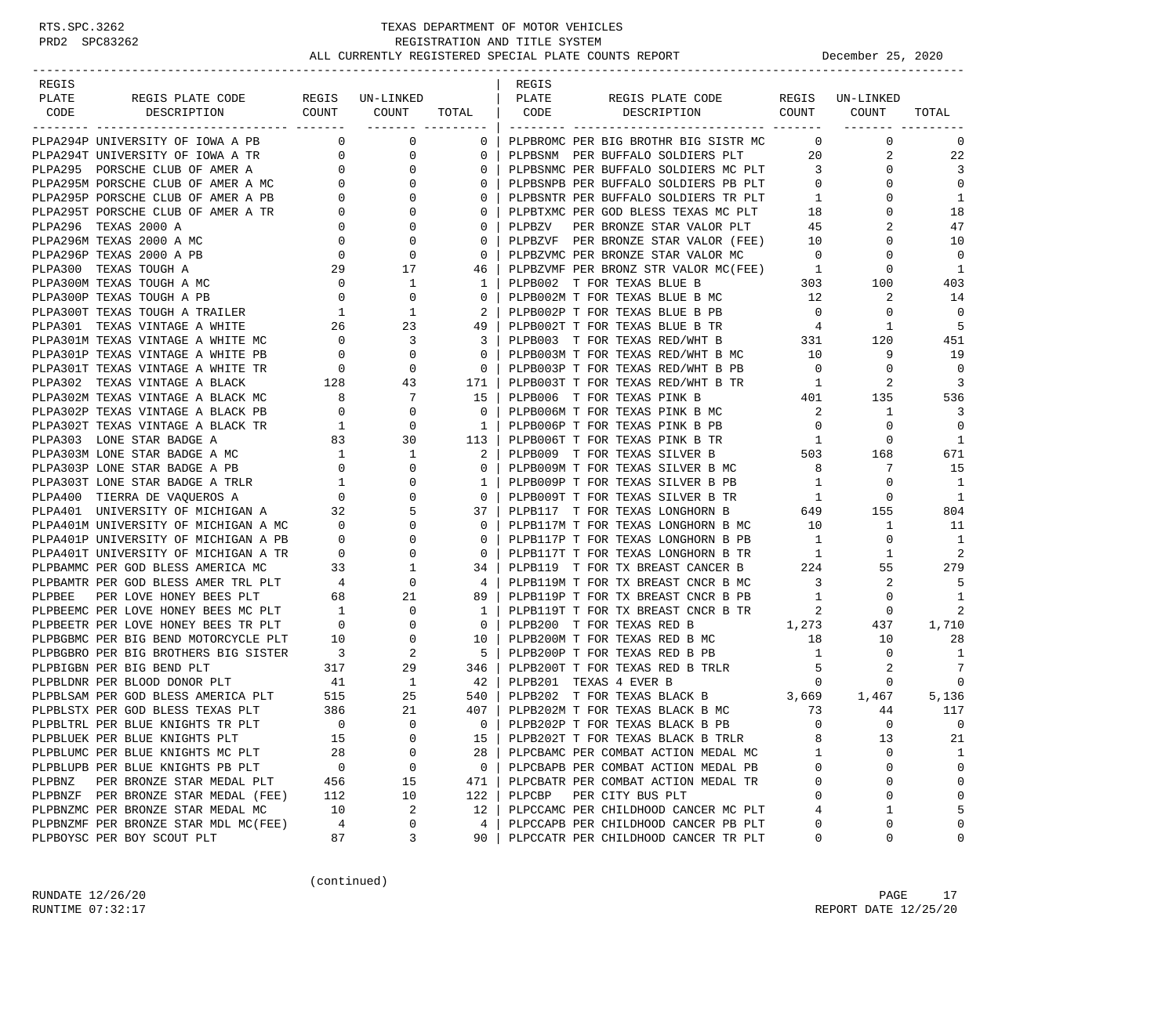| REGIS |                                        |                                       |                                                              |              | REGIS     |                                          |                          |                 |             |
|-------|----------------------------------------|---------------------------------------|--------------------------------------------------------------|--------------|-----------|------------------------------------------|--------------------------|-----------------|-------------|
| PLATE | REGIS PLATE CODE                       |                                       | REGIS UN-LINKED                                              |              | PLATE     | REGIS PLATE CODE                         |                          | REGIS UN-LINKED |             |
| CODE  | COUNT<br>DESCRIPTION                   |                                       | COUNT                                                        | TOTAL   CODE |           | COUNT<br>DESCRIPTION                     |                          | COUNT           | TOTAL       |
|       |                                        |                                       |                                                              |              |           |                                          |                          |                 |             |
|       | PLPCGPBR PER RETIRED US COAST GRD PB 0 |                                       | $\mathbf{0}$                                                 |              |           | 0   PLPCMRPB PER COMMENDATION MDL ARM PB | $\overline{0}$           | 0               | 0           |
|       | PLPCGTRR PER RETIRED US COAST GRD TR   | $\overline{0}$                        | 0                                                            | $\mathbf{0}$ |           | PLPCMRTR PER COMMENDATION MDL ARM TR     | $\mathbf{0}$             | 0               | $\mathbf 0$ |
|       | PLPCGVMC PER DV CMDTN VLR COAST G MC   |                                       | 0                                                            | $\mathbf{0}$ |           | PLPCMVCG PER CMDTN MDL VLR CG PLT        | $\mathbf{0}$             | $\mathbf 0$     | $\mathbf 0$ |
|       | PLPCGVMF PER DV CMDTN VLR CG MC FEE    |                                       | $\begin{array}{c}0\\0\\119\\74\end{array}$<br>$\overline{0}$ | $\mathbf{0}$ |           | PLPCMVJS PER CMDTN MDL VLR JT SVC        | $\overline{0}$           | 0               | $\mathbf 0$ |
|       | PLPCHCAN PER CHILDHOOD CANCER AW PLT   |                                       | 5                                                            | 124          |           | PLPCMVNV PER CMDTN MDL VLR NAVY MRN      | 6                        | 0               | 6           |
|       | PLPCHILD PER STOP CHILD ABUSE PLT      | 74                                    | 6                                                            | 80           |           | PLPCNAMC PER COMMENDATION MDL NVY MC     | $\overline{1}$           | 0               | 1           |
|       | PLPCHIMC PER CHINA SERVICE MEDAL MC    | $\sim$ 0                              | $\mathbf{0}$                                                 | $\mathbf{0}$ |           | PLPCNAPB PER COMMENDATION MDL NVY PB     | $\overline{\phantom{0}}$ | 0               | $\mathbf 0$ |
|       | PLPCHINA PER CHINA SERVICE MEDAL       | $\overline{\phantom{0}}$              | 0                                                            | $\mathbf{0}$ |           | PLPCNATR PER COMMENDATION MDL NVY TR     | $\overline{0}$           | 0               | 0           |
|       | PLPCHITR PER CHINA SERVICE MEDAL TR 0  |                                       | 0                                                            | $\mathbf{0}$ |           | PLPCNCR PER CONQUER CANCER PLT           | 66                       | 6               | 72          |
|       | PLPCHLMC PER STOP CHILD ABUSE MC       | $\begin{array}{c} 3 \\ 0 \end{array}$ | 1                                                            | 4            |           | PLPCNTRY PER TEXAS-WHOLE OTHER CNTRY 106 |                          | 4               | 110         |
|       | PLPCHLTR PER STOP CHILD ABUSE TRL      |                                       | $\mathbf 0$                                                  | $\mathbf{0}$ |           | PLPCOLL TEXAS A & M UNIVERSITY           | 1,221                    | 14              | 1,235       |
|       | PLPCIBMC PER COMBAT INFANTRY BDGE MC   | $\overline{\mathbf{0}}$               | 0                                                            | $\mathbf{0}$ |           | PLPCOLL UNIV OF TEXAS AT AUSTIN          | 482                      | 7               | 489         |
|       | PLPCIBPB PER COMBAT INFANTRY BDGE PB   | $\overline{\phantom{0}}$              | 0                                                            | 0            |           | PLPCOLL SOUTHERN METHODIST UNIV          | 38                       | 1               | 39          |
|       | PLPCIBTR PER COMBAT INFANTRY BDGE TR   | $\overline{\mathbf{1}}$               | 0                                                            | $\mathbf{1}$ |           | PLPCOLL INCARNATE WORD COLLEGE           | $\overline{0}$           | $\mathbf 0$     | $\Omega$    |
|       | PLPCLAUT PER CLASSIC AUTO PLT          | 2,413                                 | 82                                                           | $2,495$      | PLPCOLL   | TEXAS TECH UNIVERSITY                    | 461                      | 19              | 480         |
|       | PLPCLMC PER CLASSIC MOTORCYCLE PLT 53  |                                       | 3                                                            | 56           |           | PLPCOLL UNIV OF TX AT ARLINGTON          | $7\phantom{0}$           | $\mathbf 0$     | 7           |
|       | PLPCLTRK PER CLASSIC TRK PLT           | 815                                   | 26                                                           | 841          | PLPCOLL   | UNIV OF TEXAS AT EL PASO                 | 68                       | 1               | 69          |
|       | PLPCLTVP PER CLASSIC TRAVEL TRAILER 13 |                                       | $\mathbf 0$                                                  | 13           |           | PLPCOLL UNIVERSITY OF HOUSTON            | 183                      | 13              | 196         |
|       | PLPCMAIR PER COMMENDATION MDL AF PLT   | $\frac{13}{64}$                       | 5                                                            | 69           |           | PLPCOLL RICHLAND COLLEGE                 | $\overline{0}$           | 0               | 0           |
|       | PLPCMAMC PER COMMENDATION MDL AF MC    | $\overline{\mathbf{3}}$               | 0                                                            | 3            | PLPCOLL   | TEXAS SOUTHERN UNIVERSITY                | 73                       | 5               | 78          |
|       | PLPCMAMD PER COMBAT ACTION MEDAL PLT   | $\overline{\phantom{a}}$ 2            | $\mathbf{0}$                                                 | $2-1$        |           | PLPCOLL BAYLOR UNIVERSITY                | 133                      | 3               | 136         |
|       | PLPCMAPB PER COMMENDATION MDL AF PB    | $\overline{0}$                        | $\mathbf 0$                                                  | $\mathbf{0}$ | PLPCOLL   | TEXAS STATE UNIVERSITY                   | 30                       | 0               | 30          |
|       | PLPCMATR PER COMMENDATION MDL AF TR    | $\overline{\mathbf{0}}$               | 0                                                            | $\mathbf{0}$ |           | PLPCOLL UNIVERSITY OF NORTH TEXAS        | 24                       | $\mathbf{1}$    | 25          |
|       | PLPCMBAB PER COMBAT ACTION BADGE PLT   | 25                                    | 4                                                            | 29           |           | PLPCOLL RICE UNIVERSITY                  | 157                      | 4               | 161         |
|       | PLPCMBAC PER COMBAT ACTION RBN CG      | $\overline{0}$                        | 0                                                            | $\mathbf{0}$ | PLPCOLL   | U OF MARY HARDIN-BAYLOR                  | 23                       | 1               | 24          |
|       | PLPCMBCN PER COMBAT ACTION RBN NAVY    | 41                                    | 3                                                            | 44           |           | PLPCOLL UNIV OF TX AT SAN ANTONIO        | $\overline{0}$           | 0               | 0           |
|       | PLPCMBIN PER COMBAT INFANTRYMAN BDGE   | 65                                    | 9                                                            | 74           | PLPCOLL   | TEXAS CHRISTIAN UNIV                     | 54                       | $\mathbf{1}$    | 55          |
|       | PLPCMBMC PER COMBAT ACTION BADGE MC    | $\overline{1}$                        | 0                                                            | $1 \mid$     |           | PLPCOLL PRAIRIE VIEW A & M UNIV          | 33                       | 0               | 33          |
|       | PLPCMBMD PER COMBAT MED BADGE PLT      | 17                                    | 0                                                            | 17           |           | PLPCOLL BROOKHAVEN COLLEGE               | $\overline{0}$           | $\Omega$        | 0           |
|       | PLPCMBPB PER COMBAT ACTION BADGE PB    | $\overline{\mathbf{0}}$               | 0                                                            | $\mathbf{0}$ | PLPCOLL   | UNIVERSITY OF ST. THOMAS                 | 11                       | 1               | 12          |
|       | PLPCMBTR PER COMBAT ACTION BADGE TR    | $\overline{\mathbf{0}}$               | $\mathbf 0$                                                  | $\mathbf{0}$ |           | PLPCOLL PARKER C OF CHIROPRACTIC         | $\overline{0}$           | 0               | 0           |
|       | PLPCMCMC PER COMMENDATION MDL CG MC    | $\overline{0}$                        | 0                                                            | $\mathbf{0}$ | PLPCOLL   | S. F. AUSTIN STATE UNIV                  | 17                       | 0               | 17          |
|       | PLPCMCPB PER COMMENDATION MDL CG PB    | $\mathbf{0}$                          | 0                                                            | 0            | PLPCOLL   | TX CHIROPRACTIC COLLEGE                  | $\overline{0}$           | 0               | $\mathbf 0$ |
|       | PLPCMCTR PER COMMENDATION MDL CG TR    | $\overline{0}$                        | 0                                                            | $\mathbf{0}$ | PLPCOLL   | ABILENE CHRISTIAN UNIV                   | 0                        | 0               | $\mathbf 0$ |
|       | PLPCMDAR PER COMMENDATION MDL ARMY     | 78                                    | 1                                                            | 79           | PLPCOLL   | HOUSTON BAPTIST UNIV                     | $\mathbf 0$              | 0               | 0           |
|       | PLPCMDCG PER COMMENDATION MDL CG PLT   | 5                                     | $\mathbf 0$                                                  | 5            | PLPCOLL   | TEXAS A & M COMMERCE                     | 31                       | 2               | 33          |
|       | PLPCMDL PER COAST GUARD MDL PLT        | $\overline{0}$                        | 0                                                            | $\mathbf{0}$ | PLPCOLL   | TARLETON STATE UNIV                      | $\overline{0}$           | 0               | 0           |
|       | PLPCMDLF PER COAST GUARD MDL PLT FEE   | $\overline{\phantom{0}}$              | 0                                                            | $\mathbf{0}$ |           | PLPCOLL WEST TEXAS A & M UNIV            | 22                       | 3               | 25          |
|       | PLPCMDMC PER COAST GUARD MDL MC PLT    | $\overline{\phantom{0}}$              | 0                                                            | $\mathbf{0}$ | PLPCOLL   | SAM HOUSTON STATE UNIV                   | 98                       | 7               | 105         |
|       | PLPCMDMF PER COAST GUARD MDL MC FEE    | $\overline{0}$                        | 0                                                            | $\mathbf{0}$ | PLPCOLL   | TX A & M CORPUS CHRISTI                  | $\overline{0}$           | 0               | 0           |
|       | PLPCMDNV PER COMMENDATION MDL NAVY     | 38                                    | 4                                                            | 42           | PLPCOLL   | MIDWESTERN STATE UNIV                    | $\mathbf 0$              | $\Omega$        | $\mathbf 0$ |
|       | PLPCMJMC PER COMMENDATION MDL JSV MC   | $\overline{0}$                        | $\Omega$                                                     |              | 0 PLPCOLL | HOWARD PAYNE UNIVERSITY                  | $\Omega$                 | $\Omega$        | $\Omega$    |
|       | PLPCMJPB PER COMMENDATION MDL JSV PB   | 0                                     | 0                                                            | 0            |           | PLPCOLL SOUTHWESTERN UNIVERSITY          | 9                        | $\Omega$        | 9           |
|       | PLPCMJSV PER COMMENDATION MDL JSV      | 23                                    | 0                                                            | 23           |           | PLPCOLL AUSTIN COLLEGE                   | 26                       | 0               | 26          |
|       | PLPCMJTR PER COMMENDATION MDL JSV TR   | 1                                     | 0                                                            | 1            |           | PLPCOLL LAMAR UNIVERSITY                 | 0                        | 0               | 0           |
|       | PLPCMMMC PER COMBAT MED BADGE MC PLT   | 0                                     | 0                                                            | 0            |           | PLPCOLL EAST TEXAS BAPTIST UNIV          | $\Omega$                 | 0               | $\mathbf 0$ |
|       | PLPCMMTR PER COMBAT MED BADGE TR PLT   | 0                                     | 0                                                            | 0            | PLPCOLL   | TEXAS LUTHERAN UNIVERSITY                | 0                        | 0               | $\mathbf 0$ |
|       | PLPCMMVA PER CMDTN MDL VLR AIR FORCE   | 0                                     | 0                                                            | 0            |           | PLPCOLL HUSTON-TILLOTSON COLLEGE         | $\Omega$                 | 0               | $\mathbf 0$ |
|       | PLPCMMVR PER CMDTN MDL VLR ARMY PLT    | 4                                     | 0                                                            | 4            |           | PLPCOLL MCMURRY UNIVERSITY               | 0                        | 0               | 0           |
|       | PLPCMRMC PER COMMENDATION MDL ARM MC   | 4                                     | 0                                                            | 4            |           | PLPCOLL UNIV OF TEXAS AT DALLAS          | 35                       | 2               | 37          |
|       |                                        |                                       |                                                              |              |           |                                          |                          |                 |             |

(continued)

RUNDATE 12/26/20 PAGE 18 RUNTIME 07:32:17 REPORT DATE 12/25/20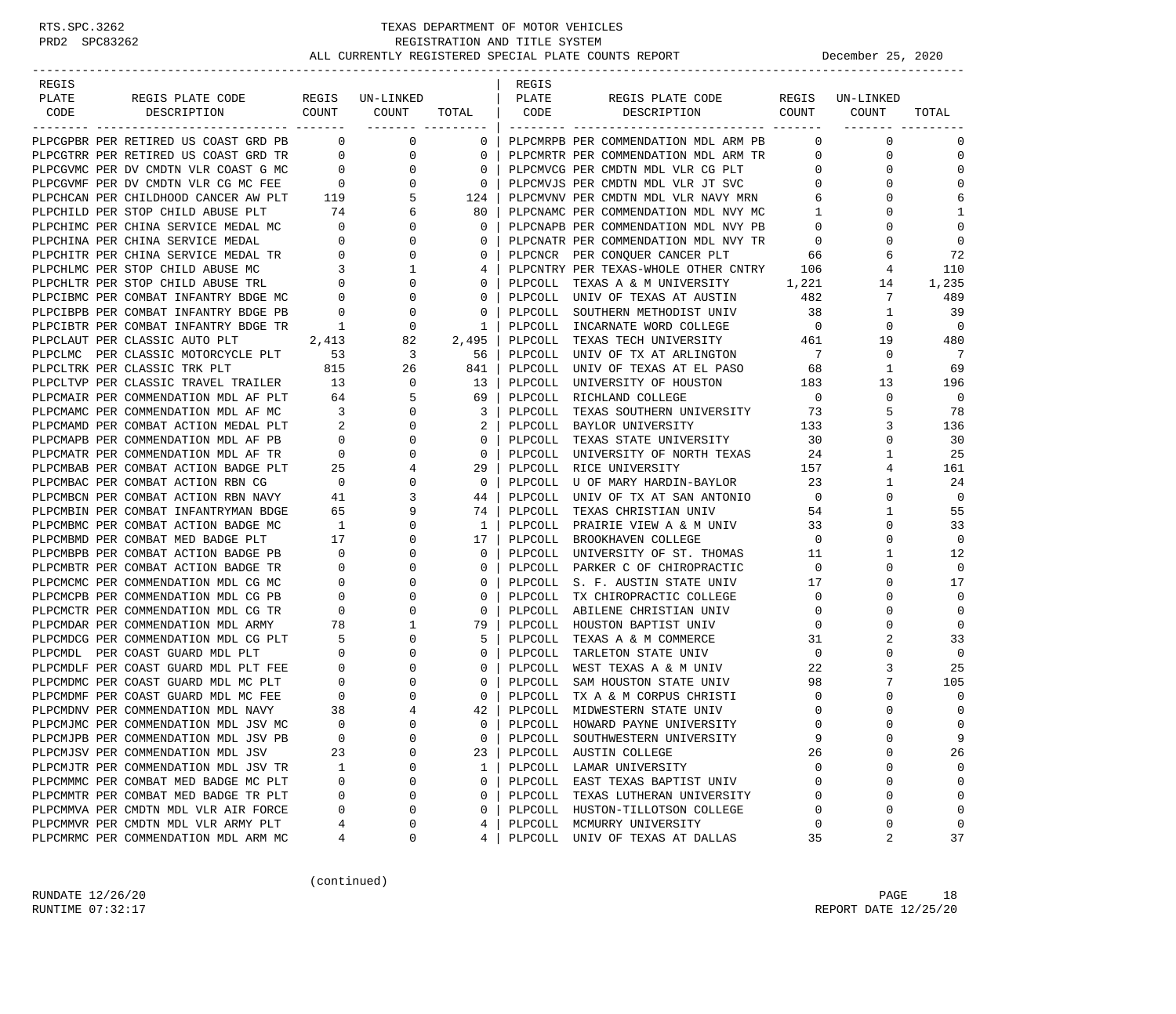| REGIS   |                                       |                                       |                                                                                                                                                                                                                                                                                                                                 |                | REGIS           |                                   |                            |             |                 |
|---------|---------------------------------------|---------------------------------------|---------------------------------------------------------------------------------------------------------------------------------------------------------------------------------------------------------------------------------------------------------------------------------------------------------------------------------|----------------|-----------------|-----------------------------------|----------------------------|-------------|-----------------|
| PLATE   | REGIS PLATE CODE                      |                                       | REGIS UN-LINKED                                                                                                                                                                                                                                                                                                                 |                | PLATE           | REGIS PLATE CODE                  | REGIS                      | UN-LINKED   |                 |
| CODE    | COUNT<br>DESCRIPTION                  |                                       | COUNT<br>________ _______                                                                                                                                                                                                                                                                                                       | TOTAL          | CODE            | DESCRIPTION                       | COUNT                      | COUNT       | TOTAL           |
|         | PLPCOLL TEXAS WESLEYAN UNIVERSITY     | $\overline{\phantom{0}}$              | $\overline{0}$                                                                                                                                                                                                                                                                                                                  | $\overline{0}$ |                 | PLPC002P LONE STAR BLUE C PB      | $\mathbf{0}$               | 1           | 1               |
| PLPCOLL | SUL ROSS STATE UNIVERSITY 16          |                                       | $\overline{0}$                                                                                                                                                                                                                                                                                                                  | 16             |                 | PLPC002T LONE STAR BLUE C TR      | 3                          | 2           | 5               |
|         | PLPCOLL UT DALLAS SUNSET 09/01/2014 0 |                                       | $\begin{matrix} 6 & 0 & 0 & 0 \\ 0 & 0 & 0 & 0 \\ 0 & 0 & 0 & 0 \\ 0 & 0 & 0 & 0 \\ 0 & 0 & 0 & 0 \\ 0 & 0 & 0 & 0 \\ 0 & 0 & 0 & 0 \\ 0 & 0 & 0 & 0 \\ 0 & 0 & 0 & 0 \\ 0 & 0 & 0 & 0 \\ 0 & 0 & 0 & 0 \\ 0 & 0 & 0 & 0 \\ 0 & 0 & 0 & 0 \\ 0 & 0 & 0 & 0 \\ 0 & 0 & 0 & 0 & 0 \\ 0 & 0 & 0 & 0 & 0 \\ 0 & 0 & 0 & 0 & 0 \\ 0$ | 0              |                 | PLPC003 LONE STAR RED C           | 960                        | 247         | 1,207           |
|         | PLPCOLL TEXAS A & M KINGSVILLE        |                                       |                                                                                                                                                                                                                                                                                                                                 | 0              |                 | PLPC003M LONE STAR RED C MC       | 90                         | 25          | 115             |
|         | PLPCOLL NORTH CENTRAL TX COLLEGE      |                                       |                                                                                                                                                                                                                                                                                                                                 | $\mathbf 0$    |                 | PLPC003P LONE STAR RED C PB       | $\overline{0}$             | 0           | $\overline{0}$  |
|         | PLPCOLL UT MD ANDERSON CANCER         | $\begin{array}{c}0\\43\end{array}$    |                                                                                                                                                                                                                                                                                                                                 | 43             |                 | PLPC003T LONE STAR RED C TR       | 6                          | 1           | $7\phantom{.0}$ |
| PLPCOLL | TEXAS WOMEN'S UNIVERSITY 0            |                                       | $\mathbf{0}$                                                                                                                                                                                                                                                                                                                    | $\mathbf 0$    |                 | PLPC004 LONE STAR ORANGE C        | 375                        | 95          | 470             |
|         | PLPCOLL UNIV OF TX AT BROWNSVILLE     | $\overline{0}$                        | 0                                                                                                                                                                                                                                                                                                                               | 0              |                 | PLPC004M LONE STAR ORANGE C MC    | 33                         | 9           | 42              |
|         | PLPCOLL LUBBOCK CHRISTIAN UNIV        | -5                                    | 1                                                                                                                                                                                                                                                                                                                               | 6              |                 | PLPC004P LONE STAR ORANGE C PB    | $\overline{\mathbf{0}}$    | 0           | $\mathbf 0$     |
|         | PLPCOLL ST. MARY'S UNIVERSITY         |                                       | 1                                                                                                                                                                                                                                                                                                                               | 20             |                 | PLPC004T LONE STAR ORANGE C TR    | $\overline{\phantom{0}}^2$ | 2           | $\overline{4}$  |
|         | PLPCOLL ANGELO STATE UNIVERSITY       | $\frac{19}{34}$                       | 4                                                                                                                                                                                                                                                                                                                               | 38             |                 | PLPC005 LONE STAR MAROON C        | 611                        | 126         | 737             |
|         | PLPCOLL HOUSTON COMMUNITY COLLEGE 6   |                                       | 0                                                                                                                                                                                                                                                                                                                               | 6              |                 | PLPC005M LONE STAR MAROON C MC    | 45                         | 7           | 52              |
|         | PLPCOLTX PER COLL FOR ALL TEXANS      | 11                                    | 0                                                                                                                                                                                                                                                                                                                               | 11             |                 | PLPC005P LONE STAR MAROON C PB    | $\overline{\mathbf{3}}$    | 0           | 3               |
| PLPCP   | PER COMBINATION PLT                   | 4                                     | 0                                                                                                                                                                                                                                                                                                                               | 4              |                 | PLPC005T LONE STAR MAROON C TR    | $\overline{0}$             | 1           | 1               |
|         | PLPCRCMC PER COMBAT ACTION RBN CG MC  | $\overline{0}$                        | 0                                                                                                                                                                                                                                                                                                                               | 0              |                 | PLPC006 LONE STAR PINK C          | 839                        | 187         | 1,026           |
|         | PLPCRCPB PER COMBAT ACTION RBN CG PB  | $\overline{0}$                        | $\Omega$                                                                                                                                                                                                                                                                                                                        | $\mathbf 0$    |                 | PLPC006M LONE STAR PINK C MC      | 21                         | 5           | 26              |
|         | PLPCRCTR PER COMBAT ACTION RBN CG TR  | $\overline{\phantom{0}}$              | 0                                                                                                                                                                                                                                                                                                                               | 0              |                 | PLPC006P LONE STAR PINK C PB      | $\overline{0}$             | 0           | $\Omega$        |
|         | PLPCRNMC PER COMBAT ACTION RBN NV MC  | $\mathbf{1}$                          | 0                                                                                                                                                                                                                                                                                                                               | $\mathbf 1$    |                 | PLPC006T LONE STAR PINK C TR      | 5                          | 1           | 6               |
|         | PLPCRNPB PER COMBAT ACTION RBN NV PB  | $\overline{0}$                        | $\Omega$                                                                                                                                                                                                                                                                                                                        | 0              |                 | PLPC007 LONE STAR WHITE/PURPLE C  | 1                          | 0           | 1               |
|         | PLPCRNTR PER COMBAT ACTION RBN NV TR  | $\mathbf{1}$                          | 0                                                                                                                                                                                                                                                                                                                               | 1              | PLPC008 WHITE C |                                   | 1,785                      | 384         | 2,169           |
|         | PLPCSTBL PER TEXAS CONSTABLES PLT     | 24                                    | 1                                                                                                                                                                                                                                                                                                                               | 25             |                 | PLPC008M WHITE C MOTORCYCLE       | 64                         | 24          | 88              |
|         | PLPCSTMC PER U.S. COAST GUARD MC      | $\overline{4}$                        | 0                                                                                                                                                                                                                                                                                                                               | 4              |                 | PLPC008P WHITE C PRIVATE BUS      | -5                         | 0           | -5              |
|         | PLPCSTPB PER U.S. COAST GUARD PB      |                                       | 0                                                                                                                                                                                                                                                                                                                               | 0              |                 | PLPC008T WHITE C TRAILER          | 8                          | 2           | 10              |
|         | PLPCSTTR PER U.S. COAST GUARD TRL     | $\begin{array}{c} 0 \\ 2 \end{array}$ | $\Omega$                                                                                                                                                                                                                                                                                                                        | 2              |                 | PLPC009 LARGE STAR BLK/SILV C 994 |                            | 277         | 1,271           |
|         | PLPCTNBL PER COTTON BOLL PLT          | 77                                    | 4                                                                                                                                                                                                                                                                                                                               | 81             |                 | PLPC009M LARGE STAR BLK/SILV C MC | 35                         | 19          | 54              |
|         | PLPCTRUS PER CITRUS INDUSTRY PLT      | 22                                    | 0                                                                                                                                                                                                                                                                                                                               | 22             |                 | PLPC009P LARGE STAR BLK/SILV C PB | $\overline{0}$             | $\mathbf 0$ | $\mathbf 0$     |
|         | PLPCTXMC PER COLL FOR ALL TXNS MC     | $\overline{0}$                        | 0                                                                                                                                                                                                                                                                                                                               | 0              |                 | PLPC009T LARGE STAR BLK/SILV C TR | 1                          | 3           | 4               |
|         | PLPCTXTR PER COLL FOR ALL TXNS TR     | $\overline{0}$                        | 0                                                                                                                                                                                                                                                                                                                               | 0              |                 | PLPC100 STARS & STRIPES C         | $\mathbf{1}$               | $\Omega$    | 1               |
|         | PLPCUSMC PER CUSTOM MOTORCYCLE PLT    | $\overline{1}$                        | $\Omega$                                                                                                                                                                                                                                                                                                                        | 1              |                 | PLPC101 TEXAS HEART C             | 2                          | 0           | 2               |
|         | PLPCUST PER CUSTOM VEHICLE PLT        | 65                                    | 3                                                                                                                                                                                                                                                                                                                               | 68             |                 | PLPC102 TEXAS STATE MAP C         | 3                          | 0           | 3               |
|         | PLPCVAMC PER CMDTN MDL VLR AIR F MC   | $\overline{\phantom{0}}$              | $\Omega$                                                                                                                                                                                                                                                                                                                        | 0              |                 | PLPC103 WESTERN YOKE C            | 243                        | 71          | 314             |
|         | PLPCVATR PER CMDTN MDL VLR AIR F TR   | $\overline{\phantom{0}}$              | $\mathbf{0}$                                                                                                                                                                                                                                                                                                                    | 0              |                 | PLPC103M WESTERN YOKE C MC        | $\overline{7}$             | 4           | 11              |
|         | PLPCVCMC PER CMDTN MDL VLR CG MC PLT  | $\mathbf{0}$                          | 0                                                                                                                                                                                                                                                                                                                               | 0              |                 | PLPC103P WESTERN YOKE C PB        | $\overline{0}$             | 0           | $\Omega$        |
|         | PLPCVCTR PER CMDTN MDL VLR CG TR PLT  | $\overline{0}$                        | 0                                                                                                                                                                                                                                                                                                                               | $\Omega$       |                 | PLPC103T WESTERN YOKE C TRAILER 4 |                            | 2           | 6               |
|         | PLPCVJMC PER CMDTN MDL VLR JT SVC MC  | $\mathbf{0}$                          | 0                                                                                                                                                                                                                                                                                                                               | 0              |                 | PLPC105 TEXAS PRIDE C             | 803                        | 188         | 991             |
|         | PLPCVJTR PER CMDTN MDL VLR JT SVC TR  | $\overline{0}$                        | 0                                                                                                                                                                                                                                                                                                                               | $\mathbf 0$    |                 | PLPC105M TEXAS PRIDE C MOTORCYCLE | 11                         | 3           | 14              |
|         | PLPCVLMC PER CIVIL AIR PATROL MC PLT  | $\overline{0}$                        | 1                                                                                                                                                                                                                                                                                                                               | 1              |                 | PLPC105P TEXAS PRIDE C PB         | $\overline{0}$             | 0           | 0               |
|         | PLPCVLPA PER CIVIL AIR PATROL PLT     | 31                                    | 2                                                                                                                                                                                                                                                                                                                               | 33             |                 | PLPC105T TEXAS PRIDE C TRAILER    | 4                          | 3           | 7               |
|         | PLPCVLPB PER CIVIL AIR PATROL PB PLT  | $\overline{0}$                        | 0                                                                                                                                                                                                                                                                                                                               | $\mathbf 0$    |                 | PLPC106 COWBOY C                  | $\mathbf{0}$               | 0           | $\Omega$        |
|         | PLPCVLTR PER CIVIL AIR PATROL PLT TR  | $\overline{0}$                        | $\mathbf{0}$                                                                                                                                                                                                                                                                                                                    | $\mathbf{0}$   |                 | 1,038<br>PLPC107 NATURAL TEXAS C  |                            | 183         | 1,221           |
|         | PLPCVNMC PER CMDTN MDL VLR NV MRN MC  | $\mathbf{1}$                          | $\Omega$                                                                                                                                                                                                                                                                                                                        | 1              |                 | PLPC107M NATURAL TEXAS C MC       | 11                         | 7           | 18              |
|         | PLPCVNTR PER CMDTN MDL VLR NV MRN TR  | $\Omega$                              | $\cap$                                                                                                                                                                                                                                                                                                                          | $0-1$          |                 | PLPC107P NATURAL TEXAS C PB       | $\Omega$                   | $\Omega$    | $\Omega$        |
|         | PLPCVRMC PER CMDTN MDL VLR ARMY MC    | $\mathbf 0$                           | $\mathbf 0$                                                                                                                                                                                                                                                                                                                     | 0              |                 | PLPC107T NATURAL TEXAS C TRAILER  | 7                          | $1\,$       | 8               |
|         | PLPCVRTR PER CMDTN MDL VLR ARMY TR    | 0                                     | 0                                                                                                                                                                                                                                                                                                                               | 0              |                 | PLPC108 TRADITIONAL TEXAS C       | 0                          | 0           | 0               |
|         | PLPC001 LARGE STAR WHITE/BLACK C      | 20,459                                | 4,575                                                                                                                                                                                                                                                                                                                           | 25,034         |                 | PLPC109 NEW TEXAS C               | 585                        | 162         | 747             |
|         | PLPC001M LARGE STAR WHITE/BLACK C MC  | 225                                   | 80                                                                                                                                                                                                                                                                                                                              | 305            |                 | PLPC109M NEW TEXAS C MOTORCYCLE   | 19                         | 7           | 26              |
|         | PLPC001P LARGE STAR WHITE/BLACK C PB  | - 6                                   | 3                                                                                                                                                                                                                                                                                                                               | 9              |                 | PLPC109P NEW TEXAS C PRIVATE BUS  | 3                          | $\Omega$    | 3               |
|         | PLPC001T LARGE STAR WHITE/BLACK C TR  | 58                                    | 27                                                                                                                                                                                                                                                                                                                              | 85             |                 | PLPC109T NEW TEXAS C TRAILER      | 4                          | 2           | 6               |
|         | PLPC002 LONE STAR BLUE C              | 1,015                                 | 282                                                                                                                                                                                                                                                                                                                             | 1,297          |                 | PLPC111 SOCCER GREEN C            | 1                          | 0           | $\mathbf{1}$    |
|         | PLPC002M LONE STAR BLUE C MC          | 75                                    | 26                                                                                                                                                                                                                                                                                                                              | 101            |                 | PLPC112 TEXAS FOOTBALL C BLUE     | $\mathbf 0$                | 0           | 0               |

(continued)

RUNDATE  $12/26/20$  PAGE 19 RUNTIME 07:32:17 REPORT DATE 12/25/20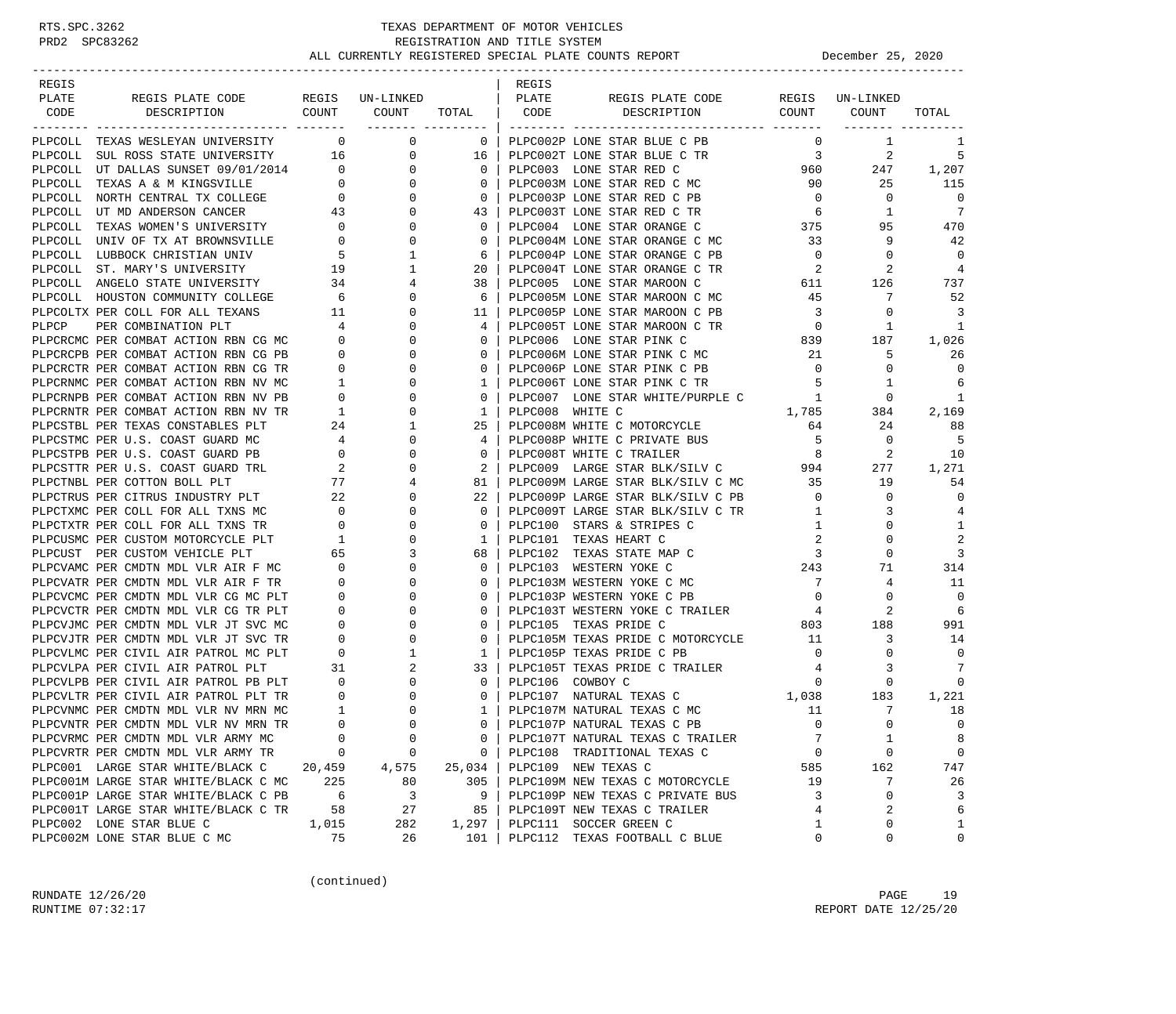| REGIS                                                                                                                                                                                                                                          |                                                                                                                                                                                                                                                          |                                                    |                | REGIS |                                                                                                                               |                         |                 |                         |
|------------------------------------------------------------------------------------------------------------------------------------------------------------------------------------------------------------------------------------------------|----------------------------------------------------------------------------------------------------------------------------------------------------------------------------------------------------------------------------------------------------------|----------------------------------------------------|----------------|-------|-------------------------------------------------------------------------------------------------------------------------------|-------------------------|-----------------|-------------------------|
| PLATE<br>REGIS PLATE CODE                                                                                                                                                                                                                      | REGIS UN-LINKED   PLATE                                                                                                                                                                                                                                  |                                                    |                |       | REGIS PLATE CODE                                                                                                              |                         | REGIS UN-LINKED |                         |
| DESCRIPTION<br>CODE                                                                                                                                                                                                                            |                                                                                                                                                                                                                                                          |                                                    |                |       | COUNT COUNT TOTAL CODE DESCRIPTION COUNT COUNT                                                                                |                         |                 | TOTAL                   |
|                                                                                                                                                                                                                                                |                                                                                                                                                                                                                                                          | ------- ---------                                  |                |       |                                                                                                                               |                         |                 |                         |
| PLPC113 TEXAS FOOTBALL C RED                                                                                                                                                                                                                   |                                                                                                                                                                                                                                                          | $\overline{0}$ 0                                   | $\mathbf{0}$   |       | PLPC127 LONE STAR BLACK C                                                                                                     |                         | 4,482 1,233     | 5,715                   |
| PIPC114 TEXAS FOOTBALL C BLACK<br>PIPC115 REMAX C MOTORCYCLE<br>PIPC115 REMAX C MOTORCYCLE<br>PIPC115 REMAX C MOTORCYCLE<br>PIPC115 REMAX C PRIVATE BUS<br>PIPC115 REMAX C TRAILER<br>PIPC115 TEXAS EXES C MC<br>PIPC116 TEXAS EXES C MC<br>PI |                                                                                                                                                                                                                                                          |                                                    |                |       | PLPC127M LONE STAR BLACK C MC<br>PLPC127P LONE STAR BLACK C PB 7<br>PLPC127T LONE STAR BLACK C TR 12                          |                         | 94              | 324                     |
|                                                                                                                                                                                                                                                |                                                                                                                                                                                                                                                          |                                                    |                |       |                                                                                                                               |                         | $\mathbf{0}$    | $\overline{7}$          |
|                                                                                                                                                                                                                                                |                                                                                                                                                                                                                                                          |                                                    |                |       |                                                                                                                               |                         | 6               | 18                      |
|                                                                                                                                                                                                                                                |                                                                                                                                                                                                                                                          |                                                    |                |       |                                                                                                                               |                         | 62              | 441                     |
|                                                                                                                                                                                                                                                |                                                                                                                                                                                                                                                          |                                                    |                |       |                                                                                                                               |                         | 2               | $\overline{4}$          |
|                                                                                                                                                                                                                                                |                                                                                                                                                                                                                                                          |                                                    |                |       | PLPC128P ALABAMA UNIVERSITY C PB                                                                                              | $\overline{0}$          | $\mathbf 0$     | 0                       |
| PLPC116M TEXAS EXES C MC                                                                                                                                                                                                                       |                                                                                                                                                                                                                                                          |                                                    |                |       | 3   PLPC128T ALABAMA UNIVERSITY C TR                                                                                          | $\overline{0}$          | $\mathbf 0$     | $\Omega$                |
| PLPC116P TEXAS EXES C PB                                                                                                                                                                                                                       | $\begin{array}{ccc} & 2 & & 1 \\ 0 & & 0 \end{array}$                                                                                                                                                                                                    |                                                    | $\overline{0}$ |       | 418<br>PLPC129 ALPHA KAPPA ALPHA C                                                                                            |                         | 42              | 460                     |
|                                                                                                                                                                                                                                                |                                                                                                                                                                                                                                                          |                                                    | 1 <sub>1</sub> |       | PLPC129M ALPHA KAPPA ALPHA C MC<br>PLPC129M ALPHA KAPPA ALPHA C MC                                                            | $\sim$ 1                | 0               | -1                      |
|                                                                                                                                                                                                                                                |                                                                                                                                                                                                                                                          |                                                    | 635            |       | PLPC129P ALPHA KAPPA ALPHA C PB                                                                                               | $\overline{0}$          | $\Omega$        | $\overline{0}$          |
|                                                                                                                                                                                                                                                |                                                                                                                                                                                                                                                          |                                                    | 8 <sup>1</sup> |       | PLPC129T ALPHA KAPPA ALPHA C TR                                                                                               | $\overline{a}$          | $\mathbf 0$     | $\overline{0}$          |
|                                                                                                                                                                                                                                                |                                                                                                                                                                                                                                                          |                                                    | $1 \vert$      |       | PLPC130 DALLAS COWBOYS STAR C                                                                                                 | 150                     | 37              | 187                     |
| PLPC117M LONGHORN C MOTORCYCLE<br>PLPC117P LONGHORN C PRIVATE BUS 0 1<br>PLPC117T LONGHORN C TRAILER 3 1                                                                                                                                       |                                                                                                                                                                                                                                                          |                                                    |                |       | 4   PLPC130M DALLAS COWBOYS STAR C MC 15                                                                                      |                         | 2               | 17                      |
| PLPC118 GRIDIRON HEROES C                                                                                                                                                                                                                      |                                                                                                                                                                                                                                                          |                                                    |                |       |                                                                                                                               | $\overline{0}$          | 0               | $\Omega$                |
| PLPC118M GRIDIRON HEROES C MC                                                                                                                                                                                                                  | $\begin{array}{cccc} 1,542 & 345 & 1,887 \\ 35 & 11 & 46 \end{array}$                                                                                                                                                                                    |                                                    |                |       | PLPC130P DALLAS COWBOYS STAR C PB<br>PLPC130T DALLAS COWBOYS STAR C TR                                                        |                         | 1               | $\mathbf{1}$            |
| PLPC118P GRIDIRON HEROES C PB                                                                                                                                                                                                                  |                                                                                                                                                                                                                                                          |                                                    |                |       | 588                                                                                                                           |                         | 124             | 712                     |
| PLPC118T GRIDIRON HEROES C TR                                                                                                                                                                                                                  |                                                                                                                                                                                                                                                          |                                                    |                |       |                                                                                                                               | 12                      | 2               | 14                      |
| PLPC119 BREAST CANCER C                                                                                                                                                                                                                        |                                                                                                                                                                                                                                                          |                                                    |                |       |                                                                                                                               | $\overline{0}$          | $\Omega$        | $\Omega$                |
| PLPC119M BREAST CANCER C MC                                                                                                                                                                                                                    |                                                                                                                                                                                                                                                          |                                                    |                |       |                                                                                                                               |                         | 1               | 7                       |
| PLPC119P BREAST CANCER C PB                                                                                                                                                                                                                    |                                                                                                                                                                                                                                                          |                                                    |                |       |                                                                                                                               |                         | 74              | 370                     |
| PLPC119T BREAST CANCER C TR                                                                                                                                                                                                                    |                                                                                                                                                                                                                                                          |                                                    |                |       | PLPC132M TX TROPHY HUNTERS C MC                                                                                               | $\overline{0}$          | 1               | 1                       |
| PLPC120 LONGHORN ORANGE C                                                                                                                                                                                                                      |                                                                                                                                                                                                                                                          |                                                    |                |       | 1,040   PLPC132P TX TROPHY HUNTERS C PB                                                                                       | $\overline{0}$          | $\Omega$        | $\Omega$                |
| PLPC120M LONGHORN ORANGE C MC                                                                                                                                                                                                                  | $\begin{array}{c ccccc} & 1 & & 0 & & 1 &   & & & \ 1 & & 1 & & 1 & & 2 &   & & \ 891 & & 149 & & 1,040 &   & & \ 8 & & 5 & & 13 &   & & \ 0 & & 0 & & 0 & & 0 &   & \ 4 & & 1 & & 5 &   & \ 149 & & 26 & & 175 &   & \ 3 & & 2 & & 5 &   & \end{array}$ |                                                    |                |       | PLPC132T TX TROPHY HUNTERS C TR 3                                                                                             |                         | <sup>0</sup>    | 3                       |
| PLPC120P LONGHORN ORANGE C PB                                                                                                                                                                                                                  |                                                                                                                                                                                                                                                          |                                                    |                |       |                                                                                                                               | 8                       | 8               | 16                      |
| PLPC120T LONGHORN ORANGE C TR                                                                                                                                                                                                                  |                                                                                                                                                                                                                                                          |                                                    |                |       | PLPC133 SAM HOUSTON STATE UNIV C<br>PLPC133M SAM HOUSTON STATE UNIV C MC                                                      | $\mathbf{0}$            | $\Omega$        | $\Omega$                |
| PLPC121 ALPHA PHI ALPHA C                                                                                                                                                                                                                      |                                                                                                                                                                                                                                                          |                                                    |                |       | PLPC133P SAM HOUSTON STATE UNIV C PB                                                                                          | $\overline{0}$          | $\Omega$        | $\Omega$                |
| PLPC121M ALPHA PHI ALPHA C MC                                                                                                                                                                                                                  |                                                                                                                                                                                                                                                          |                                                    |                |       | 5   PLPC133T SAM HOUSTON STATE UNIV C TR                                                                                      | $\mathbf{0}$            | $\Omega$        | $\Omega$                |
| PLPC121P ALPHA PHI ALPHA C PB                                                                                                                                                                                                                  | $\begin{array}{ccc} 3 & 2 \\ 0 & 0 \end{array}$                                                                                                                                                                                                          |                                                    | $\overline{0}$ |       | PLPC133T SAM HOUSTON STATE UNIV C TR<br>PLPC134 SOUTHERN METHODIST UNIV C                                                     | 5                       |                 | 17                      |
| PLPC121T ALPHA PHI ALPHA C TR                                                                                                                                                                                                                  |                                                                                                                                                                                                                                                          |                                                    |                |       |                                                                                                                               | $\sim$ 1                | 12<br>0         | 1                       |
|                                                                                                                                                                                                                                                |                                                                                                                                                                                                                                                          | $\begin{matrix}&&&0\\1,287&\qquad&327\end{matrix}$ |                |       | $0$   PLPC134M SOUTHERN METHODIST UNV C MC                                                                                    |                         | $\Omega$        | $\mathbf 0$             |
| PLPC122 TEXAS NAVY C                                                                                                                                                                                                                           |                                                                                                                                                                                                                                                          |                                                    |                |       | 1,614   PLPC134P SOUTHERN METHODIST UNV C PB                                                                                  | $\overline{0}$          |                 |                         |
| PLPC122M TEXAS NAVY C MC                                                                                                                                                                                                                       |                                                                                                                                                                                                                                                          | 6                                                  | 28             |       |                                                                                                                               |                         | $\Omega$        | $\Omega$<br>87          |
| PLPC122P TEXAS NAVY C PB                                                                                                                                                                                                                       | $\begin{array}{c} 22 \\ 4 \\ 11 \end{array}$<br>C                                                                                                                                                                                                        | $\mathbf{0}$                                       | 4              |       |                                                                                                                               |                         |                 |                         |
| PLPC122T TEXAS NAVY C TR                                                                                                                                                                                                                       |                                                                                                                                                                                                                                                          | 7                                                  | 18             |       |                                                                                                                               |                         | $\Omega$        | $\Omega$                |
| PLPC123 TEXAS NAVY ADMIRAL C                                                                                                                                                                                                                   |                                                                                                                                                                                                                                                          |                                                    |                |       | 18   PLPC135P STEPHEN F AUSTIN UNIV C PB<br>0   PLPC135T STEPHEN F AUSTIN UNIV C TR<br>0   PLPC136 TEXAS CHRISTIAN UNIV C 283 |                         | $\mathbf 0$     | $\Omega$                |
| PLPC123M TEXAS NAVY ADMIRAL C MC                                                                                                                                                                                                               |                                                                                                                                                                                                                                                          |                                                    |                |       |                                                                                                                               |                         | $\Omega$        | 1                       |
| PLPC123P TEXAS NAVY ADMIRAL C PB                                                                                                                                                                                                               |                                                                                                                                                                                                                                                          |                                                    |                |       |                                                                                                                               |                         | 51              | 334                     |
| PLPC123T TEXAS NAVY ADMIRAL C TR                                                                                                                                                                                                               |                                                                                                                                                                                                                                                          |                                                    |                |       | 0   PLPC136M TEXAS CHRISTIAN UNIV C MC                                                                                        | $\overline{\mathbf{2}}$ | $\mathbf{1}$    | 3                       |
| PLPC124 AUBURN UNIVERSITY C                                                                                                                                                                                                                    |                                                                                                                                                                                                                                                          |                                                    | 197            |       | PLPC136P TEXAS CHRISTIAN UNIV C PB                                                                                            | $\overline{0}$          | $\mathbf 0$     | $\Omega$                |
| PLPC124M AUBURN UNIVERSITY C MC                                                                                                                                                                                                                | $\begin{array}{c} 0 \\ 0 \end{array}$                                                                                                                                                                                                                    | $\overline{0}$                                     | $\overline{0}$ |       | PLPC136T TEXAS CHRISTIAN UNIV C TR<br>PLPC137 TEXAS STATE UNIV C 107                                                          |                         | 0               | $\Omega$                |
| PLPC124P AUBURN UNIVERSITY C PB                                                                                                                                                                                                                |                                                                                                                                                                                                                                                          | $\Omega$                                           | $\circ$        |       |                                                                                                                               |                         | 18              | 125                     |
| PLPC124T AUBURN UNIVERSITY C TR                                                                                                                                                                                                                | $\overline{1}$                                                                                                                                                                                                                                           | $\Omega$                                           | $1 \mid$       |       | PLPC137M TEXAS STATE UNIV C MC                                                                                                | $\Omega$                | $\Omega$        | $\Omega$                |
| PLPC125 OKLAHOMA STATE UNIV C                                                                                                                                                                                                                  | 309                                                                                                                                                                                                                                                      | 51                                                 | 360            |       | PLPC137P TEXAS STATE UNIV C PB                                                                                                | 1                       | 0               | 1                       |
| PLPC125M OKLAHOMA STATE UNIV C MC                                                                                                                                                                                                              | 1                                                                                                                                                                                                                                                        | 1                                                  | 2              |       | PLPC137T TEXAS STATE UNIV C TR                                                                                                | $\Omega$                | 2               | $\overline{\mathbf{c}}$ |
| PLPC125P OKLAHOMA STATE UNIV C PB                                                                                                                                                                                                              | 0                                                                                                                                                                                                                                                        | 0                                                  | $\mathbf 0$    |       | PLPC138 FORT WORTH ZOO C                                                                                                      | 2                       | 3               | 5                       |
| PLPC125T OKLAHOMA STATE UNIV C TR                                                                                                                                                                                                              | 1                                                                                                                                                                                                                                                        | 0                                                  | $\mathbf{1}$   |       | PLPC138M FORT WORTH ZOO C MC                                                                                                  | $\mathbf 0$             | $\Omega$        | $\mathbf 0$             |
| PLPC126 OKLAHOMA UNIVERSITY C                                                                                                                                                                                                                  | 455                                                                                                                                                                                                                                                      | 77                                                 | 532            |       | PLPC138P FORT WORTH ZOO C PB                                                                                                  | $\Omega$                | $\Omega$        | $\mathbf 0$             |
| PLPC126M OKLAHOMA UNIVERSITY C MC                                                                                                                                                                                                              | 2                                                                                                                                                                                                                                                        | 1                                                  | 3              |       | PLPC138T FORT WORTH ZOO C TR                                                                                                  | $\Omega$                | $\Omega$        | $\mathbf 0$             |
| PLPC126P OKLAHOMA UNIVERSITY C PB                                                                                                                                                                                                              | 0                                                                                                                                                                                                                                                        | 0                                                  | 0              |       | PLPC139 ARKANSAS UNIVERSITY C                                                                                                 | 250                     | 49              | 299                     |
| PLPC126T OKLAHOMA UNIVERSITY C TR                                                                                                                                                                                                              | 1                                                                                                                                                                                                                                                        | 1                                                  | 2              |       | PLPC139M ARKANSAS UNIVERSITY C MC                                                                                             | 1                       | 4               | 5                       |

(continued)

RUNDATE  $12/26/20$  PAGE 20 RUNTIME 07:32:17 REPORT DATE 12/25/20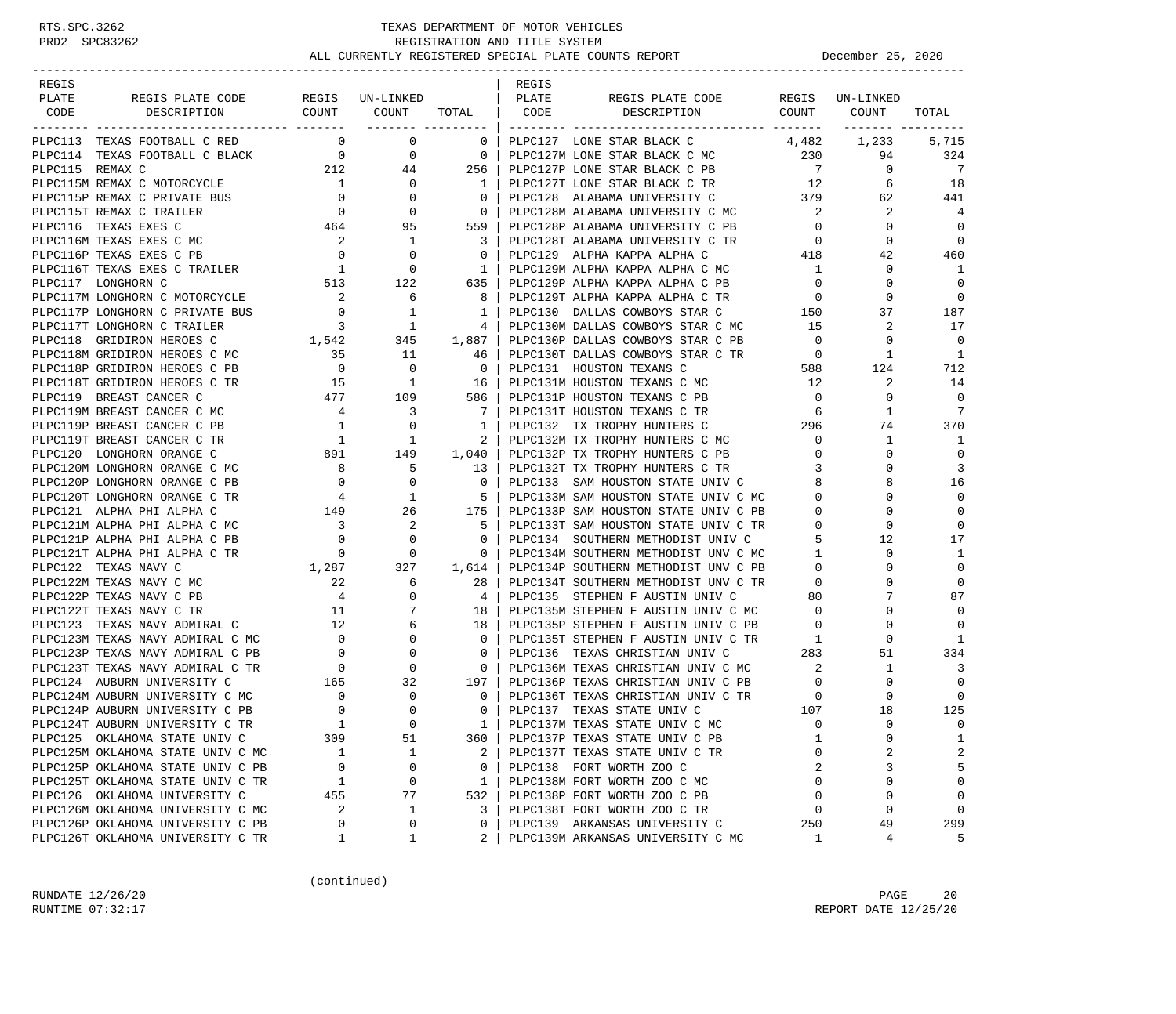| REGIS |                                                                                                                                                                                                  |                                       |                                                                                                 |                                                                       | REGIS |                                                                                                                    |                             |                                   |                   |
|-------|--------------------------------------------------------------------------------------------------------------------------------------------------------------------------------------------------|---------------------------------------|-------------------------------------------------------------------------------------------------|-----------------------------------------------------------------------|-------|--------------------------------------------------------------------------------------------------------------------|-----------------------------|-----------------------------------|-------------------|
| PLATE | REGIS PLATE CODE REGIS UN-LINKED   PLATE                                                                                                                                                         |                                       |                                                                                                 |                                                                       |       | REGIS PLATE CODE REGIS UN-LINKED                                                                                   |                             |                                   |                   |
| CODE  | DESCRIPTION COUNT COUNT TOTAL CODE DESCRIPTION                                                                                                                                                   |                                       |                                                                                                 |                                                                       |       |                                                                                                                    |                             | COUNT COUNT                       | TOTAL             |
|       |                                                                                                                                                                                                  |                                       |                                                                                                 |                                                                       |       |                                                                                                                    |                             |                                   |                   |
|       | PLPC139P ARKANSAS UNIVERSITY C PB 0 0 0                                                                                                                                                          |                                       |                                                                                                 | $\begin{array}{c c} 0 & 1 \end{array}$                                |       | PLPC153 LONGVIEW ISD C                                                                                             | $\Omega$                    | $\mathbf{1}$                      | 1                 |
|       |                                                                                                                                                                                                  |                                       |                                                                                                 |                                                                       |       | PLPC153M LONGVIEW ISD C MC                                                                                         |                             | $0 \qquad \qquad$<br>$\mathbf{0}$ | $\mathbf 0$       |
|       |                                                                                                                                                                                                  |                                       |                                                                                                 |                                                                       |       | PLPC153P LONGVIEW ISD C PB                                                                                         | 0                           | $\Omega$                          | $\mathbf 0$       |
|       |                                                                                                                                                                                                  |                                       |                                                                                                 |                                                                       |       | PLPC153T LONGVIEW ISD C TR                                                                                         | $0 \qquad \qquad$           | $\Omega$                          | $\Omega$          |
|       |                                                                                                                                                                                                  |                                       |                                                                                                 |                                                                       |       |                                                                                                                    | $0 \qquad \qquad$           | 1                                 | 1                 |
|       |                                                                                                                                                                                                  |                                       |                                                                                                 |                                                                       |       | PLPC154 LIBERTY CHRISTIAN SCHOOL C<br>PLPC154M LIBRTY CHRSTIAN SCHOOL C MC<br>PLPC154M LIBRTY CHRSTIAN SCHOOL C MC | $\overline{0}$              |                                   | $\mathbf 0$       |
|       |                                                                                                                                                                                                  |                                       |                                                                                                 |                                                                       |       | PLPC154P LIBRTY CHRSTIAN SCHOOL C PB                                                                               | $\overline{0}$              | 0                                 | $\Omega$          |
|       | PLECI41 UNIVERSITY OF HOUSTON C MC<br>PLECI41P UNIVERSITY OF HOUSTON C PB 0 0<br>PLECI41T UNIVERSITY OF HOUSTON C TR 0 0 0<br>PLECI42 NORTH TEXAS UNIV C 81 10                                   |                                       |                                                                                                 | $\overline{\phantom{a}}$ 3                                            |       | PLPC154T LIBRTY CHRSTIAN SCHOOL C TR                                                                               | $\overline{0}$              | 0                                 | $\Omega$          |
|       |                                                                                                                                                                                                  |                                       |                                                                                                 | $\overline{0}$                                                        |       | PLPC155 VESTAS C                                                                                                   | 1,152                       | 239                               | 1,391             |
|       |                                                                                                                                                                                                  |                                       |                                                                                                 | $\overline{\phantom{0}}$ 0 $\overline{\phantom{0}}$                   |       | PLPC155M VESTAS C MC                                                                                               | 36                          | 11                                | 47                |
|       |                                                                                                                                                                                                  |                                       |                                                                                                 | 91                                                                    |       | PLPC155P VESTAS C PB                                                                                               | 2                           | $\mathbf{0}$                      | 2                 |
|       |                                                                                                                                                                                                  |                                       | $\overline{0}$                                                                                  | $1 \quad$                                                             |       | PLPC155T VESTAS C TR                                                                                               | $\overline{4}$              | $\overline{2}$                    | 6                 |
|       |                                                                                                                                                                                                  |                                       | 0                                                                                               | $\overline{0}$                                                        |       | PLPC156 NASCAR C                                                                                                   | 14                          | 12                                | 26                |
|       | PLPC142M NORTH TEXAS UNIV C MC<br>PLPC142P NORTH TEXAS UNIV C PB 0<br>PLPC142T NORTH TEXAS UNIV C TR 0                                                                                           |                                       | $\mathbf{0}$                                                                                    | $\overline{\phantom{0}}$ 0 $\overline{\phantom{0}}$                   |       | PLPC156M NASCAR C MC                                                                                               | $\overline{0}$              | $\mathbf{1}$                      | 1                 |
|       |                                                                                                                                                                                                  |                                       |                                                                                                 | 24                                                                    |       | PLPC156P NASCAR C PB                                                                                               | $\overline{0}$              | 0                                 | $\mathbf 0$       |
|       | PLPC143 TENNESSEE UNIVERSITY C 17 7<br>PLPC143M TENNESSEE UNIVERSITY C MC 0 0                                                                                                                    |                                       |                                                                                                 | $\overline{\phantom{0}}$ 0 $\overline{\phantom{0}}$                   |       | PLPC156T NASCAR C TR                                                                                               | $\mathbf{1}$                | $\Omega$                          | 1                 |
|       | PLPC143P TENNESSEE UNIVERSITY C PB                                                                                                                                                               | $\overline{0}$                        | $\mathbf{0}$                                                                                    | $\overline{0}$                                                        |       | PLPC157 NASCAR HOF - DALE C                                                                                        | 9                           | 7                                 | 16                |
|       | PLPC143T TENNESSEE UNIVERSITY C TR                                                                                                                                                               |                                       |                                                                                                 | $\overline{0}$                                                        |       | PLPC157M NASCAR HOF - DALE C MC                                                                                    | $\overline{0}$              | $\mathbf{1}$                      | 1                 |
|       | PLPC145 TEXAS A&M UNIV C                                                                                                                                                                         |                                       | $817$ $143$                                                                                     | 960 l                                                                 |       | PLPC157P NASCAR HOF - DALE C PB                                                                                    | $\overline{0}$              | $\Omega$                          | $\mathbf 0$       |
|       | PLPC145M TEXAS A&M UNIV C MC                                                                                                                                                                     |                                       | 0                                                                                               | 61                                                                    |       | PLPC157T NASCAR HOF - DALE C TR                                                                                    | $\overline{0}$              | 1                                 | 1                 |
|       | PLPC145P TEXAS A&M UNIV C PB                                                                                                                                                                     | $\begin{array}{c} 6 \\ 0 \end{array}$ | $\mathbf{0}$                                                                                    | $\overline{\mathbf{0}}$                                               |       | PLPC158 NASCAR- 24 JEFF GORDON C                                                                                   | 4                           | 3                                 | 7                 |
|       | PLPC145T TEXAS A&M UNIV C TR                                                                                                                                                                     |                                       |                                                                                                 | 8                                                                     |       | PLPC158M NASCAR- 24 JEFF GORDON C MC                                                                               | $\mathbf{0}$                | $\Omega$                          | $\mathbf 0$       |
|       | PLPC146 KANSAS STATE UNIV C                                                                                                                                                                      |                                       |                                                                                                 | 131 l                                                                 |       | PLPC158P NASCAR- 24 JEFF GORDON C PB                                                                               | $\mathbf{0}$                | $\Omega$                          | $\mathbf 0$       |
|       | PLPC146M KANSAS STATE UNIV C MC 0                                                                                                                                                                |                                       |                                                                                                 | $\mathbf{1}$                                                          |       | PLPC158T NASCAR- 24 JEFF GORDON C TR                                                                               | $\mathbf 0$                 | $\Omega$                          | $\mathbf 0$       |
|       | PLPC146P KANSAS STATE UNIV C PB                                                                                                                                                                  |                                       |                                                                                                 | $\mathbf{1}$                                                          |       | PLPC159 NASCAR - 88 DALE JR C                                                                                      | 4                           | 1                                 | 5                 |
|       | PLPC146T KANSAS STATE UNIV C TR                                                                                                                                                                  |                                       | $\begin{array}{ccc} & & 0 & & 1 \\ & & 0 & & 0 \\ & & 382 & & 79 \\ \end{array}$                | $\overline{0}$                                                        |       | PLPC159M NASCAR - 88 DALE JR C MC                                                                                  | $\mathbf 0$                 |                                   | $\mathbf 0$       |
|       | PLPC147 LOUISIANA STATE UNIV C                                                                                                                                                                   |                                       |                                                                                                 | 461                                                                   |       | PLPC159P NASCAR - 88 DALE JR C PB                                                                                  | $\mathbf{0}$                | $\Omega$                          | $\mathbf 0$       |
|       | PLPC147M LOUISIANA STATE UNIV C MC                                                                                                                                                               |                                       |                                                                                                 | $\overline{\phantom{a}3}$                                             |       | PLPC159T NASCAR - 88 DALE JR C TR                                                                                  | $\mathbf 0$                 |                                   | $\Omega$          |
|       | PLPC147P LOUISIANA STATE UNIV C PB                                                                                                                                                               |                                       | $\begin{array}{cccc} & 3 & & & 0 \\ & 0 & & & 0 \\ & & 0 & & 1 \\ & & 108 & & & 22 \end{array}$ | $\overline{0}$                                                        |       | PLPC160 OUR ENERGY LLC C                                                                                           | 9                           |                                   | 17                |
|       | PLPC147T LOUISIANA STATE UNIV C TR                                                                                                                                                               |                                       |                                                                                                 | $\frac{1}{2}$                                                         |       | PLPC160M OUR ENERGY LLC C MC                                                                                       | $\overline{0}$              | $\Omega$                          | $\Omega$          |
|       | PLPC148 CARROLL ISD C                                                                                                                                                                            |                                       |                                                                                                 | 130                                                                   |       | PLPC160P OUR ENERGY LLC C PB                                                                                       | $\mathbf 0$                 |                                   | $\mathbf 0$       |
|       |                                                                                                                                                                                                  |                                       | $\overline{0}$                                                                                  | $\mathbf{1}$                                                          |       | PLPC160T OUR ENERGY LLC C TR                                                                                       | $\mathbf{0}$                | 0                                 | $\Omega$          |
|       |                                                                                                                                                                                                  |                                       | 0                                                                                               | $\overline{0}$                                                        |       | PLPC161 HOUSTON DYNAMO C                                                                                           | 16                          | 11                                | 27                |
|       |                                                                                                                                                                                                  |                                       | $\mathbf{0}$                                                                                    | $\overline{\mathbf{0}}$                                               |       | PLPC161M HOUSTON DYNAMO C MC                                                                                       |                             | 0                                 | 1                 |
|       |                                                                                                                                                                                                  |                                       | 9                                                                                               | 17                                                                    |       | PLPC161P HOUSTON DYNAMO C PB                                                                                       | $\mathbf{1}$<br>$\mathbf 0$ | 0                                 | $\mathbf 0$       |
|       | PLPC148M CARROLL ISD C MC<br>PLPC148P CARROLL ISD C PB<br>PLPC148T CARROLL ISD C TR<br>PLPC149T CARROLL ISD C TR<br>PLPC149 FORD MOTOR CO (OVAL) C MC<br>PLPC149M FORD MOTOR CO (OVAL) C MC<br>0 |                                       | $\mathbf{0}$                                                                                    | $\overline{0}$                                                        |       | PLPC161T HOUSTON DYNAMO C TR                                                                                       | $\mathbf{0}$                | $\Omega$                          | $\mathbf 0$       |
|       |                                                                                                                                                                                                  |                                       |                                                                                                 |                                                                       |       |                                                                                                                    | 7                           | 3                                 |                   |
|       | PLPC149P FORD MOTOR CO (OVAL) C PB<br>PLPC149T FORD MOTOR CO (OVAL) C TR<br>PLPC150 MIGHTY FINE BURGERS C C 165 41<br>PLPC150M MIGHTY FINE BURGERS C 165 41                                      |                                       |                                                                                                 | $\overline{0}$<br>$\overline{\phantom{0}}$ 0 $\overline{\phantom{0}}$ |       | PLPC162 ALLEN ISD C<br>PLPC162M ALLEN ISD C MC                                                                     | $\overline{0}$              | $\Omega$                          | 10<br>$\mathbf 0$ |
|       |                                                                                                                                                                                                  |                                       |                                                                                                 | 206                                                                   |       |                                                                                                                    |                             | $\Omega$                          | $\mathbf 0$       |
|       |                                                                                                                                                                                                  |                                       |                                                                                                 |                                                                       |       | PLPC162P ALLEN ISD C PB                                                                                            | $\overline{0}$              | $\Omega$                          | $\Omega$          |
|       | PLECISON MIGHTY FINE BURGERS C MC<br>TIPOLEOD MIGHTY FINE BURGERS C PB                                                                                                                           |                                       | 2                                                                                               | $\overline{\phantom{a}3}$                                             |       | PLPC162T ALLEN ISD C TR<br>PLPC163 TX ALLIANCE FOR RECYCLE C                                                       | $\mathbf{0}$                |                                   |                   |
|       |                                                                                                                                                                                                  |                                       | $\mathbf{0}$<br>$\Omega$                                                                        | $\overline{0}$                                                        |       |                                                                                                                    | 10                          | 10<br>$\Omega$                    | 20                |
|       | PLPC150T MIGHTY FINE BURGERS C TR                                                                                                                                                                | 1                                     |                                                                                                 | $1 \mid$                                                              |       | PLPC163M TX ALLIANCE FOR RECYCL C MC                                                                               | $\Omega$                    |                                   | $\Omega$          |
|       | PLPC151 WORLD WILDLIFE FUND C                                                                                                                                                                    | 386                                   | 88                                                                                              | 474                                                                   |       | PLPC163P TX ALLIANCE FOR RECYCL C PB                                                                               | $\mathbf 0$                 | 0                                 | 0                 |
|       | PLPC151M WORLD WILDLIFE FUND C MC                                                                                                                                                                | 5                                     | 5                                                                                               | 10                                                                    |       | PLPC163T TX ALLIANCE FOR RECYCL C TR                                                                               | 0                           | 0                                 | 0                 |
|       | PLPC151P WORLD WILDLIFE FUND C PB                                                                                                                                                                | 0                                     | 0                                                                                               | 0                                                                     |       | PLPC165 NEBRASKA UNIVERSITY C                                                                                      | 216                         | 33                                | 249               |
|       | PLPC151T WORLD WILDLIFE FUND C TR                                                                                                                                                                | 2                                     | 1                                                                                               | 3                                                                     |       | PLPC165M NEBRASKA UNIVERSITY C MC                                                                                  | 2                           | 0                                 | 2                 |
|       | PLPC152 KAPPA ALPHA PSI C                                                                                                                                                                        | 179                                   | 31                                                                                              | 210                                                                   |       | PLPC165P NEBRASKA UNIVERSITY C PB                                                                                  | $\mathbf 0$                 | $\Omega$                          | 0                 |
|       | PLPC152M KAPPA ALPHA PSI C MC                                                                                                                                                                    | 2                                     | 3                                                                                               | 5                                                                     |       | PLPC165T NEBRASKA UNIVERSITY C TR                                                                                  | 0                           | 0                                 | $\mathbf 0$       |
|       | PLPC152P KAPPA ALPHA PSI C PB                                                                                                                                                                    | 0                                     | 0                                                                                               | 0                                                                     |       | PLPC166 TEXAS-SAN ANTONIO UNIV C                                                                                   | 12                          | 1                                 | 13                |
|       | PLPC152T KAPPA ALPHA PSI C TR                                                                                                                                                                    | 0                                     | 0                                                                                               | 0                                                                     |       | PLPC166M TEXAS-SAN ANTONIO UNIV C MC                                                                               | 0                           | 0                                 | 0                 |

(continued)

RUNDATE  $12/26/20$  PAGE 21 RUNTIME 07:32:17 REPORT DATE 12/25/20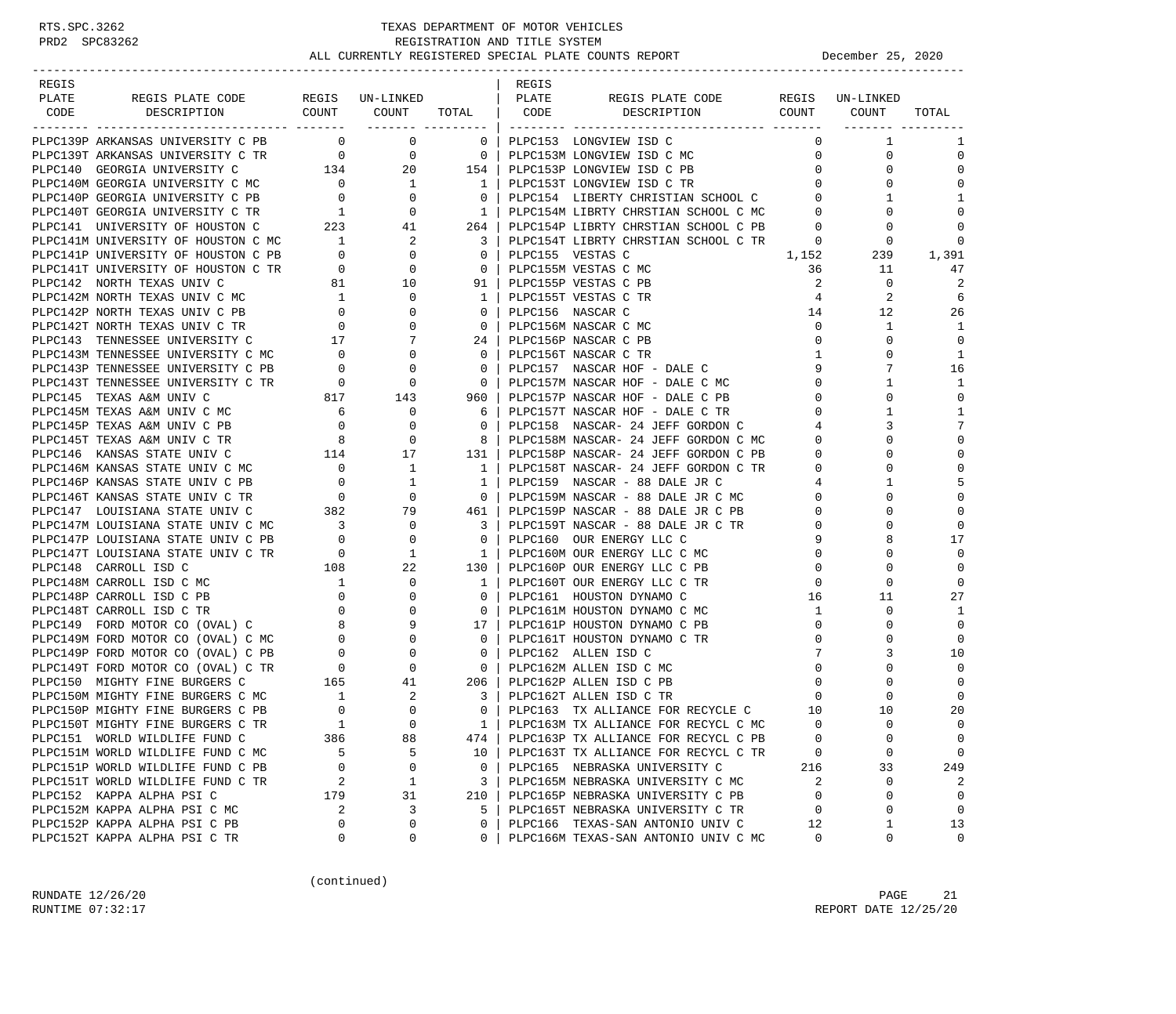| REGIS                                                                                                                                                                                                                                     |                                        |                                                                 |                                                         | REGIS        |                                                                                                                                                                              |                                          |                |                            |
|-------------------------------------------------------------------------------------------------------------------------------------------------------------------------------------------------------------------------------------------|----------------------------------------|-----------------------------------------------------------------|---------------------------------------------------------|--------------|------------------------------------------------------------------------------------------------------------------------------------------------------------------------------|------------------------------------------|----------------|----------------------------|
| PLATE<br>REGIS PLATE CODE REGIS UN-LINKED                                                                                                                                                                                                 |                                        |                                                                 |                                                         | <b>PLATE</b> | REGIS PLATE CODE REGIS UN-LINKED                                                                                                                                             |                                          |                |                            |
| CODE<br>DESCRIPTION                                                                                                                                                                                                                       |                                        | ------- ---------                                               |                                                         |              | COUNT COUNT TOTAL CODE DESCRIPTION COUNT COUNT                                                                                                                               |                                          |                | TOTAL                      |
| PLPC166P TEXAS-SAN ANTONIO UNIV C PB 0 0                                                                                                                                                                                                  |                                        |                                                                 | $\overline{\phantom{0}}$ 0 $\overline{\phantom{0}}$     |              | PLPC179 KILGORE RANGERETTES C                                                                                                                                                | 132                                      | 16             | 148                        |
| PLPC166T TEXAS-SAN ANTONIO UNIV C TR<br>PLPC167 TEXAS TECH UNIVERSITY C 676 127 803   PLPC179M KILGORE RANGERETTES C MC<br>PLPC167M TEXAS TECH UNIVERSITY C MC 2 3 5   PLPC179T KILGORE RANGERETTES C PB<br>PLPC167P TEXAS TECH UNIV      |                                        |                                                                 |                                                         |              | PLPC179M KILGORE RANGERETTES C MC                                                                                                                                            | $\overline{0}$                           | 0              | $\overline{0}$             |
|                                                                                                                                                                                                                                           |                                        |                                                                 |                                                         |              |                                                                                                                                                                              | $\circ$                                  | $\mathbf 0$    | $\Omega$                   |
|                                                                                                                                                                                                                                           |                                        |                                                                 |                                                         |              | PLPC179T KILGORE RANGERETTES C TR 0                                                                                                                                          |                                          | $\mathbf{0}$   | $\Omega$                   |
|                                                                                                                                                                                                                                           |                                        |                                                                 |                                                         |              |                                                                                                                                                                              |                                          | 43             | 251                        |
|                                                                                                                                                                                                                                           |                                        |                                                                 |                                                         |              |                                                                                                                                                                              | $\begin{array}{c} 208 \\ 13 \end{array}$ | 3              | 16                         |
|                                                                                                                                                                                                                                           |                                        |                                                                 |                                                         |              | PLPC180P PEACE OFFICER MEM C PB                                                                                                                                              | $\overline{0}$                           | $\mathbf 0$    | 0                          |
| PLECI67 TEXAS TECH UNIVERSITY C TR<br>PLECI68 BAYLOR UNIVERSITY C MC 328 57 385   PLECI80P PEACE OFFICER MEM C PE<br>PLECI68M BAYLOR UNIVERSITY C MC 3 0 3   PLECI80P PEACE OFFICER MEM C TR<br>PLECI68P BAYLOR UNIVERSITY C TR 1 0       |                                        |                                                                 |                                                         |              | 3   PLPC180T PEACE OFFICER MEM C TR                                                                                                                                          | $\mathbf{0}$                             | $\Omega$       | 0                          |
|                                                                                                                                                                                                                                           |                                        |                                                                 |                                                         |              |                                                                                                                                                                              | 8                                        | 4              | 12                         |
|                                                                                                                                                                                                                                           |                                        |                                                                 |                                                         |              | PLPC181M SIGMA GAMMA RHO C MC                                                                                                                                                | $\mathbf{0}$                             | 1              | 1                          |
|                                                                                                                                                                                                                                           |                                        |                                                                 |                                                         |              |                                                                                                                                                                              | $\Omega$                                 | $\Omega$       | $\mathbf 0$                |
| PLPC169M TEXAS A&M (HELMET) C MC                                                                                                                                                                                                          | $\begin{array}{c} 0 \\ 0 \end{array}$  |                                                                 | $\begin{array}{ccc} 0 & & & 0 \\ 2 & & & 2 \end{array}$ |              | PLPC181T SIGMA GAMMA RHO C TR                                                                                                                                                | $\mathbf{0}$                             | $\mathbf 0$    | $\overline{0}$             |
| PLPC169P TEXAS A&M (HELMET) C PB                                                                                                                                                                                                          |                                        |                                                                 | $2 \mid$                                                |              | PLPC183 DR PEPPER C                                                                                                                                                          | 17                                       | 13             | 30                         |
| PLPC169T TEXAS A&M (HELMET) C TR                                                                                                                                                                                                          |                                        |                                                                 |                                                         |              |                                                                                                                                                                              | $\overline{1}$                           | $\mathbf 0$    | 1                          |
| PLPC170 TEXAS A&M (MAROON) C                                                                                                                                                                                                              |                                        |                                                                 |                                                         |              |                                                                                                                                                                              | $\overline{0}$                           | 0              | $\mathbf 0$                |
| PLPC170M TEXAS A&M (MAROON) C MC                                                                                                                                                                                                          |                                        |                                                                 |                                                         |              | TR 4 1 5 PLPC183M DR PEPPER C MC<br>1,672 275 1,947 PLPC183P DR PEPPER C PB<br>MC 6 2 8 PLPC183T DR PEPPER C TR                                                              | $\overline{0}$                           | $\Omega$       | $\mathbf 0$                |
| PLPC170P TEXAS A&M (MAROON) C PB                                                                                                                                                                                                          |                                        |                                                                 |                                                         |              | PLPC184 IGNITE-STREAM ENERGY C                                                                                                                                               | 16                                       | 32             | 48                         |
| PLPC170T TEXAS A&M (MAROON) C TR                                                                                                                                                                                                          |                                        |                                                                 |                                                         |              |                                                                                                                                                                              | 1                                        | $\Omega$       | 1                          |
| PLPC171 SOUTHERN UNIVERSITY C                                                                                                                                                                                                             |                                        |                                                                 |                                                         |              | PLPC184P IGNITE-STREAM ENERGY C PB                                                                                                                                           | $\overline{0}$                           | $\Omega$       | $\Omega$                   |
|                                                                                                                                                                                                                                           |                                        |                                                                 |                                                         |              | PLPC184T IGNITE-STREAM ENERGY C TR                                                                                                                                           | $\mathbf{0}$                             | $\Omega$       | $\mathbf 0$                |
|                                                                                                                                                                                                                                           |                                        |                                                                 |                                                         |              | PLPC186 TEXAS 811 C                                                                                                                                                          | $\mathbf{1}$                             | 3              | 4                          |
|                                                                                                                                                                                                                                           |                                        |                                                                 |                                                         |              | PLPC186M TEXAS 811 C MC                                                                                                                                                      | $\mathbf{0}$                             | $\Omega$       | $\mathbf 0$                |
|                                                                                                                                                                                                                                           |                                        |                                                                 |                                                         |              | 14   PLPC186P TEXAS 811 C PB                                                                                                                                                 | $\mathbf{0}$                             | $\Omega$       | $\mathbf 0$                |
|                                                                                                                                                                                                                                           |                                        |                                                                 |                                                         |              | PLPC186T TEXAS 811 C TR                                                                                                                                                      | $\Omega$                                 |                | $\Omega$                   |
|                                                                                                                                                                                                                                           |                                        |                                                                 |                                                         |              | PLPC187 DALLAS MAVERICKS BLUE C                                                                                                                                              | 26                                       | 3              | 29                         |
|                                                                                                                                                                                                                                           |                                        |                                                                 |                                                         |              | PLPC187M DALLAS MAVERICKS BLUE C MC                                                                                                                                          | $\overline{0}$                           | $\Omega$       | 0                          |
| PLPC171M SOUTHERN UNIVERSITY C MC<br>PLPC171M SOUTHERN UNIVERSITY C PR<br>PLPC171T SOUTHERN UNIVERSITY C TR<br>PLPC171T SOUTHERN UNIVERSITY C TR<br>PLPC172 FORD MOTOR CO (TOUGH) C MC<br>PLPC172M FORD MOTOR CO (TOUGH) C MC<br>PLPC172P |                                        |                                                                 |                                                         |              | PLPC187P DALLAS MAVERICKS BLUE C PB                                                                                                                                          | $\mathbf{0}$                             | $\Omega$       | 0                          |
| PLPC173M DALLAS COWBOYS BLUE C MC                                                                                                                                                                                                         |                                        | $\begin{array}{ccc} 13 & & 4 \\ 0 & & 0 \\ 2 & & 0 \end{array}$ | 17 <sup>1</sup>                                         |              | PLPC187F DALLAS MAVERICKS BLUE C TR<br>PLPC187T DALLAS MAVERICKS BLUE C TR<br>----100 TEVAC-ARLINGTON UNIV C 36                                                              |                                          | $\Omega$       | $\Omega$                   |
| PLPC173P DALLAS COWBOYS BLUE C PB                                                                                                                                                                                                         |                                        |                                                                 | $\overline{0}$                                          |              |                                                                                                                                                                              |                                          | 2              | 38                         |
| PLPC173T DALLAS COWBOYS BLUE C TR                                                                                                                                                                                                         |                                        | $\begin{array}{ccc} & 2 & 0 \\ 663 & 152 \end{array}$           | $\overline{2}$                                          |              | PLPC188M TEXAS-ARLINGTON UNIV C MC                                                                                                                                           | 1                                        | 1              | 2                          |
| PLPC174 SUNFLOWER C                                                                                                                                                                                                                       |                                        |                                                                 | 815                                                     |              | PLPC188P TEXAS-ARLINGTON UNIV C PB                                                                                                                                           | $\overline{0}$                           | $\Omega$       | $\Omega$                   |
| PLPC174M SUNFLOWER C MC                                                                                                                                                                                                                   | 6                                      | $\begin{array}{c}\n1 \\ 1 \\ 0\n\end{array}$                    | $7\phantom{0}$                                          |              | PLPC188T TEXAS-ARLINGTON UNIV C TR                                                                                                                                           | $\overline{0}$                           | $\mathbf 0$    | $\Omega$                   |
| PLPC174P SUNFLOWER C PB                                                                                                                                                                                                                   | $\overline{0}$                         |                                                                 | $\overline{\phantom{0}}$ 0 $\overline{\phantom{0}}$     |              |                                                                                                                                                                              |                                          | 31             | 261                        |
| PLPC174T SUNFLOWER C TR                                                                                                                                                                                                                   | 6                                      |                                                                 | 11                                                      |              |                                                                                                                                                                              |                                          | 0              | $\Omega$                   |
| PLPC175 KW CARES C                                                                                                                                                                                                                        | 2                                      | $\overline{\mathbf{3}}$                                         | 5                                                       |              | PLPC189P RATHER BE GOLFING C PB                                                                                                                                              | $\mathbf{0}$                             | 0              | $\mathbf 0$                |
| PLPC175M KW CARES C MC                                                                                                                                                                                                                    | $\overline{0}$                         | $\mathbf 0$                                                     | 0 <sup>1</sup>                                          |              | PLPC189T RATHER BE GOLFING C TR                                                                                                                                              | $\mathbf{1}$                             | $\Omega$       | 1                          |
| PLPC175P KW CARES C PB                                                                                                                                                                                                                    | $\mathbf{0}$                           | $\begin{matrix}0\\0\end{matrix}$                                |                                                         |              | 0   PLPC190 TX MOTOR SPEEDWAY C<br>0   PLPC190M TX MOTOR SPEEDWAY C MC                                                                                                       | 14                                       | 8              | 22                         |
| PLPC175T KW CARES C TR                                                                                                                                                                                                                    | $\mathbf{0}$                           |                                                                 |                                                         |              |                                                                                                                                                                              | $\circ$                                  | $\mathbf 0$    | $\Omega$                   |
| PLPC176 DON'T TREAD ON ME C                                                                                                                                                                                                               |                                        | $1,042$ $318$ $1,360$                                           |                                                         |              | PLPC190P TX MOTOR SPEEDWAY C PB                                                                                                                                              | $\mathbf 0$                              | 0              | $\Omega$                   |
| PLPC176M DON'T TREAD ON ME C MC                                                                                                                                                                                                           | $\begin{array}{c} 87 \\ 0 \end{array}$ | $\begin{array}{c} 27 \\ 0 \end{array}$                          |                                                         |              | $\begin{tabular}{lllllllllll} 27 & 114 & \texttt{PLPC190T TX MOTOR SPEEDMAX} \\ 0 & 0 & \texttt{PLPC191 HOUTTON ROCKETS C} \end{tabular}$<br>PLPC190T TX MOTOR SPEEDWAY C TR | $\mathbf 0$<br>$\frac{0}{167}$           | $\mathbf 0$    | $\mathbf 0$                |
| PLPC176P DON'T TREAD ON ME C PB                                                                                                                                                                                                           |                                        |                                                                 |                                                         |              |                                                                                                                                                                              |                                          | 43             | 210                        |
| PLPC176T DON'T TREAD ON ME C TR                                                                                                                                                                                                           |                                        | $\overline{\mathbf{3}}$                                         | 8                                                       |              | PLPC191M HOUSTON ROCKETS C MC                                                                                                                                                | 6                                        | $\overline{2}$ | 8                          |
| PLPC177 COME & TAKE IT C                                                                                                                                                                                                                  | 1,565                                  | 374                                                             | 1,939                                                   |              | PLPC191P HOUSTON ROCKETS C PB                                                                                                                                                | 1                                        | 0              | 1                          |
| PLPC177M COME & TAKE IT C MC                                                                                                                                                                                                              | 61                                     | 18                                                              | 79                                                      |              | PLPC191T HOUSTON ROCKETS C TR                                                                                                                                                | $\Omega$                                 | 0              | $\mathbf 0$                |
| PLPC177P COME & TAKE IT C PB                                                                                                                                                                                                              | 1                                      | 0                                                               | 1                                                       |              | PLPC192 COPPELL COWBOYS C                                                                                                                                                    | 1                                        | 1              | 2                          |
| PLPC177T COME & TAKE IT C TR                                                                                                                                                                                                              | 6                                      | 3                                                               | 9                                                       |              | PLPC192M COPPELL COWBOYS C MC                                                                                                                                                | $\Omega$                                 | $\mathbf 0$    | $\mathbf 0$                |
| PLPC178 JESUIT DALLAS C                                                                                                                                                                                                                   | 5                                      | 6                                                               | 11                                                      |              | PLPC192P COPPELL COWBOYS C PB                                                                                                                                                | $\Omega$                                 | 0              | $\mathbf 0$<br>$\mathbf 0$ |
| PLPC178M JESUIT DALLAS C MC                                                                                                                                                                                                               | $\mathbf 0$                            | $\mathsf 0$<br>$\mathsf 0$                                      | $\mathbf{0}$                                            |              | PLPC192T COPPELL COWBOYS C TR                                                                                                                                                | $\mathbf 0$                              | 0<br>7         |                            |
| PLPC178P JESUIT DALLAS C PB<br>PLPC178T JESUIT DALLAS C TR                                                                                                                                                                                | 0<br>0                                 | 0                                                               | $\mathbf 0$<br>$\mathbf{0}$                             |              | PLPC193 TEXAS NURSE C<br>PLPC193M TEXAS NURSE C MC                                                                                                                           | 7<br>$\mathbf 0$                         | 0              | 14<br>0                    |
|                                                                                                                                                                                                                                           |                                        |                                                                 |                                                         |              |                                                                                                                                                                              |                                          |                |                            |

(continued)

RUNDATE  $12/26/20$  PAGE 22 RUNTIME 07:32:17 REPORT DATE 12/25/20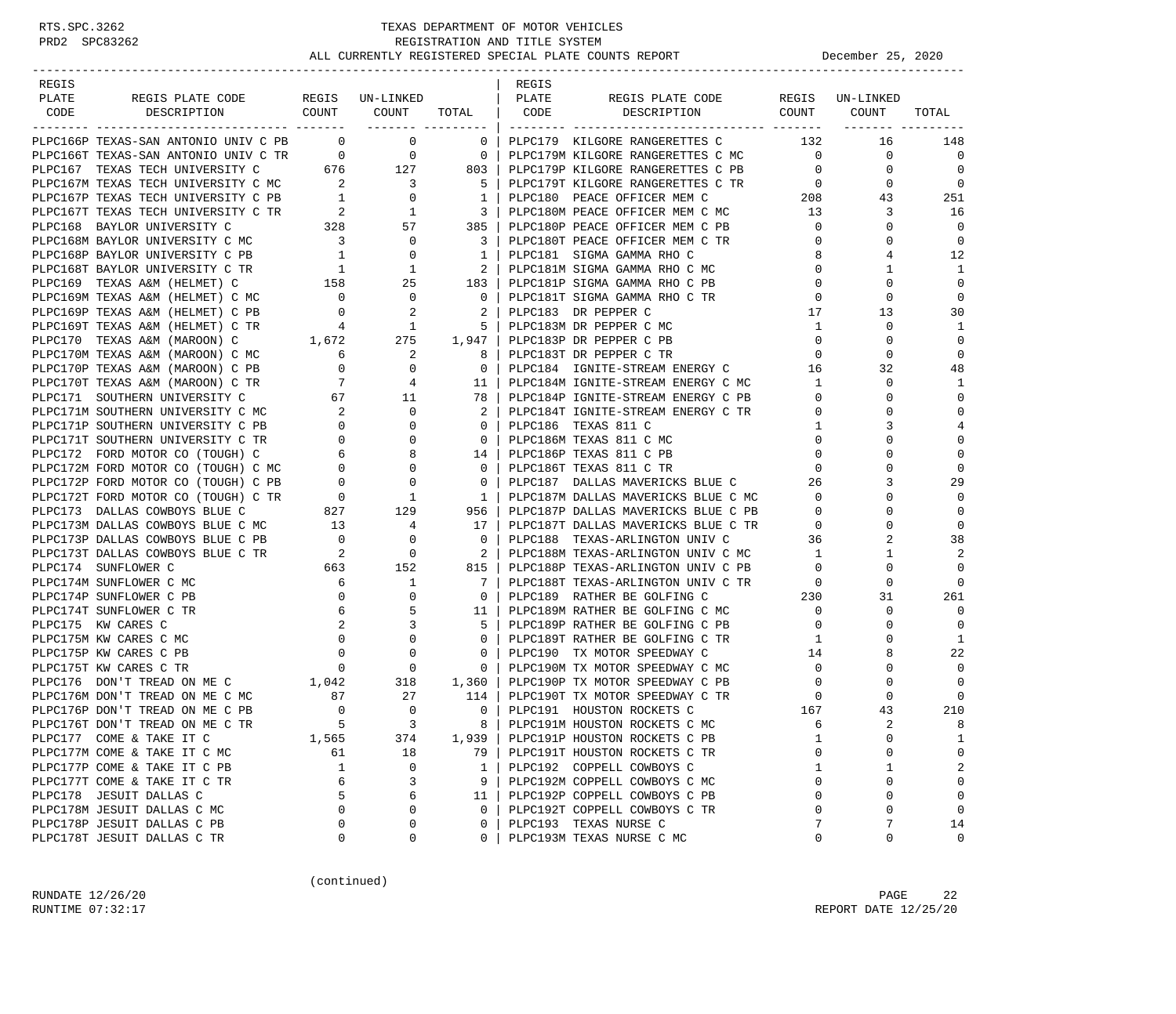| REGIS |                                   |                                       |                                                                                                           |                          | REGIS |                                                              |                     |                 |                      |
|-------|-----------------------------------|---------------------------------------|-----------------------------------------------------------------------------------------------------------|--------------------------|-------|--------------------------------------------------------------|---------------------|-----------------|----------------------|
| PLATE | REGIS PLATE CODE                  |                                       | REGIS UN-LINKED                                                                                           |                          | PLATE | REGIS PLATE CODE                                             |                     | REGIS UN-LINKED |                      |
| CODE  | DESCRIPTION                       | COUNT COUNT                           |                                                                                                           | <b>TOTAL</b>             | CODE  | DESCRIPTION COUNT COUNT                                      |                     |                 | TOTAL                |
|       |                                   |                                       | ________ _________                                                                                        |                          |       |                                                              |                     |                 |                      |
|       | PLPC193P TEXAS NURSE C PB         | $\Omega$                              | $\mathbf 0$                                                                                               | $\overline{0}$           |       | PLPC208 LAKE DALLAS ISD C                                    | 0                   | 1               | 1                    |
|       | PLPC193T TEXAS NURSE C TR         | $\overline{0}$                        | 0                                                                                                         | $\overline{0}$           |       | PLPC208M LAKE DALLAS ISD C MC                                | $\mathbf{0}$        | 0               | $\mathbf 0$          |
|       | PLPC194 ARIZONA UNIVERSITY C      |                                       | 9<br>2                                                                                                    | 11 <sup>1</sup>          |       | PLPC208P LAKE DALLAS ISD C PB                                | $\overline{0}$      | 0               | $\Omega$             |
|       | PLPC194M ARIZONA UNIVERSITY C MC  |                                       | $\overline{0}$<br>$\Omega$                                                                                | $\Omega$                 |       | PLPC208T LAKE DALLAS ISD C TR                                | $\overline{0}$      | $\Omega$        | $\Omega$             |
|       | PLPC194P ARIZONA UNIVERSITY C PB  |                                       | $0 \qquad \qquad$<br>$\mathbf{0}$                                                                         | $\overline{0}$           |       | PLPC209 MISSISSIPPI UNIV C                                   | 106                 | 33              | 139                  |
|       | PLPC194T ARIZONA UNIVERSITY C TR  | $\overline{0}$                        | $\Omega$                                                                                                  | 0 <sup>1</sup>           |       | PLPC209M MISSISSIPPI UNIV C MC                               | $\mathbf{1}$        | $\mathbf 0$     | -1                   |
|       | PLPC195 BOISE STATE UNIV C        |                                       | $\overline{0}$<br>4                                                                                       | 4                        |       | PLPC209P MISSISSIPPI UNIV C PB                               | $\mathbf{0}$        | 0               | 0                    |
|       | PLPC195M BOISE STATE UNIV C MC    |                                       |                                                                                                           | $\mathbf{0}$             |       | PLPC209T MISSISSIPPI UNIV C TR                               | $\mathbf{1}$        | 0               | 1                    |
|       | PLPC195P BOISE STATE UNIV C PB    |                                       | $\begin{array}{ccc} 0 & & & \\ 0 & & & \\ 0 & & & 0 \\ 0 & & & 0 \\ 68 & & & 15 \\ 0 & & & & \end{array}$ | $\circ$                  |       | PLPC210 KENTUCKY UNIVERSITY C                                | 11                  | 6               | 17                   |
|       | PLPC195T BOISE STATE UNIV C TR    |                                       |                                                                                                           | $\circ$                  |       | PLPC210M KENTUCKY UNIVERSITY C MC                            | $\mathbf{0}$        | $\Omega$        | $\Omega$             |
|       | PLPC196 BRIGHAM YOUNG UNIV C      |                                       |                                                                                                           | 83                       |       | PLPC210P KENTUCKY UNIVERSITY C PB                            | $\mathbf{0}$        | $\Omega$        | $\Omega$             |
|       | PLPC196M BRIGHAM YOUNG UNIV C MC  | $\overline{a}$                        |                                                                                                           | $\overline{0}$           |       | PLPC210T KENTUCKY UNIVERSITY C TR                            | $\mathbf 0$         | $\mathbf 0$     | $\Omega$             |
|       | PLPC196P BRIGHAM YOUNG UNIV C PB  | $\overline{0}$                        | 0                                                                                                         | $\mathbf{0}$             |       | PLPC211 DALLAS MAVERICKS C                                   | 87                  | 33              | 120                  |
|       | PLPC196T BRIGHAM YOUNG UNIV C TR  | $\overline{0}$                        | 0                                                                                                         | $\Omega$                 |       | PLPC211M DALLAS MAVERICKS C MC                               | $\overline{0}$      | 1               | 1                    |
|       | PLPC197 ILLINOIS UNIVERSITY C     | $\overline{3}$                        | 2                                                                                                         | 5                        |       | PLPC211P DALLAS MAVERICKS C PB                               | $\overline{0}$      | 0               | $\Omega$             |
|       | PLPC197M ILLINOIS UNIVERSITY C MC | $\overline{0}$                        | $\mathbf{0}$                                                                                              | $\overline{0}$           |       | PLPC211T DALLAS MAVERICKS C TR                               | $\overline{0}$      | $\Omega$        | 0                    |
|       | PLPC197P ILLINOIS UNIVERSITY C PB | $\overline{0}$                        | $\mathbf{0}$                                                                                              | $\overline{0}$           |       | PLPC212 SAN ANTONIO SPURS C                                  | 268                 | 67              | 335                  |
|       | PLPC197T ILLINOIS UNIVERSITY C TR |                                       | $\mathbf{0}$                                                                                              | $\overline{0}$           |       | PLPC212M SAN ANTONIO SPURS C MC                              | 4                   | 1               | -5                   |
|       | PLPC198 PURDUE UNIVERSITY C       | $\overline{R}$ 0<br>101               | 12                                                                                                        | 113                      |       | PLPC212P SAN ANTONIO SPURS C PB                              | $\mathbf{0}$        | 0               | $\Omega$             |
|       | PLPC198M PURDUE UNIVERSITY C MC   |                                       | $\mathbf{0}$                                                                                              | $\overline{0}$           |       | PLPC212T SAN ANTONIO SPURS C TR                              | $\mathbf{0}$        | 0               | 0                    |
|       | PLPC198P PURDUE UNIVERSITY C PB   | $\begin{array}{c} 0 \\ 0 \end{array}$ | $\mathbf{0}$                                                                                              | $\overline{0}$           |       | PLPC213 TRINITY UNIVERSITY C                                 | 5                   | 5               | 10                   |
|       | PLPC198T PURDUE UNIVERSITY C TR   |                                       | $\begin{matrix} 0 & 0 \\ 0 & 0 \end{matrix}$                                                              | $\overline{\phantom{0}}$ |       | PLPC213M TRINITY UNIVERSITY C MC                             | $\Omega$            | 0               | $\Omega$             |
|       | PLPC199 USA PRIDE C               | 766                                   | 172                                                                                                       | 938 I                    |       | PLPC213P TRINITY UNIVERSITY C PB                             | $\mathbf 0$         |                 | $\Omega$             |
|       | PLPC199M USA PRIDE C MC           | 18                                    |                                                                                                           |                          |       |                                                              |                     | $\Omega$        | $\Omega$             |
|       | PLPC199P USA PRIDE C PB           |                                       | 8                                                                                                         | 26<br>$\overline{0}$     |       | PLPC213T TRINITY UNIVERSITY C TR<br>PLPC214 GRAMBLING UNIV C | $\mathbf{0}$<br>130 | 22              | 152                  |
|       |                                   |                                       | $\begin{matrix} 0 & & & 0 \\ 4 & & & 0 \end{matrix}$                                                      |                          |       |                                                              |                     | $\mathbf 0$     | 2                    |
|       | PLPC199T USA PRIDE C TR           |                                       |                                                                                                           | $\overline{4}$           |       | PLPC214M GRAMBLING UNIV C MC                                 | 2                   |                 |                      |
|       | 537 121<br>PLPC201 TEXAS 4 EVER C |                                       | $5^{\circ}$                                                                                               | 658                      |       | PLPC214P GRAMBLING UNIV C PB                                 | $\mathbf 0$         | $\Omega$        | $\Omega$<br>$\Omega$ |
|       | PLPC201M TEXAS 4 EVER C MC        | 22                                    |                                                                                                           | 27 <sup>1</sup>          |       | PLPC214T GRAMBLING UNIV C TR                                 | $\circ$<br>175      | 0               |                      |
|       | PLPC201P TEXAS 4 EVER C PB        |                                       | $\begin{array}{ccc} & 0 & & 1 \\ & 5 & & 1 \\ 295 & & 78 \end{array}$                                     | $\mathbf{1}$             |       | PLPC215 KANSAS UNIVERSITY C                                  |                     | 35              | 210<br>$\Omega$      |
|       | PLPC201T TEXAS 4 EVER C TRAILER   |                                       |                                                                                                           | - 6                      |       | PLPC215M KANSAS UNIVERSITY C MC                              | $\overline{0}$      | 0               |                      |
|       | PLPC203 DEEP IN THE HEART C       |                                       |                                                                                                           | 373                      |       | PLPC215P KANSAS UNIVERSITY C PB                              | $\overline{0}$      | $\Omega$        | $\overline{0}$       |
|       | PLPC203M DEEP IN THE HEART C MC   | $\begin{array}{c} 6 \\ 0 \end{array}$ | 3                                                                                                         | 9                        |       | PLPC215T KANSAS UNIVERSITY C TR                              | 0                   | $\Omega$        | $\Omega$             |
|       | PLPC203P DEEP IN THE HEART C PB   | $\overline{\phantom{a}}$              | 0                                                                                                         | $\mathbf{0}$             |       | PLPC216 MISSOURI UNIVERSITY C                                | 74                  | 24              | 98                   |
|       | PLPC203T DEEP IN THE HEART C TR   |                                       | $\Omega$                                                                                                  |                          |       | PLPC216M MISSOURI UNIVERSITY C MC                            | $\mathbf{0}$        | 0               | $\Omega$             |
|       | PLPC204 FREEBIRDS C               | $\mathbf{0}$                          | 1                                                                                                         | 1                        |       | PLPC216P MISSOURI UNIVERSITY C PB                            | $\mathbf{0}$        | 0               | $\Omega$             |
|       | PLPC204M FREEBIRDS C MC           | $\mathbf{0}$                          | $\Omega$                                                                                                  | $\mathbf{0}$             |       | PLPC216T MISSOURI UNIVERSITY C TR                            | $\mathbf{0}$        |                 | 0                    |
|       | PLPC204P FREEBIRDS C PB           | $\overline{0}$                        | 0                                                                                                         | $\mathbf{0}$             |       | PLPC218 GUADALUPE RVR TROUT C                                | 4                   | 6               | 10                   |
|       | PLPC204T FREEBIRDS C TR           | $\mathbf{0}$                          | 0                                                                                                         | $\mathbf{0}$             |       | PLPC218M GUADALUPE RVR TROUT C MC                            | $\Omega$            |                 | $\Omega$             |
|       | PLPC205 TEXAS STARS HOCKEY C      | 7                                     | 3                                                                                                         | 10 l                     |       | PLPC218P GUADALUPE RVR TROUT C PB                            | $\Omega$            |                 | $\Omega$             |
|       | PLPC205M TEXAS STARS HOCKEY C MC  | 0                                     | $\mathbf{0}$                                                                                              | $\mathbf{0}$             |       | PLPC218T GUADALUPE RVR TROUT C TR                            | 0                   |                 | $\mathbf 0$          |
|       | PLPC205P TEXAS STARS HOCKEY C PB  | $\mathbf 0$                           | $\Omega$                                                                                                  | $\Omega$                 |       | PLPC219 TEXAS ROADHOUSE C                                    | 2                   |                 | 3                    |
|       | PLPC205T TEXAS STARS HOCKEY C TR  | $\Omega$                              | $\cap$                                                                                                    | $\Omega$                 |       | PLPC219M TEXAS ROADHOUSE C MC                                | $\cap$              | $\cap$          | $\Omega$             |
|       | PLPC206 FW CATS BASEBALL C        | 0                                     | 2                                                                                                         |                          |       | PLPC219P TEXAS ROADHOUSE C PB                                | $\Omega$            | 0               | 0                    |
|       | PLPC206M FW CATS BASEBALL C MC    | $\Omega$                              | $\Omega$                                                                                                  | 0                        |       | PLPC219T TEXAS ROADHOUSE C TR                                | $\Omega$            | U               | 0                    |
|       | PLPC206P FW CATS BASEBALL C PB    | 0                                     | 0                                                                                                         | 0                        |       | PLPC220 PROSPER ISD C                                        | 1                   | 1               | 2                    |
|       | PLPC206T FW CATS BASEBALL C TR    | 0                                     | 0                                                                                                         | 0                        |       | PLPC220M PROSPER ISD C MC                                    | $\Omega$            | $\Omega$        | $\mathbf 0$          |
|       | PLPC207 LARGE STAR PINK C         | 1,630                                 | 376                                                                                                       | 2,006                    |       | PLPC220P PROSPER ISD C PB                                    | $\Omega$            | 0               | 0                    |
|       | PLPC207M LARGE STAR PINK C MC     | 9                                     | $\mathbf{1}$                                                                                              | 10                       |       | PLPC220T PROSPER ISD C TR                                    | 0                   | 0               | $\mathbf 0$          |
|       | PLPC207P LARGE STAR PINK C PB     | 0                                     | 0                                                                                                         | 0                        |       | PLPC225 ARIZONA STATE UNIV C                                 | 83                  | 25              | 108                  |
|       | PLPC207T LARGE STAR PINK C TR     | 3                                     | 0                                                                                                         | 3                        |       | PLPC225M ARIZONA STATE UNIV C MC                             | 0                   | $\mathbf 0$     | $\mathbf{0}$         |

(continued)

RUNDATE  $12/26/20$  PAGE 23 RUNTIME 07:32:17 REPORT DATE 12/25/20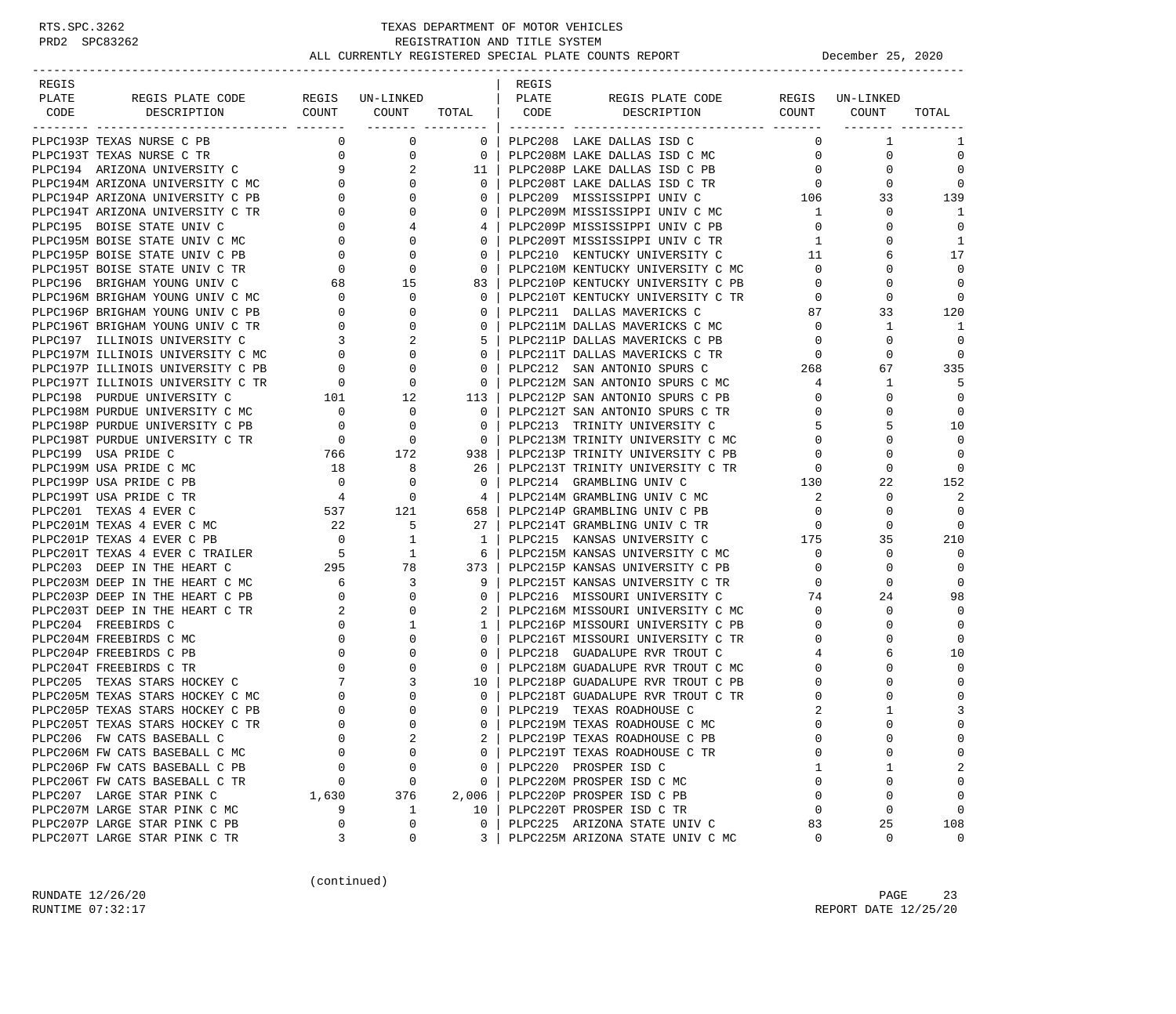| REGIS                                                                                                                                                                                                                                      |                                                    |                |          | REGIS |                                                                                                                                                                                                                                        |                                                                       |                 |                |
|--------------------------------------------------------------------------------------------------------------------------------------------------------------------------------------------------------------------------------------------|----------------------------------------------------|----------------|----------|-------|----------------------------------------------------------------------------------------------------------------------------------------------------------------------------------------------------------------------------------------|-----------------------------------------------------------------------|-----------------|----------------|
| PLATE                                                                                                                                                                                                                                      |                                                    |                |          |       | REGIS PLATE CODE REGIS UN-LINKED                                                                                                                                                                                                       |                                                                       |                 |                |
| CODE                                                                                                                                                                                                                                       |                                                    |                |          |       |                                                                                                                                                                                                                                        |                                                                       |                 | TOTAL          |
| PLPC225P ARIZONA STATE UNIV C PB                                                                                                                                                                                                           | $\begin{array}{ccc} & & 0 & \quad & 0 \end{array}$ |                |          |       | 0   PLPC239 TEXAS BLACK 1845 C 8,761 1,959                                                                                                                                                                                             |                                                                       |                 | 10,720         |
| PLPC225T ARIZONA STATE UNIV C TR 0                                                                                                                                                                                                         |                                                    |                |          |       | 0 0 PLPC239M TEXAS BLACK 1845 C MC 655 170 825<br>7 72 PLPC239P TEXAS BLACK 1845 C PB 6 1 7<br>1 PLPC239T TEXAS BLACK 1845 C TR 20 7 27<br>0 0 PLPC240 TEXAS VINTAGE PINK C 756 175 931<br>0 0 PLPC240M TEXAS VINTAGE PINK C MC 8 5 13 |                                                                       |                 |                |
|                                                                                                                                                                                                                                            |                                                    |                |          |       |                                                                                                                                                                                                                                        |                                                                       |                 |                |
|                                                                                                                                                                                                                                            |                                                    |                |          |       |                                                                                                                                                                                                                                        |                                                                       |                 |                |
|                                                                                                                                                                                                                                            |                                                    |                |          |       |                                                                                                                                                                                                                                        |                                                                       |                 |                |
|                                                                                                                                                                                                                                            |                                                    |                |          |       |                                                                                                                                                                                                                                        |                                                                       |                 |                |
|                                                                                                                                                                                                                                            |                                                    |                |          |       |                                                                                                                                                                                                                                        |                                                                       | $\mathbf{0}$    | $\overline{0}$ |
|                                                                                                                                                                                                                                            |                                                    |                |          |       |                                                                                                                                                                                                                                        |                                                                       | 1               | 2              |
|                                                                                                                                                                                                                                            |                                                    |                |          |       |                                                                                                                                                                                                                                        |                                                                       | 82              | 427            |
|                                                                                                                                                                                                                                            |                                                    |                |          |       |                                                                                                                                                                                                                                        |                                                                       | 2               | 13             |
|                                                                                                                                                                                                                                            |                                                    |                |          |       |                                                                                                                                                                                                                                        |                                                                       | $\mathbf{0}$    | $\overline{0}$ |
|                                                                                                                                                                                                                                            |                                                    |                |          |       |                                                                                                                                                                                                                                        |                                                                       | $\mathbf{1}$    | 4              |
|                                                                                                                                                                                                                                            |                                                    |                |          |       |                                                                                                                                                                                                                                        |                                                                       | $\Omega$        | $\mathbf 0$    |
|                                                                                                                                                                                                                                            |                                                    |                |          |       |                                                                                                                                                                                                                                        |                                                                       | $\Omega$        | $\mathbf 0$    |
|                                                                                                                                                                                                                                            |                                                    |                |          |       |                                                                                                                                                                                                                                        |                                                                       | 0               | $\mathbf 0$    |
|                                                                                                                                                                                                                                            |                                                    |                |          |       |                                                                                                                                                                                                                                        |                                                                       | 0               | $\overline{0}$ |
|                                                                                                                                                                                                                                            |                                                    |                |          |       |                                                                                                                                                                                                                                        |                                                                       | 25              | 133            |
|                                                                                                                                                                                                                                            |                                                    |                |          |       |                                                                                                                                                                                                                                        |                                                                       | $\mathbf{1}$    | 2              |
|                                                                                                                                                                                                                                            |                                                    |                |          |       |                                                                                                                                                                                                                                        |                                                                       | $\mathbf 0$     | $\mathbf 0$    |
|                                                                                                                                                                                                                                            |                                                    |                |          |       |                                                                                                                                                                                                                                        |                                                                       | $\mathbf{0}$    | -1             |
|                                                                                                                                                                                                                                            |                                                    |                |          |       |                                                                                                                                                                                                                                        |                                                                       | 78              | 377            |
|                                                                                                                                                                                                                                            |                                                    |                |          |       |                                                                                                                                                                                                                                        |                                                                       | 10              | 24             |
|                                                                                                                                                                                                                                            |                                                    |                |          |       |                                                                                                                                                                                                                                        |                                                                       | $\mathbf{0}$    | $\overline{0}$ |
| PHOC2250 ARTICOM STEVE USE V. C = 0 0 0 1912-233 PERSON TRIS C = 0 0 0 1912-233 PERSON TRIS C = 0 0 0 1912-233 PERSON TRIS C = 0 0 0 1912-233 PERSON TRIS C = 0 0 0 1912-233 PERSON TRIS C = 0 1922-233 PERSON TRIS C = 0 192              |                                                    |                |          |       |                                                                                                                                                                                                                                        |                                                                       | 1               | -5             |
|                                                                                                                                                                                                                                            |                                                    |                |          |       |                                                                                                                                                                                                                                        |                                                                       | 17              | 124            |
|                                                                                                                                                                                                                                            |                                                    |                |          |       |                                                                                                                                                                                                                                        |                                                                       | $\mathbf{0}$    | 3              |
|                                                                                                                                                                                                                                            |                                                    |                |          |       |                                                                                                                                                                                                                                        |                                                                       | $\mathbf 0$     | $\mathbf 0$    |
|                                                                                                                                                                                                                                            |                                                    |                |          |       |                                                                                                                                                                                                                                        |                                                                       | $\Omega$        | $\mathbf 0$    |
|                                                                                                                                                                                                                                            |                                                    |                |          |       |                                                                                                                                                                                                                                        |                                                                       | 7               | 63             |
|                                                                                                                                                                                                                                            |                                                    |                |          |       |                                                                                                                                                                                                                                        |                                                                       | 0               | $\mathbf 0$    |
|                                                                                                                                                                                                                                            |                                                    |                |          |       |                                                                                                                                                                                                                                        |                                                                       | $\Omega$        | 0              |
|                                                                                                                                                                                                                                            |                                                    |                |          |       |                                                                                                                                                                                                                                        | $\mathbf{1}$                                                          | 0               | 1              |
|                                                                                                                                                                                                                                            |                                                    |                |          |       |                                                                                                                                                                                                                                        | 6                                                                     | 3               | 9              |
|                                                                                                                                                                                                                                            |                                                    |                |          |       |                                                                                                                                                                                                                                        | $\overline{0}$                                                        | $\Omega$        | $\mathbf 0$    |
|                                                                                                                                                                                                                                            |                                                    |                |          |       |                                                                                                                                                                                                                                        | $\mathbf{0}$                                                          | 0               | $\mathbf 0$    |
| PLPC234M LONE STAR PURPLE C MC<br>PLPC234P LONE STAR PURPLE C PB<br>PLPC234T LONE STAR PURPLE C PB<br>PLPC234T LONE STAR PURPLE C TR<br>PLPC234T LONE STAR PURPLE C TR<br>PLPC235 LONE STAR BLK/SILV C C 1,647<br>PLPC235M LONE STAR BLK/S |                                                    |                |          |       |                                                                                                                                                                                                                                        | $\overline{0}$                                                        | 0               | $\mathbf 0$    |
| PLPC235P LONE STAR BLK/SILV C PB                                                                                                                                                                                                           |                                                    |                |          |       | 1 1 2 PLPC249 BARBED WIRE BLACK C<br>9 4 13 PLPC249M BARBED WIRE BLACK C MC<br>941 175 1,116 PLPC249P BARBED WIRE BLACK C PB                                                                                                           | 789                                                                   | 173             | 962            |
| PLPC235T LONE STAR BLK/SILV C TR                                                                                                                                                                                                           |                                                    |                |          |       |                                                                                                                                                                                                                                        | 109                                                                   | 31              | 140            |
| PLPC236 CALVARY HILL C                                                                                                                                                                                                                     |                                                    |                |          |       |                                                                                                                                                                                                                                        | $\mathbf{1}$                                                          | $\mathbf{0}$    | $\overline{1}$ |
| PLPC236M CALVARY HILL C MC                                                                                                                                                                                                                 |                                                    |                |          |       | $22$ 9 31   PLPC249T BARBED WIRE BLACK C<br>0 0 0   PLPC250 BARBED WIRE WHITE C<br>31   PLPC249T BARBED WIRE BLACK C TR                                                                                                                | $\begin{array}{ccc}\n\text{TR} & \qquad & 6 \\  & & 201\n\end{array}$ | $4\overline{ }$ | 10             |
| PLPC236P CALVARY HILL C PB                                                                                                                                                                                                                 |                                                    |                |          |       |                                                                                                                                                                                                                                        |                                                                       | 42              | 243            |
| PLPC236T CALVARY HILL C TR                                                                                                                                                                                                                 | $5^{\circ}$                                        | $\overline{1}$ |          |       | 6   PLPC250M BARBED WIRE WHITE C MC                                                                                                                                                                                                    | 5                                                                     | <sup>1</sup>    | 6              |
| PLPC237 KELLER HIGH SCHOOL C                                                                                                                                                                                                               | 2                                                  | 0              | 2        |       | PLPC250P BARBED WIRE WHITE C PB                                                                                                                                                                                                        | $\mathbf 0$                                                           | 0               | $\mathbf 0$    |
| PLPC237M KELLER HIGH SCHOOL C MC                                                                                                                                                                                                           | $\Omega$                                           | $\Omega$       | $\Omega$ |       | PLPC250T BARBED WIRE WHITE C TR                                                                                                                                                                                                        | 3                                                                     | 1               | 4              |
| PLPC237P KELLER HIGH SCHOOL C PB                                                                                                                                                                                                           | 0                                                  | 0              | 0        |       | PLPC252 DALLAS STARS HOCKEY C                                                                                                                                                                                                          | 150                                                                   | 20              | 170            |
| PLPC237T KELLER HIGH SCHOOL C TR                                                                                                                                                                                                           | $\mathbf 0$                                        | 0              | 0        |       | PLPC252M DALLAS STARS HOCKEY C MC                                                                                                                                                                                                      | 3                                                                     | 3               | 6              |
| PLPC238 MICHIGAN STATE UNIV C                                                                                                                                                                                                              | 118                                                | 37             | 155      |       | PLPC252P DALLAS STARS HOCKEY C PB                                                                                                                                                                                                      | $\Omega$                                                              | 0               | 0              |
| PLPC238M MICHIGAN STATE UNIV C MC                                                                                                                                                                                                          | 0                                                  | 0              | 0        |       | PLPC252T DALLAS STARS HOCKEY C TR                                                                                                                                                                                                      | 0                                                                     | 0               | $\mathbf 0$    |
| PLPC238P MICHIGAN STATE UNIV C PB                                                                                                                                                                                                          | $\Omega$                                           | 0              | 0        |       | PLPC254 SOUTH CAROLINA UNIV C                                                                                                                                                                                                          | 9                                                                     | 3               | 12             |
| PLPC238T MICHIGAN STATE UNIV C TR                                                                                                                                                                                                          | 0                                                  | 0              | 0        |       | PLPC254M SOUTH CAROLINA UNIV C MC                                                                                                                                                                                                      | 0                                                                     | 0               | 0              |

(continued)

RUNDATE 12/26/20 PAGE 24 RUNTIME 07:32:17 REPORT DATE 12/25/20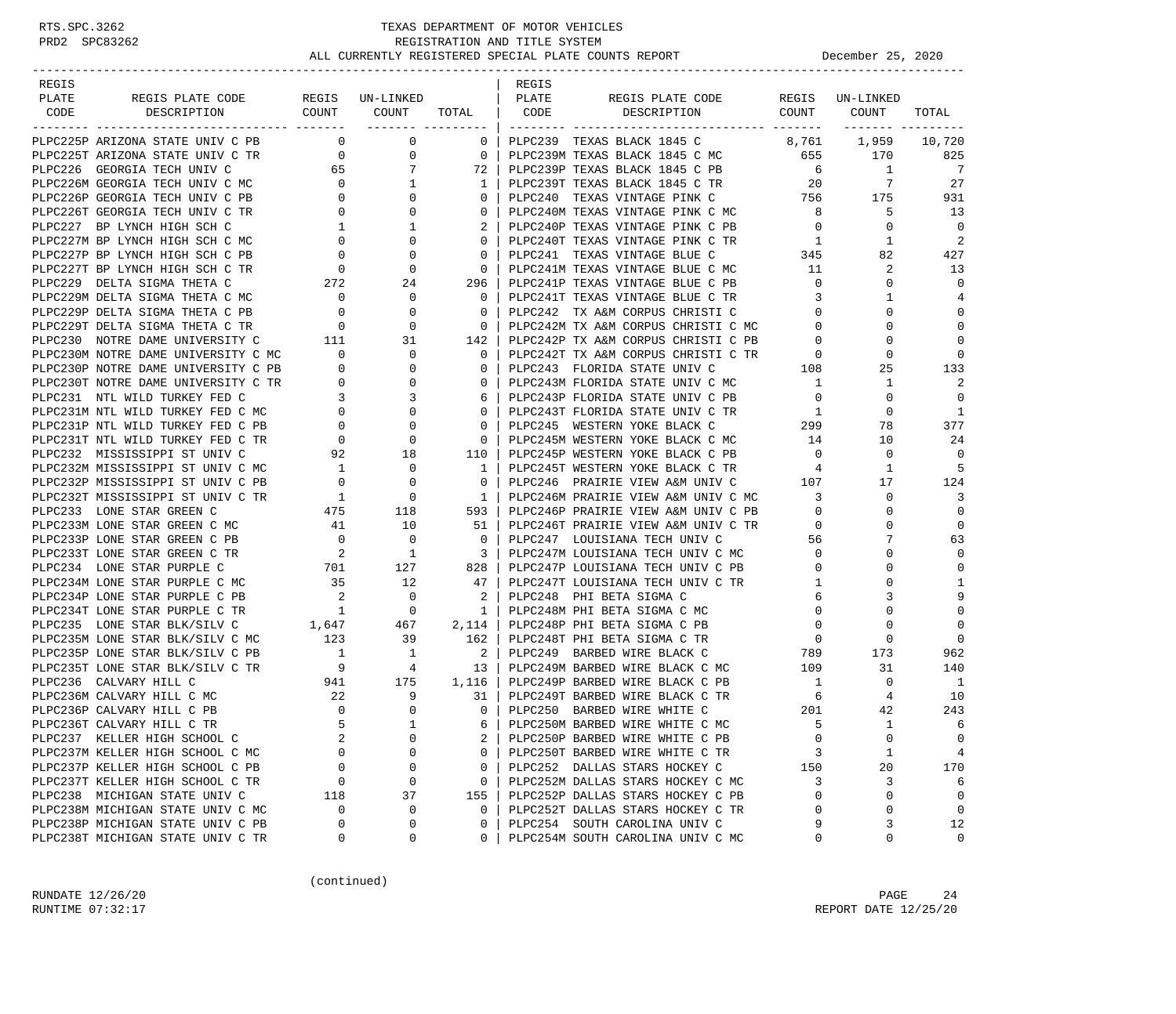| REGIS |                                                                                                                                                                                                                                            |                                             |                  |                                                     | REGIS |                                                                                                                                                                                                                                            |                         |              |                   |
|-------|--------------------------------------------------------------------------------------------------------------------------------------------------------------------------------------------------------------------------------------------|---------------------------------------------|------------------|-----------------------------------------------------|-------|--------------------------------------------------------------------------------------------------------------------------------------------------------------------------------------------------------------------------------------------|-------------------------|--------------|-------------------|
| PLATE | REGIS PLATE CODE REGIS UN-LINKED                                                                                                                                                                                                           |                                             |                  |                                                     | PLATE | REGIS PLATE CODE REGIS UN-LINKED                                                                                                                                                                                                           |                         |              |                   |
| CODE  | DESCRIPTION                                                                                                                                                                                                                                |                                             |                  |                                                     |       | COUNT COUNT TOTAL   CODE DESCRIPTION                                                                                                                                                                                                       |                         | COUNT COUNT  | TOTAL             |
|       | PLPC254P SOUTH CAROLINA UNIV C PB                                                                                                                                                                                                          |                                             | $\overline{0}$ 0 |                                                     |       | 0   PLPC269 OLYMPIC TEAM USA C                                                                                                                                                                                                             |                         | 5            | 9                 |
|       | PLPC254T SOUTH CAROLINA UNIV C TR $0$ 0<br>PLPC255 LOUISIANA UNIVERSITY C 48 13<br>PLPC255M LOUISIANA UNIVERSITY C MC 0 0                                                                                                                  |                                             |                  | $\overline{\phantom{0}}$ 0 $\overline{\phantom{0}}$ |       | PLPC269M OLYMPIC TEAM USA C MC                                                                                                                                                                                                             | $\overline{0}$          | 0            | $\mathbf 0$       |
|       |                                                                                                                                                                                                                                            |                                             |                  |                                                     |       | 61   PLPC269P OLYMPIC TEAM USA C PB                                                                                                                                                                                                        | $\overline{0}$          | 0            | $\Omega$          |
|       |                                                                                                                                                                                                                                            |                                             |                  | $\Omega$                                            |       | PLPC269T OLYMPIC TEAM USA C TR                                                                                                                                                                                                             | $\circ$                 |              | $\Omega$          |
|       |                                                                                                                                                                                                                                            |                                             |                  | $\mathbf{0}$                                        |       |                                                                                                                                                                                                                                            | 95                      |              | 103               |
|       |                                                                                                                                                                                                                                            |                                             |                  | $\overline{0}$                                      |       | PLPC271 IOWA STATE UNIVERSITY C<br>PLPC271M IOWA STATE UNIVERSITY C MC                                                                                                                                                                     | $\overline{0}$          | $\Omega$     | $\Omega$          |
|       |                                                                                                                                                                                                                                            |                                             |                  | 16                                                  |       | PLPC271P IOWA STATE UNIVERSITY C PB 0                                                                                                                                                                                                      |                         |              | $\Omega$          |
|       | PLPC255M LOUISIANA UNIVERSITY C PB<br>PLPC255P LOUISIANA UNIVERSITY C PB<br>PLPC255T LOUISIANA UNIVERSITY C TR<br>PLPC257 HIGHLAND PARK ISD C MC<br>PLPC257M HIGHLAND PARK ISD C MC<br>PLPC257P HIGHLAND PARK ISD C PB<br>PLPC257T HIGHLAN |                                             |                  | 0 <sup>1</sup>                                      |       |                                                                                                                                                                                                                                            | $\overline{0}$          |              | $\Omega$          |
|       |                                                                                                                                                                                                                                            |                                             |                  | $\Omega$                                            |       | PLPC271T IOWA STATE UNIVERSITY C TR<br>PLPC276 UNIVERSITY OF COLORADO C 82                                                                                                                                                                 |                         |              | 90                |
|       |                                                                                                                                                                                                                                            |                                             |                  | 0 <sup>1</sup>                                      |       | PLPC276M UNIVERSITY OF COLORADO C MC 0                                                                                                                                                                                                     |                         |              | $\Omega$          |
|       |                                                                                                                                                                                                                                            |                                             |                  | 22                                                  |       | PLPC276P UNIVERSITY OF COLORADO C PB                                                                                                                                                                                                       | $\overline{0}$          | $\Omega$     | $\mathbf 0$       |
|       |                                                                                                                                                                                                                                            |                                             | $\mathbf{0}$     | $\Omega$                                            |       | PLPC276T UNIVERSITY OF COLORADO C TR                                                                                                                                                                                                       | $\overline{0}$          | 0            | 0                 |
|       |                                                                                                                                                                                                                                            |                                             | $\mathbf{0}$     | 0 <sup>1</sup>                                      |       |                                                                                                                                                                                                                                            |                         | 173          | 1,143             |
|       |                                                                                                                                                                                                                                            |                                             | $\mathbf{0}$     | $\Omega$                                            |       |                                                                                                                                                                                                                                            |                         | 4            | 28                |
|       |                                                                                                                                                                                                                                            |                                             | 5                | 26 l                                                |       | PLPC282P TEXAS OIL AND GAS C PB                                                                                                                                                                                                            | $\overline{0}$          | 0            | $\mathbf 0$       |
|       |                                                                                                                                                                                                                                            |                                             | $\mathbf{0}$     | $\Omega$                                            |       | PLPC282T TEXAS OIL AND GAS C TR                                                                                                                                                                                                            | 4                       | $\mathbf{0}$ | 4                 |
|       |                                                                                                                                                                                                                                            |                                             | $\mathbf{0}$     | $\Omega$                                            |       | 1,123<br>PLPC283 LONE STAR 1836 C                                                                                                                                                                                                          |                         | 207          | 1,330             |
|       |                                                                                                                                                                                                                                            |                                             | 0                | $\mathbf{0}$                                        |       | PLPC283M LONE STAR 1836 C MC                                                                                                                                                                                                               | 20                      | 5            | 25                |
|       |                                                                                                                                                                                                                                            |                                             | 3                | 4                                                   |       | PLPC283P LONE STAR 1836 C PB                                                                                                                                                                                                               | $\overline{0}$          | $\Omega$     | $\Omega$          |
|       |                                                                                                                                                                                                                                            |                                             | $\overline{0}$   | $0-1$                                               |       | PLPC283T LONE STAR 1836 C TR                                                                                                                                                                                                               | $5 -$                   | 1            | 6                 |
|       |                                                                                                                                                                                                                                            |                                             | $\overline{0}$   | $\circ$                                             |       | PLPC287 COLORADO SCH OF MINES C                                                                                                                                                                                                            | 63                      |              | 72                |
|       |                                                                                                                                                                                                                                            |                                             | $\mathbf{0}$     | $\overline{\mathbf{0}}$                             |       | PLPC287M COLORADO SCH OF MINES C MC                                                                                                                                                                                                        | $\overline{0}$          | $\Omega$     | $\mathbf 0$       |
|       | PLPC259 TYLER JC APACHE BELLES C 16<br>PLPC259M TYLER JC APACHE BELLES C MC 0<br>PLPC259P TYLER JC APACHE BELLES C PB 0<br>PLPC259T TYLER JC APACHE BELLES C TR 0<br>PLPC260 VIRGINIA TECH ALUMNI C 12<br>PLPC260M VIRGINIA TECH ALUMNI    |                                             | 21               | $122$                                               |       | PLPC287P COLORADO SCH OF MINES C PB                                                                                                                                                                                                        | $\mathbf{0}$            | 0            | $\mathbf 0$       |
|       | PLPC262M SMU C MC                                                                                                                                                                                                                          | $\overline{0}$                              | 0                | $\Omega$                                            |       | PLPC287T COLORADO SCH OF MINES C TR 0                                                                                                                                                                                                      |                         | 0            | 0                 |
|       | PLPC262P SMU C PB                                                                                                                                                                                                                          | $\sim$ 0                                    | 0                | $\mathbf{0}$                                        |       | PLPC288 CARBON FIBER C                                                                                                                                                                                                                     | 2,346                   | 447          | 2,793             |
|       | PLPC262T SMU C TR                                                                                                                                                                                                                          | $\overline{0}$                              | 1                | 1 <sup>1</sup>                                      |       | PLPC288M CARBON FIBER C MC                                                                                                                                                                                                                 | 112                     | 17           | 129               |
|       |                                                                                                                                                                                                                                            |                                             | 2                |                                                     |       | PLPC288P CARBON FIBER C PB                                                                                                                                                                                                                 | $\mathbf{1}$            | $\mathbf{1}$ | 2                 |
|       |                                                                                                                                                                                                                                            |                                             | $\mathbf{0}$     | 0 <sup>1</sup>                                      |       | PLPC288T CARBON FIBER C TR                                                                                                                                                                                                                 | 2                       | $\mathbf{1}$ | $\overline{3}$    |
|       | PLPC263 PINK CAMO C<br>PLPC263M PINK CAMO C MC<br>PLPC263P PINK CAMO C PB<br>PLPC263T PINK CAMO C TR<br>PLPC264 YELLOW ROSE OF TEXAS C<br>PLPC264M YELLOW POSE OF TEXAS C<br>PLPC264M YELLOW POSE OF TEXAS C                               |                                             | 0                | $\Omega$                                            |       | PLPC289 TEXAS TOUGH BLACK C 435                                                                                                                                                                                                            |                         | 72           | 507               |
|       |                                                                                                                                                                                                                                            |                                             | $\mathbf 0$      | $\mathbf{0}$                                        |       |                                                                                                                                                                                                                                            |                         | 7            | 33                |
|       |                                                                                                                                                                                                                                            |                                             | 138              | 1,006                                               |       |                                                                                                                                                                                                                                            |                         | $\Omega$     | $\overline{0}$    |
|       | PLPC264M YELLOW ROSE OF TEXAS C MC 8<br>PLPC264P YELLOW ROSE OF TEXAS C PB 0                                                                                                                                                               |                                             | 2                | 10                                                  |       | PLPC289T TEXAS TOUGH BLACK C TR                                                                                                                                                                                                            | $\overline{\mathbf{3}}$ | 0            | 3                 |
|       |                                                                                                                                                                                                                                            |                                             | 0                | $\mathbf{0}$                                        |       |                                                                                                                                                                                                                                            |                         |              | 21                |
|       | PLPC264T YELLOW ROSE OF TEXAS C TR                                                                                                                                                                                                         | $\overline{7}$                              | $\Omega$         | 7                                                   |       |                                                                                                                                                                                                                                            |                         |              | $\Omega$          |
|       | PLPC265 INDIANA UNIVERSITY C                                                                                                                                                                                                               |                                             | 6                | $13-1$                                              |       |                                                                                                                                                                                                                                            |                         | 0            | $\Omega$          |
|       | PLPC265M INDIANA UNIVERSITY C MC                                                                                                                                                                                                           | $\begin{bmatrix} 7 \\ 0 \\ 0 \end{bmatrix}$ | $\mathbf{0}$     | $\Omega$                                            |       | PLPC291 DALLAS COWBOYS SILVER C FL<br>PLPC291P DALLAS COWBOYS SILVER C PB<br>PLPC291P DALLAS COWBOYS SILVER C PB<br>PLPC291T DALLAS COWBOYS SILVER C TR<br>PLPC291T DALLAS COWBOYS SILVER C TR<br>PLPC291T DALLAS COWBOYS SILVER C TR<br>P |                         | $\Omega$     | $\mathbf 0$       |
|       | PLPC265P INDIANA UNIVERSITY C PB                                                                                                                                                                                                           |                                             | 0                | $\Omega$                                            |       |                                                                                                                                                                                                                                            |                         | 14           | 170               |
|       | PLPC265T INDIANA UNIVERSITY C TR                                                                                                                                                                                                           | $\mathbf{0}$                                | 0                | $0-1$                                               |       |                                                                                                                                                                                                                                            |                         | 0            | 1                 |
|       | PLPC266 ODESSA HIGH SCHOOL C                                                                                                                                                                                                               | 0                                           | 1                | 1 <sup>1</sup>                                      |       | PLPC294P UNIVERSITY OF IOWA C PB                                                                                                                                                                                                           | $\overline{0}$          | 0            | $\mathbf 0$       |
|       | PLPC266M ODESSA HIGH SCHOOL C MC                                                                                                                                                                                                           | $\mathbf{0}$                                | 0                | $\mathbf{0}$                                        |       | PLPC294T UNIVERSITY OF IOWA C TR<br>PLPC295 PORSCHE CLUB OF AMER C 274                                                                                                                                                                     |                         | 0            | $\mathbf 0$       |
|       | PLPC266P ODESSA HIGH SCHOOL C PB                                                                                                                                                                                                           | $\mathbf 0$                                 | $\Omega$         | $\Omega$                                            |       |                                                                                                                                                                                                                                            |                         | 36           | 310               |
|       | PLPC266T ODESSA HIGH SCHOOL C TR                                                                                                                                                                                                           | $\Omega$                                    | $\Omega$         | $\Omega$                                            |       | PLPC295M PORSCHE CLUB OF AMER C MC                                                                                                                                                                                                         | $\overline{3}$          | $\Omega$     | 3                 |
|       | PLPC267 PERMIAN HIGH SCHOOL C                                                                                                                                                                                                              | 1                                           | 4                | 5                                                   |       | PLPC295P PORSCHE CLUB OF AMER C PB                                                                                                                                                                                                         | $\mathbf 0$             | $\mathbf 0$  | $\mathbf 0$       |
|       | PLPC267M PERMIAN HIGH SCHOOL C MC                                                                                                                                                                                                          | $\Omega$                                    | 0                | 0                                                   |       | PLPC295T PORSCHE CLUB OF AMER C TR                                                                                                                                                                                                         | 1                       | $\mathbf 0$  | 1                 |
|       | PLPC267P PERMIAN HIGH SCHOOL C PB                                                                                                                                                                                                          | 0                                           | 0                | 0                                                   |       | PLPC296 TEXAS 2000 C                                                                                                                                                                                                                       | 291                     | 35           | 326               |
|       | PLPC267T PERMIAN HIGH SCHOOL C TR                                                                                                                                                                                                          | 0                                           | 0                | $\Omega$                                            |       | PLPC296M TEXAS 2000 C MC                                                                                                                                                                                                                   | 15                      | 4            | 19                |
|       | PLPC268 LEE HS MIDLAND C                                                                                                                                                                                                                   | O                                           | 0<br>0           | $\Omega$                                            |       | PLPC296P TEXAS 2000 C PB                                                                                                                                                                                                                   | $\mathbf 0$             | 0            | $\mathbf 0$       |
|       | PLPC268M LEE HS MIDLAND C MC                                                                                                                                                                                                               | 0<br>O                                      | 0                | 0                                                   |       | PLPC299 TX STATE RIFLE ASSOC C                                                                                                                                                                                                             | 21<br>$\Omega$          | 3<br>U       | 24<br>$\mathbf 0$ |
|       | PLPC268P LEE HS MIDLAND C PB<br>PLPC268T LEE HS MIDLAND C TR                                                                                                                                                                               | 0                                           | 0                | 0<br>0                                              |       | PLPC299M TX STATE RIFLE ASSOC C MC<br>PLPC299P TX STATE RIFLE ASSOC C PB                                                                                                                                                                   | 0                       | $\mathbf 0$  | 0                 |
|       |                                                                                                                                                                                                                                            |                                             |                  |                                                     |       |                                                                                                                                                                                                                                            |                         |              |                   |

(continued)

RUNDATE  $12/26/20$  PAGE 25 RUNTIME 07:32:17 REPORT DATE 12/25/20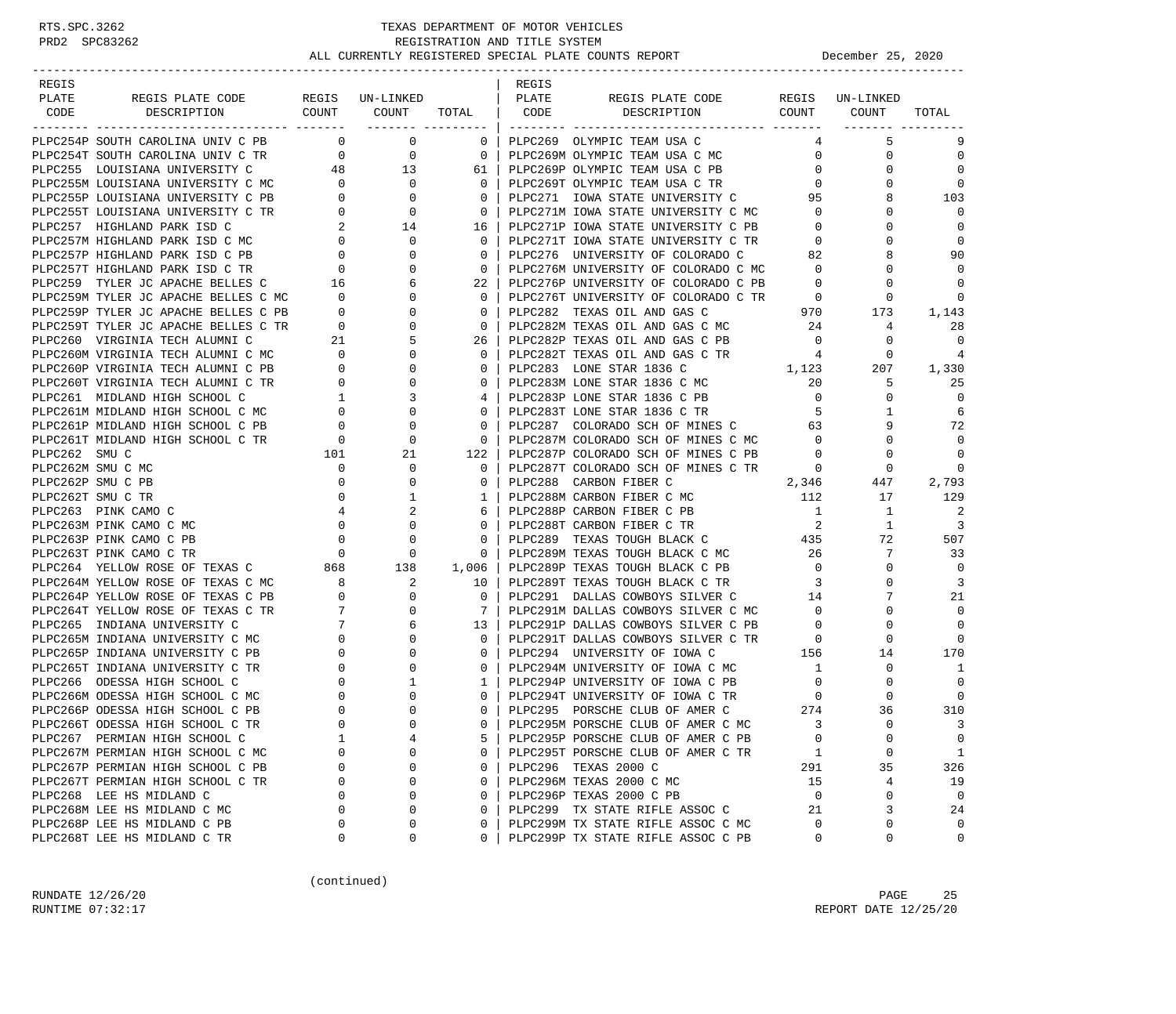| REGIS                                                                                                                                                                                                                                      |                                            |                                                                                                                          |                          | REGIS  |                                                                              |                 |                      |                            |
|--------------------------------------------------------------------------------------------------------------------------------------------------------------------------------------------------------------------------------------------|--------------------------------------------|--------------------------------------------------------------------------------------------------------------------------|--------------------------|--------|------------------------------------------------------------------------------|-----------------|----------------------|----------------------------|
| REGIS PLATE CODE REGIS UN-LINKED<br>PLATE                                                                                                                                                                                                  |                                            |                                                                                                                          |                          | PLATE  | REGIS PLATE CODE REGIS UN-LINKED                                             |                 |                      |                            |
| CODE<br>DESCRIPTION                                                                                                                                                                                                                        |                                            | COUNT COUNT TOTAL   CODE                                                                                                 |                          |        | DESCRIPTION                                                                  |                 | COUNT COUNT          | TOTAL                      |
| PLPC299T TX STATE RIFLE ASSOC C TR 0 0 0                                                                                                                                                                                                   |                                            | ------- ---------                                                                                                        | $\overline{\phantom{0}}$ |        | PLPDCAFF PER DV COMMEN MDL AF (FEE)                                          | 12              | $\mathbf{0}$         | 12                         |
| PLPC300 TEXAS TOUGH C                                                                                                                                                                                                                      |                                            | 437 123 560                                                                                                              |                          |        | PLPDCAMC PER DV COMMEN MDL AF MC PLT                                         | $\overline{0}$  | 0                    | $\mathbf 0$                |
| PLPC300M TEXAS TOUGH C MC                                                                                                                                                                                                                  | 53                                         |                                                                                                                          | 85                       |        |                                                                              | $\overline{0}$  | $\mathbf 0$          | $\mathbf 0$                |
|                                                                                                                                                                                                                                            |                                            | $\begin{array}{c} 32 \\ 0 \end{array}$                                                                                   |                          |        | PLPDCAMF PER DV COMMEN MDL AF MC FEE<br>PLPDCARF PER DV COMMEN MDL ARMY(FEE) | 21              | $\Omega$             | 21                         |
|                                                                                                                                                                                                                                            |                                            |                                                                                                                          |                          |        |                                                                              | 68              | 0                    | 68                         |
|                                                                                                                                                                                                                                            |                                            |                                                                                                                          |                          |        | PLPDCARM PER DV COMMEN MDL ARMY PLT<br>PLPDCCG PER DV COMMEN MDL CG PLT      | $7\overline{ }$ | $\Omega$             | 7                          |
| PLPC300P TEXAS TOUGH C PB<br>PLPC300T TEXAS TOUGH C TRAILER<br>PLPC301 TEXAS VINTAGE C WHITE 726 176 902<br>PLPC301M TEXAS VINTAGE C WHITE 726 176 902<br>PLPC301M TEXAS VINTAGE C WHITE MC                                                |                                            |                                                                                                                          | 16                       |        | PLPDCCGF PER DV COMMEN MDL CG (FEE) 0                                        |                 | $\Omega$             | $\Omega$                   |
| PLPC301P TEXAS VINTAGE C WHITE PB                                                                                                                                                                                                          | $\begin{array}{c} 9 \\ 0 \end{array}$      | $\begin{array}{c} 7 \\ 0 \end{array}$                                                                                    | $\overline{0}$           |        | PLPDCGMC PER DV COMMEN MDL CG MC PLT                                         | $\mathbf{0}$    | $\Omega$             | $\mathbf 0$                |
| PLPC301T TEXAS VINTAGE C WHITE TR                                                                                                                                                                                                          | $\overline{\mathbf{8}}$                    | $\overline{\mathbf{3}}$                                                                                                  | 11                       |        | PLPDCGMF PER DV COMMEN MDL CG MC FEE                                         | $\mathbf{0}$    | $\Omega$             | $\Omega$                   |
|                                                                                                                                                                                                                                            |                                            |                                                                                                                          | 2,627                    |        | PLPDCGVF PER DV CMDTN VLR COAST GD F                                         | $\mathbf 0$     | $\Omega$             | $\mathbf 0$                |
| PLPC302 TEXAS VINTAGE C BLACK $2,092$ 535<br>PLPC302M TEXAS VINTAGE C BLACK MC 45 24                                                                                                                                                       |                                            |                                                                                                                          | 69                       |        | PLPDCJMC PER DV COMMEN MDL JS MC PLT                                         | $\overline{0}$  | $\Omega$             | $\mathbf 0$                |
|                                                                                                                                                                                                                                            |                                            |                                                                                                                          | $\overline{0}$           |        | PLPDCJMF PER DV COMMEN MDL JS MC FEE                                         | $\overline{0}$  | $\Omega$             | 0                          |
|                                                                                                                                                                                                                                            |                                            |                                                                                                                          | 10                       |        |                                                                              | 26              | 1                    | 27                         |
|                                                                                                                                                                                                                                            |                                            |                                                                                                                          | 978                      |        | PLPDCJS PER DV COMMEN MDL JS PLT<br>PLPDCJSF PER DV COMMEN MDL JS (FEE)      | $\overline{0}$  | $\Omega$             | $\Omega$                   |
|                                                                                                                                                                                                                                            |                                            |                                                                                                                          | 25                       |        | PLPDCNMC PER DV COMMEN MDL NV MC PLT                                         | $\mathbf{0}$    | 0                    | $\mathbf 0$                |
|                                                                                                                                                                                                                                            |                                            |                                                                                                                          |                          |        |                                                                              |                 | $\Omega$             |                            |
|                                                                                                                                                                                                                                            |                                            |                                                                                                                          | $\overline{0}$           |        | PLPDCNMF PER DV COMMEN MDL NV MC FEE                                         | $\mathbf{1}$    | $\mathbf{1}$         | 1                          |
| PIPC303T LONE STAR BADGE C PB<br>PIPC303T LONE STAR BADGE C TRLR 4<br>PIPC305 UNIVERSITY OF VIRGINIA C 61<br>PIPC305M UNIVERSITY OF VIRGINIA C MC 1<br>PLPC305P UNIVERSITY OF VIRGINIA C PB<br>PLPC305T UNIVERSITY OF VIRGINIA C TR 0<br>0 |                                            |                                                                                                                          | $-5$                     |        | PLPDCNV PER DV COMMEN MDL NAVY PLT                                           | 25<br>20        | $\Omega$             | 26<br>20                   |
|                                                                                                                                                                                                                                            |                                            |                                                                                                                          | 68                       |        | PLPDCNVF PER DV COMMEN MDL NAVY(FEE)                                         |                 |                      |                            |
|                                                                                                                                                                                                                                            |                                            |                                                                                                                          | $\mathbf{1}$             |        | PLPDCRMC PER DV COMMEN MDL AR MC PLT                                         | $\overline{0}$  | $\Omega$             | $\Omega$                   |
| PLPC305P UNIVERSITY OF VIRGINIA C PB 0<br>PLPC305T UNIVERSITY OF VIRGINIA C TR 0<br>PLPC306 JACKSON STATE UNIV C 54                                                                                                                        |                                            |                                                                                                                          | $\mathbf{0}$             |        | PLPDCRMF PER DV COMMEN MDL AR MC FEE                                         | $\mathbf{1}$    | 0                    | 1                          |
|                                                                                                                                                                                                                                            |                                            |                                                                                                                          | $\overline{\mathbf{0}}$  |        | PLPDDAMC PER DEAF DRVR AWARENESS MC                                          | $\overline{1}$  | $\Omega$             | 1                          |
|                                                                                                                                                                                                                                            |                                            | $\mathbf{0}$                                                                                                             | 54                       |        | PLPDDAPB PER DEAF DRVR AWARENESS PB                                          | $\mathbf{0}$    | $\Omega$             | $\mathbf 0$<br>$\mathbf 0$ |
| PLPC306M JACKSON STATE UNIV C MC                                                                                                                                                                                                           |                                            | $\mathbf{0}$                                                                                                             | $\mathbf{1}$             |        | PLPDDATR PER DEAF DRVR AWARENESS TR<br>PLPDDAWA PER DEAF DRVR AWARENESS PLT  | $\mathbf{0}$    | $\Omega$             |                            |
| PLPC306P JACKSON STATE UNIV C PB                                                                                                                                                                                                           |                                            | $\overline{0}$                                                                                                           | $\mathbf{0}$             |        |                                                                              | 6               | $\Omega$<br>$\Omega$ | 6                          |
| PLPC306T JACKSON STATE UNIV C TR                                                                                                                                                                                                           |                                            | $\overline{0}$                                                                                                           | $\overline{0}$           |        | PLPDDDMC PER DV DSM DOD MC PLT                                               | $\mathbf{0}$    |                      | $\mathbf 0$                |
| PLPC309 LONE STAR CARBON FIBER C                                                                                                                                                                                                           |                                            | 31                                                                                                                       | 33                       |        | PLPDDDMF PER DV DSM DOD MC PLT (FEE)                                         | $\mathbf{0}$    | $\Omega$             | $\mathbf 0$                |
| PLPC309M LONE STAR CARBON FIBER C MC                                                                                                                                                                                                       |                                            |                                                                                                                          | 2                        |        | PLPDDHMC PER DV DSM DOHS MC PLT                                              | $\mathbf{0}$    | $\Omega$             | $\mathbf 0$                |
| PLPC309P LONE STAR CARBON FIBER C PB                                                                                                                                                                                                       |                                            |                                                                                                                          | $\mathbf{0}$             |        | PLPDDHMF PER DV DSM DOHS MC PLT(FEE)<br>PLPDDMCF PER DIS SER MDL DOD MC(FEE) | $\mathbf 0$     | $\Omega$             | $\Omega$                   |
| PLPC309T LONE STAR CARBON FIBER C TR                                                                                                                                                                                                       |                                            | $\begin{array}{ccc} 0 & & & \\ 0 & & & \\ 0 & & & \\ 0 & & & \\ 0 & & & \\ 0 & & & \\ 0 & & & \\ 0 & & & \\ \end{array}$ | $\mathbf{0}$             |        |                                                                              | $\mathbf{0}$    | $\Omega$             | $\Omega$                   |
| PLPC310 ZETA PHI BETA C                                                                                                                                                                                                                    |                                            |                                                                                                                          | 2                        |        | PLPDDTMC PER DV DSM DOT MC PLT                                               | $\mathbf{0}$    | 0                    | $\Omega$                   |
| PLPC310M ZETA PHI BETA C MC                                                                                                                                                                                                                |                                            |                                                                                                                          | $\mathbf{0}$             |        | PLPDDTMF PER DV DSM DOT MC PLT (FEE)                                         | $\mathbf 0$     | $\Omega$             | 0                          |
| PLPC310P ZETA PHI BETA C PB                                                                                                                                                                                                                |                                            |                                                                                                                          | $\mathbf{0}$             | PLPDES | PER DESERT STORM PLT                                                         | 119             | 4                    | 123                        |
| PLPC310T ZETA PHI BETA C TR                                                                                                                                                                                                                | $\begin{array}{c} 0 \\ 0 \\ 0 \end{array}$ | $\begin{array}{c} 0 \\ 0 \\ 0 \end{array}$<br>$\mathbf 0$                                                                | $\circ$                  |        | PLPDESMC PER DESERT STORM MC PLT                                             | 4               | $\Omega$             | 4                          |
| PLPC400 TIERRA DE VAQUEROS C                                                                                                                                                                                                               |                                            | $\overline{0}$                                                                                                           | $\overline{0}$           |        | PLPDESPB PER DESERT STORM PB PLT                                             | $\mathbf{0}$    | $\Omega$             | 0                          |
| PLPC401 UNIVERSITY OF MICHIGAN C 209                                                                                                                                                                                                       |                                            | 28                                                                                                                       | 237                      |        | PLPDESTR PER DESERT STORM TR PLT                                             | 0               | 0                    | $\mathbf 0$                |
| PLPC401M UNIVERSITY OF MICHIGAN C MC                                                                                                                                                                                                       | $5^{\circ}$                                | $\overline{1}$                                                                                                           | 6                        |        | PLPDFVMC PER DV DIST FLY CRS VLR MC                                          | $\mathbf{0}$    | $\Omega$             | $\mathbf 0$                |
| PLPC401P UNIVERSITY OF MICHIGAN C PB                                                                                                                                                                                                       | $\overline{\phantom{0}}$                   | $\overline{0}$                                                                                                           | $\mathbf{0}$             |        | PLPDFVMF PER DV DIST FLY CR VLR MC F                                         | $\mathbf{0}$    | $\Omega$             | $\mathbf 0$                |
| PLPC401T UNIVERSITY OF MICHIGAN C TR<br>PLPDAEMF PER DV ARM FORCES EXP MC F       1<br>PLPDAFMC PER DV CMDTN VLR AIRF MC            0<br>PLPDAFMF PER DV CMDTN VLR AIRF MC F           0<br>PLPDAFVF PER DV CMDTN VLR AIR FORC F           |                                            | $\mathbf{0}$                                                                                                             | $\mathbf{1}$             |        | PLPDGWMF PER DV GLBL WAR TER SV MC F<br>PLPDHMCF PER DIS SER MDL DHS MC(FEE) | $\mathbf{0}$    | $\Omega$             | $\Omega$                   |
|                                                                                                                                                                                                                                            |                                            | $\mathbf{0}$                                                                                                             | $\mathbf{1}$             |        |                                                                              | $\mathbf 0$     | $\Omega$             | $\Omega$                   |
|                                                                                                                                                                                                                                            |                                            | $\mathbf{0}$                                                                                                             | $\overline{0}$           |        | PLPDIMES PER MARCH OF DIMES PLT                                              | 21              | 1                    | 22                         |
|                                                                                                                                                                                                                                            |                                            | $\Omega$                                                                                                                 | $0-1$                    |        | PLPDINMF PER DV INHERENT RESOLVE MCF                                         | $\mathbf{0}$    | $\Omega$             | $\mathbf 0$                |
| PLPDAFVF PER DV CMDTN VLR AIR FORC F                                                                                                                                                                                                       |                                            | $\Omega$                                                                                                                 | $\Omega$                 |        | PLPDJSMC PER DV CMDTN VLR JT SVC MC                                          | $\Omega$        | $\Omega$             | $\Omega$                   |
| PER DAUGHTERS AMER REV PLT<br>PLPDAR                                                                                                                                                                                                       | 54                                         | 3                                                                                                                        | 57                       |        | PLPDJSMF PER DV CMDTN VLR JT SV MC F                                         |                 | 0                    | 0                          |
| PLPDARMC PER DAUGHTERS AMER REV MC                                                                                                                                                                                                         | 0                                          | $\Omega$                                                                                                                 | 0                        |        | PLPDKOMF PER DV KOSOVO CAMPGN M MC F                                         | $\Omega$        | 0                    | 0                          |
| PLPDARPB PER DAUGHTERS AMER REV PB                                                                                                                                                                                                         | 0                                          | 0                                                                                                                        | 0                        | PLPDLR | PER DEALER PLT                                                               | 0               | 2,620                | 2,620                      |
| PLPDARTR PER DAUGHTERS AMER REV TR                                                                                                                                                                                                         | 0                                          | 0                                                                                                                        | 0                        |        | PLPDLRMC PER DEALER MOTORCYCLE PLT                                           | $\Omega$        | 7                    | 7                          |
| PLPDASMF PER DV ARM FORCES SVC MC F                                                                                                                                                                                                        | 1                                          | $\Omega$                                                                                                                 | 1                        |        | PLPDMAMC DV US MILITARY - WEST POINT                                         | $\mathbf 0$     | 0                    | $\mathbf 0$                |
| PLPDAYMC PER DV CMDTN VLR ARMY MC                                                                                                                                                                                                          | $\mathbf 0$                                | $\Omega$                                                                                                                 | 0                        |        | PLPDMAMC DV US AIR FORCE ACADEMY                                             | $\mathbf 0$     | 0                    | $\mathbf 0$                |
| PLPDAYMF PER DV CMDTN VLR ARMY MC F                                                                                                                                                                                                        | 1                                          | 0                                                                                                                        | 1                        |        | PLPDMAMC DV US NAVAL ACADEMY                                                 | O               | 0                    | 0                          |
| PLPDCAF PER DV COMMEN MDL AF PLT                                                                                                                                                                                                           | 19                                         | 0                                                                                                                        | 19                       |        | PLPDMAMC DV US COAST GUARD ACADEMY                                           | 0               | 0                    | 0                          |

(continued)

RUNDATE 12/26/20 PAGE 26 RUNTIME 07:32:17 REPORT DATE 12/25/20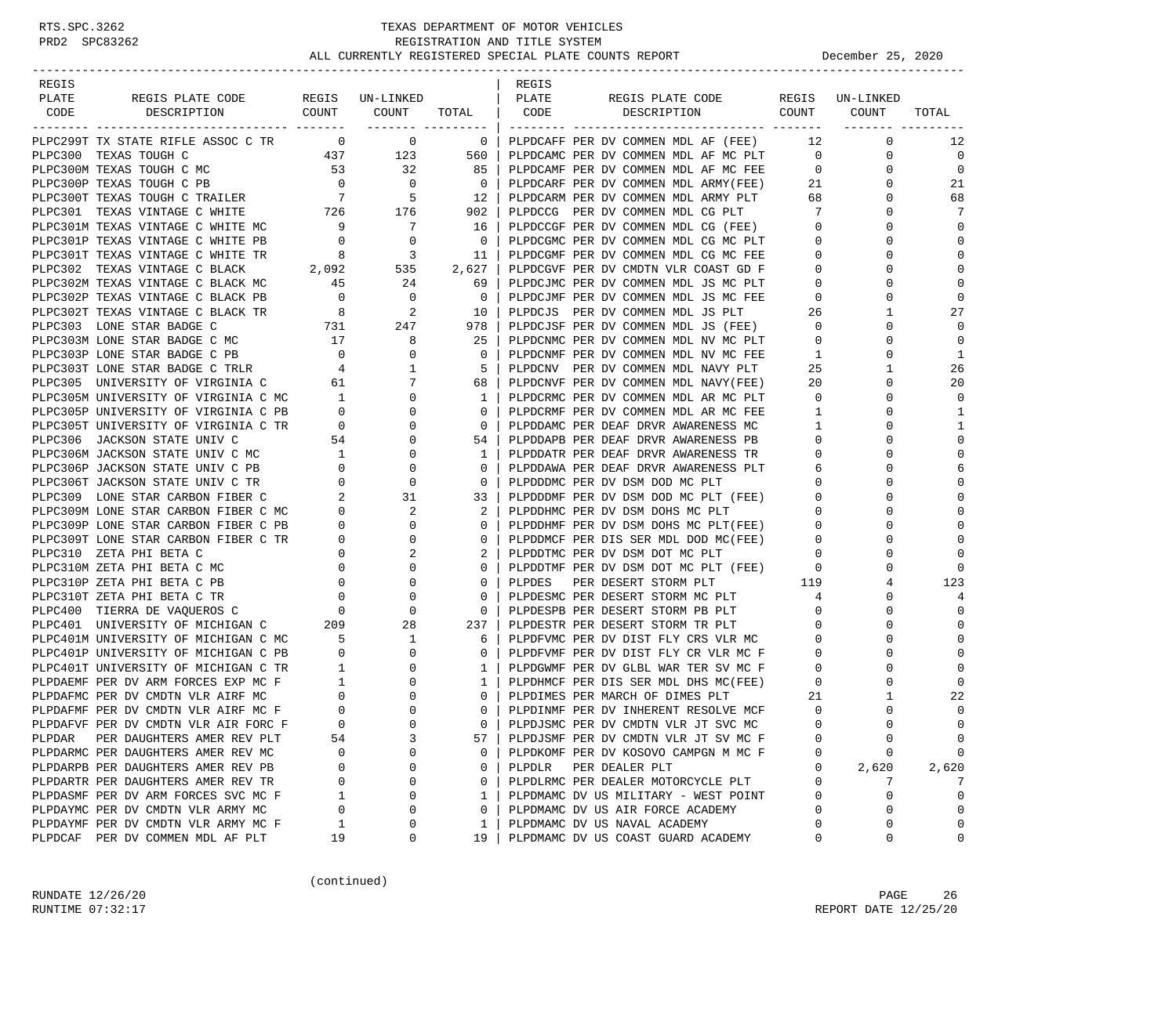| REGIS |                                                                                                                                                               |                                        |                                                     |                | REGIS |                                                                            |                            |                 |                |
|-------|---------------------------------------------------------------------------------------------------------------------------------------------------------------|----------------------------------------|-----------------------------------------------------|----------------|-------|----------------------------------------------------------------------------|----------------------------|-----------------|----------------|
| PLATE | REGIS PLATE CODE                                                                                                                                              |                                        | REGIS UN-LINKED                                     |                | PLATE | REGIS PLATE CODE                                                           |                            | REGIS UN-LINKED |                |
|       | CODE DESCRIPTION                                                                                                                                              |                                        | COUNT COUNT                                         | TOTAL   CODE   |       | DESCRIPTION COUNT COUNT                                                    |                            |                 | TOTAL          |
|       |                                                                                                                                                               |                                        |                                                     |                |       |                                                                            |                            |                 |                |
|       | PLPDMAMC DV US MERCHANT MARINE ACDMY                                                                                                                          |                                        | $\overline{0}$<br>$\overline{0}$                    | $\overline{0}$ |       | PLPDUBLU PER DU BLUE HERON PLT 181                                         |                            | 6               | 187            |
|       | PLPDMAMF DV US MILITARY - WEST POINT 0                                                                                                                        |                                        | $\overline{0}$                                      | $\mathbf{0}$   |       | PLPDUBMC PER DU BLUE HERON MC PLT 1                                        |                            | $\mathbf 0$     | 1              |
|       | PLPDMAMF DV US AIR FORCE ACADEMY                                                                                                                              | $\begin{pmatrix} 0 \\ 0 \end{pmatrix}$ | $\mathbf{0}$                                        | $\circ$        |       | PLPDUBPB PER DU BLUE HERON PB PLT                                          | $\mathbf{0}$               | 0               | $\mathbf 0$    |
|       | PLPDMAMF DV US NAVAL ACADEMY                                                                                                                                  |                                        | $\overline{0}$                                      | $\circ$        |       | PLPDUBTR PER DU BLUE HERON TRL                                             | 3                          | 0               | 3              |
|       | PLPDMAMF DV US COAST GUARD ACADEMY 0<br>PLPDMAMF DV US MERCHANT MARINE ACDMY 0                                                                                |                                        | 0                                                   | $\mathbf{0}$   |       | PLPDUTHR PER DU THREE DOGS PLT                                             | 63                         | 7               | 70             |
|       |                                                                                                                                                               |                                        | $\mathbf 0$                                         | $\mathbf{0}$   |       | PLPDUTMC PER DU THREE DOGS MC PLT                                          | $\mathbf{1}$               | $\Omega$        | 1              |
|       | PLPDMMMF PER DV MRCHNT MRN EXP MC F                                                                                                                           | $\overline{\mathbf{0}}$                | $\begin{matrix}0\\98\end{matrix}$<br>$\overline{0}$ | $\mathbf{0}$   |       | PLPDUTPB PER DU THREE DOGS PB PLT                                          | $\overline{0}$             | $\mathbf 0$     | $\mathbf 0$    |
|       | PLPDMSF PER MERITORIOUS SVC MDL FEE                                                                                                                           |                                        | 11                                                  | 109            |       | PLPDUTRL PER DU THREE DOGS TRL PLT                                         | $\overline{0}$             | 1               | 1              |
|       | PLPDMSMC PER DEFENSE MERIT SVC MC                                                                                                                             | $\sim$ 2                               | $\overline{0}$                                      | 2              |       | PLPDVAC PER DV ARMY DST CROSS PLT                                          | 2                          | $\Omega$        | $\overline{2}$ |
|       | PLPDMSMF PER DEFENSE MERIT SVC MC F 1<br>PLPDMSV PER DEFENSE MERIT SVC MDL 58                                                                                 |                                        | 0                                                   | $\mathbf{1}$   |       | PLPDVACF PER DV ARMY DST CROSS (FEE)                                       | $\overline{1}$             | 0               | 1              |
|       | PLPDMSV PER DEFENSE MERIT SVC MDL                                                                                                                             |                                        | 3                                                   | 61             |       | PLPDVACM PER DV ARMY DST CROSS MC                                          | $\circ$                    | 0               | $\mathbf{0}$   |
|       | PLPDMSVC PER MERITORIOUS SVC MDL PLT                                                                                                                          | 462                                    | 13                                                  | 475            |       | PLPDVADF DV US MILITARY - WEST POINT                                       | 2                          | 1               | 3              |
|       | PLPDMSVF PER DEFENSE MERIT SVC MDL F                                                                                                                          | 19                                     | $\mathbf{1}$                                        | 20             |       | PLPDVADF DV US AIR FORCE ACADEMY                                           | $\mathbf{1}$               | 0               | 1              |
|       | PLPDMVMC PER MERITORIOUS SVC MDL MC                                                                                                                           | $\overline{4}$                         | 0                                                   | 4              |       | PLPDVADF DV US NAVAL ACADEMY                                               | 3                          | $\Omega$        | 3              |
|       | PLPDMVMF PER MERITORIOUS SVC MD MC F                                                                                                                          | $\overline{4}$                         | 2<br>$\begin{array}{c} 4 \\ 0 \end{array}$          | 6              |       | PLPDVADF DV US COAST GUARD ACADEMY<br>PLPDVADF DV US MERCHANT MARINE ACDMY | $\overline{0}$             | 0               | $\Omega$       |
|       | PLPDNYMC PER DV CMDTN VLR NV MRN MC                                                                                                                           |                                        | $\mathbf{0}$                                        | $\mathbf{0}$   |       |                                                                            | $\overline{0}$             | $\Omega$        | $\mathbf 0$    |
|       | PLPDNYMF PER DV CMDTN VLR NV MRN MCF                                                                                                                          | $\overline{0}$                         | $\mathbf{0}$                                        | $\mathbf{0}$   |       | PLPDVAEF PER DV ARM FORCES EXP MDL F                                       | 12                         | 0               | 12             |
|       | PLPDOVMC PER DV MIL VOL SVC MDL MC                                                                                                                            | $\overline{0}$                         | 0                                                   | 0              |       | PLPDVAEM PER DV ARM FORCES EXP MC                                          | $\overline{0}$             | $\Omega$        | $\Omega$       |
|       | PLPDOVMF PER DV MIL VOL SVC MDL MC F                                                                                                                          | $\overline{0}$                         | 0                                                   | 0              |       | PLPDVAF PER DV U.S. AIR FORCE PLT                                          | 557                        | 5               | 562            |
|       | PLPDPPBP PER DP PRIVATE BUS PLT 1<br>PLPDSAMF PER DIST SERV ARMY MC (FEE) 0                                                                                   |                                        | 0                                                   | 1              |       | PLPDVAFD PER DV ARM FORCES EXP MDL                                         | 30                         | 3               | 33             |
|       |                                                                                                                                                               |                                        | 0                                                   | $\circ$        |       | PLPDVAFF PER DV U.S. AIR FORCE (FEE)                                       | 287                        | 13              | 300            |
|       | PLPDSCMF PER DIS SER CST GRD MC(FEE)                                                                                                                          | $\overline{0}$                         | 0                                                   | $\mathbf{0}$   |       | PLPDVAFM PER DV U.S. AIR FORCE MC                                          | $\overline{\phantom{a}}$ 3 | $\mathbf 0$     | 3              |
|       | PLPDSDDF PER DIST SER MDL DOD (FEE)                                                                                                                           | $\overline{0}$                         | 0                                                   | 0              |       | PLPDVAFS PER DV ARM FORCES SVC MDL                                         | 5                          | 0               | 5              |
|       | PLPDSDMC PER DIST SER MDL DOD MC PLT                                                                                                                          | $\overline{\phantom{0}}$               | 0                                                   | $\circ$        |       | PLPDVAM PER DV AIR MEDAL PLT                                               | 113                        | 2               | 115            |
|       | PLPDSDTF PER DIST SER MDL DOT (FEE)                                                                                                                           | $\mathbf 0$                            | 0                                                   | $\mathbf{0}$   |       | PLPDVAMC PER DV AIR MEDAL MC (FEE)                                         | 2                          | 0               | 2              |
|       | PLPDSFMF PER DIS SER AIRFRC MC (FEE)                                                                                                                          | $\overline{\phantom{0}}$               | $\mathbf 0$                                         | $\circ$        |       | PLPDVAMF PER DV ARMY DST CRS MC(FEE)                                       | $\overline{0}$             | $\Omega$        | $\mathbf 0$    |
|       | PLPDSHSC PER DIST SER MDL DHS MC PLT                                                                                                                          | $\mathbf{0}$                           | 0                                                   | $\mathbf{0}$   |       | PLPDVAMM PER DV AIR MEDAL MC PLT                                           | $\circ$                    | 0               | $\Omega$       |
|       | PLPDSHSF PER DIST SER MDL DHS (FEE)                                                                                                                           | $\mathbf{0}$                           | 0                                                   | 0              |       | PLPDVAMS PER DV AIRMANS MDL PLT                                            | $\overline{3}$             | 0               | 3              |
|       | PLPDSMA PER DISTING SERV AIR FORCE                                                                                                                            | 5                                      | 0                                                   | 5              |       | PLPDVAR PER DV U.S. ARMY PLT 1,075                                         |                            | 19              | 1,094          |
|       | PLPDSMAF PER DISTING SERV ARMY (FEE)                                                                                                                          | $\overline{1}$                         | 0                                                   | 1              |       | PLPDVARF PER DV U.S. ARMY PLT (FEE) 540                                    |                            | 17              | 557            |
|       | PLPDSMAM PER DISTING SERV ARMY MC                                                                                                                             | $\overline{0}$                         | $\mathbf 0$                                         | $\circ$        |       | PLPDVARM PER DV U.S. ARMY MC PLT                                           | $\overline{\phantom{a}}$   | $\mathbf{0}$    | 2              |
|       | PLPDSMAR PER DISTINGUISHED SERV ARMY                                                                                                                          |                                        | 1                                                   | 9              |       | PLPDVASF PER DV ARM FORCES SVC MDL F                                       | - 2                        | 1               | 3              |
|       | PLPDSMCF PER DIS SER CST GUARD (FEE)                                                                                                                          | $\overline{0}$                         | 0                                                   | 0              |       | PLPDVASM PER DV ARM FORCES SVC MC                                          | $\overline{0}$             | 0               | $\Omega$       |
|       | PLPDSMCG PER DIST SERV COAST GUARD                                                                                                                            | $\overline{\mathbf{1}}$                | 0                                                   | 1              |       | PLPDVAV PER DV AIR MEDAL VALOR PLT                                         | 8                          | 0               | 8              |
|       | PLPDSMCM PER DIST SERV CST GUARD MC                                                                                                                           | $\overline{0}$                         | 0                                                   | 0              |       | PLPDVAVF PER DV AIR MEDAL VLR (FEE)                                        | 6                          | 1               | 7              |
|       | PLPDSMDD PER DIST SER MDL DOD                                                                                                                                 | $\overline{1}$                         | 0                                                   | 1              |       | PLPDVAVM PER DV AIR MEDAL VALOR MC                                         | 1                          | $\Omega$        | 1              |
|       | PLPDSMDD PER DIST SER MDL DOT 0<br>PLPDSMDT PER DIST SER AIR FORCE (FEE) 2<br>PLPDSMFF PER DIS SER AIR FORCE (FEE) 2<br>PLPDSMFM PER DIST SERV AIR FORCE MC 0 |                                        | 0                                                   | $\mathbf{0}$   |       | PLPDVAYF PER DV CMDTN VLR ARMY (FEE)                                       | $\overline{3}$             | 0               | 3              |
|       |                                                                                                                                                               |                                        | 0                                                   | 2              |       | PLPDVA1F PER DV AIR MEDAL PLT (FEE)                                        | 50                         | 0               | 50             |
|       |                                                                                                                                                               |                                        | 0                                                   | $\mathbf{0}$   |       | PLPDVBMC PER DV COMBAT MED BDGE MC                                         | $\overline{1}$             | $\Omega$        | 1              |
|       | PLPDSMHS PER DIST SER MDL DOHS                                                                                                                                | $\mathbf 0$                            | 0                                                   | $\circ$        |       | PLPDVBMF PER DV BRONZE STAR MC (FEE)<br>PLPDVBR PER DV BRONZE STAR MEDAL   | $7\phantom{.000}$          | 1               | 8              |
|       | PLPDSMNF PER DISTING SERV NAVY (FEE)                                                                                                                          | $\overline{0}$                         | $\Omega$                                            | $\Omega$       |       | PLPDVBR PER DV BRONZE STAR MEDAL                                           | 403                        | $\overline{4}$  | 407            |
|       | PLPDSMNM PER DISTING SERV NAVY MC                                                                                                                             | $\Omega$                               | $\Omega$                                            | $\Omega$       |       | PLPDVBRF PER DV BRONZE STAR (FEE)                                          | 256                        | $\overline{a}$  | 258            |
|       | PLPDSMNV PER DISTINGUISHED SERV NAVY                                                                                                                          | 2                                      | 0                                                   | 2              |       | PLPDVBRM PER DV BRONZE STAR MEDAL MC                                       | 1                          | 0               | $1\,$          |
|       | PLPDSNMF PER DIST SERV NAVY MC (FEE)                                                                                                                          | 1                                      | 0                                                   | 1              |       | PLPDVBV PER DV BRONZE STAR VALOR                                           | 37                         | 1               | 38             |
|       | PLPDSSCF PER DEF SPR SRV MDL MC(FEE)                                                                                                                          | 0                                      | 0                                                   | 0              |       | PLPDVBVF PER DV BRNZ STAR VALOR(FEE)                                       | 21                         | 0               | 21             |
|       | PLPDSSM PER DEF SUPERIOR SERV MEDAL                                                                                                                           | 22                                     | 0                                                   | 22             |       | PLPDVBVM PER DV BRONZE STAR VALOR MC                                       | 0                          | 0               | 0              |
|       | PLPDSSMC PER DEF SUPER SERV MDL MC                                                                                                                            | 0                                      | 0                                                   | 0              |       | PLPDVCAB PER DV COMBAT ACTION BDGE                                         | 100                        | 0               | 100            |
|       | PLPDSSMF PER DEF SUPER SERV MDL(FEE)                                                                                                                          | 4                                      | 0                                                   | 4              |       | PLPDVCAF PER DV COMBAT ACTION BDGE F                                       | 48                         | 0               | 48             |
|       | PLPDSTMC PER DIS SER MDL DOT MC PLT                                                                                                                           | 0                                      | 0                                                   | 0              |       | PLPDVCAM PER DV COMBAT ACTION BDG MC                                       | 0                          | 0               | 0              |
|       | PLPDTMCF PER DIS SER MDL DOT MC(FEE)                                                                                                                          | 0                                      | 0                                                   | 0              |       | PLPDVCAY PER DV CMDTN VLR ARMY PLT                                         | 3                          | 0               | 3              |

(continued)

RUNDATE  $12/26/20$  PAGE 27 RUNTIME 07:32:17 REPORT DATE 12/25/20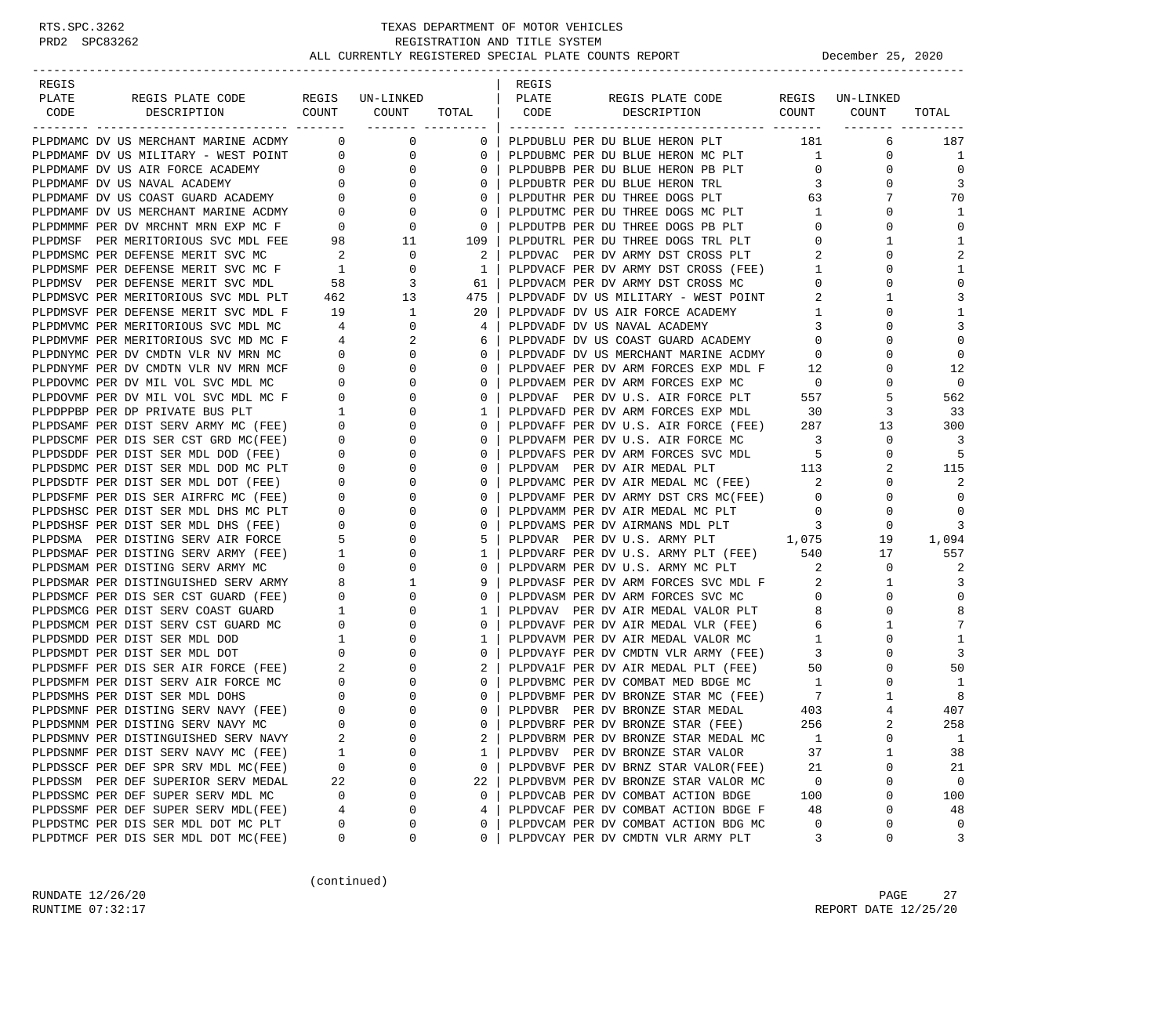| REGIS                                |                               |                      |              | REGIS |                                      |                |                 |                |
|--------------------------------------|-------------------------------|----------------------|--------------|-------|--------------------------------------|----------------|-----------------|----------------|
| PLATE<br>REGIS PLATE CODE            |                               | REGIS UN-LINKED      |              | PLATE | REGIS PLATE CODE                     |                | REGIS UN-LINKED |                |
| CODE<br>DESCRIPTION                  | COUNT                         | COUNT                | TOTAL        | CODE  | DESCRIPTION                          | COUNT          | COUNT           | TOTAL          |
|                                      |                               | ________ _______     |              |       |                                      |                |                 |                |
| PLPDVCBF PER DV COMBAT MED BADGE FEE | 7                             | $\overline{0}$       | 7            |       | PLPDVGSF PER DV GLBL WAR TER SVC FEE | 36             | $\mathbf{1}$    | 37             |
| PLPDVCBM PER DV COMBAT ACTION MDL F  |                               | 0<br>$4\overline{ }$ | 4            |       | PLPDVGSM PER DV GLBL WAR TER SVC MC  | $\mathbf{1}$   | 0               | 1              |
| PLPDVCCF PER DV COMBAT ACTRB CG MC F | $0 \qquad \qquad$             | 0                    | $\mathbf{0}$ |       | PLPDVGWF PER DV GLBL WAR TER EXP F   | 22             | $\mathbf{0}$    | 22             |
| PLPDVCCG PER DV CMDTN VLR COAST GRD  | $\mathbf{0}$                  | $\mathbf 0$          | 0            |       | PLPDVGWM PER DV GLBL WAR TER EXP MC  | $\overline{0}$ | $\mathbf{0}$    | $\mathbf 0$    |
| PLPDVCCM PER DV COMBAT ACT RBN CG MC | $\mathbf{0}$                  | 0                    | 0            |       | PLPDVGWS PER DV GLBL WAR TER SVC MDL | 67             | 1               | 68             |
| PLPDVCFM PER DV COMBAT ACTN BDG MC F | 2                             | 0                    | 2            |       | PLPDVGWT PER DV GLBL WAR TER EXP PLT | 49             | 2               | 51             |
| PLPDVCG PER DV U.S. COAST GUARD PLT  | 28                            | 1                    | 29           |       | PLPDVHA PER DV CMOH ARMY PLT         | $\circ$        | 0               | $\Omega$       |
| PLPDVCGF PER DV US COAST GUARD (FEE) | 17                            | 0                    | 17           |       | PLPDVHAF PER DV CMOH ARMY PLT (FEE)  | $\overline{0}$ | 0               | $\Omega$       |
| PLPDVCGM PER DV U.S. COAST GUARD MC  | $\overline{1}$                | 0                    | $\mathbf{1}$ |       | PLPDVHAM PER DV CMOH ARMY MC PLT     | $\mathbf 0$    | $\Omega$        | $\Omega$       |
| PLPDVCIF PER DV COMBAT INFANTRY BD F | 39                            | 0                    | 39           |       | PLPDVHF PER DV CMOH AIR FORCE PLT    | $\mathbf 0$    | 0               | $\Omega$       |
| PLPDVCIN PER DV COMBAT INFANTRY BDGE | 116                           | 0                    | 116          |       | PLPDVHFF PER DV CMOH AIR FORCE (FEE) | $\mathbf 0$    | $\Omega$        | $\mathbf 0$    |
| PLPDVCJS PER DV CMDTN VLR JT SVC PLT | $\overline{\phantom{a}}^2$    | 0                    | 2            |       | PLPDVHFM PER DV CMOH AIR FORCE MC    | $\mathbf{0}$   | $\Omega$        | $\Omega$       |
| PLPDVCMB PER DV COMBAT ACTION MDL    | 11                            | 1                    | 12           |       | PLPDVHMF PER DV CMOH ARMY MC (FEE)   | 0              | $\Omega$        | $\Omega$       |
| PLPDVCMC PER DV COMBAT ACTN MDL MC F | $\overline{0}$                | 0                    | $\mathbf{0}$ |       | PLPDVHN PER DV CMOH NAVY PLT         | 0              | $\Omega$        | $\Omega$       |
| PLPDVCMD PER DV COMBAT MED BADGE     | 29                            | 0                    | 29           |       | PLPDVHNF PER DV CMOH NAVY PLT (FEE)  | $\mathbf 0$    | 0               | $\Omega$       |
| PLPDVCMF PER DV DIST FLY CR MC (FEE) | $\overline{\phantom{0}}$      | 0                    | $\mathbf{0}$ |       | PLPDVHNM PER DV CMOH NAVY MC PLT     | 0              | $\Omega$        | $\mathbf 0$    |
| PLPDVCMM PER DV COMBAT ACTION MDL MC | $\mathbf{0}$                  | 0                    | 0            |       | PLPDVIMC PER DV COMBAT INFANTR BD MC | 0              | 0               | $\Omega$       |
| PLPDVCNY PER DV CMDTN VLR NV MRN     | 4                             | 0                    | 4            |       | PLPDVIMF PER DV COMBAT INFTR BD MC F | 3              | 1               | 4              |
| PLPDVCOA PER DV COAST GUARD MDL PLT  | 2                             | 0                    | 2            |       | PLPDVINF PER DV INHERENT RESOLVE FEE | 5              | $\Omega$        |                |
| PLPDVCOF PER DV COAST GUARD MDL(FEE) | $\mathbf{1}$                  | 0                    | 1            |       | PLPDVINM PER DV INHERENT RESOLVE MC  | $\mathbf{0}$   | 0               | $\Omega$       |
|                                      | $\mathbf{1}$                  | 0                    | $\mathbf{1}$ |       |                                      | -5             | $\Omega$        | 5              |
| PLPDVCOM PER DV COAST GUARD MDL MC   |                               | $\mathbf 0$          |              |       | PLPDVINR PER DV INHERENT RESOLVE PLT |                | $\Omega$        | $\Omega$       |
| PLPDVCOS PER DV COAST GUARD MDL MC F | $\mathbf 0$<br>$\overline{0}$ |                      | $\mathbf{0}$ |       | PLPDVJSF PER DV CMDTN VLR JT SVC FEE | $\mathbf{0}$   | $\Omega$        | 6              |
| PLPDVCRF PER DV COMBAT ACTN RBN CG F |                               | 1                    | $\mathbf{1}$ |       | PLPDVKDF PER DV KOREAN DEF SVC MDL F | 6              |                 |                |
| PLPDVCRG PER DV COMBAT ACTION RBN CG | $\mathbf 0$                   | $\mathbf 0$          | 0            |       | PLPDVKDS PER DV KOREAN DEF SVC MDL   | 22             | $\Omega$        | 22<br>$\Omega$ |
| PLPDVDDF PER DV DSM DOD PLT (FEE)    | $\mathbf{0}$                  | 0                    | 0            |       | PLPDVKFC PER DV NT DF SV MD KOR MC F | $\mathbf 0$    | 0               |                |
| PLPDVDFM PER DV DEFENSE MRT MDL MC F | $\mathbf 0$                   | 0                    | 0            |       | PLPDVKFM PER DV KOREAN DEF SVC MC F  | 0              | $\Omega$        | $\mathbf 0$    |
| PLPDVDHF PER DV DSM DOHS PLT (FEE)   | $\overline{0}$                | 0                    | 0            |       | PLPDVKMC PER DV NAT DEF SV MD KOR MC | 0              | 0               | $\Omega$       |
| PLPDVDMF PER DV DF SPR SV MDL MC-FEE | $\mathbf{0}$                  | 0                    | 0            |       | PLPDVKMF PER DV KOREAN SVC MDL MC F  | $\mathbf{0}$   | $\Omega$        | $\Omega$       |
| PLPDVDMM PER DV DEFENSE MERIT MDL MC | $\mathbf 0$                   | 0                    | 0            |       | PLPDVKOC PER DV KOSOVO CAMPAIGN MDL  | 3              | $\Omega$        | 3              |
| PLPDVDMS PER DV DEFENSE MERIT SVC MD | 43                            | 1                    | 44           |       | PLPDVKOF PER DV KOSOVO CAMPGN MDL F  | $\mathbf{0}$   | 0               | $\Omega$       |
| PLPDVDSD PER DV DSM DOD PLT          | $\overline{0}$                | 0                    | 0            |       | PLPDVKOM PER DV KOSOVO CAMPGN MDL MC | $\mathbf{0}$   | $\Omega$        | $\mathbf 0$    |
| PLPDVDSF PER DV DEF SPR SVC MDL(FEE) | $\overline{\phantom{a}}$      | 0                    | 3            |       | PLPDVKRM PER DV KOREAN SVC MDL MC    | $\mathbf{0}$   | $\Omega$        | $\Omega$       |
| PLPDVDSH PER DV DSM DOHS PLT         | $\mathbf{0}$                  | 0                    | 0            |       | PLPDVKSF PER DV KOREAN SERVICE MDL F | 3              | 1               | 4              |
| PLPDVDSM PER DV DEF SUPER SVC MDL MC | $\mathbf 0$                   | 0                    | 0            |       | PLPDVKSM PER DV KOREAN DEF SVC MC    | $\mathbf 0$    | $\Omega$        | $\Omega$       |
| PLPDVDSS PER DV DEF SUPERIOR SVC MDL | 6                             | 0                    | 6            |       | PLPDVKSV PER DV KOREAN SERVICE MDL   | 4              | 0               |                |
| PLPDVDST PER DV DSM DOT PLT          | $\mathbf 0$                   | 0                    | 0            |       | PLPDVKWF PER DV NATL DEF SV MD KOR F | $\mathbf 0$    | $\Omega$        | $\mathbf 0$    |
| PLPDVDTF PER DV DSM DOT PLT (FEE)    | $\overline{\mathbf{0}}$       | 0                    | $\mathbf{0}$ |       | PLPDVKWR PER DV NATL DEF SV MD KOREA | $\mathbf 0$    | 0               | $\mathbf 0$    |
| PLPDVDVF PER DV DEFENSE MERIT SVC F  | 29                            | 0                    | 29           |       | PLPDVLM PER DV LEGION OF MERIT PLT   | 184            | 2               | 186            |
| PLPDVEMC PER DV OP ENDURING FM MC    | $\overline{\phantom{0}}$      | 0                    | $\mathbf{0}$ |       | PLPDVLMF PER DV LEGION OF MERIT(FEE) | 96             | 2               | 98             |
| PLPDVEMF PER DV OP ENDURING FM MC F  | 2                             | 0                    | 2            |       | PLPDVLMM PER DV LEGION OF MERIT MC   | $\overline{0}$ | 0               | $\mathbf 0$    |
| PLPDVFC PER DV AIR FORCE CROSS PLT   | 2                             | $\Omega$             | 2            |       | PLPDVMAC DV US MILITARY - WEST POINT | 12             | $\Omega$        | 12             |
| PLPDVFCF PER DV AIR FORCE CROSS(FEE) | $\Omega$                      | $\Omega$             | $\Omega$     |       | PLPDVMAC DV US AIR FORCE ACADEMY     | 4              | $\Omega$        | 4              |
| PLPDVFCM PER DV AIR FORCE CROSS MC   | 0                             | $\Omega$             | 0            |       | PLPDVMAC DV US NAVAL ACADEMY         | 7              | 0               | 7              |
| PLPDVFCV PER DV DIST FLY CRS VLR PLT | 3                             | $\Omega$             | 3            |       | PLPDVMAC DV US COAST GUARD ACADEMY   | 1              | $\Omega$        | 1              |
| PLPDVFL PER DV DISTING FLYING CROSS  | 26                            | 0                    | 26           |       | PLPDVMAC DV US MERCHANT MARINE ACDMY | $\mathbf{1}$   | 0               | 1              |
| PLPDVFLF PER DV DIST FLY CROSS (FEE) | 13                            | 0                    | 13           |       | PLPDVMAF PER DV DSM AIR FRC MC (FEE) | 1              | 0               | 1              |
| PLPDVFLM PER DV DISTING FLY CROSS MC | 0                             | 0                    | 0            |       | PLPDVMBF PER DV BRNZ STR VLR MC(FEE) | 1              | 0               | 1              |
| PLPDVFMF PER DV AIR FORCE CR MC(FEE) | 0                             | $\Omega$             | 0            |       | PLPDVMCE PER DV MARINE CORPS EXP PLT | 4              | 1               | 5              |
| PLPDVFVF PER DV DIST FLY CRS VLR FEE | 0                             | 0                    | 0            |       | PLPDVMCF PER DV DSM CST GRD MC (FEE) | 0              | 0               | 0              |
| PLPDVGMF PER DV GLBL WAR TER EX MC F | 2                             | 0                    | 2            |       | PLPDVMCP PER DISABLED VETERAN MC PLT | 16             | 0               | 16             |

(continued)

RUNDATE  $12/26/20$  PAGE 28 RUNTIME 07:32:17 REPORT DATE 12/25/20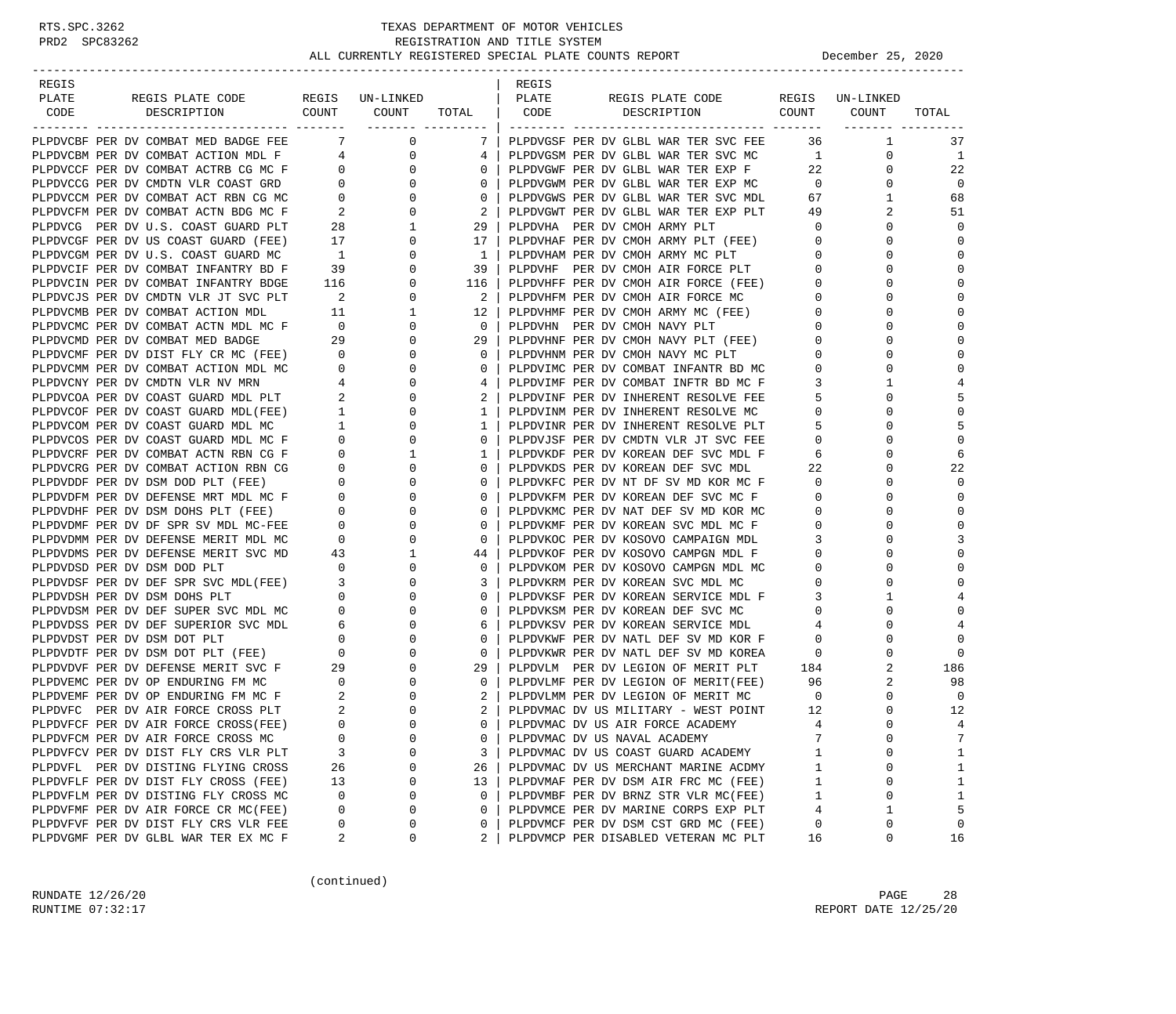| REGIS |                                                                                |                                                      |                     |                         | REGIS  |                                                                       |                         |                 |                         |
|-------|--------------------------------------------------------------------------------|------------------------------------------------------|---------------------|-------------------------|--------|-----------------------------------------------------------------------|-------------------------|-----------------|-------------------------|
| PLATE | REGIS PLATE CODE                                                               |                                                      | REGIS UN-LINKED     |                         | PLATE  | REGIS PLATE CODE                                                      |                         | REGIS UN-LINKED |                         |
| CODE  | COUNT COUNT<br>DESCRIPTION                                                     |                                                      |                     | TOTAL CODE              |        | DESCRIPTION COUNT                                                     |                         | COUNT           | TOTAL                   |
|       | PLPDVMDF PER DV SOLDIERS MDL MC FEE 0                                          |                                                      | $\overline{0}$      | $\overline{\mathbf{0}}$ | PLPDVP | PER DISABLED VETERAN PLT                                              | 1,881                   | 31              | 1,912                   |
|       | PLPDVMEF PER DV MERITORIOUS SVC MD F                                           |                                                      | 109<br>2            | 111                     |        | PLPDVPF PER DISABLED VETERAN (FEE) 1,139                              |                         | 34              | 1,173                   |
|       |                                                                                |                                                      | $\mathbf{0}$        | $\overline{0}$          |        | PLPDVPFM PER DV PRISONER WAR MD MC F                                  | $\overline{0}$          | $\mathbf{0}$    | $\Omega$                |
|       | PLPDVMEM PER DV MERITORIOUS SM MC 0<br>PLPDVMER PER DV MERITORIOUS SVC MDL 221 |                                                      | 3                   | 224                     |        | PLPDVPH PER DV PURPLE HEART PLT 150                                   |                         | 3               | 153                     |
|       | PLPDVMF PER DISABLED VET MC (FEE)                                              | 102                                                  | 5                   | 107                     |        | PLPDVPHF PER DV PURPLE HEART (FEE) 70                                 |                         | 2               | -72                     |
|       | PLPDVMFA PER DV U.S. ARMY MC (FEE)                                             | 15                                                   | $\mathbf{0}$        | 15                      |        | PLPDVPHM PER DV PURPLE HEART MC PLT                                   | $\overline{1}$          | 0               | -1                      |
|       | PLPDVMFC PER DV US COAST GRD MC(FEE) 0                                         |                                                      | $\mathbf{0}$        | $\mathbf{0}$            |        | PLPDVPMC PER DV PRISONER WAR MDL MC                                   | $\overline{0}$          | $\mathbf 0$     | $\Omega$                |
|       | PLPDVMFF PER DV US AIR FORCE MC(FEE)                                           | $4\overline{4}$                                      | 1                   | 5                       |        | PLPDVPMF PER DV PURPLE HEART MC(FEE)                                  | $\overline{\mathbf{3}}$ | $\Omega$        | 3                       |
|       | PLPDVMFM PER DV U.S.M.C. MC (FEE)                                              | $\overline{\phantom{a}}$ 21                          | 0                   | 21                      |        | PLPDVPOF PER DV PRISONER OF WAR MD F                                  | $\overline{0}$          | $\Omega$        | $\Omega$                |
|       | PLPDVMFN PER DV U.S. NAVY MC (FEE) 13                                          |                                                      | $\mathbf{0}$        | 13                      |        | PLPDVPOW PER DV PRISONER OF WAR MDL                                   | $\mathbf{0}$            | 0               | $\Omega$                |
|       | PLPDVMMC PER DV AIRMANS MDL MC PLT                                             | $\overline{0}$                                       | 0                   | $\mathbf{0}$            |        | PLPDVRFM PER DV NAVY MARINE MDL MC F                                  | $\circ$                 | $\Omega$        | $\Omega$                |
|       | PLPDVMME PER DV MRCHNT MRN EXP MDL                                             | $\overline{0}$                                       | 0                   | $\mathbf{0}$            |        | PLPDVRMC PER DV NAVY MARINE MDL MC                                    | $\overline{0}$          | 0               | $\Omega$                |
|       | PLPDVMMF PER DV LGN OF MERIT MC(FEE)                                           | $\begin{array}{c} 4 \\ 0 \end{array}$                | 0                   | 4                       |        | PLPDVRMF PER DV CMOH AIR FRC MC(FEE)                                  | $\overline{0}$          | $\Omega$        | $\Omega$                |
|       | PLPDVMMM PER DV MRCHNT MRN EXP MC                                              |                                                      | 0                   | $\Omega$                |        | PLPDVRMM PER DV AIRMANS MDL (FEE)                                     | $\mathbf 0$             | 0               | $\Omega$                |
|       | PLPDVMMS PER DV AIRMANS MDL MC (FEE) 0<br>PLPDVMNF PER DV DSM NAVY MC (FEE) 0  |                                                      | 0                   | $\mathbf{0}$            |        | PLPDVRXF PER DV MRCHNT MRN EXP MDL F<br>PLPDVSA – PER DV DSM ARMY PLT | $\overline{0}$          | 0               | $\Omega$                |
|       |                                                                                |                                                      | $\mathbf 0$         | $\mathbf{0}$            |        | PLPDVSA PER DV DSM ARMY PLT                                           | 15                      | $\mathbf 0$     | 15                      |
|       | PLPDVMR PER DV U.S. MARINE CORPS                                               | 714                                                  | 10                  | 724                     |        | PLPDVSAF PER DV DSM ARMY PLT (FEE)                                    | 12                      | 1               | 13                      |
|       | PLPDVMRF PER DV US MARINE CORPS(FEE) 347                                       |                                                      | 7                   | 354                     |        | PLPDVSAM PER DV DSM ARMY MC PLT                                       | $\overline{0}$          | $\Omega$        | $\Omega$                |
|       | PLPDVMRM PER DV U.S. MARINE CORPS MC 7                                         |                                                      | 0                   | 7                       |        | PLPDVSC PER DV DSM COAST GUARD PLT                                    | $\overline{0}$          | $\Omega$        | $\Omega$                |
|       | PLPDVMSF PER DV DSM ARMY MC (FEE)                                              | $\overline{0}$                                       | $\mathbf{0}$        | 0                       |        | PLPDVSCF PER DV DSM COAST GUARD(FEE)                                  | $\mathbf 0$             | 0               | $\Omega$                |
|       | PLPDVMVF PER DV MERITORIOUS SM MC F                                            | $\overline{\phantom{a}}^2$                           | $\mathbf{0}$        | 2                       |        | PLPDVSCM PER DV DSM COAST GUARD MC                                    | $\overline{0}$          | $\Omega$        | $\Omega$                |
|       | PLPDVMVM PER DV MIL VOL SVC MDL PLT                                            | $\overline{\phantom{a}}$ 3                           | $\mathbf{0}$        | 3                       |        | PLPDVSF PER DV DSM AIR FORCE PLT                                      | 2                       | $\Omega$        | $\overline{\mathbf{c}}$ |
|       | PLPDVMXF PER DV MARINE CORPS EXP FEE                                           | $5 -$                                                | 1                   | 6                       |        | PLPDVSFF PER DV DSM AIR FORCE (FEE)                                   | 2                       | 0               | $\overline{c}$          |
|       | PLPDVMXM PER DV MARINE COR EXP MC                                              | $\overline{\phantom{0}}$                             | 0                   | $\Omega$                |        | PLPDVSFM PER DV DSM AIR FORCE MC PLT                                  | $\overline{0}$          | 0               |                         |
|       | PLPDVNAF PER DV CMDTN VLR NV MRN FEE                                           | 2                                                    | 1                   | 3                       |        | PLPDVSLD PER DV SOLDIERS MDL PLT                                      | 5                       | 0               |                         |
|       | PLPDVNBF PER DV COMB AC RB NAVY MC F                                           | $\overline{a}$                                       | 0                   | 2                       |        | PLPDVSLF PER DV SOLDIERS MDL PLT FEE                                  | 2                       | $\Omega$        | 2                       |
|       | PLPDVNC PER DV NAVY CROSS PLT                                                  |                                                      | $\overline{0}$<br>0 | 0                       |        | PLPDVSMC PER DV SOLDIERS MDL MC PLT                                   | $\overline{0}$          | 0               | $\Omega$<br>$\Omega$    |
|       | PLPDVNCF PER DV NAVY CROSS PLT (FEE)                                           | $\mathbf{1}$<br>$\begin{matrix} 1 \\ 0 \end{matrix}$ | 0                   | 1                       |        | PLPDVSMF PER DV SILVER STAR MC (FEE)                                  | $\overline{0}$          | 0               |                         |
|       | PLPDVNCM PER DV NAVY CROSS MC PLT                                              | 63 —                                                 | $\mathbf 0$         | $\mathbf 0$<br>64       |        | PLPDVSN PER DV DSM NAVY PLT                                           | 4<br>$\overline{0}$     | 1<br>0          | 5<br>$\Omega$           |
|       | PLPDVNDD PER DV NAT DEF SV MD DSTORM                                           | 17                                                   | 1<br>1              | 18                      |        | PLPDVSNF PER DV DSM NAVY PLT (FEE)<br>plpDVSNF PER DV DSM NAVY MC PLT | $\overline{0}$          | $\mathbf 0$     | $\mathbf 0$             |
|       | PLPDVNDF PER DV NAT DF SVMD DSTORM F<br>PLPDVNDM PER DV NAT D SVMD DSTORM MC   | $\overline{\phantom{a}}$ 3                           | 0                   | 3                       |        | PLPDVSNM PER DV DSM NAVY MC PLT                                       | 19                      | 1               | 20                      |
|       | PLPDVNEX PER DV NAVY EXPED MDL PLT                                             | 10                                                   | 0                   | 10                      |        | PLPDVSS PER DV SILVER STAR MEDAL<br>PLPDVSSF PER DV SILVER STAR (FEE) | -8                      | 1               | 9                       |
|       | PLPDVNFM PER DV NAT D SM DSTORM MC F                                           | $\overline{\mathbf{0}}$                              | 0                   | $\Omega$                |        | PLPDVSSM PER DV SILVER STAR MEDAL MC                                  | $\circ$                 | $\Omega$        | $\Omega$                |
|       | PLPDVNMC PER DV COMB ACT RB NAVY MC                                            | $\overline{\mathbf{3}}$                              | 0                   | 3                       |        | PLPDVSWA PER DV SW ASIA SVC MDL ODS                                   | 92                      | 1               | 93                      |
|       | PLPDVNMF PER DV NAVY CROSS MC (FEE)                                            | $\overline{0}$                                       | $\mathbf{0}$        | $\mathbf{0}$            |        | PLPDVSWF PER DV SW ASIA SVC MDL FEE                                   | 57                      | $\mathbf 0$     | 57                      |
|       | PLPDVNMM PER DV NAVY MARINE MDL PLT                                            | 6                                                    | $\mathbf{0}$        | 6                       |        | PLPDVTG PER DV TOMB GRD MDL PLT                                       | $\overline{0}$          | $\mathbf 0$     |                         |
|       | PLPDVNMR PER DV COMBAT ACT RB NAVY                                             | 63 —                                                 | 1                   | 64                      |        | PLPDVTGF PER DV TOMB GRD MDL (FEE)                                    | $\overline{0}$          | $\Omega$        | $\Omega$                |
|       | PLPDVNRF PER DV COMBAT ACT RB NAVY F 35                                        |                                                      | 3                   | 38                      |        | PLPDVTGM PER DV TOMB GRD MDL MC PLT                                   | $\mathbf 0$             | 0               | $\Omega$                |
|       | PLPDVNV PER DV U.S. NAVY PLT                                                   | 502                                                  | 12                  | 514                     |        | PLPDVTGN PER DV TOMB GRD MDL MC FEE                                   | 0                       | 0               | $\Omega$                |
|       | PLPDVNVF PER DV U.S. NAVY PLT (FEE)                                            | 239                                                  | $\overline{4}$      | 243                     |        | PLPDVTMF PER DV COMBAT MED BDGE MC F                                  | 1                       | $\Omega$        | 1                       |
|       | PLPDVNVM PER DV U.S. NAVY MC PLT                                               | - 5                                                  | $\Omega$            | 5                       |        | PLPDVVAF PER DV CMDTN VLR AIR FORCE                                   | $\Omega$                | $\Omega$        | $\Omega$                |
|       | PLPDVNXF PER DV NAVY EXPED MDL (FEE)                                           | 5                                                    | 0                   | 5                       |        | PLPDVVFM PER DV NAT DEF SV MD V MC F                                  | 0                       | 0               | 0                       |
|       | PLPDVNYF PER DV NAVY MARINE MD PLT F                                           | 3                                                    | 0                   | 3                       |        | PLPDVVIF PER DV VIETNAM SVC MDL MC F                                  |                         | O               | 3                       |
|       | PLPDVOEF PER DV OP ENDURING FR MDL F                                           | 45                                                   | 0                   | 45                      |        | PLPDVVIM PER DV VIETNAM SVC MDL MC                                    | 0                       | 0               | 0                       |
|       | PLPDVOEN PER DV OP ENDURING FR MDL                                             | 122                                                  | 5                   | 127                     |        | PLPDVVMC PER DV NAT DEF SV MD V MC                                    | 0                       | 0               | 0                       |
|       | PLPDVOMF PER DV OP IRAQ FR MDL MC F                                            | 6                                                    | 1                   | 7                       |        | PLPDVVMF PER DV CMOH NAVY MC (FEE)                                    | 0                       | 0               | $\Omega$                |
|       | PLPDVOPF PER DV OP IRAQ FR MDL (FEE)                                           | 106                                                  | 1                   | 107                     |        | PLPDVVNF PER DV VIETNAM SVC MDL FEE                                   | 36                      | 0               | 36                      |
|       | PLPDVOPI PER DV OP IRAQ FR MDL PLT                                             | 212                                                  | 3                   | 215                     |        | PLPDVVNM PER DV VIETNAM SVC MDL PLT                                   | 94                      | 0               | 94                      |
|       | PLPDVOPM PER DV OP IRAQ FR MDL MC                                              | 1                                                    | 0                   | 1                       |        | PLPDVVOF PER DV MIL VOL SVC MDL FEE                                   | 4                       | 1               | 5                       |

(continued)

RUNDATE  $12/26/20$  PAGE 29 RUNTIME 07:32:17 REPORT DATE 12/25/20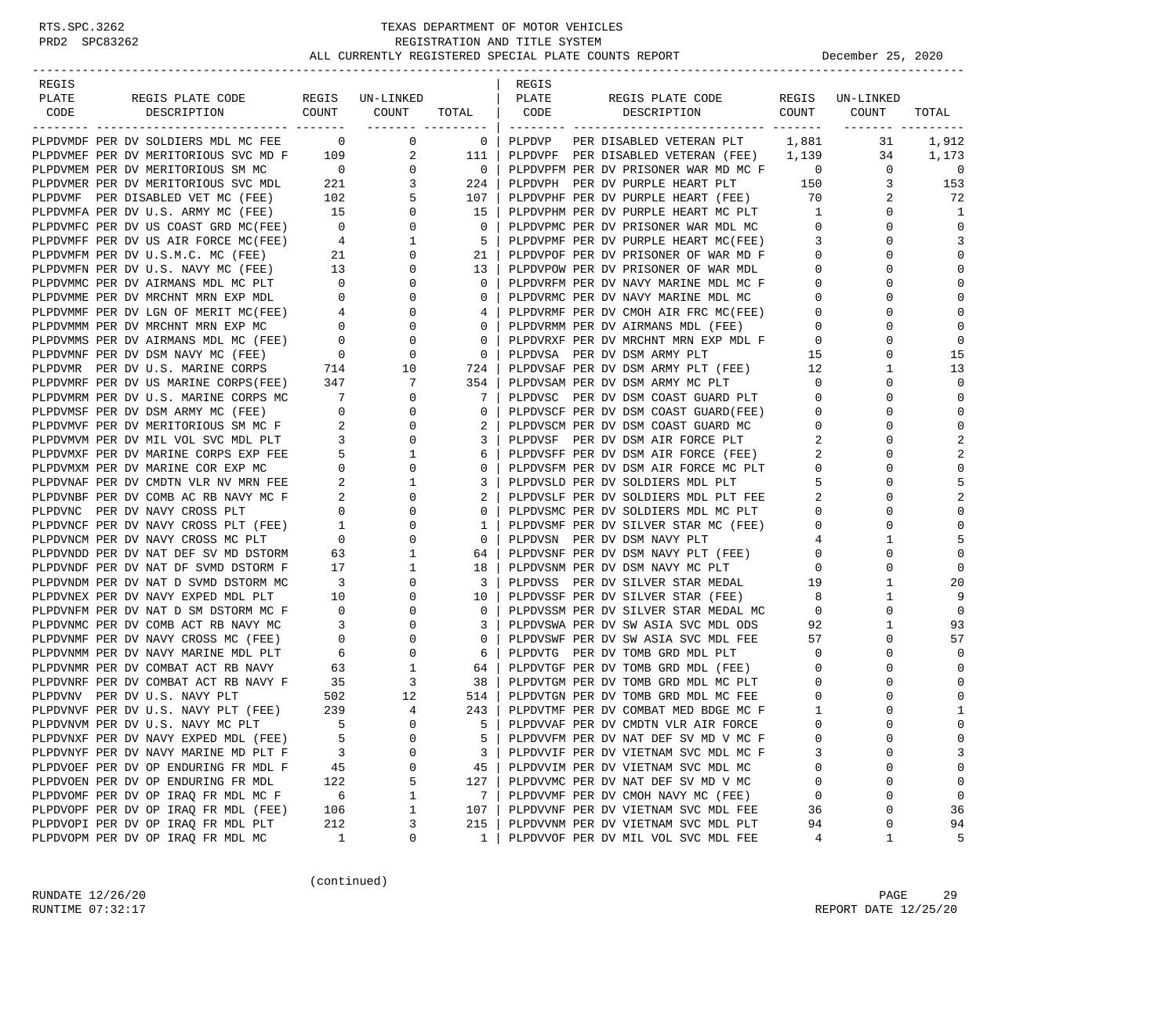-----------------------------------------------------------------------------------------------------------------------------------

| REGIS |                                                                                                                                                                                                                                           |  | REGIS |                                                                                                                 |                                                                       |                |                |
|-------|-------------------------------------------------------------------------------------------------------------------------------------------------------------------------------------------------------------------------------------------|--|-------|-----------------------------------------------------------------------------------------------------------------|-----------------------------------------------------------------------|----------------|----------------|
| PLATE |                                                                                                                                                                                                                                           |  |       |                                                                                                                 |                                                                       |                |                |
| CODE  |                                                                                                                                                                                                                                           |  |       |                                                                                                                 |                                                                       |                | TOTAL          |
|       |                                                                                                                                                                                                                                           |  |       |                                                                                                                 |                                                                       |                |                |
|       |                                                                                                                                                                                                                                           |  |       |                                                                                                                 |                                                                       |                | 0              |
|       |                                                                                                                                                                                                                                           |  |       |                                                                                                                 |                                                                       |                | $\overline{4}$ |
|       |                                                                                                                                                                                                                                           |  |       |                                                                                                                 |                                                                       |                | 343            |
|       |                                                                                                                                                                                                                                           |  |       |                                                                                                                 |                                                                       |                | $\Omega$       |
|       |                                                                                                                                                                                                                                           |  |       |                                                                                                                 |                                                                       |                | 0              |
|       |                                                                                                                                                                                                                                           |  |       |                                                                                                                 |                                                                       |                | - 1            |
|       |                                                                                                                                                                                                                                           |  |       |                                                                                                                 |                                                                       |                | 64             |
|       |                                                                                                                                                                                                                                           |  |       |                                                                                                                 |                                                                       |                | $\Omega$       |
|       |                                                                                                                                                                                                                                           |  |       |                                                                                                                 |                                                                       |                | $\mathbf 0$    |
|       | PLPDVXMF PER DV NAVY EXPED MDL MC<br>PLPDVYMF PER DV NAVY EXPED MDL MC F 0<br>PLPDVYMF PER DV NAVY EXPED MDL MC F 0<br>PLPD001 LARGE STAR WHITE/BLACK D MC 36 10 46 PLPD115P REMAX D TRAILER<br>2,523 18,014 PLPD115P REMAX D TRAILER<br> |  |       |                                                                                                                 |                                                                       |                | $\mathbf 0$    |
|       |                                                                                                                                                                                                                                           |  |       |                                                                                                                 |                                                                       |                | 9              |
|       |                                                                                                                                                                                                                                           |  |       |                                                                                                                 |                                                                       |                | $\overline{2}$ |
|       |                                                                                                                                                                                                                                           |  |       |                                                                                                                 |                                                                       | $\mathbf 0$    | $\Omega$       |
|       |                                                                                                                                                                                                                                           |  |       |                                                                                                                 | $\begin{array}{c}0\\0\\269\end{array}$                                | $\overline{0}$ | $\Omega$       |
|       |                                                                                                                                                                                                                                           |  |       |                                                                                                                 |                                                                       | 48             | 317            |
|       |                                                                                                                                                                                                                                           |  |       |                                                                                                                 |                                                                       | 1              | 2              |
|       |                                                                                                                                                                                                                                           |  |       |                                                                                                                 |                                                                       | $\mathbf 0$    | 0              |
|       |                                                                                                                                                                                                                                           |  |       |                                                                                                                 |                                                                       | $\mathbf 0$    | $\mathbf 0$    |
|       |                                                                                                                                                                                                                                           |  |       |                                                                                                                 |                                                                       | 41             | 263            |
|       |                                                                                                                                                                                                                                           |  |       |                                                                                                                 |                                                                       | $\mathbf 0$    | $\Omega$       |
|       |                                                                                                                                                                                                                                           |  |       |                                                                                                                 | $\begin{array}{ccc} & 0 & & 0 \\ & 0 & & 0 \\ 434 & & 86 \end{array}$ | $\Omega$       | $\Omega$       |
|       |                                                                                                                                                                                                                                           |  |       |                                                                                                                 |                                                                       |                | $\Omega$       |
|       |                                                                                                                                                                                                                                           |  |       |                                                                                                                 |                                                                       |                | 520            |
|       |                                                                                                                                                                                                                                           |  |       |                                                                                                                 |                                                                       | 2              | -7             |
|       |                                                                                                                                                                                                                                           |  |       |                                                                                                                 |                                                                       | $\overline{0}$ | $\Omega$       |
|       |                                                                                                                                                                                                                                           |  |       |                                                                                                                 |                                                                       | $\Omega$       | $\overline{1}$ |
|       |                                                                                                                                                                                                                                           |  |       |                                                                                                                 |                                                                       | 30             | 234            |
|       |                                                                                                                                                                                                                                           |  |       |                                                                                                                 |                                                                       | $\mathbf 0$    | $\overline{1}$ |
|       |                                                                                                                                                                                                                                           |  |       | 113   PLPD119F BREAST CANCER D TR<br>2   PLPD119T BREAST CANCER D TR<br>0   PLPD120 LONGHORN ORANGE D 1,000 129 |                                                                       | 0              | $\mathbf 0$    |
|       |                                                                                                                                                                                                                                           |  |       |                                                                                                                 |                                                                       |                |                |
|       |                                                                                                                                                                                                                                           |  |       |                                                                                                                 |                                                                       |                | 1,129          |
|       | PLAPYONE PER DV RAVY EXERED MOLOGY P = 0 0 1 PLAPCHAR RAVAX D DOCTORE TRANSMONT DESIGN AND DESIGN AND DESIGN AND DESIGN AND DESIGN AND DESIGN AND DESIGN AND DESIGN AND DESIGN AND DESIGN AND DESIGN AND DESIGN AND DESIGN AN             |  |       |                                                                                                                 |                                                                       | $\mathbf 0$    | 2              |
|       |                                                                                                                                                                                                                                           |  |       |                                                                                                                 |                                                                       | $\mathbf 0$    | $\mathbf 0$    |
|       |                                                                                                                                                                                                                                           |  |       |                                                                                                                 |                                                                       | $\Omega$       | $\mathbf{1}$   |
|       |                                                                                                                                                                                                                                           |  |       |                                                                                                                 |                                                                       | 7              | 82             |
|       |                                                                                                                                                                                                                                           |  |       |                                                                                                                 |                                                                       | $\mathbf{1}$   | $\overline{3}$ |
|       |                                                                                                                                                                                                                                           |  |       |                                                                                                                 |                                                                       | $\overline{0}$ | 0              |
|       |                                                                                                                                                                                                                                           |  |       |                                                                                                                 |                                                                       | $\overline{0}$ | $\Omega$       |
|       |                                                                                                                                                                                                                                           |  |       |                                                                                                                 |                                                                       | 70             | 413            |
|       |                                                                                                                                                                                                                                           |  |       |                                                                                                                 |                                                                       | 0              | $\overline{4}$ |
|       |                                                                                                                                                                                                                                           |  |       |                                                                                                                 |                                                                       | $\mathbf 0$    | 0              |
|       |                                                                                                                                                                                                                                           |  |       |                                                                                                                 |                                                                       |                | 2              |
|       |                                                                                                                                                                                                                                           |  |       |                                                                                                                 |                                                                       |                | 3              |
|       |                                                                                                                                                                                                                                           |  |       |                                                                                                                 |                                                                       |                | $\Omega$       |
|       |                                                                                                                                                                                                                                           |  |       |                                                                                                                 |                                                                       |                | 0              |
|       |                                                                                                                                                                                                                                           |  |       |                                                                                                                 |                                                                       |                | $\Omega$       |
|       |                                                                                                                                                                                                                                           |  |       |                                                                                                                 |                                                                       |                | 208            |
|       |                                                                                                                                                                                                                                           |  |       |                                                                                                                 |                                                                       |                |                |
|       |                                                                                                                                                                                                                                           |  |       |                                                                                                                 |                                                                       |                | $\Omega$       |
|       |                                                                                                                                                                                                                                           |  |       |                                                                                                                 |                                                                       |                | $\Omega$       |

(continued)

RUNDATE 12/26/20 PAGE 30 RUNTIME 07:32:17 REPORT DATE 12/25/20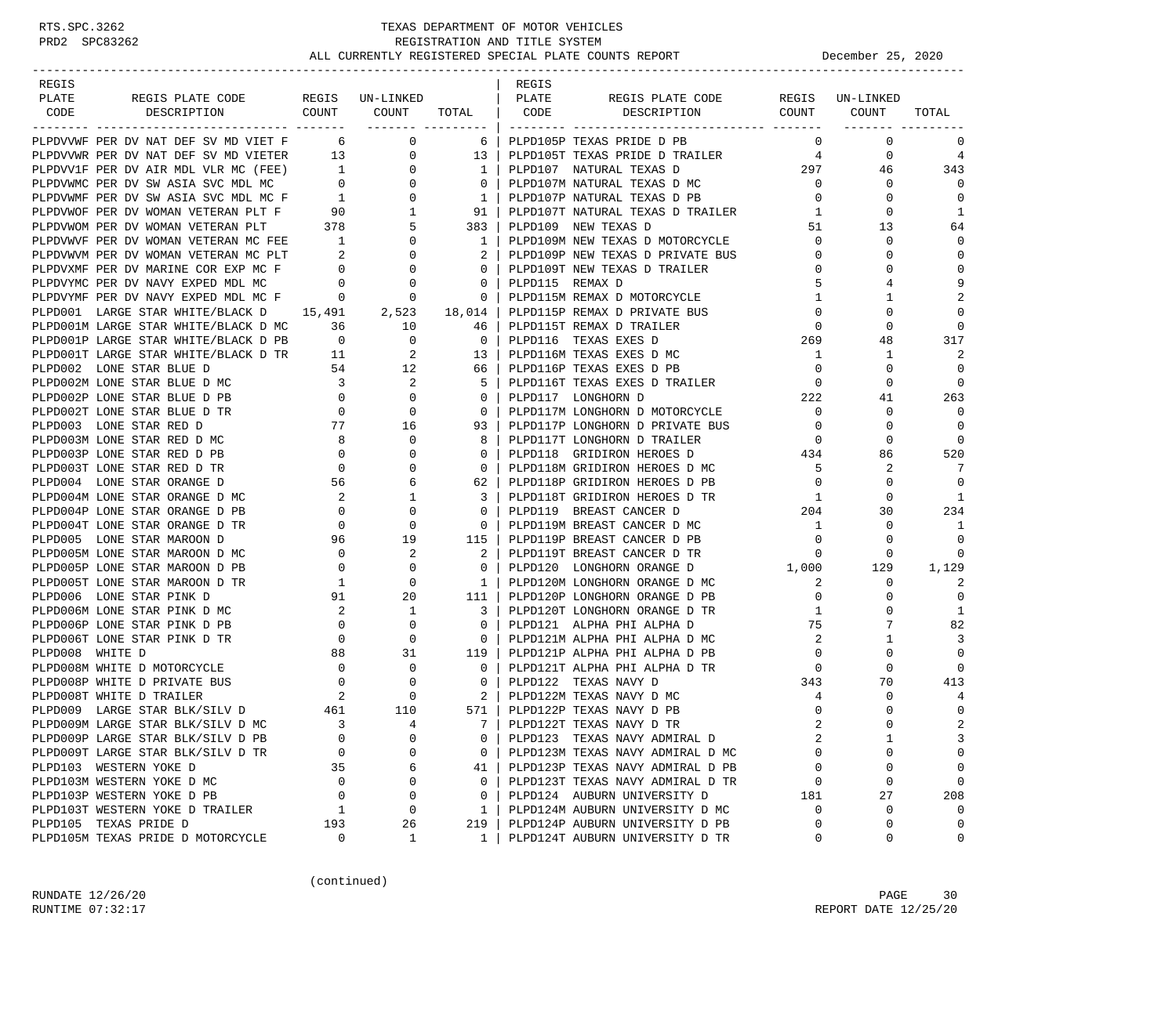| REGIS |                                                                                                                                                                                                                                           |                                              |                          |                                                     | REGIS |                                     |                          |                 |                  |
|-------|-------------------------------------------------------------------------------------------------------------------------------------------------------------------------------------------------------------------------------------------|----------------------------------------------|--------------------------|-----------------------------------------------------|-------|-------------------------------------|--------------------------|-----------------|------------------|
| PLATE | REGIS PLATE CODE                                                                                                                                                                                                                          |                                              | REGIS UN-LINKED          |                                                     | PLATE | REGIS PLATE CODE                    |                          | REGIS UN-LINKED |                  |
| CODE  | DESCRIPTION                                                                                                                                                                                                                               |                                              | COUNT COUNT TOTAL   CODE |                                                     |       | DESCRIPTION COUNT COUNT             |                          |                 | TOTAL            |
|       | PLPD125 OKLAHOMA STATE UNIV D                                                                                                                                                                                                             | 342                                          | 34                       | 376                                                 |       | PLPD137P TEXAS STATE UNIV D PB      | $\mathbf{0}$             | $\mathbf 0$     | 0                |
|       | PLPD125M OKLAHOMA STATE UNIV D MC                                                                                                                                                                                                         | $\begin{array}{c} 2 \\ 0 \\ 1 \end{array}$   | $\overline{0}$           | $\overline{2}$ 1                                    |       | PLPD137T TEXAS STATE UNIV D TR      | $\overline{0}$           | 0               | $\mathbf 0$      |
|       | PLPD125P OKLAHOMA STATE UNIV D PB                                                                                                                                                                                                         |                                              | $\mathbf{0}$             |                                                     |       | 0   PLPD138 FORT WORTH ZOO D        | $\mathbf{0}$             | $\Omega$        | $\Omega$         |
|       | PLPD125T OKLAHOMA STATE UNIV D TR                                                                                                                                                                                                         |                                              | $\mathbf{0}$             | $\begin{array}{c c} 0 &   \\ 1 &   \end{array}$     |       | PLPD138M FORT WORTH ZOO D MC        | $\mathbf{0}$             | $\Omega$        | $\Omega$         |
|       |                                                                                                                                                                                                                                           |                                              |                          | 290                                                 |       | PLPD138P FORT WORTH ZOO D PB        | $\overline{0}$           | 0               | $\Omega$         |
|       | PLPD126 OKLAHOMA UNIVERSITY D<br>PLPD126 OKLAHOMA UNIVERSITY D<br>PLPD126M OKLAHOMA UNIVERSITY D<br>PLPD126P OKLAHOMA UNIVERSITY D<br>PLPD126P OKLAHOMA UNIVERSITY D<br>PLPD127 LONE STAR BLACK D<br>PLPD127 LONE STAR BLACK D<br>225 110 |                                              |                          | $\overline{\phantom{0}}$ 0 $\overline{\phantom{0}}$ |       | PLPD138T FORT WORTH ZOO D TR        | $\circ$                  | $\Omega$        | $\mathbf 0$      |
|       |                                                                                                                                                                                                                                           |                                              |                          | $\overline{0}$                                      |       | PLPD139 ARKANSAS UNIVERSITY D 191   |                          | 33              | 224              |
|       |                                                                                                                                                                                                                                           |                                              |                          | $\overline{0}$                                      |       | PLPD139M ARKANSAS UNIVERSITY D MC   | $\mathbf{0}$             | $\Omega$        | $\Omega$         |
|       |                                                                                                                                                                                                                                           |                                              |                          | 435                                                 |       | PLPD139P ARKANSAS UNIVERSITY D PB   | $\overline{0}$           | $\Omega$        | $\Omega$         |
|       | PLPD127M LONE STAR BLACK D MC 2<br>PLPD127P LONE STAR BLACK D PB 0                                                                                                                                                                        |                                              | 4                        | 6                                                   |       | PLPD139T ARKANSAS UNIVERSITY D TR   | 0                        | 0               | $\Omega$         |
|       |                                                                                                                                                                                                                                           |                                              | 0                        | 0 <sup>1</sup>                                      |       | PLPD140 GEORGIA UNIVERSITY D        | TR 0<br>109              | 19              | 128              |
|       | PLPD127T LONE STAR BLACK D TR                                                                                                                                                                                                             | $\begin{array}{c}0\\270\end{array}$          | $\mathbf{1}$             | $\overline{1}$                                      |       | PLPD140M GEORGIA UNIVERSITY D MC    | $\overline{0}$           | $\mathbf{1}$    | 1                |
|       | PLPD128 ALABAMA UNIVERSITY D                                                                                                                                                                                                              |                                              | 41                       | $311$                                               |       | PLPD140P GEORGIA UNIVERSITY D PB    | $\mathbf{0}$             | $\Omega$        | $\Omega$         |
|       | PLPD128M ALABAMA UNIVERSITY D MC 8                                                                                                                                                                                                        |                                              | $\mathbf{0}$             | 8                                                   |       | PLPD140T GEORGIA UNIVERSITY D TR 0  |                          | $\Omega$        | $\Omega$         |
|       | PLPD128P ALABAMA UNIVERSITY D PB                                                                                                                                                                                                          | $\begin{array}{c} 0 \\ 0 \end{array}$        | 0                        | $\circ$                                             |       | PLPD141 UNIVERSITY OF HOUSTON D 159 |                          | 22              | 181              |
|       | PLPD128T ALABAMA UNIVERSITY D TR                                                                                                                                                                                                          |                                              | 0                        | $\overline{0}$                                      |       | PLPD141M UNIVERSITY OF HOUSTON D MC | $\overline{0}$           | $\Omega$        | $\mathbf 0$      |
|       | PLPD129 ALPHA KAPPA ALPHA D                                                                                                                                                                                                               | 293                                          | 37                       | 330                                                 |       | PLPD141P UNIVERSITY OF HOUSTON D PB | $\mathbf 0$              | 0               | $\Omega$         |
|       | PLPD129M ALPHA KAPPA ALPHA D $MC$ 0<br>PLPD129P ALPHA KAPPA ALPHA D $PB$ 0 $\,$                                                                                                                                                           |                                              | 0                        | $\mathbf{0}$                                        |       | PLPD141T UNIVERSITY OF HOUSTON D TR | $\mathbf{0}$             | 0               | $\Omega$         |
|       |                                                                                                                                                                                                                                           |                                              | $\Omega$                 | $\Omega$                                            |       | PLPD142 NORTH TEXAS UNIV D          | 78                       | 11              | 89               |
|       | PLPD129T ALPHA KAPPA ALPHA D TR                                                                                                                                                                                                           | $\begin{array}{c}0\\24\end{array}$           | $\Omega$                 | $\overline{0}$                                      |       | PLPD142M NORTH TEXAS UNIV D MC      | $\overline{0}$           | 0               | $\Omega$         |
|       | PLPD130 DALLAS COWBOYS STAR D                                                                                                                                                                                                             |                                              | 6                        | 30 I                                                |       | PLPD142P NORTH TEXAS UNIV D PB      | $\overline{0}$           | $\Omega$        | $\mathbf 0$      |
|       | PLPD130M DALLAS COWBOYS STAR D MC                                                                                                                                                                                                         | $\mathbf{1}$                                 | 0                        | $\mathbf{1}$                                        |       | PLPD142T NORTH TEXAS UNIV D TR      | $\Omega$                 | $\Omega$        | $\Omega$         |
|       | PLPD130P DALLAS COWBOYS STAR D PB                                                                                                                                                                                                         | $\overline{0}$                               | 0                        | $\overline{0}$                                      |       | PLPD143 TENNESSEE UNIVERSITY D      | 3                        |                 | 4                |
|       | PLPD130T DALLAS COWBOYS STAR D TR                                                                                                                                                                                                         | $\overline{0}$                               | 0                        | $\overline{0}$                                      |       | PLPD143M TENNESSEE UNIVERSITY D MC  | $\mathbf{0}$             | $\Omega$        | $\Omega$         |
|       | PLPD131 HOUSTON TEXANS D                                                                                                                                                                                                                  | 230                                          | 41                       | 271                                                 |       | PLPD143P TENNESSEE UNIVERSITY D PB  | $\mathbf{0}$             | 0               | $\Omega$         |
|       | PLPD131M HOUSTON TEXANS D MC                                                                                                                                                                                                              | $\overline{\mathbf{3}}$                      | 0                        | 3                                                   |       | PLPD143T TENNESSEE UNIVERSITY D TR  | $\overline{\phantom{0}}$ | $\Omega$        | $\mathbf 0$      |
|       | PLPD131P HOUSTON TEXANS D PB                                                                                                                                                                                                              |                                              | 0                        | $\overline{0}$                                      |       | PLPD145 TEXAS A&M UNIV D            | 670                      | 113             | 783              |
|       | PLPD131T HOUSTON TEXANS D TR                                                                                                                                                                                                              | $\begin{array}{c} 0 \\ 0 \\ 210 \end{array}$ | $\mathbf 0$              | $\overline{0}$                                      |       | PLPD145M TEXAS A&M UNIV D MC        | $\overline{\mathbf{3}}$  | $\mathbf 0$     | 3                |
|       | PLPD132 TX TROPHY HUNTERS D                                                                                                                                                                                                               |                                              | 34                       | 244                                                 |       | PLPD145P TEXAS A&M UNIV D PB        | $\mathbf 0$              | 0               | $\mathbf 0$      |
|       | PLPD132M TX TROPHY HUNTERS D MC                                                                                                                                                                                                           | $\begin{array}{c} 0 \\ 0 \end{array}$        | $\mathbf{0}$             | $\mathbf{0}$                                        |       | PLPD145T TEXAS A&M UNIV D TR        | $\mathbf{0}$             | 0               | $\Omega$         |
|       | PLPD132P TX TROPHY HUNTERS D PB                                                                                                                                                                                                           |                                              | $\Omega$                 | $\mathbf{0}$                                        |       | PLPD146 KANSAS STATE UNIV D         | 172                      | 17              | 189              |
|       | PLPD132T TX TROPHY HUNTERS D TR 1<br>PLPD133 SAM HOUSTON STATE UNIV D 1<br>PLPD133M SAM HOUSTON STATE UNIV D MC 0                                                                                                                         |                                              | 0                        | 1                                                   |       | PLPD146M KANSAS STATE UNIV D MC     | <sup>1</sup>             | 1               | 2                |
|       |                                                                                                                                                                                                                                           |                                              | 2                        | 3                                                   |       | PLPD146P KANSAS STATE UNIV D PB     | $\overline{0}$           | $\Omega$        | $\Omega$         |
|       |                                                                                                                                                                                                                                           |                                              | $\Omega$                 | $\Omega$                                            |       | PLPD146T KANSAS STATE UNIV D TR 1   |                          | $\Omega$        | 1                |
|       | PLPD133P SAM HOUSTON STATE UNIV D PB                                                                                                                                                                                                      | $\begin{array}{c} 0 \\ 0 \end{array}$        | $\overline{0}$<br>0      | $\mathbf{0}$                                        |       | PLPD147 LOUISIANA STATE UNIV D      | 424                      | 58              | 482              |
|       | PLPD133T SAM HOUSTON STATE UNIV D TR                                                                                                                                                                                                      |                                              | $\Omega$                 | $\Omega$                                            |       | PLPD147M LOUISIANA STATE UNIV D MC  | $\frac{1}{1}$            | $\Omega$        | 1                |
|       | PLPD134 SOUTHERN METHODIST UNIV D                                                                                                                                                                                                         | $\overline{0}$                               | $\Omega$                 | $\mathbf{0}$                                        |       | PLPD147P LOUISIANA STATE UNIV D PB  | $\overline{0}$           | 0               | $\mathbf 0$      |
|       | PLPD134M SOUTHERN METHODIST UNV D MC                                                                                                                                                                                                      | $\begin{matrix} 0 \\ 0 \end{matrix}$         |                          | $\mathbf{0}$                                        |       | PLPD147T LOUISIANA STATE UNIV D TR  | $\overline{1}$           |                 | 1                |
|       | PLPD134P SOUTHERN METHODIST UNV D PB                                                                                                                                                                                                      |                                              |                          | $\overline{0}$                                      |       | PLPD148 CARROLL ISD D               | 33                       |                 | 39               |
|       | PLPD134T SOUTHERN METHODIST UNV D TR                                                                                                                                                                                                      | $\begin{array}{c}0\\74\end{array}$           |                          | $\mathbf{0}$                                        |       | PLPD148M CARROLL ISD D MC           | 0                        | 0               | $\mathbf 0$      |
|       | PLPD135 STEPHEN F AUSTIN UNIV D                                                                                                                                                                                                           |                                              | 5                        | 79                                                  |       | PLPD148P CARROLL ISD D PB           | $\mathbf 0$              |                 | $\mathbf 0$      |
|       | PLPD135M STEPHEN F AUSTIN UNIV D MC                                                                                                                                                                                                       | $\Omega$                                     | $\cap$                   | $\Omega$                                            |       | PLPD148T CARROLL ISD D TR           | $\Omega$                 |                 | $\Omega$         |
|       | PLPD135P STEPHEN F AUSTIN UNIV D PB                                                                                                                                                                                                       | $\mathbf 0$                                  | 0                        | 0                                                   |       | PLPD149 FORD MOTOR CO (OVAL) D      | 1                        | $\Omega$        | 1                |
|       | PLPD135T STEPHEN F AUSTIN UNIV D TR                                                                                                                                                                                                       | 0                                            | 0                        | 0                                                   |       | PLPD149M FORD MOTOR CO (OVAL) D MC  | $\Omega$                 | $\Omega$        | 0                |
|       | PLPD136 TEXAS CHRISTIAN UNIV D                                                                                                                                                                                                            | 197                                          | 27                       | 224                                                 |       | PLPD149P FORD MOTOR CO (OVAL) D PB  | 0                        | $\Omega$        | $\mathbf 0$      |
|       | PLPD136M TEXAS CHRISTIAN UNIV D MC                                                                                                                                                                                                        | 0                                            | 0                        | $\mathbf 0$                                         |       | PLPD149T FORD MOTOR CO (OVAL) D TR  | $\mathbf 0$              | $\Omega$        | 0                |
|       | PLPD136P TEXAS CHRISTIAN UNIV D PB                                                                                                                                                                                                        | 0<br>$\mathbf 0$                             | $\Omega$<br>0            | 0<br>$\mathbf 0$                                    |       | PLPD150 MIGHTY FINE BURGERS D       | 69<br>3                  | 31              | 100              |
|       | PLPD136T TEXAS CHRISTIAN UNIV D TR                                                                                                                                                                                                        |                                              |                          |                                                     |       | PLPD150M MIGHTY FINE BURGERS D MC   |                          | 1<br>0          | 4<br>$\mathbf 0$ |
|       | PLPD137 TEXAS STATE UNIV D                                                                                                                                                                                                                | 59<br>$\mathbf 0$                            | 9<br>1                   | 68<br>1                                             |       | PLPD150P MIGHTY FINE BURGERS D PB   | 0<br>2                   | 1               | 3                |
|       | PLPD137M TEXAS STATE UNIV D MC                                                                                                                                                                                                            |                                              |                          |                                                     |       | PLPD150T MIGHTY FINE BURGERS D TR   |                          |                 |                  |

(continued)

RUNDATE  $12/26/20$  PAGE 31 RUNTIME 07:32:17 REPORT DATE 12/25/20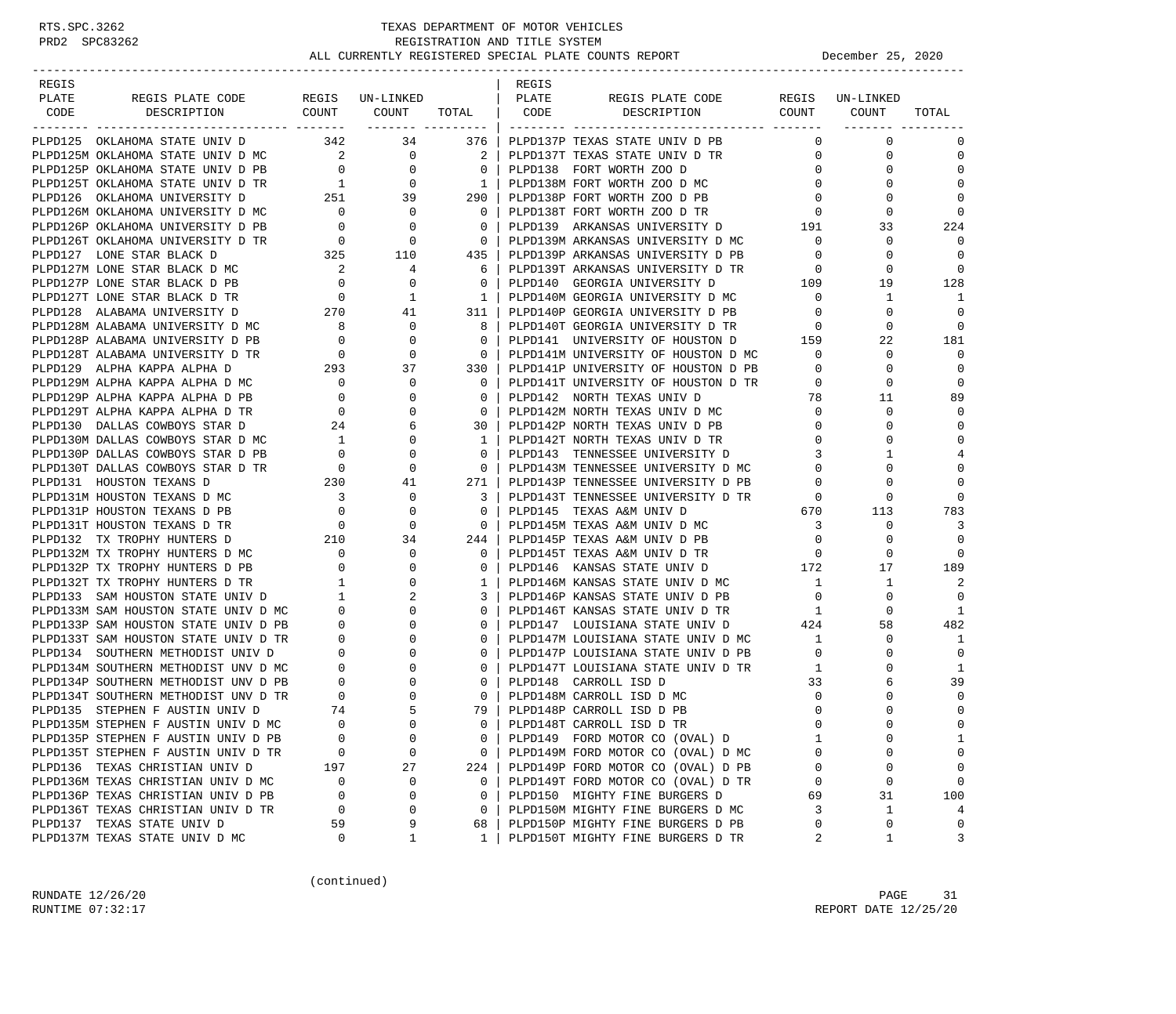| REGIS                                                                                                                                                                                                                                                                                           |                |                                            |                  | REGIS |                                                                                                                                                                                               |                |                |             |
|-------------------------------------------------------------------------------------------------------------------------------------------------------------------------------------------------------------------------------------------------------------------------------------------------|----------------|--------------------------------------------|------------------|-------|-----------------------------------------------------------------------------------------------------------------------------------------------------------------------------------------------|----------------|----------------|-------------|
| PLATE<br>REGIS PLATE CODE REGIS UN-LINKED                                                                                                                                                                                                                                                       |                |                                            |                  | PLATE | REGIS PLATE CODE REGIS UN-LINKED                                                                                                                                                              |                |                |             |
| CODE                                                                                                                                                                                                                                                                                            |                |                                            |                  |       | DESCRIPTION COUNT COUNT TOTAL   CODE DESCRIPTION COUNT COUNT                                                                                                                                  |                |                | TOTAL       |
|                                                                                                                                                                                                                                                                                                 |                |                                            | ------- -------- |       |                                                                                                                                                                                               |                |                |             |
| PLPD151 WORLD WILDLIFE FUND D 231 45 276                                                                                                                                                                                                                                                        |                |                                            |                  |       | PLPD163P TX ALLIANCE FOR RECYCL D PB 0                                                                                                                                                        |                | $\mathbf 0$    | 0           |
|                                                                                                                                                                                                                                                                                                 |                |                                            |                  |       | PLPD163T TX ALLIANCE FOR RECYCL D TR 0                                                                                                                                                        |                | $\overline{0}$ | $\mathbf 0$ |
|                                                                                                                                                                                                                                                                                                 |                |                                            | $0-1$            |       | PLPD165 NEBRASKA UNIVERSITY D 164 18                                                                                                                                                          |                |                | 182         |
| PLPD151M WORLD WILDLIFE FUND D MC $\begin{array}{ccc} 1 & 2 & 3 \\ 9 \text{ PLPD151P} & \text{WORLD} & \text{WILDLLFE} & \text{FUND} & \text{D PB} & 0 \\ 9 \text{ PLPD151T} & \text{WORLD} & \text{WILDLLFE} & \text{FUND} & \text{D TR} & 0 \\ 0 & 0 & 0 & 0 \\ 0 & 0 & 0 & 0 \\ \end{array}$ |                |                                            |                  |       | PLPD165M NEBRASKA UNIVERSITY D MC 1                                                                                                                                                           |                | $\mathbf{0}$   | 1           |
|                                                                                                                                                                                                                                                                                                 |                |                                            |                  |       | PLPD165P NEBRASKA UNIVERSITY D PB<br>PLPD165T NEBRASKA UNIVERSITY D TR                                                                                                                        | $\overline{0}$ | $\mathbf{0}$   | $\mathbf 0$ |
|                                                                                                                                                                                                                                                                                                 |                |                                            |                  |       |                                                                                                                                                                                               | $\overline{1}$ | $\circ$        | 1           |
|                                                                                                                                                                                                                                                                                                 |                |                                            |                  |       | PLPD166 TEXAS-SAN ANTONIO UNIV D 6                                                                                                                                                            |                | 1              | 7           |
|                                                                                                                                                                                                                                                                                                 |                |                                            |                  |       | PLPD166M TEXAS-SAN ANTONIO UNIV D MC 0<br>PLPD166P TEXAS-SAN ANTONIO UNIV D PB 0                                                                                                              |                | 0              | $\Omega$    |
|                                                                                                                                                                                                                                                                                                 |                |                                            |                  |       |                                                                                                                                                                                               |                | $\Omega$       | $\Omega$    |
|                                                                                                                                                                                                                                                                                                 |                |                                            |                  |       |                                                                                                                                                                                               |                | 0              | $\Omega$    |
|                                                                                                                                                                                                                                                                                                 |                |                                            |                  |       | PLPD166T TEXAS-SAN ANTONIO UNIV D TR<br>PLPD167 TEXAS TECH UNIVERSITY D 490                                                                                                                   |                | 72             | 562         |
|                                                                                                                                                                                                                                                                                                 |                |                                            |                  |       | PLPD167M TEXAS TECH UNIVERSITY D MC 1                                                                                                                                                         |                | $\mathbf 0$    | 1           |
|                                                                                                                                                                                                                                                                                                 |                |                                            |                  |       | PLPD167P TEXAS TECH UNIVERSITY D PB                                                                                                                                                           | $\overline{0}$ | $\mathbf 0$    | $\Omega$    |
|                                                                                                                                                                                                                                                                                                 |                |                                            |                  |       | PLPD167T TEXAS TECH UNIVERSITY D TR                                                                                                                                                           | $\overline{1}$ | 0              | -1          |
|                                                                                                                                                                                                                                                                                                 |                |                                            |                  |       |                                                                                                                                                                                               |                | 23             | 202         |
|                                                                                                                                                                                                                                                                                                 |                |                                            |                  |       |                                                                                                                                                                                               |                | $\mathbf 0$    | $\Omega$    |
| PLPD151 WORLD WILDLIFE FUND D TR<br>PLPD152 KAPPA ALPHA PSID<br>PLPD152 KAPPA ALPHA PSID MC<br>PLPD152P KAPPA ALPHA PSID MC<br>PLPD152P KAPPA ALPHA PSID PB<br>0 0 0 0 0<br>PLPD153 LONGVIEW ISD D TR<br>PLPD153 LONGVIEW ISD D MC<br>PLPD153<br>PLPD155 VESTAS D                               |                | 320 61                                     | 381              |       | PLPD168P BAYLOR UNIVERSITY D PB                                                                                                                                                               | $\overline{0}$ | 0              | $\Omega$    |
| PLPD155M VESTAS D MC                                                                                                                                                                                                                                                                            |                | $\mathbf{1}$                               | 3                |       |                                                                                                                                                                                               | 2              | $\mathbf{1}$   | 3           |
| PLPD155P VESTAS D PB                                                                                                                                                                                                                                                                            |                | $\begin{array}{c} 2 \\ 0 \end{array}$<br>0 | $\mathbf{0}$     |       | PLPD168T BAYLOR UNIVERSITY D TR<br>PLPD169   TEXAS A&M (HELMET) D                                                                                                                             | 57             | 7              | 64          |
| PLPD155T VESTAS D TR                                                                                                                                                                                                                                                                            |                | 0                                          | 1 <sup>1</sup>   |       |                                                                                                                                                                                               |                | $\mathbf{1}$   | -1          |
| PLPD156 NASCAR D                                                                                                                                                                                                                                                                                | $\overline{0}$ | $\frac{1}{0}$<br>1                         | $1 \vert$        |       |                                                                                                                                                                                               |                | $\circ$        | $\mathbf 0$ |
|                                                                                                                                                                                                                                                                                                 |                |                                            |                  |       | PLPD169P TEXAS A&M (HELMET) D PB                                                                                                                                                              |                |                |             |
|                                                                                                                                                                                                                                                                                                 |                |                                            | $\overline{0}$   |       |                                                                                                                                                                                               |                | 0              | $\Omega$    |
|                                                                                                                                                                                                                                                                                                 |                |                                            | $0-1$            |       | PLPD169T TEXAS A&M (HELMET) D TR<br>PLPD170 TEXAS A&M (MAROON) D 889<br>PLPD170M TEXAS A&M (MAROON) D MC 0                                                                                    |                | 123            | 1,012       |
|                                                                                                                                                                                                                                                                                                 |                |                                            | $\mathbf{0}$     |       |                                                                                                                                                                                               |                | $\circ$        | $\Omega$    |
|                                                                                                                                                                                                                                                                                                 |                |                                            | 2                |       | PLPD170P TEXAS A&M (MAROON) D PB<br>PLPD170T TEXAS A&M (MAROON) D TR                                                                                                                          | $\mathbf{0}$   | 0              | $\mathbf 0$ |
|                                                                                                                                                                                                                                                                                                 |                |                                            | $0-1$            |       |                                                                                                                                                                                               | 2              | 1              | 3           |
|                                                                                                                                                                                                                                                                                                 |                |                                            | $\overline{0}$   |       | PLPD171 SOUTHERN UNIVERSITY D                                                                                                                                                                 | 99             | 15             | 114         |
|                                                                                                                                                                                                                                                                                                 |                |                                            | $0-1$            |       | PLPD171M SOUTHERN UNIVERSITY D MC       1<br>PLPD171P SOUTHERN UNIVERSITY D PB       0                                                                                                        |                | $\mathbf 0$    | 1           |
|                                                                                                                                                                                                                                                                                                 |                |                                            | $\mathbf{0}$     |       |                                                                                                                                                                                               |                | $\mathbf 0$    | $\mathbf 0$ |
|                                                                                                                                                                                                                                                                                                 |                |                                            | $\overline{0}$   |       | PLPD171T SOUTHERN UNIVERSITY D TR<br>PLPD172 FORD MOTOR CO (TOUGH) D       0                                                                                                                  |                | 0              | $\mathbf 0$ |
|                                                                                                                                                                                                                                                                                                 |                |                                            | $0-1$            |       | PLPD172 FORD MOTOR CO (TOUGH) D                                                                                                                                                               | $\overline{0}$ | $\mathbf 0$    | $\mathbf 0$ |
|                                                                                                                                                                                                                                                                                                 |                |                                            | $\overline{0}$   |       |                                                                                                                                                                                               |                | $\mathbf 0$    | $\Omega$    |
|                                                                                                                                                                                                                                                                                                 |                |                                            | $1 \mid$         |       |                                                                                                                                                                                               |                | $\mathbf 0$    | $\Omega$    |
|                                                                                                                                                                                                                                                                                                 |                |                                            | $\mathbf{0}$     |       |                                                                                                                                                                                               |                | 0              | $\Omega$    |
|                                                                                                                                                                                                                                                                                                 |                |                                            | $\mathbf{0}$     |       | PLPD172M FORD MOTOR CO (TOUGH) D MC<br>PLPD172P FORD MOTOR CO (TOUGH) D PB<br>PLPD172T FORD MOTOR CO (TOUGH) D TR<br>PLPD173 DALLAS COWBOYS BLUE D 331<br>PLPD173M DALLAS COWBOYS BLUE D MC 1 |                | 36             | 367         |
|                                                                                                                                                                                                                                                                                                 |                |                                            | $0-1$            |       |                                                                                                                                                                                               |                | $\circ$        | -1          |
|                                                                                                                                                                                                                                                                                                 |                |                                            | $\mathbf{1}$     |       | PLPD173P DALLAS COWBOYS BLUE D PB<br>PLPD173P DALLAS COWBOYS BLUE D TR<br>PLPD173T DALLAS COWBOYS BLUE D TR<br>238                                                                            |                | $\mathbf 0$    | $\Omega$    |
|                                                                                                                                                                                                                                                                                                 |                |                                            | $0-1$            |       |                                                                                                                                                                                               |                | $\mathbf 0$    | $\Omega$    |
|                                                                                                                                                                                                                                                                                                 |                |                                            | $0-1$            |       |                                                                                                                                                                                               |                | 31             | 269         |
| PLPD160T OUR ENERGY LLC D TR                                                                                                                                                                                                                                                                    | $\overline{0}$ | 0                                          | 0 <sup>1</sup>   |       | PLPD174M SUNFLOWER D MC                                                                                                                                                                       | $\mathbf{1}$   | 0              | 1           |
| PLPD161 HOUSTON DYNAMO D                                                                                                                                                                                                                                                                        | 3              | $\mathbf 0$                                | $3-1$            |       | PLPD174P SUNFLOWER D PB                                                                                                                                                                       | $\overline{0}$ | $\Omega$       | $\mathbf 0$ |
| PLPD161M HOUSTON DYNAMO D MC                                                                                                                                                                                                                                                                    | $\Omega$       | $\Omega$                                   | $\Omega$         |       | PLPD174T SUNFLOWER D TR                                                                                                                                                                       | $\mathbf{1}$   | $\Omega$       | 1           |
| PLPD161P HOUSTON DYNAMO D PB                                                                                                                                                                                                                                                                    | 0              | $\mathbf 0$                                | 0                |       | PLPD175 KW CARES D                                                                                                                                                                            | $\Omega$       | 0              | $\Omega$    |
| PLPD161T HOUSTON DYNAMO D TR                                                                                                                                                                                                                                                                    | $\Omega$       | $\Omega$                                   | 0                |       | PLPD175M KW CARES D MC                                                                                                                                                                        | $\Omega$       | $\Omega$       | $\mathbf 0$ |
| PLPD162 ALLEN ISD D                                                                                                                                                                                                                                                                             | 0              | 2                                          | 2                |       | PLPD175P KW CARES D PB                                                                                                                                                                        | $\Omega$       | 0              | $\mathbf 0$ |
| PLPD162M ALLEN ISD D MC                                                                                                                                                                                                                                                                         | O              | $\mathbf 0$                                | 0                |       | PLPD175T KW CARES D TR                                                                                                                                                                        | 0              | 0              | $\mathbf 0$ |
| PLPD162P ALLEN ISD D PB                                                                                                                                                                                                                                                                         | 0              | $\mathbf 0$                                | 0                |       | PLPD176 DON'T TREAD ON ME D                                                                                                                                                                   | 707            | 152            | 859         |
| PLPD162T ALLEN ISD D TR                                                                                                                                                                                                                                                                         | 0              | $\mathbf 0$                                | 0                |       | PLPD176M DON'T TREAD ON ME D MC                                                                                                                                                               | 37             | 18             | 55          |
| PLPD163 TX ALLIANCE FOR RECYCLE D                                                                                                                                                                                                                                                               | 1              | 0                                          | 1                |       | PLPD176P DON'T TREAD ON ME D PB                                                                                                                                                               | $\Omega$       | 0              | 0           |
| PLPD163M TX ALLIANCE FOR RECYCL D MC                                                                                                                                                                                                                                                            | 0              | $\mathbf 0$                                | 0                |       | PLPD176T DON'T TREAD ON ME D TR                                                                                                                                                               | 2              | 0              | 2           |
|                                                                                                                                                                                                                                                                                                 |                |                                            |                  |       |                                                                                                                                                                                               |                |                |             |

(continued)

RUNDATE 12/26/20 PAGE 32 RUNTIME 07:32:17 REPORT DATE 12/25/20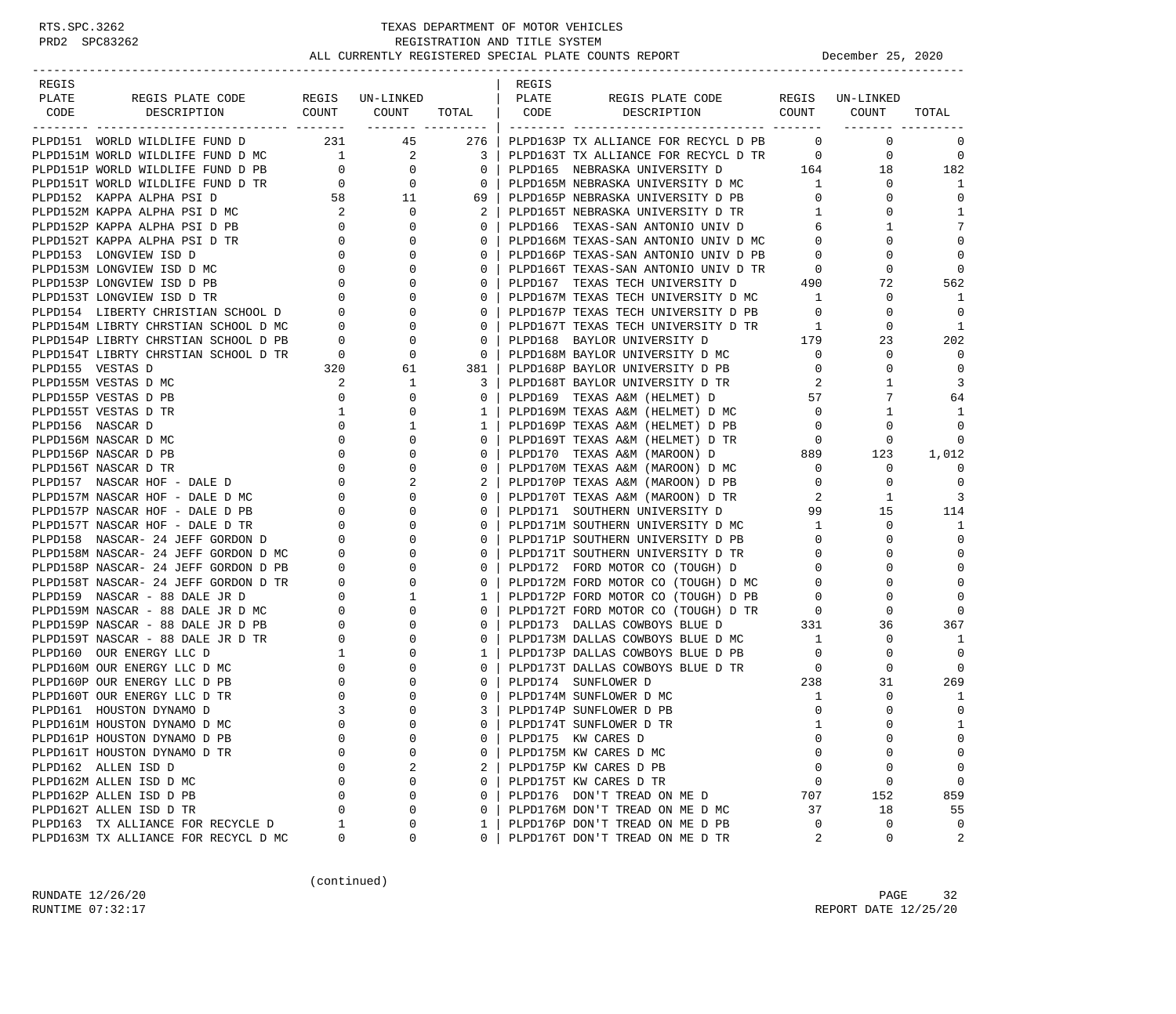| REGIS               |                                                                                                                                                                                                                       |                                                            |                                                                 |                                                     | REGIS |                                             |                |                 |              |
|---------------------|-----------------------------------------------------------------------------------------------------------------------------------------------------------------------------------------------------------------------|------------------------------------------------------------|-----------------------------------------------------------------|-----------------------------------------------------|-------|---------------------------------------------|----------------|-----------------|--------------|
| PLATE               | REGIS PLATE CODE<br>DESCRIPTION COUNT COUNT TOTAL CODE                                                                                                                                                                |                                                            | REGIS UN-LINKED                                                 |                                                     | PLATE | REGIS PLATE CODE<br>DESCRIPTION COUNT COUNT |                | REGIS UN-LINKED |              |
| CODE                |                                                                                                                                                                                                                       |                                                            |                                                                 |                                                     |       |                                             |                |                 | TOTAL        |
|                     | PLPD177 COME & TAKE IT D                                                                                                                                                                                              |                                                            | 1,043 173 1,216                                                 |                                                     |       | PLPD191P HOUSTON ROCKETS D PB               | $\Omega$       | $\mathbf 0$     | $\mathbf 0$  |
|                     | PLPD177M COME & TAKE IT D MC                                                                                                                                                                                          |                                                            | $\begin{array}{ccc} 25 & & 4 \\ 0 & & 0 \\ 3 & & 2 \end{array}$ | 29                                                  |       | PLPD191T HOUSTON ROCKETS D TR               | $\mathbf 0$    | $\mathbf 0$     | $\mathbf 0$  |
|                     | PLPD177P COME & TAKE IT D PB                                                                                                                                                                                          |                                                            |                                                                 | 0 <sup>1</sup>                                      |       | PLPD192 COPPELL COWBOYS D                   | 0              | 0               | $\mathbf 0$  |
|                     | PLPD177T COME & TAKE IT D TR                                                                                                                                                                                          |                                                            |                                                                 | 5                                                   |       | PLPD192M COPPELL COWBOYS D MC               | $\Omega$       | $\Omega$        | $\Omega$     |
|                     |                                                                                                                                                                                                                       |                                                            | $\overline{4}$                                                  |                                                     |       | PLPD192P COPPELL COWBOYS D PB               | 0              | $\Omega$        | $\mathbf 0$  |
|                     |                                                                                                                                                                                                                       |                                                            | $\Omega$                                                        | $\circ$                                             |       | PLPD192T COPPELL COWBOYS D TR               | 0              | $\Omega$        | $\mathbf 0$  |
|                     |                                                                                                                                                                                                                       |                                                            | $\mathbf 0$                                                     | $\mathbf{0}$                                        |       | PLPD193 TEXAS NURSE D                       | 0              | 3               | 3            |
|                     | PLPD178 JESUIT DALLAS D<br>PLPD178M JESUIT DALLAS D<br>PLPD178M JESUIT DALLAS D<br>PLPD178P JESUIT DALLAS D<br>PLPD178P JESUIT DALLAS D<br>PLPD179 KILGORE RANGERETTES D<br>PLPD179 KILGORE RANGERETTES D<br>27<br>27 |                                                            | $\mathbf 0$                                                     | 0 <sup>1</sup>                                      |       | PLPD193M TEXAS NURSE D MC                   | $\mathbf 0$    | $\Omega$        | $\mathbf 0$  |
|                     |                                                                                                                                                                                                                       |                                                            | 2                                                               | 29 <sub>1</sub>                                     |       | PLPD193P TEXAS NURSE D PB                   | $\Omega$       | $\Omega$        | $\Omega$     |
|                     |                                                                                                                                                                                                                       |                                                            | $\overline{0}$                                                  | $\overline{0}$                                      |       | PLPD193T TEXAS NURSE D TR                   | 0              | $\Omega$        | $\mathbf 0$  |
|                     | PLPD179M KILGORE RANGERETTES D MC 0<br>PLPD179P KILGORE RANGERETTES D PB 0                                                                                                                                            |                                                            | $\mathbf 0$                                                     | $\Omega$                                            |       | PLPD194 ARIZONA UNIVERSITY D                | 2              |                 | 3            |
|                     |                                                                                                                                                                                                                       |                                                            |                                                                 | $\overline{\phantom{0}}$ 0 $\overline{\phantom{0}}$ |       | PLPD194M ARIZONA UNIVERSITY D MC            | $\Omega$       | 0               | $\mathbf 0$  |
|                     |                                                                                                                                                                                                                       |                                                            |                                                                 |                                                     |       | 170   PLPD194P ARIZONA UNIVERSITY D PB      | 0              | $\Omega$        | $\Omega$     |
|                     |                                                                                                                                                                                                                       |                                                            |                                                                 | 6                                                   |       | PLPD194T ARIZONA UNIVERSITY D TR            | $\Omega$       | $\Omega$        | $\Omega$     |
|                     | PLPD180P PEACE OFFICER MEM D PB                                                                                                                                                                                       |                                                            | 0                                                               | $\mathbf{0}$                                        |       | PLPD195 BOISE STATE UNIV D                  | $\mathbf{1}$   | 0               | 1            |
|                     | PLPD180T PEACE OFFICER MEM D TR                                                                                                                                                                                       |                                                            | $\begin{array}{c} 0 \\ 0 \end{array}$<br>$\Omega$               | $\mathbf{0}$                                        |       | PLPD195M BOISE STATE UNIV D MC              | 0              | $\Omega$        | $\mathbf 0$  |
|                     | PLPD181 SIGMA GAMMA RHO D                                                                                                                                                                                             | $\frac{1}{2}$                                              | $\mathbf 0$                                                     | $\mathbf{1}$                                        |       | PLPD195P BOISE STATE UNIV D PB              | 0              | $\Omega$        | $\mathbf 0$  |
|                     | PLPD181M SIGMA GAMMA RHO D MC                                                                                                                                                                                         | $\overline{0}$                                             | $\mathbf 0$                                                     | $\Omega$                                            |       | PLPD195T BOISE STATE UNIV D TR              | $\mathbf 0$    | $\Omega$        | $\Omega$     |
|                     | PLPD181P SIGMA GAMMA RHO D PB                                                                                                                                                                                         | $\mathbf{0}$                                               | $\mathbf 0$                                                     | $\Omega$                                            |       | PLPD196 BRIGHAM YOUNG UNIV D                | 76             |                 | 85           |
|                     | PLPD181T SIGMA GAMMA RHO D TR                                                                                                                                                                                         | $\mathbf{0}$                                               | $\mathbf 0$                                                     | $\mathbf{0}$                                        |       | PLPD196M BRIGHAM YOUNG UNIV D MC            | $\mathbf{0}$   | $\Omega$        | 0            |
| PLPD183 DR PEPPER D |                                                                                                                                                                                                                       | $\mathbf{1}$                                               | 1                                                               | 2                                                   |       | PLPD196P BRIGHAM YOUNG UNIV D PB            | $\mathbf 0$    | $\Omega$        | $\mathbf 0$  |
|                     | PLPD183M DR PEPPER D MC                                                                                                                                                                                               | $\mathbf{0}$                                               | $\mathbf 0$                                                     | $\Omega$                                            |       | PLPD196T BRIGHAM YOUNG UNIV D TR            | $\Omega$       | $\Omega$        | $\Omega$     |
|                     | PLPD183P DR PEPPER D PB                                                                                                                                                                                               | $\mathbf{0}$                                               | $\mathbf 0$                                                     | $\Omega$                                            |       | PLPD197 ILLINOIS UNIVERSITY D               | $\mathbf 1$    | $\Omega$        | 1            |
|                     | PLPD183T DR PEPPER D TR                                                                                                                                                                                               | $\mathbf{0}$                                               | $\Omega$                                                        |                                                     |       | PLPD197M ILLINOIS UNIVERSITY D MC           | $\Omega$       | $\Omega$        | $\Omega$     |
|                     | PLPD184 IGNITE-STREAM ENERGY D                                                                                                                                                                                        | $\overline{0}$                                             | 1                                                               | 1                                                   |       | PLPD197P ILLINOIS UNIVERSITY D PB           | 0              | 0               | $\mathbf 0$  |
|                     | PLPD184M IGNITE-STREAM ENERGY D MC                                                                                                                                                                                    | $\overline{0}$                                             | $\Omega$                                                        | $\Omega$                                            |       | PLPD197T ILLINOIS UNIVERSITY D TR           | $\mathbf{0}$   | $\Omega$        | $\mathbf 0$  |
|                     | PLPD184P IGNITE-STREAM ENERGY D PB                                                                                                                                                                                    | $\overline{0}$                                             | 0                                                               | $\Omega$                                            |       | PLPD198 PURDUE UNIVERSITY D                 | 96             | 10              | 106          |
|                     | PLPD184T IGNITE-STREAM ENERGY D TR                                                                                                                                                                                    | $\overline{0}$                                             | 0                                                               | $\mathbf{0}$                                        |       | PLPD198M PURDUE UNIVERSITY D MC             | $\mathbf 0$    | 0               | $\Omega$     |
| PLPD186 TEXAS 811 D |                                                                                                                                                                                                                       | $\overline{1}$                                             | $\mathbf 0$                                                     | $\mathbf{1}$                                        |       | PLPD198P PURDUE UNIVERSITY D PB             | $\mathbf 0$    | 0               | $\Omega$     |
|                     | PLPD186M TEXAS 811 D MC                                                                                                                                                                                               | $\overline{0}$                                             | $\mathbf 0$                                                     | $\mathbf{0}$                                        |       | PLPD198T PURDUE UNIVERSITY D TR             | $\mathbf{0}$   | 0               | 0            |
|                     | PLPD186P TEXAS 811 D PB                                                                                                                                                                                               | $\overline{0}$                                             | $\Omega$                                                        | $\Omega$                                            |       | PLPD199 USA PRIDE D                         | 193            | 40              | 233          |
|                     | PLPD186T TEXAS 811 D TR                                                                                                                                                                                               | $\overline{0}$                                             | $\mathbf 0$                                                     | $\Omega$                                            |       | PLPD199M USA PRIDE D MC                     | 2              | 0               | 2            |
|                     | PLPD187 DALLAS MAVERICKS BLUE D                                                                                                                                                                                       | 19                                                         | 3                                                               |                                                     |       | 22   PLPD199P USA PRIDE D PB                | $\mathbf 0$    | 0               | $\Omega$     |
|                     | PLPD187M DALLAS MAVERICKS BLUE D MC 0                                                                                                                                                                                 |                                                            | $\mathbf 0$                                                     | $\Omega$                                            |       | PLPD199T USA PRIDE D TR                     | $\mathbf{0}$   | $\Omega$        | $\Omega$     |
|                     | PLPD187P DALLAS MAVERICKS BLUE D PB $0$ PLPD187T DALLAS MAVERICKS BLUE D TR $0$                                                                                                                                       |                                                            | 0                                                               | $\mathbf{0}$                                        |       | PLPD201 TEXAS 4 EVER D                      | 131            | 28              | 159          |
|                     |                                                                                                                                                                                                                       | $\overline{0}$                                             | $\mathbf 0$                                                     | $\circ$                                             |       | PLPD201M TEXAS 4 EVER D MC                  | $\overline{1}$ | $\Omega$        | 1            |
|                     | PLPD188 TEXAS-ARLINGTON UNIV D                                                                                                                                                                                        | 16                                                         | $\mathbf{1}$                                                    | 17                                                  |       | PLPD201P TEXAS 4 EVER D PB                  | $\overline{0}$ | 0               | 0            |
|                     | PLPD188M TEXAS-ARLINGTON UNIV D MC                                                                                                                                                                                    | $\begin{array}{c} 0 \\ 0 \end{array}$                      | $\mathbf 0$                                                     | 0 <sup>1</sup>                                      |       | PLPD201T TEXAS 4 EVER D TRAILER             | 1              | 0               | 1            |
|                     | PLPD188P TEXAS-ARLINGTON UNIV D PB                                                                                                                                                                                    |                                                            | $\mathbf 0$                                                     | $\mathbf{0}$                                        |       | PLPD203 DEEP IN THE HEART D                 | 105            | 18              | 123          |
|                     | PLPD188T TEXAS-ARLINGTON UNIV D TR                                                                                                                                                                                    | $\begin{array}{ccc}\n\text{TR} & & 0 \\ & 36\n\end{array}$ | 0                                                               | $\mathbf{0}$                                        |       | PLPD203M DEEP IN THE HEART D MC             | 6              | 0               | 6            |
|                     | PLPD189 RATHER BE GOLFING D                                                                                                                                                                                           |                                                            | 9                                                               | 45                                                  |       | PLPD203P DEEP IN THE HEART D PB             | $\circ$        | $\Omega$        | $\mathbf 0$  |
|                     | PLPD189M RATHER BE GOLFING D MC                                                                                                                                                                                       | $\overline{0}$                                             | $\Omega$                                                        | $\Omega$                                            |       | PLPD203T DEEP IN THE HEART D TR             | $\mathbf{1}$   | $\Omega$        | $\mathbf{1}$ |
|                     | PLPD189P RATHER BE GOLFING D PB                                                                                                                                                                                       | 0                                                          | 0                                                               | 0                                                   |       | PLPD204 FREEBIRDS D                         | $\mathbf 0$    | $\mathbf 0$     | $\mathbf 0$  |
|                     | PLPD189T RATHER BE GOLFING D TR                                                                                                                                                                                       | $\Omega$                                                   | 0                                                               | $\Omega$                                            |       | PLPD204M FREEBIRDS D MC                     | $\Omega$       | U               | 0            |
|                     | PLPD190 TX MOTOR SPEEDWAY D                                                                                                                                                                                           | 0                                                          | 1                                                               | 1                                                   |       | PLPD204P FREEBIRDS D PB                     | $\mathbf 0$    | 0               | $\mathbf 0$  |
|                     | PLPD190M TX MOTOR SPEEDWAY D MC                                                                                                                                                                                       | $\Omega$                                                   | 0                                                               | $\Omega$                                            |       | PLPD204T FREEBIRDS D TR                     | $\Omega$       | $\mathbf 0$     | $\mathbf 0$  |
|                     | PLPD190P TX MOTOR SPEEDWAY D PB                                                                                                                                                                                       | 0                                                          | 0                                                               | $\Omega$                                            |       | PLPD205 TEXAS STARS HOCKEY D                | $\Omega$       | 1               | 1            |
|                     | PLPD190T TX MOTOR SPEEDWAY D TR                                                                                                                                                                                       | 0                                                          | 0                                                               | 0                                                   |       | PLPD205M TEXAS STARS HOCKEY D MC            | $\Omega$       | $\mathbf 0$     | $\mathbf 0$  |
|                     | PLPD191 HOUSTON ROCKETS D                                                                                                                                                                                             | 118                                                        | 34                                                              | 152                                                 |       | PLPD205P TEXAS STARS HOCKEY D PB            | $\Omega$       | 0               | $\mathbf 0$  |
|                     | PLPD191M HOUSTON ROCKETS D MC                                                                                                                                                                                         | 0                                                          | 0                                                               | $\mathbf{0}$                                        |       | PLPD205T TEXAS STARS HOCKEY D TR            | 0              | 0               | 0            |

(continued)

RUNDATE 12/26/20 PAGE 33 RUNTIME 07:32:17 REPORT DATE 12/25/20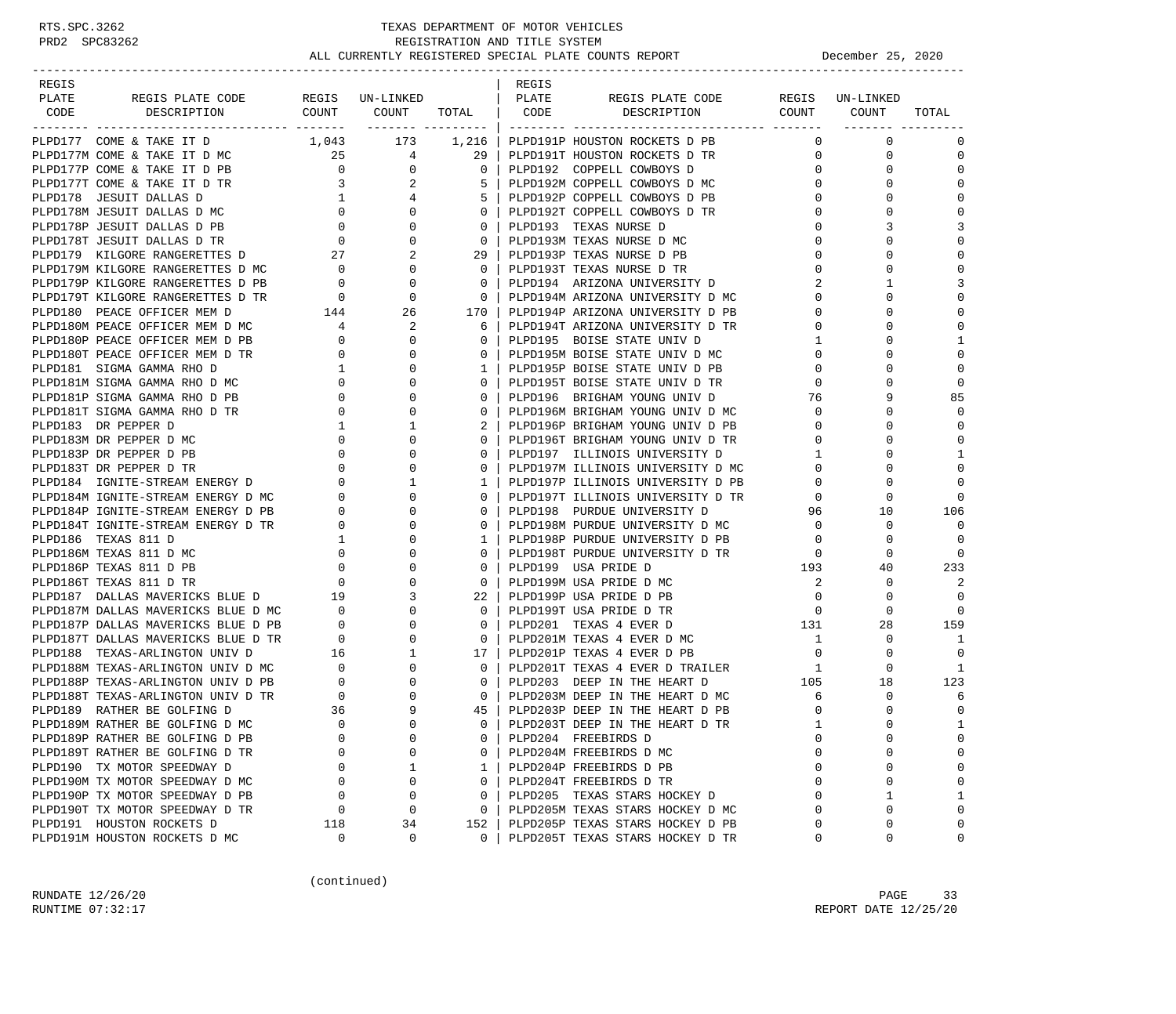| REGIS |                                   |                                                   |                                                                                                  |                         | REGIS |                                             |                                                                   |                 |              |
|-------|-----------------------------------|---------------------------------------------------|--------------------------------------------------------------------------------------------------|-------------------------|-------|---------------------------------------------|-------------------------------------------------------------------|-----------------|--------------|
| PLATE | REGIS PLATE CODE REGIS UN-LINKED  |                                                   | COUNT COUNT TOTAL   CODE                                                                         |                         | PLATE | REGIS PLATE CODE<br>DESCRIPTION COUNT COUNT |                                                                   | REGIS UN-LINKED |              |
| CODE  | DESCRIPTION                       |                                                   | ________ _________                                                                               |                         |       |                                             |                                                                   |                 | TOTAL        |
|       | PLPD206 FW CATS BASEBALL D        | $\Omega$                                          | $\mathbf 0$                                                                                      | $0-1$                   |       | PLPD219P TEXAS ROADHOUSE D PB               | $\mathbf{0}$                                                      | $\mathbf{0}$    | $\mathbf 0$  |
|       | PLPD206M FW CATS BASEBALL D MC    |                                                   |                                                                                                  | $\overline{0}$          |       | PLPD219T TEXAS ROADHOUSE D TR               | $\overline{0}$                                                    | 0               | $\mathbf 0$  |
|       | PLPD206P FW CATS BASEBALL D PB    |                                                   | $\begin{matrix}0&&&0\\0&&&&0\\0&&&&0\\0&&&&0\end{matrix}$                                        | $\mathbf{0}$            |       | PLPD220 PROSPER ISD D                       | $\overline{0}$                                                    | $\mathbf{1}$    | $\mathbf{1}$ |
|       | PLPD206T FW CATS BASEBALL D TR    |                                                   |                                                                                                  | $\overline{0}$          |       | PLPD220M PROSPER ISD D MC                   | $\mathbf{0}$                                                      | $\Omega$        | $\Omega$     |
|       | PLPD207 LARGE STAR PINK D         |                                                   |                                                                                                  | 730                     |       | PLPD220P PROSPER ISD D PB                   | $\overline{0}$                                                    | $\Omega$        | $\mathbf 0$  |
|       | PLPD207M LARGE STAR PINK D MC     |                                                   | $\begin{array}{ccc} 624 & \hspace{1.5cm} 106 \\ \hspace{1.5cm} 0 & \hspace{1.5cm} 0 \end{array}$ | $\overline{0}$          |       | PLPD220T PROSPER ISD D TR                   | $\mathbf{0}$                                                      |                 | $\mathbf 0$  |
|       | PLPD207P LARGE STAR PINK D PB     | $\overline{0}$                                    |                                                                                                  | $\mathbf{0}$            |       | PLPD225 ARIZONA STATE UNIV D                | 86                                                                | 8               | 94           |
|       | PLPD207T LARGE STAR PINK D TR     |                                                   |                                                                                                  | $1 \mid$                |       | PLPD225M ARIZONA STATE UNIV D MC            | 2                                                                 | $\Omega$        | 2            |
|       | PLPD208 LAKE DALLAS ISD D         |                                                   |                                                                                                  | $\Omega$                |       | PLPD225P ARIZONA STATE UNIV D PB            | $\mathbf{0}$                                                      | $\Omega$        | $\Omega$     |
|       | PLPD208M LAKE DALLAS ISD D MC     |                                                   |                                                                                                  | $\overline{0}$          |       | PLPD225T ARIZONA STATE UNIV D TR            | $\mathbf{0}$                                                      | 1               | 1            |
|       | PLPD208P LAKE DALLAS ISD D PB     |                                                   |                                                                                                  | $\overline{0}$          |       | PLPD226 GEORGIA TECH UNIV D                 | 68                                                                | 15              | 83           |
|       | PLPD208T LAKE DALLAS ISD D TR     |                                                   |                                                                                                  | $\overline{0}$          |       | PLPD226M GEORGIA TECH UNIV D MC             | $\mathbf{0}$                                                      | $\mathbf 0$     | $\mathbf 0$  |
|       | PLPD209 MISSISSIPPI UNIV D        |                                                   |                                                                                                  | 268                     |       | PLPD226P GEORGIA TECH UNIV D PB             | $\overline{0}$                                                    | $\Omega$        | $\Omega$     |
|       | PLPD209M MISSISSIPPI UNIV D MC    | $\overline{0}$                                    | $\overline{0}$                                                                                   | $\Omega$                |       | PLPD226T GEORGIA TECH UNIV D TR             | $\mathbf{1}$                                                      |                 | $\mathbf 1$  |
|       | PLPD209P MISSISSIPPI UNIV D PB    |                                                   | $0 \qquad \qquad$<br>$\mathbf{0}$                                                                | $\mathbf{0}$            |       | PLPD227 BP LYNCH HIGH SCH D                 | $\mathbf{0}$                                                      | O               | $\mathbf 0$  |
|       | PLPD209T MISSISSIPPI UNIV D TR    | $\overline{0}$                                    | $\mathbf{0}$                                                                                     | $\overline{0}$          |       | PLPD227M BP LYNCH HIGH SCH D MC             | $\mathbf{0}$                                                      |                 | $\mathbf 0$  |
|       | PLPD210 KENTUCKY UNIVERSITY D     |                                                   |                                                                                                  | $7\phantom{0}$          |       | PLPD227P BP LYNCH HIGH SCH D PB             | $\mathbf{0}$                                                      | O               | $\mathbf 0$  |
|       | PLPD210M KENTUCKY UNIVERSITY D MC |                                                   | $\begin{bmatrix} 7 & 0 \\ 0 & 0 \\ 0 & 0 \\ 0 & 0 \\ 73 & 18 \end{bmatrix}$                      | $\overline{0}$          |       | PLPD227T BP LYNCH HIGH SCH D TR             | $\mathbf{0}$                                                      |                 | $\Omega$     |
|       | PLPD210P KENTUCKY UNIVERSITY D PB |                                                   |                                                                                                  | $\mathbf{0}$            |       | PLPD229 DELTA SIGMA THETA D                 | 113                                                               | 8               | 121          |
|       | PLPD210T KENTUCKY UNIVERSITY D TR |                                                   |                                                                                                  | $\mathbf{0}$            |       | PLPD229M DELTA SIGMA THETA D MC             | $\circ$                                                           | 0               | $\Omega$     |
|       | PLPD211 DALLAS MAVERICKS D        | $\begin{array}{c}0\\73\end{array}$                |                                                                                                  | 91                      |       | PLPD229P DELTA SIGMA THETA D PB             | $\overline{0}$                                                    | $\Omega$        | $\mathbf 0$  |
|       | PLPD211M DALLAS MAVERICKS D MC    |                                                   | $\overline{0}$                                                                                   | $\mathbf{1}$            |       | PLPD229T DELTA SIGMA THETA D TR             | $\overline{\mathbf{0}}$                                           | $\mathbf 0$     | $\Omega$     |
|       | PLPD211P DALLAS MAVERICKS D PB    |                                                   | $\mathbf 0$                                                                                      | $\overline{0}$          |       | PLPD230 NOTRE DAME UNIVERSITY D             | 115                                                               | 12              | 127          |
|       | PLPD211T DALLAS MAVERICKS D TR    |                                                   | $\begin{array}{c}\n 1 \\  0 \\  0 \\  139\n\end{array}$<br>$\overline{0}$                        | $\overline{0}$          |       | PLPD230M NOTRE DAME UNIVERSITY D MC         | 3                                                                 | 0               | 3            |
|       | PLPD212 SAN ANTONIO SPURS D       |                                                   | 30                                                                                               | 169                     |       | PLPD230P NOTRE DAME UNIVERSITY D PB         | $\mathbf{0}$                                                      | 0               | $\mathbf 0$  |
|       | PLPD212M SAN ANTONIO SPURS D MC   | $\overline{0}$                                    | $\mathbf 0$                                                                                      | $\overline{0}$          |       | PLPD230T NOTRE DAME UNIVERSITY D TR         | $\mathbf{0}$                                                      | $\Omega$        | $\mathbf 0$  |
|       | PLPD212P SAN ANTONIO SPURS D PB   | $\overline{0}$                                    | $\mathbf{0}$                                                                                     | $\mathbf{0}$            |       | PLPD231 NTL WILD TURKEY FED D               | $\mathbf{0}$                                                      | O               | $\Omega$     |
|       | PLPD212T SAN ANTONIO SPURS D TR   |                                                   | $\begin{array}{c} 0 \\ 0 \\ 1 \end{array}$<br>$\mathbf 0$                                        | $\overline{0}$          |       | PLPD231M NTL WILD TURKEY FED D MC           | $\mathbf{0}$                                                      | $\Omega$        | $\Omega$     |
|       | PLPD213 TRINITY UNIVERSITY D      |                                                   | 3                                                                                                |                         |       | PLPD231P NTL WILD TURKEY FED D PB           | $\circ$                                                           | $\Omega$        | $\Omega$     |
|       | PLPD213M TRINITY UNIVERSITY D MC  |                                                   | $\mathbf{0}$                                                                                     | $\circ$                 |       | PLPD231T NTL WILD TURKEY FED D TR           |                                                                   | $\Omega$        | $\Omega$     |
|       | PLPD213P TRINITY UNIVERSITY D PB  | $\begin{array}{c} 0 \\ 0 \\ 0 \\ 114 \end{array}$ | $\mathbf 0$                                                                                      | $\overline{0}$          |       | PLPD232 MISSISSIPPI ST UNIV D               | $\begin{matrix} \text{TR} & \hspace{1.5cm} 0 \\ 163 \end{matrix}$ | 25              | 188          |
|       | PLPD213T TRINITY UNIVERSITY D TR  |                                                   | $\overline{0}$                                                                                   | $\overline{0}$          |       | PLPD232M MISSISSIPPI ST UNIV D MC           | $\mathbf{0}$                                                      | $\mathbf 0$     | $\mathbf 0$  |
|       | PLPD214 GRAMBLING UNIV D          |                                                   | 9                                                                                                | $123$                   |       | PLPD232P MISSISSIPPI ST UNIV D PB           | $\mathbf{0}$                                                      | $\mathbf{1}$    | 1            |
|       | PLPD214M GRAMBLING UNIV D MC      |                                                   | $\mathbf 1$<br>$\mathbf{0}$                                                                      | $\mathbf{1}$            |       | PLPD232T MISSISSIPPI ST UNIV D TR           | $\mathbf{0}$                                                      | 1               | 1            |
|       | PLPD214P GRAMBLING UNIV D PB      |                                                   | 0                                                                                                | $\mathbf{0}$            |       | PLPD233 LONE STAR GREEN D                   | 35                                                                | 6               | 41           |
|       | PLPD214T GRAMBLING UNIV D TR      |                                                   | $\begin{array}{c} 0 \\ 0 \end{array}$<br>$\mathbf{0}$                                            | $\overline{\mathbf{0}}$ |       | PLPD233M LONE STAR GREEN D MC               | $\mathbf{0}$                                                      | 1               | 1            |
|       | PLPD215 KANSAS UNIVERSITY D       | 136                                               | 20                                                                                               | 156                     |       | PLPD233P LONE STAR GREEN D PB               | $\mathbf{0}$                                                      | 0               | $\mathbf 0$  |
|       | PLPD215M KANSAS UNIVERSITY D MC   | $\begin{array}{c} 0 \\ 0 \end{array}$             | $\mathbf{0}$                                                                                     | $\mathbf{0}$            |       | PLPD233T LONE STAR GREEN D TR               | $\mathbf{0}$                                                      | $\mathbf 0$     | $\Omega$     |
|       | PLPD215P KANSAS UNIVERSITY D PB   |                                                   | $\mathbf{0}$                                                                                     | $\overline{0}$          |       | PLPD234 LONE STAR PURPLE D                  | 80                                                                | 13              | 93           |
|       | PLPD215T KANSAS UNIVERSITY D TR   | $\begin{array}{c} 1 \\ 60 \end{array}$            | $\mathbf{0}$                                                                                     | $\mathbf{1}$            |       | PLPD234M LONE STAR PURPLE D MC              | 2                                                                 | $\mathbf 0$     | 2            |
|       | PLPD216 MISSOURI UNIVERSITY D     |                                                   | $\overline{4}$                                                                                   | 64 I                    |       | PLPD234P LONE STAR PURPLE D PB              | $\mathbf 0$                                                       | $\Omega$        | $\mathbf 0$  |
|       | PLPD216M MISSOURI UNIVERSITY D MC | $\Omega$                                          | $\Omega$                                                                                         | $\Omega$                |       | PLPD234T LONE STAR PURPLE D TR              | $\mathbf{1}$                                                      |                 | $\mathbf{1}$ |
|       | PLPD216P MISSOURI UNIVERSITY D PB | $\Omega$                                          | $\mathbf 0$                                                                                      | 0                       |       | PLPD235 LONE STAR BLK/SILV D                | 207                                                               | 59              | 266          |
|       | PLPD216T MISSOURI UNIVERSITY D TR | U                                                 | $\Omega$                                                                                         | 0                       |       | PLPD235M LONE STAR BLK/SILV D MC            | 4                                                                 | $\mathbf 0$     | 4            |
|       | PLPD218 GUADALUPE RVR TROUT D     | $\Omega$                                          | 0                                                                                                | 0                       |       | PLPD235P LONE STAR BLK/SILV D PB            | 0                                                                 | 0               | $\mathbf 0$  |
|       | PLPD218M GUADALUPE RVR TROUT D MC | $\Omega$                                          | $\mathsf 0$                                                                                      | 0                       |       | PLPD235T LONE STAR BLK/SILV D TR            | 1                                                                 | 0               | $\mathbf{1}$ |
|       | PLPD218P GUADALUPE RVR TROUT D PB | $\Omega$                                          | $\mathbf 0$                                                                                      | 0                       |       | PLPD236 CALVARY HILL D                      | 213                                                               | 40              | 253          |
|       | PLPD218T GUADALUPE RVR TROUT D TR | $\Omega$                                          | $\mathbf 0$                                                                                      | 0                       |       | PLPD236M CALVARY HILL D MC                  | 2                                                                 | $\mathbf 0$     | 2            |
|       | PLPD219 TEXAS ROADHOUSE D         | U                                                 | 0                                                                                                | 0                       |       | PLPD236P CALVARY HILL D PB                  | $\mathbf 0$                                                       | $\Omega$        | $\mathbf 0$  |
|       | PLPD219M TEXAS ROADHOUSE D MC     | 0                                                 | 0                                                                                                | $\Omega$                |       | PLPD236T CALVARY HILL D TR                  | 0                                                                 | 1               | $\mathbf{1}$ |

(continued)

RUNDATE  $12/26/20$  PAGE 34 RUNTIME 07:32:17 REPORT DATE 12/25/20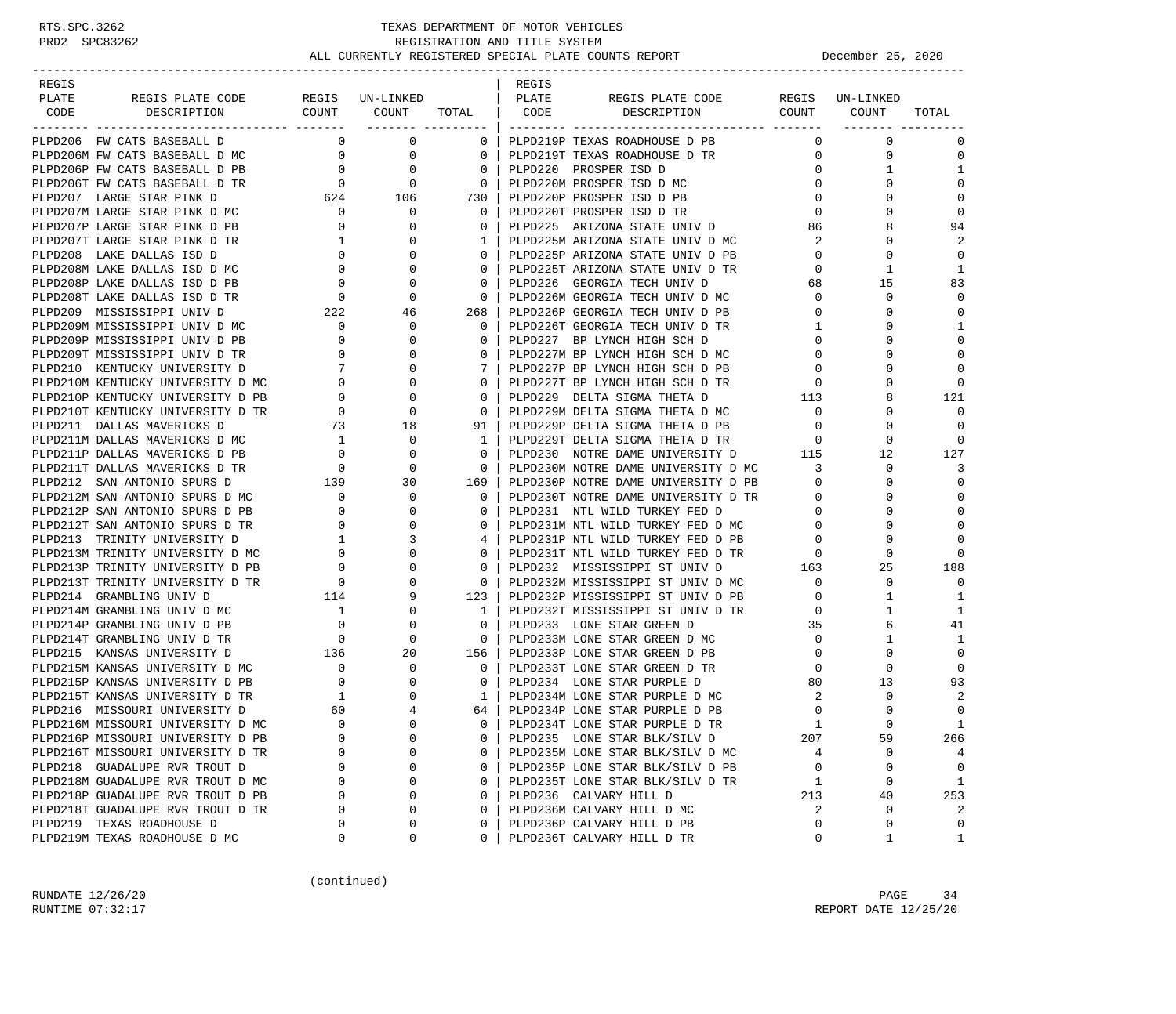| REGIS |                                                                                                                       |                                             |                                  |                          | REGIS             |                                                                              |              |                 |                |
|-------|-----------------------------------------------------------------------------------------------------------------------|---------------------------------------------|----------------------------------|--------------------------|-------------------|------------------------------------------------------------------------------|--------------|-----------------|----------------|
| PLATE | REGIS PLATE CODE                                                                                                      |                                             | REGIS UN-LINKED                  |                          | PLATE             | REGIS PLATE CODE                                                             |              | REGIS UN-LINKED |                |
| CODE  | DESCRIPTION                                                                                                           |                                             | COUNT COUNT                      | TOTAL   CODE             |                   | DESCRIPTION COUNT                                                            |              | COUNT           | TOTAL          |
|       | PLPD237 KELLER HIGH SCHOOL D                                                                                          |                                             | $\overline{0}$<br>$\overline{0}$ | $0-1$                    |                   | PLPD250P BARBED WIRE WHITE D PB                                              | $\Omega$     | $\mathbf 0$     | 0              |
|       | PLPD237M KELLER HIGH SCHOOL D MC                                                                                      | $\overline{0}$                              | 0                                | $\overline{0}$           |                   | PLPD250T BARBED WIRE WHITE D TR 0                                            |              | 1               | 1              |
|       | PLPD237P KELLER HIGH SCHOOL D PB                                                                                      | $\overline{0}$                              | $\mathbf{0}$                     | $\overline{0}$           |                   | PLPD252 DALLAS STARS HOCKEY D 117                                            |              | 19              | 136            |
|       | PLPD237T KELLER HIGH SCHOOL D TR                                                                                      | $\overline{0}$                              | $\mathbf{0}$                     | $\overline{\phantom{0}}$ |                   | PLPD252M DALLAS STARS HOCKEY D MC 1                                          |              | 5               | 6              |
|       | PLPD238 MICHIGAN STATE UNIV D                                                                                         |                                             | 17                               |                          |                   | PLPD252P DALLAS STARS HOCKEY D PB                                            | $\mathbf{0}$ | 0               | $\mathbf 0$    |
|       | PLPD238M MICHIGAN STATE UNIV D MC                                                                                     | $\frac{1}{103}$<br>$\overline{\phantom{0}}$ | $\mathbf{0}$                     | 120<br>$\overline{0}$    |                   | PLPD252T DALLAS STARS HOCKEY D TR                                            | $\Omega$     | $\Omega$        | $\mathbf 0$    |
|       | PLPD238P MICHIGAN STATE UNIV D PB                                                                                     |                                             | 0                                | $\overline{\phantom{0}}$ |                   | PLPD254 SOUTH CAROLINA UNIV D                                                | $\mathbf{1}$ | 1               | $\overline{c}$ |
|       | PLPD238T MICHIGAN STATE UNIV D TR                                                                                     | $\overline{0}$<br>$\overline{0}$            | $\overline{\phantom{0}}$         | $\overline{\phantom{0}}$ |                   | PLPD254M SOUTH CAROLINA UNIV D MC                                            | $\Omega$     | $\Omega$        | $\Omega$       |
|       | PLPD239 TEXAS BLACK 1845 D                                                                                            |                                             | 2,438 385                        | 2,823                    |                   | PLPD254P SOUTH CAROLINA UNIV D PB                                            | $\Omega$     | $\Omega$        | $\Omega$       |
|       | PLPD239M TEXAS BLACK 1845 D MC                                                                                        | $\overline{38}$                             | 9                                | 47                       |                   | PLPD254T SOUTH CAROLINA UNIV D TR                                            | $\mathbf{0}$ | $\Omega$        | $\mathbf 0$    |
|       | PLPD239P TEXAS BLACK 1845 D PB                                                                                        | $\overline{0}$                              | $\mathbf{0}$                     | $\overline{0}$           |                   | PLPD255 LOUISIANA UNIVERSITY D                                               | 86           | 6               | 92             |
|       |                                                                                                                       |                                             | 0                                | $\overline{\phantom{0}}$ |                   | PLPD255M LOUISIANA UNIVERSITY D MC                                           | $\mathbf{0}$ | $\Omega$        | $\Omega$       |
|       |                                                                                                                       |                                             | 29                               | 160                      |                   | PLPD255P LOUISIANA UNIVERSITY D PB                                           | 0            | $\Omega$        | $\Omega$       |
|       |                                                                                                                       |                                             | 0                                | $\Omega$                 |                   | PLPD255T LOUISIANA UNIVERSITY D TR                                           | 0            | U               | $\Omega$       |
|       | PLPD240P TEXAS VINTAGE PINK D PB                                                                                      | $\sim$ 0                                    | 0                                | $\mathbf{0}$             |                   | PLPD257 HIGHLAND PARK ISD D                                                  | 0            | 3               | 3              |
|       | PLPD240T TEXAS VINTAGE PINK D TR                                                                                      | $\overline{\phantom{0}}$                    | $\Omega$                         | $\overline{0}$           |                   | PLPD257M HIGHLAND PARK ISD D MC                                              | $\Omega$     |                 | $\mathbf 0$    |
|       | PLPD241 TEXAS VINTAGE BLUE D                                                                                          | 48                                          | 5                                | 53                       |                   | PLPD257P HIGHLAND PARK ISD D PB                                              | $\Omega$     | O               | $\mathbf 0$    |
|       | PLPD241M TEXAS VINTAGE BLUE D MC                                                                                      |                                             | 1                                | 2                        |                   | PLPD257T HIGHLAND PARK ISD D TR                                              | $\mathbf 0$  | O               | $\Omega$       |
|       | PLPD241P TEXAS VINTAGE BLUE D PB                                                                                      | $\begin{array}{c} 1 \\ 0 \end{array}$       | $\Omega$                         | $\Omega$                 |                   | PLPD259 TYLER JC APACHE BELLES D                                             | 3            | 1               | 4              |
|       | PLPD241T TEXAS VINTAGE BLUE D TR                                                                                      |                                             | $\mathbf{0}$                     | $\circ$                  |                   | PLPD259M TYLER JC APACHE BELLES D MC                                         | 0            | $\Omega$        | $\mathbf 0$    |
|       | PLPD242 TX A&M CORPUS CHRISTI D                                                                                       | $\begin{array}{c} 0 \\ 0 \end{array}$       | 1                                | $\mathbf{1}$             |                   |                                                                              | 0            | $\Omega$        | $\mathbf 0$    |
|       |                                                                                                                       |                                             | $\mathbf{0}$                     | $\circ$                  |                   | PLPD259P TYLER JC APACHE BELLES D PB<br>PLPD259T TYLER JC APACHE BELLES D TR | $\mathbf 0$  | $\Omega$        | $\Omega$       |
|       |                                                                                                                       |                                             | 0                                | $\mathbf 0$              |                   | PLPD260 VIRGINIA TECH ALUMNI D                                               | 0            |                 | $\overline{c}$ |
|       | PLPD242M TX A&M CORPUS CHRISTI D MC<br>PLPD242P TX A&M CORPUS CHRISTI D PB 0<br>PLPD242T TX A&M CORPUS CHRISTI D TR 0 |                                             | 0                                | $\overline{0}$           |                   | PLPD260M VIRGINIA TECH ALUMNI D MC                                           | $\Omega$     |                 | $\Omega$       |
|       | PLPD243 FLORIDA STATE UNIV D                                                                                          |                                             | 22                               | 193                      |                   | PLPD260P VIRGINIA TECH ALUMNI D PB                                           | 0            | $\Omega$        | $\Omega$       |
|       | PLPD243M FLORIDA STATE UNIV D MC                                                                                      | $171$<br>IC $5$                             | 0                                | - 5                      |                   | PLPD260T VIRGINIA TECH ALUMNI D TR                                           | 0            |                 | $\mathbf{0}$   |
|       | PLPD243P FLORIDA STATE UNIV D PB                                                                                      | $\overline{0}$                              | 0                                | $\overline{0}$           |                   | PLPD261 MIDLAND HIGH SCHOOL D                                                | 0            | O               | $\Omega$       |
|       | PLPD243T FLORIDA STATE UNIV D TR                                                                                      | $\overline{0}$                              | 0                                | $\overline{0}$           |                   | PLPD261M MIDLAND HIGH SCHOOL D MC                                            | $\Omega$     | $\Omega$        | $\Omega$       |
|       | PLPD245 WESTERN YOKE BLACK D                                                                                          | 88                                          | 16                               | 104                      |                   | PLPD261P MIDLAND HIGH SCHOOL D PB                                            | $\Omega$     |                 | $\Omega$       |
|       | PLPD245M WESTERN YOKE BLACK D MC                                                                                      |                                             | 1                                | 4                        |                   | PLPD261T MIDLAND HIGH SCHOOL D TR                                            | 0            | $\Omega$        | $\Omega$       |
|       | PLPD245P WESTERN YOKE BLACK D PB                                                                                      | $\begin{array}{c} 3 \\ 0 \end{array}$       | 0                                | $\circ$                  | PLPD262 SMU D     |                                                                              | 55           | 9               | 64             |
|       | PLPD245T WESTERN YOKE BLACK D TR                                                                                      | $\overline{0}$                              | 0                                | $\overline{\phantom{0}}$ |                   | PLPD262M SMU D MC                                                            | $\mathbf 0$  | O               | $\Omega$       |
|       | PLPD246 PRAIRIE VIEW A&M UNIV D                                                                                       | 71                                          | 14                               | 85                       | PLPD262P SMU D PB |                                                                              | $\mathbf 0$  | O               | $\Omega$       |
|       | PLPD246M PRAIRIE VIEW A&M UNIV D MC 0                                                                                 |                                             | 1                                | 1                        |                   | PLPD262T SMU D TR                                                            | $\Omega$     | U               | $\Omega$       |
|       | PLPD246P PRAIRIE VIEW A&M UNIV D PB                                                                                   |                                             | $\mathbf 0$                      | $\overline{0}$           |                   | PLPD263 PINK CAMO D                                                          | $\mathbf{1}$ |                 | 3              |
|       | PLPD246T PRAIRIE VIEW A&M UNIV D TR                                                                                   | $\begin{array}{c} 0 \\ 0 \end{array}$       | 0                                | $\overline{0}$           |                   | PLPD263M PINK CAMO D MC                                                      | $\mathbf 0$  | $\Omega$        | $\mathbf 0$    |
|       | PLPD247 LOUISIANA TECH UNIV D                                                                                         | 83                                          | 10                               | 93                       |                   | PLPD263P PINK CAMO D PB                                                      | $\mathbf 0$  | $\Omega$        | $\Omega$       |
|       | PLPD247M LOUISIANA TECH UNIV D MC                                                                                     |                                             | 0                                | $\overline{0}$           |                   | PLPD263T PINK CAMO D TR                                                      | $\mathbf 0$  | $\Omega$        | $\Omega$       |
|       | PLPD247P LOUISIANA TECH UNIV D PB                                                                                     | $\begin{array}{c} 0 \\ 0 \end{array}$       | $\Omega$                         | $\overline{0}$           |                   | PLPD264 YELLOW ROSE OF TEXAS D 375                                           |              | 53              | 428            |
|       | PLPD247T LOUISIANA TECH UNIV D TR                                                                                     | $\overline{0}$                              | 0                                | $\Omega$                 |                   | PLPD264M YELLOW ROSE OF TEXAS D MC                                           | $\mathbf{1}$ | 1               | 2              |
|       | PLPD248 PHI BETA SIGMA D                                                                                              | 2                                           | $\Omega$                         | 2                        |                   | PLPD264P YELLOW ROSE OF TEXAS D PB                                           | $\mathbf 0$  | $\Omega$        | $\mathbf 0$    |
|       | PLPD248M PHI BETA SIGMA D MC                                                                                          | $\Omega$                                    | $\cap$                           | $\Omega$                 |                   | PLPD264T YELLOW ROSE OF TEXAS D TR                                           |              | $\mathbf{1}$    | 3              |
|       | PLPD248P PHI BETA SIGMA D PB                                                                                          | 0                                           | $\mathbf 0$                      | 0                        |                   | PLPD265 INDIANA UNIVERSITY D                                                 |              | $\Omega$        | 2              |
|       | PLPD248T PHI BETA SIGMA D TR                                                                                          | 0                                           | 0                                | 0                        |                   | PLPD265M INDIANA UNIVERSITY D MC                                             | $\cap$       | $\Omega$        | $\mathsf 0$    |
|       | PLPD249 BARBED WIRE BLACK D                                                                                           | 287                                         | 58                               | 345                      |                   | PLPD265P INDIANA UNIVERSITY D PB                                             | 0            | $\Omega$        | 0              |
|       | PLPD249M BARBED WIRE BLACK D MC                                                                                       | 27                                          | 8                                | 35                       |                   | PLPD265T INDIANA UNIVERSITY D TR                                             | $\Omega$     | $\Omega$        | $\mathbf 0$    |
|       | PLPD249P BARBED WIRE BLACK D PB                                                                                       | $\mathbf 0$                                 | 0                                | $\mathbf 0$              |                   | PLPD266 ODESSA HIGH SCHOOL D                                                 | $\Omega$     | $\Omega$        | 0              |
|       | PLPD249T BARBED WIRE BLACK D TR                                                                                       | 0                                           | 1                                | $\mathbf{1}$             |                   | PLPD266M ODESSA HIGH SCHOOL D MC                                             | $\Omega$     | $\Omega$        | 0              |
|       | PLPD250 BARBED WIRE WHITE D                                                                                           | 17                                          | 6                                | 23                       |                   | PLPD266P ODESSA HIGH SCHOOL D PB                                             | n            | 0               | $\mathbf 0$    |
|       | PLPD250M BARBED WIRE WHITE D MC                                                                                       | 0                                           | 0                                | $\Omega$                 |                   | PLPD266T ODESSA HIGH SCHOOL D TR                                             | 0            | 0               | 0              |
|       |                                                                                                                       |                                             |                                  |                          |                   |                                                                              |              |                 |                |

(continued)

RUNDATE 12/26/20 PAGE 35 RUNTIME 07:32:17 REPORT DATE 12/25/20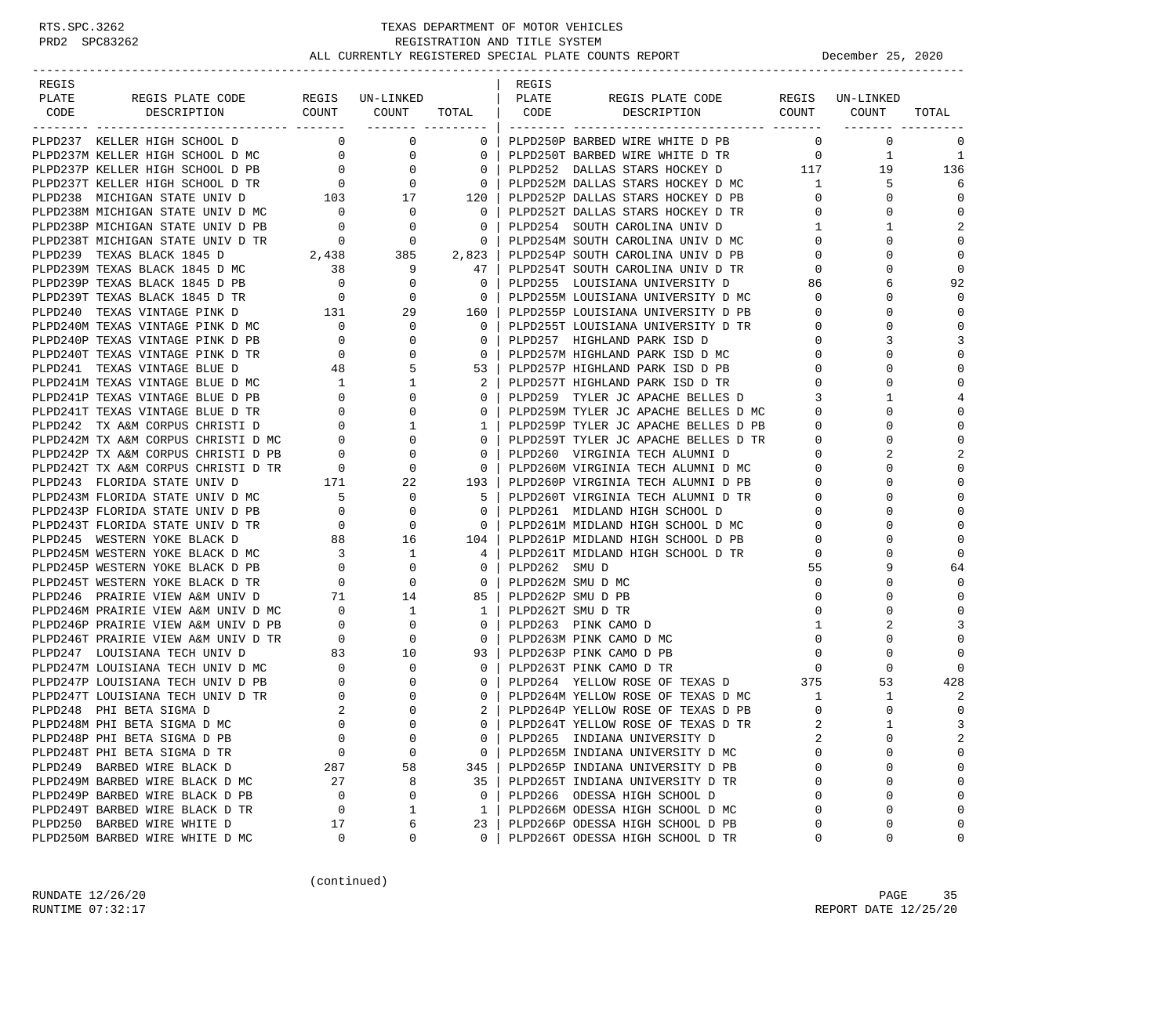# RTS.SPC.3262 TEXAS DEPARTMENT OF MOTOR VEHICLES<br>PRD2 SPC83262 REGISTRATION AND TITLE SYSTEM<br>ALL CURRENTLY PROTOTION AND TITLE SYSTEM REGISTRATION AND TITLE SYSTEM ALL CURRENTLY REGISTERED SPECIAL PLATE COUNTS REPORT **DECEMBER 25, 2020**

| REGIS |                                                                                                                                                                                                                                                                                                                                                                                 |                          |                                                            |                                                            | REGIS |                                                                                                                                                                                                                                              |                            |                 |                  |
|-------|---------------------------------------------------------------------------------------------------------------------------------------------------------------------------------------------------------------------------------------------------------------------------------------------------------------------------------------------------------------------------------|--------------------------|------------------------------------------------------------|------------------------------------------------------------|-------|----------------------------------------------------------------------------------------------------------------------------------------------------------------------------------------------------------------------------------------------|----------------------------|-----------------|------------------|
| PLATE | REGIS PLATE CODE                                                                                                                                                                                                                                                                                                                                                                |                          | REGIS UN-LINKED                                            |                                                            | PLATE | REGIS PLATE CODE                                                                                                                                                                                                                             |                            | REGIS UN-LINKED |                  |
| CODE  | DESCRIPTION                                                                                                                                                                                                                                                                                                                                                                     |                          | COUNT COUNT                                                |                                                            |       | COUNT COUNT<br>TOTAL   CODE DESCRIPTION                                                                                                                                                                                                      |                            |                 | TOTAL            |
|       |                                                                                                                                                                                                                                                                                                                                                                                 |                          |                                                            | ------- ---------                                          |       |                                                                                                                                                                                                                                              |                            |                 |                  |
|       | PLPD267 PERMIAN HIGH SCHOOL D                                                                                                                                                                                                                                                                                                                                                   | $\overline{0}$           | $\overline{0}$                                             | $0-1$                                                      |       | PLPD294P UNIVERSITY OF IOWA D PB                                                                                                                                                                                                             | $\overline{0}$             | $\mathbf 0$     | 0                |
|       | PIPD267M PERMIAN HIGH SCHOOL D MC<br>PIPD267P PERMIAN HIGH SCHOOL D PB<br>PIPD267P PERMIAN HIGH SCHOOL D PB<br>PIPD267T PERMIAN HIGH SCHOOL D TR<br>PIPD268 LEE HS MIDLAND D<br>PLPD268M LEE HS MIDLAND D MC<br>0                                                                                                                                                               |                          | $\overline{0}$                                             | $\mathbf{0}$                                               |       | PLPD294T UNIVERSITY OF IOWA D TR                                                                                                                                                                                                             | $\overline{0}$             | $\mathbf 0$     | 0                |
|       |                                                                                                                                                                                                                                                                                                                                                                                 |                          | $\mathbf{0}$                                               | $\Omega$                                                   |       | PLPD295 PORSCHE CLUB OF AMER D 99                                                                                                                                                                                                            |                            | 23              | 122              |
|       |                                                                                                                                                                                                                                                                                                                                                                                 |                          | $\mathbf{0}$                                               | $\Omega$                                                   |       | PLPD295 FORSCHE CLUB OF AMER D FL<br>PLPD295P PORSCHE CLUB OF AMER D PB<br>PLPD295F PORSCHE CLUB OF AMER D TR<br>PLPD295T PORSCHE CLUB OF AMER D TR<br>PLPD296 TEXAS 2000 D MC<br>PLPD296 TEXAS 2000 D MC<br>PLPD296M TEXAS 2000 D MC<br>PLP |                            | $\mathbf 0$     | $\Omega$         |
|       |                                                                                                                                                                                                                                                                                                                                                                                 |                          | $\mathbf{0}$                                               | $\mathbf{0}$                                               |       |                                                                                                                                                                                                                                              |                            | $\circ$         | 0                |
|       |                                                                                                                                                                                                                                                                                                                                                                                 |                          | 0                                                          | $\Omega$                                                   |       |                                                                                                                                                                                                                                              |                            | 0               | 0                |
|       | PLPD268P LEE HS MIDLAND D PB                                                                                                                                                                                                                                                                                                                                                    |                          | $\mathbf{0}$                                               | $\mathbf{0}$                                               |       |                                                                                                                                                                                                                                              |                            | 36              | 166              |
|       | PLPD268T LEE HS MIDLAND D TR                                                                                                                                                                                                                                                                                                                                                    |                          | $\begin{bmatrix} 0 \\ 0 \\ 0 \\ 0 \\ 0 \end{bmatrix}$<br>0 | $\mathbf{0}$                                               |       |                                                                                                                                                                                                                                              |                            | $\mathbf 0$     | $\mathbf 0$      |
|       | PLPD269 OLYMPIC TEAM USA D                                                                                                                                                                                                                                                                                                                                                      |                          | $\overline{0}$                                             | $\mathbf{0}$                                               |       |                                                                                                                                                                                                                                              |                            | $\mathbf 0$     | 0                |
|       | PLPD269M OLYMPIC TEAM USA D MC                                                                                                                                                                                                                                                                                                                                                  |                          | 0                                                          | $\mathbf{0}$                                               |       |                                                                                                                                                                                                                                              |                            | 8               | 51               |
|       | PLPD269P OLYMPIC TEAM USA D PB                                                                                                                                                                                                                                                                                                                                                  |                          | $\overline{0}$                                             | $\Omega$                                                   |       | PLPD299 TX STATE RIFLE ASSOC D 43<br>PLPD299M TX STATE RIFLE ASSOC D MC 1                                                                                                                                                                    | $\overline{1}$             | $\Omega$        | 1                |
|       | PLPD269T OLYMPIC TEAM USA D TR<br>PLPD271 IOWA STATE UNIVERSITY D 112 4<br>PLPD271M IOWA STATE UNIVERSITY D MC 1 1                                                                                                                                                                                                                                                              |                          |                                                            | $\mathbf{0}$                                               |       | PLPD299P TX STATE RIFLE ASSOC D PB                                                                                                                                                                                                           | $\overline{0}$             | $\mathbf 0$     | 0                |
|       |                                                                                                                                                                                                                                                                                                                                                                                 |                          |                                                            | 116 l                                                      |       | PLPD299T TX STATE RIFLE ASSOC D TR                                                                                                                                                                                                           | $\overline{0}$             | $\mathbf 0$     | $\mathbf 0$      |
|       |                                                                                                                                                                                                                                                                                                                                                                                 |                          |                                                            | $2-1$                                                      |       | PLPD300 TEXAS TOUGH D                                                                                                                                                                                                                        | 62                         | 12              | 74               |
|       |                                                                                                                                                                                                                                                                                                                                                                                 |                          |                                                            | $\circ$                                                    |       | PLPD300M TEXAS TOUGH D MOTORCYCLE 1                                                                                                                                                                                                          |                            | -1              | 2                |
|       |                                                                                                                                                                                                                                                                                                                                                                                 |                          |                                                            | $\overline{\phantom{0}}$                                   |       | PLPD300P TEXAS TOUGH D PB                                                                                                                                                                                                                    | $\overline{0}$             | $\mathbf 0$     | 0                |
|       | PLPD276 UNIVERSITY OF COLORADO D                                                                                                                                                                                                                                                                                                                                                |                          | 134 26                                                     | 160                                                        |       | PLPD300T TEXAS TOUGH D TRAILER                                                                                                                                                                                                               | $\mathbf{1}$               | 0               | 1                |
|       |                                                                                                                                                                                                                                                                                                                                                                                 |                          |                                                            | 1                                                          |       | PLPD301 TEXAS VINTAGE D WHITE                                                                                                                                                                                                                | 73                         | 16              | 89               |
|       |                                                                                                                                                                                                                                                                                                                                                                                 |                          |                                                            | $\overline{\phantom{0}}$                                   |       | PLPD301M TEXAS VINTAGE D WHITE MC 0                                                                                                                                                                                                          |                            | 1               | 1                |
|       |                                                                                                                                                                                                                                                                                                                                                                                 |                          |                                                            |                                                            |       |                                                                                                                                                                                                                                              | $\overline{0}$             | 0               | 0                |
|       |                                                                                                                                                                                                                                                                                                                                                                                 |                          |                                                            | $\begin{array}{c c} & 0 &   \\ \hline 691 &   \end{array}$ |       |                                                                                                                                                                                                                                              |                            | 0               | $\mathbf 0$      |
|       |                                                                                                                                                                                                                                                                                                                                                                                 |                          |                                                            | 5                                                          |       | PLPD301P TEXAS VINTAGE D WHITE PB<br>PLPD301T TEXAS VINTAGE D WHITE TR<br>PLPD302 TEXAS VINTAGE D BLACK 419<br>11                                                                                                                            |                            | 83              | 502              |
|       |                                                                                                                                                                                                                                                                                                                                                                                 |                          |                                                            | $\mathbf{0}$                                               |       |                                                                                                                                                                                                                                              |                            | 4               | 16               |
|       | PLPD282M TEXAS OLL AND GAS D MC<br>PLPD282P TEXAS OLL AND GAS D MC<br>PLPD282P TEXAS OLL AND GAS D PB<br>PLPD282T TEXAS OLL AND GAS D TR<br>PLPD283 LONE STAR 1836 D MC<br>PLPD283M LONE STAR 1836 D MC<br>8<br>3                                                                                                                                                               |                          |                                                            | $\overline{\phantom{0}}$ 3                                 |       | PLPD302P TEXAS VINTAGE D BLACK MC 12<br>PLPD302P TEXAS VINTAGE D BLACK PB 0<br>PLPD302T TEXAS VINTAGE T                                                                                                                                      |                            | 0               | 0                |
|       |                                                                                                                                                                                                                                                                                                                                                                                 |                          |                                                            | 678                                                        |       |                                                                                                                                                                                                                                              |                            | 0               | 1                |
|       |                                                                                                                                                                                                                                                                                                                                                                                 |                          |                                                            | 11                                                         |       | PLPD302T TEXAS VINTAGE D BLACK TR<br>PLPD303 LONE STAR BADGE D 204                                                                                                                                                                           |                            | 72              | 276              |
|       |                                                                                                                                                                                                                                                                                                                                                                                 |                          | $\mathbf 0$                                                | $\overline{0}$                                             |       | PLPD303M LONE STAR BADGE D MC                                                                                                                                                                                                                | $\overline{\phantom{a}}^2$ | $\mathbf{1}$    | 3                |
|       | PLPD283M LONE STAR 1830 D PB<br>PLPD283P LONE STAR 1836 D PB<br>---- 1936 D TR                                                                                                                                                                                                                                                                                                  |                          | $\overline{0}$                                             | $\overline{\phantom{0}}$ 0 $\overline{\phantom{0}}$        |       | PLPD303P LONE STAR BADGE D PB                                                                                                                                                                                                                | $\overline{0}$             | $\mathbf 0$     | 0                |
|       | $17,193$ $2,862$ $20,055$<br>PLPD286 CLASSIC BLACK D                                                                                                                                                                                                                                                                                                                            |                          |                                                            |                                                            |       | PLPD303T LONE STAR BADGE D TRLR 0                                                                                                                                                                                                            |                            | 0               | $\Omega$         |
|       |                                                                                                                                                                                                                                                                                                                                                                                 |                          |                                                            |                                                            |       | PLPD305 UNIVERSITY OF VIRGINIA D 70                                                                                                                                                                                                          |                            | 42              | 112              |
|       |                                                                                                                                                                                                                                                                                                                                                                                 |                          |                                                            |                                                            |       | PLPD305M UNIVERSITY OF VIRGINIA D MC                                                                                                                                                                                                         | $\overline{0}$             | 0               | $\mathbf 0$      |
|       |                                                                                                                                                                                                                                                                                                                                                                                 |                          |                                                            |                                                            |       | PLPD305P UNIVERSITY OF VIRGINIA D PB 0                                                                                                                                                                                                       |                            | $\mathbf 0$     | $\Omega$         |
|       |                                                                                                                                                                                                                                                                                                                                                                                 |                          |                                                            |                                                            |       | PLPD305T UNIVERSITY OF VIRGINIA D TR                                                                                                                                                                                                         | $\overline{0}$             | $\mathbf 0$     | $\bigcap$        |
|       |                                                                                                                                                                                                                                                                                                                                                                                 |                          |                                                            |                                                            |       | PLPD306 JACKSON STATE UNIV D                                                                                                                                                                                                                 | 184                        | 18              | 202              |
|       |                                                                                                                                                                                                                                                                                                                                                                                 |                          |                                                            |                                                            |       |                                                                                                                                                                                                                                              |                            | $\circ$         | 0                |
|       | PLPD286M CLASSIC BLACK D MC<br>PLPD286M CLASSIC BLACK D PB<br>PLPD286T CLASSIC BLACK D PB<br>PLPD286T CLASSIC BLACK D TR<br>PLPD287 COLORADO SCH OF MINES D MC<br>PLPD287M COLORADO SCH OF MINES D MC<br>PLPD287P COLORADO SCH OF MINES D                                                                                                                                       |                          |                                                            |                                                            |       | PLPD306M JACKSON STATE UNIV D MC 0<br>PLPD306P JACKSON STATE UNIV D PB 0                                                                                                                                                                     |                            | $\mathbf 0$     | 0                |
|       | 1,387 262 1,649<br>PLPD288 CARBON FIBER D                                                                                                                                                                                                                                                                                                                                       |                          |                                                            |                                                            |       |                                                                                                                                                                                                                                              |                            | $\mathbf 0$     | $\Omega$         |
|       |                                                                                                                                                                                                                                                                                                                                                                                 |                          |                                                            | 13                                                         |       | PLPD306T JACKSON STATE UNIV D TR<br>PLPD306T JACKSON STATE UNIV D TR<br>PLPD309M LONE STAR CARBON FIBER D MC 0                                                                                                                               |                            | 29              | 29               |
|       | $\begin{tabular}{lllllllllllllllllllll} \texttt{PLPD288M} & \texttt{CARBON FIBER} & \texttt{M}\texttt{C} & & & & 12 & & 1 \\ \texttt{PLPD288P} & \texttt{CARBON FIBER} & \texttt{P-B} & & & 0 & & 0 \\ \texttt{PLPD288T} & \texttt{CARBON FIBER} & \texttt{D TR} & & & 1 & & 0 \\ \texttt{PLPD289} & \texttt{TEXAS TOUGH BLACK} & \texttt{D} & & & 196 & & 32 \\ \end{tabular}$ |                          |                                                            | $\mathbf{0}$                                               |       |                                                                                                                                                                                                                                              |                            | 0               | $\mathbf 0$      |
|       |                                                                                                                                                                                                                                                                                                                                                                                 |                          |                                                            | 1 <sup>1</sup>                                             |       | PLPD309P LONE STAR CARBON FIBER D PB                                                                                                                                                                                                         | $\overline{0}$             | 0               | $\mathbf 0$      |
|       |                                                                                                                                                                                                                                                                                                                                                                                 |                          |                                                            | 228                                                        |       | PLPD309T LONE STAR CARBON FIBER D TR                                                                                                                                                                                                         | $\overline{0}$             | $\Omega$        | 0                |
|       | PLPD289M TEXAS TOUGH BLACK D MC                                                                                                                                                                                                                                                                                                                                                 | $\overline{\phantom{a}}$ | $\mathbf 0$                                                | 3 <sup>1</sup>                                             |       | PLPD310 ZETA PHI BETA D                                                                                                                                                                                                                      | $\Omega$                   | $\mathbf{3}$    | 3                |
|       | PLPD289P TEXAS TOUGH BLACK D PB                                                                                                                                                                                                                                                                                                                                                 | 0                        | $\mathbf 0$                                                | 0                                                          |       | PLPD310M ZETA PHI BETA D MC                                                                                                                                                                                                                  | $\mathbf 0$                | $\Omega$        | 0                |
|       | PLPD289T TEXAS TOUGH BLACK D TR                                                                                                                                                                                                                                                                                                                                                 | $\Omega$                 | $\mathbf 0$                                                | 0                                                          |       | PLPD310P ZETA PHI BETA D PB                                                                                                                                                                                                                  | $\Omega$                   | 0               | 0                |
|       | PLPD291 DALLAS COWBOYS SILVER D                                                                                                                                                                                                                                                                                                                                                 | 8                        | 10                                                         | 18                                                         |       | PLPD310T ZETA PHI BETA D TR                                                                                                                                                                                                                  | 0                          | 0               | 0                |
|       | PLPD291M DALLAS COWBOYS SILVER D MC                                                                                                                                                                                                                                                                                                                                             | 0                        | 0                                                          | 0                                                          |       | PLPD401 UNIVERSITY OF MICHIGAN D                                                                                                                                                                                                             | 187                        | 21              | 208              |
|       | PLPD291P DALLAS COWBOYS SILVER D PB                                                                                                                                                                                                                                                                                                                                             | 0                        | 0                                                          | 0                                                          |       | PLPD401M UNIVERSITY OF MICHIGAN D MC                                                                                                                                                                                                         |                            | 0               |                  |
|       | PLPD291T DALLAS COWBOYS SILVER D TR                                                                                                                                                                                                                                                                                                                                             | 0                        | 0                                                          | 0                                                          |       | PLPD401P UNIVERSITY OF MICHIGAN D PB                                                                                                                                                                                                         | 1<br>$\mathbf 0$           | 0               | 1<br>$\mathbf 0$ |
|       | PLPD294 UNIVERSITY OF IOWA D                                                                                                                                                                                                                                                                                                                                                    |                          |                                                            |                                                            |       |                                                                                                                                                                                                                                              | 0                          |                 | $\mathbf 0$      |
|       |                                                                                                                                                                                                                                                                                                                                                                                 | 193<br>1                 | 17<br>0                                                    | 210<br>1                                                   |       | PLPD401T UNIVERSITY OF MICHIGAN D TR                                                                                                                                                                                                         | 0                          | 0<br>0          | 0                |
|       | PLPD294M UNIVERSITY OF IOWA D MC                                                                                                                                                                                                                                                                                                                                                |                          |                                                            |                                                            |       | PLPEASMC PER EASTERN STAR MC PLT                                                                                                                                                                                                             |                            |                 |                  |

(continued)

RUNDATE  $12/26/20$  PAGE 36 RUNTIME 07:32:17 REPORT DATE 12/25/20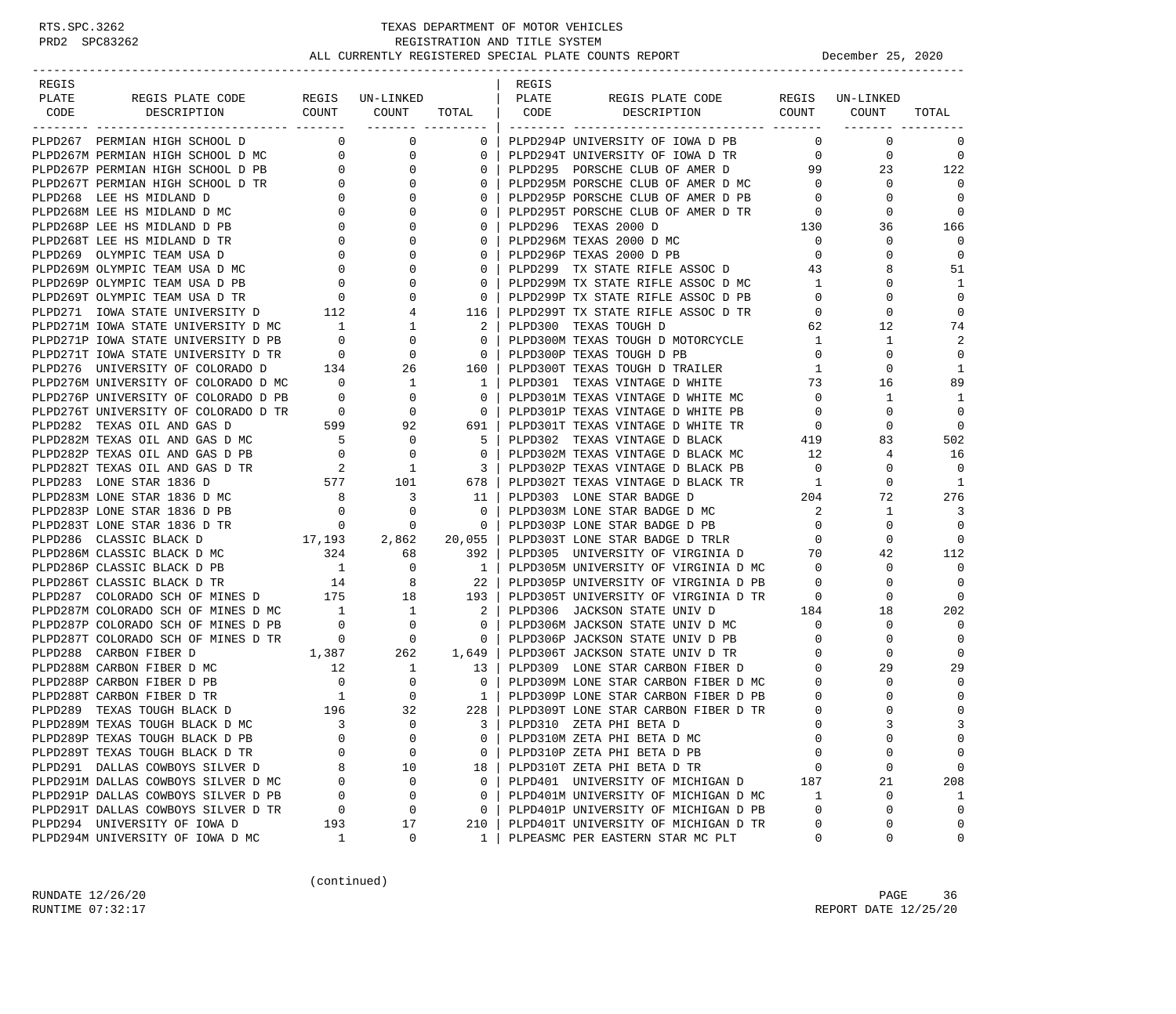| REGIS                    |                                                                                                                                                                                                                                            |                                    |                                                          |                                                     | REGIS |                                                                                                                                                                                                                                                     |                                         |                 |                |
|--------------------------|--------------------------------------------------------------------------------------------------------------------------------------------------------------------------------------------------------------------------------------------|------------------------------------|----------------------------------------------------------|-----------------------------------------------------|-------|-----------------------------------------------------------------------------------------------------------------------------------------------------------------------------------------------------------------------------------------------------|-----------------------------------------|-----------------|----------------|
| PLATE                    | REGIS PLATE CODE                                                                                                                                                                                                                           |                                    | REGIS UN-LINKED   PLATE                                  |                                                     |       | REGIS PLATE CODE                                                                                                                                                                                                                                    |                                         | REGIS UN-LINKED |                |
|                          | COUNT COUNT<br>CODE DESCRIPTION                                                                                                                                                                                                            |                                    |                                                          |                                                     |       | COUNT COUNT<br>TOTAL CODE DESCRIPTION                                                                                                                                                                                                               |                                         |                 | TOTAL          |
|                          |                                                                                                                                                                                                                                            |                                    |                                                          |                                                     |       |                                                                                                                                                                                                                                                     |                                         |                 |                |
|                          | PLPEASPB PER EASTERN STAR PB PLT 0                                                                                                                                                                                                         |                                    | $\mathsf{O}$                                             |                                                     |       | 0   PLPF107P NATURAL TEXAS F PB                                                                                                                                                                                                                     | $\Omega$                                | $\mathbf{1}$    | -1             |
|                          | PLPEASPB PER EASTERN STAR PB PLT 64<br>PLPEASTR PER EASTERN STAR PLT 64<br>PLPEMS PER EMERGENCY MED SERVICES 162<br>PLPEMSMC PER EMERGENCY MED SVCS MC 2<br>PLPEMSPB PER EMERGENCY MED SVCS PB<br>0<br>PLPEMSTR PER EMERGENCY MED SVCS TR  |                                    | 2                                                        | 66                                                  |       | PLPF107T NATURAL TEXAS F TRAILER 9                                                                                                                                                                                                                  |                                         | 1               | 10             |
|                          |                                                                                                                                                                                                                                            |                                    | $\mathbf{0}$                                             | 162 l                                               |       | PLPF109 NEW TEXAS F                                                                                                                                                                                                                                 | 597 30                                  | 213             | 810            |
|                          |                                                                                                                                                                                                                                            |                                    | $\overline{0}$                                           | 2                                                   |       | PLPF109P NEW TEXAS F PRIVATE BUS 0                                                                                                                                                                                                                  |                                         | $\overline{0}$  | $\Omega$       |
|                          |                                                                                                                                                                                                                                            |                                    | $\mathbf{0}$                                             | $\mathbf{0}$                                        |       | PLPF109T NEW TEXAS F TRAILER                                                                                                                                                                                                                        | $\begin{array}{c} 8 \\ 265 \end{array}$ | $\mathbf{0}$    | 8              |
|                          |                                                                                                                                                                                                                                            |                                    | $\mathbf{0}$                                             | $\mathbf{0}$                                        |       | PLPF117 LONGHORN F                                                                                                                                                                                                                                  |                                         | 66              | 331            |
|                          |                                                                                                                                                                                                                                            |                                    | $\mathbf{0}$                                             | $\Omega$                                            |       | PLPF117P LONGHORN F PRIVATE BUS 0                                                                                                                                                                                                                   |                                         | 0               | $\mathbf 0$    |
|                          |                                                                                                                                                                                                                                            |                                    | $\mathbf{0}$                                             |                                                     |       | 0   PLPF117T LONGHORN F TRAILER                                                                                                                                                                                                                     | $\overline{\mathbf{2}}$                 | 1               | $\overline{3}$ |
|                          |                                                                                                                                                                                                                                            |                                    | 0                                                        | 1                                                   |       | PLPF120 LONGHORN ORANGE F                                                                                                                                                                                                                           | 56                                      | 25              | 81             |
|                          |                                                                                                                                                                                                                                            |                                    | 0                                                        | 1 <sup>1</sup>                                      |       | PLPF120P LONGHORN ORANGE F PB<br>$\begin{array}{ccccccccc}\n\text{PB} & & & & 0 & & 1\\ \text{TR} & & & 1 & & 0\\ & & & 4\, , 985 & & 1\, , 619\\ \text{\small\bf 1} & & & & & & & \\ \end{array}$                                                  | $\overline{0}$                          | 1               | -1             |
|                          |                                                                                                                                                                                                                                            |                                    | $\mathbf{0}$                                             | $\circ$                                             |       | PLPF120T LONGHORN ORANGE F TR                                                                                                                                                                                                                       |                                         |                 | -1             |
|                          |                                                                                                                                                                                                                                            |                                    | $\mathbf{1}$                                             | $25 \quad$                                          |       | PLPF127 LONE STAR BLACK F                                                                                                                                                                                                                           |                                         |                 | 6,604          |
|                          |                                                                                                                                                                                                                                            |                                    | $\mathbf{0}$                                             | $0-1$                                               |       | PLPF127P LONE STAR BLACK F PB 8<br>PLPF127T LONE STAR BLACK F TR 32                                                                                                                                                                                 |                                         | 2               | 10             |
|                          |                                                                                                                                                                                                                                            |                                    | 0                                                        | $\bigcirc$                                          |       |                                                                                                                                                                                                                                                     |                                         | 8               | 30             |
|                          |                                                                                                                                                                                                                                            |                                    | 9                                                        |                                                     |       | 171   PLPF130 DALLAS COWBOYS STAR F 316<br>1   PLPF130P DALLAS COWBOYS STAR F PB 0                                                                                                                                                                  |                                         | 85              | 401            |
|                          |                                                                                                                                                                                                                                            |                                    | $\mathbf{0}$                                             |                                                     |       |                                                                                                                                                                                                                                                     |                                         | $\mathbf 0$     | $\mathbf 0$    |
|                          |                                                                                                                                                                                                                                            |                                    | 2                                                        | 42                                                  |       | PLPF130T DALLAS COWBOYS STAR F TR<br>PLPF132 TX TROPHY HUNTERS F 256<br>PLPF132P TX TROPHY HUNTERS F PB 0                                                                                                                                           |                                         | $\mathbf 0$     | 2              |
|                          |                                                                                                                                                                                                                                            |                                    | $\mathbf{1}$                                             | 155 l                                               |       |                                                                                                                                                                                                                                                     |                                         | 70              | 326            |
|                          |                                                                                                                                                                                                                                            |                                    | $\overline{0}$                                           | 6                                                   |       |                                                                                                                                                                                                                                                     |                                         | 0               | $\Omega$       |
|                          |                                                                                                                                                                                                                                            |                                    | $\overline{0}$                                           | 1 <sup>1</sup>                                      |       |                                                                                                                                                                                                                                                     |                                         | 0               | $\mathbf 0$    |
|                          |                                                                                                                                                                                                                                            |                                    | $\mathbf{0}$                                             | 2 <sup>1</sup>                                      |       |                                                                                                                                                                                                                                                     |                                         | 9               | 17             |
|                          |                                                                                                                                                                                                                                            |                                    | $\overline{0}$                                           | $\frac{3}{2}$                                       |       | PLPF134P SOUTHERN METHODIST UNV F PB 0                                                                                                                                                                                                              |                                         | $\Omega$        | $\Omega$       |
|                          | PLPFCVMF PER DIST FLY CROSS VLR MC F 0<br>PLPFGTMC PER FGHT TERRORISM MC PLT 24 :<br>PLPFLMMC PER WILDFLOWERS PLT MC 0<br>PLPFLMPB PER WILDFLOWERS PLT TR 0<br>PLPFLMPL PER WILDFLOWERS PLT TR 1<br>PLPFLWTR PER WILDFLOWERS PLT TR 1<br>P |                                    | $\mathbf{1}$                                             |                                                     |       | 48   PLPF134T SOUTHERN METHODIST UNV F TR                                                                                                                                                                                                           | $\overline{0}$                          | $\mathbf 0$     | $\Omega$       |
|                          |                                                                                                                                                                                                                                            |                                    | $\overline{0}$                                           | $\overline{0}$                                      |       | PLPF148 CARROLL ISD F                                                                                                                                                                                                                               | 74                                      | 28              | 102            |
|                          | PLPFPPTR PER FIRE PROTECTION TRLR $\begin{array}{ccc} 0 & 0 \\ 0 & 0 \end{array}$<br>PLPFRDMC PER ENDURING FRDM MC PLT $\begin{array}{ccc} 4 & 0 \\ 4 & 0 \end{array}$                                                                     |                                    | $\begin{array}{c}\n\bullet \\ 0 \\ \bullet\n\end{array}$ | $\overline{\phantom{0}}$ 0 $\overline{\phantom{0}}$ |       | PLPF148P CARROLL ISD F PB                                                                                                                                                                                                                           | $\overline{0}$                          | 0               | $\Omega$       |
|                          |                                                                                                                                                                                                                                            |                                    |                                                          |                                                     |       | 4   PLPF148T CARROLL ISD F TR                                                                                                                                                                                                                       | $\overline{0}$                          | $\Omega$        | 0              |
|                          | PLPFREDM PER ENDURING FRDM VETERANS 28                                                                                                                                                                                                     |                                    | $\begin{array}{c} 1 \\ 11 \end{array}$                   | 29                                                  |       | PLPF153 LONGVIEW ISD F                                                                                                                                                                                                                              | $\overline{0}$                          | 0               | $\Omega$       |
|                          | ${\small \begin{tabular}{lcccccc} \texttt{PLPFTRSM} & \texttt{PER} & \texttt{TERRORISM} & \texttt{PLT} & \texttt{205} \\ \texttt{PLPFO02} & \texttt{LONE} & \texttt{STAR} & \texttt{BLUE} & \texttt{F} & & 1,607 \\ \end{tabular}}$        |                                    |                                                          |                                                     |       | 216   PLPF153P LONGVIEW ISD F PB                                                                                                                                                                                                                    | $\overline{0}$                          | 0               | $\Omega$       |
|                          |                                                                                                                                                                                                                                            |                                    | 453                                                      | 2,060                                               |       | PLPF153T LONGVIEW ISD F TR                                                                                                                                                                                                                          | $\Omega$                                | $\Omega$        | ∩              |
|                          | PLPF002P LONE STAR BLUE F PB                                                                                                                                                                                                               | $\begin{array}{c}0\\16\end{array}$ | $\overline{\phantom{0}}$                                 | $\overline{\phantom{0}}$                            |       | PLPF153T LUNGVIEW LUL<br>PLPF170 TEXAS A&M (MAROON) F 1,035<br>princizon Texas A&M (MAROON) F PB 0                                                                                                                                                  |                                         | 190             | 1,225          |
|                          | PLPF002T LONE STAR BLUE F TR                                                                                                                                                                                                               |                                    | $\overline{4}$                                           | -20                                                 |       |                                                                                                                                                                                                                                                     |                                         | $\mathbf 0$     | $\Omega$       |
|                          |                                                                                                                                                                                                                                            |                                    |                                                          | 2,095                                               |       | PLPF170T TEXAS A&M (MAROON) F TR 9                                                                                                                                                                                                                  |                                         | 5               | 14             |
|                          |                                                                                                                                                                                                                                            |                                    |                                                          | 1 <sup>1</sup>                                      |       | PLPF189 RATHER BE GOLFING F 113                                                                                                                                                                                                                     |                                         | 29              | 142            |
|                          | PLPF003 LONE STAR RED F<br>PLPF003P LONE STAR RED F PB<br>PLPF003P LONE STAR RED F PB 0 1<br>PLPF003T LONE STAR RED F TR 11 9                                                                                                              |                                    | $\overline{9}$                                           | 20                                                  |       | PLPF189P RATHER BE GOLFING F PB                                                                                                                                                                                                                     | $\overline{0}$                          | 0               | $\Omega$       |
|                          | PLPF004 LONE STAR ORANGE F                                                                                                                                                                                                                 |                                    |                                                          |                                                     |       | 475 125 600 DLPF189T RATHER BE GOLFING F TR<br>2B 0 0 0 0 PLPF194 ARIZONA UNIVERSITY F<br>4 4 8 PLPF194P ARIZONA UNIVERSITY F PB<br>637 156 793 PLPF194T ARIZONA UNIVERSITY F TR<br>PLPF189T RATHER BE GOLFING F TR<br>PLPF194 ARIZONA UNIVERSITY F | $\overline{0}$                          | 0               | $\Omega$       |
|                          | PLPF004P LONE STAR ORANGE F PB                                                                                                                                                                                                             |                                    |                                                          |                                                     |       |                                                                                                                                                                                                                                                     | 2                                       | 2               | $\overline{4}$ |
|                          | PLPF004T LONE STAR ORANGE F TR                                                                                                                                                                                                             |                                    |                                                          |                                                     |       | PLPF194P ARIZONA UNIVERSITY F PB                                                                                                                                                                                                                    | $\overline{0}$                          | $\mathbf 0$     | $\Omega$       |
|                          | PLPF005 LONE STAR MAROON F                                                                                                                                                                                                                 |                                    |                                                          |                                                     |       |                                                                                                                                                                                                                                                     | $\overline{0}$                          | $\mathbf 0$     | $\Omega$       |
|                          | PLPF005 LONE STAR MAROON F PB $\begin{array}{ccc} 0 & 0 & 0 \\ 0 & 0 & 0 \\ 0 & 0 & 2 \end{array}$                                                                                                                                         |                                    |                                                          |                                                     |       | 277                                                                                                                                                                                                                                                 |                                         | 60              | 337            |
|                          | PLPF005T LONE STAR MAROON F TR<br>pr.dr006 I.ONE STAR PINK F 1,135                                                                                                                                                                         | $\overline{\mathbf{a}}$            |                                                          |                                                     |       |                                                                                                                                                                                                                                                     | $\overline{0}$                          | 0               | 0              |
|                          |                                                                                                                                                                                                                                            |                                    | 314                                                      |                                                     |       | 1,449   PLPF203T DEEP IN THE HEART F TR                                                                                                                                                                                                             | 2                                       | $\Omega$        | $\overline{2}$ |
|                          | PLPF006P LONE STAR PINK F PB                                                                                                                                                                                                               |                                    | $\Omega$                                                 |                                                     |       | 1   PLPF204 FREEBIRDS F                                                                                                                                                                                                                             | $\Omega$                                |                 | $\mathbf{1}$   |
|                          | PLPF006T LONE STAR PINK F TR                                                                                                                                                                                                               | $\mathbf{1}$                       | 3                                                        |                                                     |       | 4   PLPF204P FREEBIRDS F PB                                                                                                                                                                                                                         | 0                                       | 0               | 0              |
| PLPF008 WHITE F          |                                                                                                                                                                                                                                            | 1,236                              | 317                                                      |                                                     |       | 1,553   PLPF204T FREEBIRDS F TR                                                                                                                                                                                                                     | $\Omega$                                | $\Omega$        | 0              |
|                          | PLPF008P WHITE F PRIVATE BUS                                                                                                                                                                                                               | $\overline{1}$                     | 2                                                        |                                                     |       | 3   PLPF227 BP LYNCH HIGH SCH F                                                                                                                                                                                                                     | 0                                       | 0               | 0              |
| PLPF008T WHITE F TRAILER |                                                                                                                                                                                                                                            | 10                                 | 3                                                        |                                                     |       | 13   PLPF227P BP LYNCH HIGH SCH F PB                                                                                                                                                                                                                | $\mathbf 0$                             | 0               | 0              |
| PLPF103 WESTERN YOKE F   |                                                                                                                                                                                                                                            | 234                                | 85                                                       | 319                                                 |       | PLPF227T BP LYNCH HIGH SCH F TR                                                                                                                                                                                                                     | $\mathbf 0$                             | 0               | $\mathbf 0$    |
|                          | PLPF103P WESTERN YOKE F PB                                                                                                                                                                                                                 | $\overline{0}$                     | $\mathbf{1}$                                             |                                                     |       | 1   PLPF230 NOTRE DAME UNIVERSITY F                                                                                                                                                                                                                 | 74                                      | 9               | 83             |
|                          | PLPF103T WESTERN YOKE F TRAILER                                                                                                                                                                                                            | $\overline{1}$                     | 1                                                        | $\mathbf{2}$                                        |       | PLPF230P NOTRE DAME UNIVERSITY F PB                                                                                                                                                                                                                 | 0                                       | 0               | 0              |
| PLPF107 NATURAL TEXAS F  |                                                                                                                                                                                                                                            | 886                                | 192                                                      |                                                     |       | 1,078   PLPF230T NOTRE DAME UNIVERSITY F TR                                                                                                                                                                                                         | 0                                       | $\mathbf 0$     | 0              |

(continued)

RUNDATE  $12/26/20$  PAGE 37 RUNTIME 07:32:17 REPORT DATE 12/25/20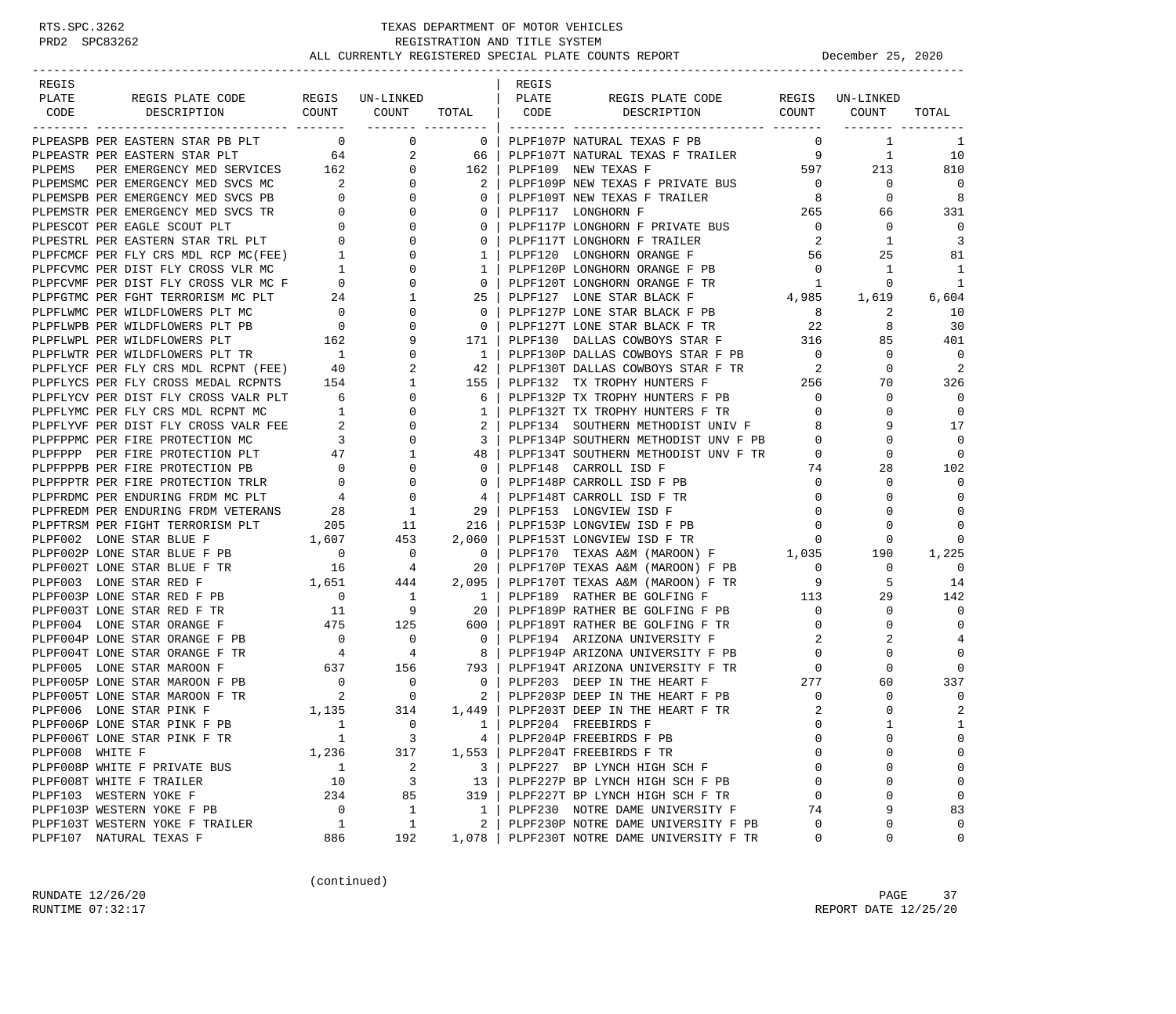### RTS.SPC.3262 TEXAS DEPARTMENT OF MOTOR VEHICLES<br>PRD2 SPC83262 REGISTRATION AND TITLE SYSTEM<br>ALL CURRENTLY BECISTRATION AND TITLE SYSTEM REGISTRATION AND TITLE SYSTEM ALL CURRENTLY REGISTERED SPECIAL PLATE COUNTS REPORT **December 25, 2020**

| REGIS |                                                                                                                                                                                                                                                             |                                        |                                  |                                                     | REGIS |                                                                                                                                                                                                                                            |                 |              |                |
|-------|-------------------------------------------------------------------------------------------------------------------------------------------------------------------------------------------------------------------------------------------------------------|----------------------------------------|----------------------------------|-----------------------------------------------------|-------|--------------------------------------------------------------------------------------------------------------------------------------------------------------------------------------------------------------------------------------------|-----------------|--------------|----------------|
| PLATE | REGIS PLATE CODE                                                                                                                                                                                                                                            |                                        | REGIS UN-LINKED   PLATE          |                                                     |       | REGIS PLATE CODE REGIS UN-LINKED                                                                                                                                                                                                           |                 |              |                |
|       | CODE DESCRIPTION                                                                                                                                                                                                                                            |                                        |                                  |                                                     |       | COUNT COUNT TOTAL CODE DESCRIPTION COUNT COUNT                                                                                                                                                                                             |                 |              | TOTAL          |
|       |                                                                                                                                                                                                                                                             |                                        |                                  |                                                     |       |                                                                                                                                                                                                                                            |                 |              |                |
|       | PLPF233 LONE STAR GREEN F                                                                                                                                                                                                                                   |                                        | 524 134                          |                                                     |       | 658   PLPF301 TEXAS VINTAGE F WHITE                 451                                                                                                                                                                                    |                 | 113          | 564            |
|       |                                                                                                                                                                                                                                                             |                                        |                                  |                                                     |       |                                                                                                                                                                                                                                            |                 |              | 0              |
|       |                                                                                                                                                                                                                                                             |                                        |                                  |                                                     |       |                                                                                                                                                                                                                                            |                 |              | 6              |
|       |                                                                                                                                                                                                                                                             |                                        |                                  |                                                     |       |                                                                                                                                                                                                                                            |                 |              | 1,359          |
|       |                                                                                                                                                                                                                                                             |                                        |                                  |                                                     |       |                                                                                                                                                                                                                                            |                 | $\mathbf{1}$ |                |
|       |                                                                                                                                                                                                                                                             |                                        |                                  |                                                     |       |                                                                                                                                                                                                                                            |                 | 2<br>77      | 8              |
|       | PLPF234P LONE STAR PURPLE F PB $\begin{array}{c ccc} 0 & 0 & 0 & 0 \\ \text{PLPF234T LONE STAR PURPLE F TR} & 4 & 1 & 5 \\ \text{PLPF235 LONE STAR BLK/SILV F} & 2,052 & 533 & 2,585 \\ \text{PLPF235P LONE STAR BLK/SILV F PB} & 0 & 0 & 0 \\ \end{array}$ |                                        |                                  |                                                     |       | PLPF35 PER F35 JET PLT<br>0   PLPF35MC PER F35 JET MC PLT                                                                                                                                                                                  | $4\overline{4}$ | 20<br>0      | 97<br>4        |
|       | PLPF235P LONE STAR BLK/SILV F PB $\begin{array}{ccc} 0 & 0 & 0 \\ 0 & 15 & 7 & 22 \end{array}$                                                                                                                                                              |                                        |                                  |                                                     |       | PLPF35TR PER F35 JET TRL PLT                                                                                                                                                                                                               | $\overline{0}$  | 0            | $\mathbf 0$    |
|       |                                                                                                                                                                                                                                                             |                                        |                                  |                                                     |       |                                                                                                                                                                                                                                            | $\overline{0}$  | 0            | $\mathbf 0$    |
|       |                                                                                                                                                                                                                                                             |                                        |                                  |                                                     |       | PLPF239 TEXAS BLACK 1845 F $\begin{array}{ccc} 4,121 & 1,233 & 5,354 \end{array}$ PLPGFAMC PER GOLD STAR FATHER MC PLT 0<br>PLPF239P TEXAS BLACK 1845 F PB $\begin{array}{ccc} 4 & 2 & 6 \end{array}$ PLPGFATH PER GOLD STAR FATHER PLT 17 |                 | $\Omega$     | 17             |
|       |                                                                                                                                                                                                                                                             |                                        |                                  |                                                     |       | PLPGFMMC PER GOLD STAR FAMILY MC PLT 1                                                                                                                                                                                                     |                 | 0            | 1              |
|       |                                                                                                                                                                                                                                                             |                                        |                                  |                                                     |       | PLPF239T TEXAS BLACK 1845 F TR<br>PLPF240 TEXAS VINTAGE PINK F PB<br>PLPF240 TEXAS VINTAGE PINK F PB<br>PLPF240T TEXAS VINTAGE PINK F PB<br>PLPF240T TEXAS VINTAGE PINK F TR<br>PLPF241 TEXAS VINTAGE BLUE F 279 58 337 PLPGDDTR PER IN    | 80 —            | 1            | 81             |
|       |                                                                                                                                                                                                                                                             |                                        |                                  |                                                     |       | PLPGLDMC PER GOLD STAR MOTHER MC PLT 0                                                                                                                                                                                                     |                 | $\Omega$     | $\Omega$       |
|       |                                                                                                                                                                                                                                                             |                                        |                                  |                                                     |       |                                                                                                                                                                                                                                            |                 | 1            | 32             |
|       |                                                                                                                                                                                                                                                             |                                        |                                  |                                                     |       | 3   PLPGLDSP PER GOLD STAR SPOUSE PLT 31<br>227   DIDCODTP DER IN COD WE TRUCT DIT                                                                                                                                                         | 67              | 14           | 81             |
|       |                                                                                                                                                                                                                                                             |                                        |                                  |                                                     |       | PLPGOLD PER GOLD STAR MOTHER PLT 78                                                                                                                                                                                                        |                 | $\mathbf{1}$ | 79             |
|       |                                                                                                                                                                                                                                                             |                                        |                                  |                                                     |       |                                                                                                                                                                                                                                            | $\overline{0}$  | 0            | $\overline{0}$ |
|       |                                                                                                                                                                                                                                                             |                                        |                                  |                                                     |       |                                                                                                                                                                                                                                            | 39              | 1            | 40             |
|       |                                                                                                                                                                                                                                                             |                                        |                                  | $\overline{\phantom{0}}$ 0 $\overline{\phantom{0}}$ |       |                                                                                                                                                                                                                                            | 2               | 0            | 2              |
|       |                                                                                                                                                                                                                                                             |                                        | $\begin{matrix}0\\0\end{matrix}$ |                                                     |       | PLPGOTXT PER GO TEXAN 2 FARM TRL PLT<br>PLPGOTX2 PER GO TEXAN 2 PLT<br>1   PLPGOTX2 PER GO TEXAN 2 PLT                                                                                                                                     | 14              | $\Omega$     | 14             |
|       | PLPF245P WESTERN YOKE BLACK F PB $\begin{array}{ccc} 0 & 0 \\ 0 & 142 \end{array}$<br>PLPF249 BARBED WIRE BLACK F TR $\begin{array}{ccc} 1 & 0 \\ 1 & 142 \end{array}$                                                                                      |                                        |                                  | 750                                                 |       | PLPGRDMC PER TX MASTER GARDENER MC                                                                                                                                                                                                         | $\overline{0}$  | 0            | $\mathbf 0$    |
|       |                                                                                                                                                                                                                                                             |                                        |                                  |                                                     |       | 0   PLPGRDNR PER TEXAS MASTER GARDENER                                                                                                                                                                                                     | 62              | 3            | 65             |
|       | PLPF249P BARBED WIRE BLACK F PB $\begin{array}{ccc} 0 & 0 \\ 0 & 1 \end{array}$                                                                                                                                                                             |                                        |                                  | 7 <sup>1</sup>                                      |       | PLPGRDPB PER TX MASTER GARDENER PB                                                                                                                                                                                                         | $\overline{0}$  | $\Omega$     | $\Omega$       |
|       | PLPF250 BARBED WIRE WHITE F                                                                                                                                                                                                                                 |                                        |                                  |                                                     |       | 164 30 194   PLPGRDTR PER TX MASTER GARDENER TR<br>0 0 0   PLPGRLSC PER GIRL SCOUT PLT<br>5 1 6   PLPGSPMC PER GOLD STAR SPOUSE MC PLT<br>849 165 1,014   PLPGTX2 PER GO TEXAN 2 TOKEN TRLR                                                | $\overline{0}$  | 0            | $\mathbf 0$    |
|       | PLPF250P BARBED WIRE WHITE F PB                                                                                                                                                                                                                             |                                        |                                  |                                                     |       |                                                                                                                                                                                                                                            | 11              | $\mathbf 1$  | 12             |
|       | PLPF250T BARBED WIRE WHITE F TR                                                                                                                                                                                                                             |                                        |                                  |                                                     |       | PLPGSPMC PER GOLD STAR SPOUSE MC PLT 1                                                                                                                                                                                                     |                 | 0            | 1              |
|       | PLPF282 TEXAS OIL AND GAS F                                                                                                                                                                                                                                 |                                        |                                  |                                                     |       |                                                                                                                                                                                                                                            | $\overline{0}$  | 0            | $\mathbf 0$    |
|       | PLPF282P TEXAS OIL AND GAS F PB 0                                                                                                                                                                                                                           |                                        |                                  |                                                     |       | $1,014$   PLPGTX2 PER GO TEXAN 2 TOKEN TRLR<br>0   PLPGTX2T PER GO TEXAN 2 TRAILER                                                                                                                                                         | $\mathbf{1}$    | $\Omega$     | 1              |
|       |                                                                                                                                                                                                                                                             |                                        |                                  |                                                     |       |                                                                                                                                                                                                                                            | $\overline{1}$  | 0            | 1              |
|       |                                                                                                                                                                                                                                                             |                                        |                                  |                                                     |       | PLPF282T TEXAS OIL AND GAS F TR 5 1 6   PLPGWSMC PER GLBL WAR ON TER SVC MC<br>PLPF283 LONE STAR 1836 F 1,242 227 1,469   PLPGWSTR PER GLBL WAR ON TER SVC TR                                                                              | $\mathbf{0}$    | $\Omega$     | $\mathbf 0$    |
|       |                                                                                                                                                                                                                                                             |                                        | $\overline{0}$                   |                                                     |       | PLPGWTMC PER GLBL WAR ON TER EXP MC                                                                                                                                                                                                        | $\mathbf{1}$    | 0            | 1              |
|       | PLPF283P LONE STAR 1836 F PB<br>PLPF283T LONE STAR 1836 F TR 8<br>PLPF283T LONE STAR 1836 F TR<br>PLPF286 CLASSIC BLACK F 20,057                                                                                                                            |                                        | $\overline{1}$                   | 9 <sub>1</sub>                                      |       | PLPGWTML PER GLBL WAR ON TER EXP MDL                                                                                                                                                                                                       | 38              | 2            | 40             |
|       |                                                                                                                                                                                                                                                             |                                        |                                  | 4,299 24,356                                        |       | PLPGWTSM PER GLBL WAR ON TER SVC MDL                                                                                                                                                                                                       | 42              | 3            | 45             |
|       | PLPF286P CLASSIC BLACK F PB                                                                                                                                                                                                                                 |                                        |                                  | 7                                                   |       |                                                                                                                                                                                                                                            | $\mathbf{1}$    | 0            | 1              |
|       | PLPF286T CLASSIC BLACK F TR                                                                                                                                                                                                                                 | $\begin{array}{c} 3 \\ 80 \end{array}$ | $\frac{4}{30}$                   | 110                                                 |       | PLPGWTTR PER GLBL WAR ON TER EXP TR<br>PLPHAFMC PER HONOR U.S. AIR FORCE MC                                                                                                                                                                | 10              | $\Omega$     | 10             |
|       | P 1 2, 346 522<br>MC 0 0<br>PB 0 0 0<br>TR 7 3<br>ACK F 612 95<br>PLPF288 CARBON FIBER F                                                                                                                                                                    |                                        |                                  | 2,868                                               |       | PLPHAFPB PER HONOR U.S. AIR FORCE PB                                                                                                                                                                                                       | $\overline{0}$  | 0            | $\Omega$       |
|       | PLPF288M CARBON FIBER F MC                                                                                                                                                                                                                                  |                                        |                                  |                                                     |       | 0   PLPHAFTR PER HONOR U.S. AIR FORCE TR                                                                                                                                                                                                   | $\overline{1}$  | $\Omega$     | 1              |
|       | PLPF288P CARBON FIBER F PB                                                                                                                                                                                                                                  |                                        |                                  | $\begin{array}{ccc} & & 0 \end{array}$              |       | PLPHARMC PER HONOR U.S. ARMY MC PLT 16                                                                                                                                                                                                     |                 | $\Omega$     | 16             |
|       | PLPF288T CARBON FIBER F TR                                                                                                                                                                                                                                  |                                        |                                  |                                                     |       |                                                                                                                                                                                                                                            |                 | 0            | $\mathbf 0$    |
|       | PLPF289 TEXAS TOUGH BLACK F                                                                                                                                                                                                                                 |                                        |                                  |                                                     |       | 707   PLPHARTR PER HONOR U.S. ARMY TR PLT                                                                                                                                                                                                  | $-5$            | $\mathbf{1}$ | 6              |
|       | PLPF289M TEXAS TOUGH BLACK F MC                                                                                                                                                                                                                             | $\sim$ 0                               | $\overline{0}$                   |                                                     |       | 0   PLPHCSMC PER HONOR US COAST GUARD MC                                                                                                                                                                                                   | -1              | $\cap$       | 1              |
|       | PLPF289P TEXAS TOUGH BLACK F PB                                                                                                                                                                                                                             | $\mathbf 0$                            | $\mathbf 0$                      | 0                                                   |       | PLPHCSPB PER HONOR US COAST GUARD PB                                                                                                                                                                                                       | 0               | 0            | $\Omega$       |
|       | PLPF289T TEXAS TOUGH BLACK F TR                                                                                                                                                                                                                             | 5                                      | 3                                | 8                                                   |       | PLPHCSTR PER HONOR US COAST GUARD TR                                                                                                                                                                                                       | 0               | U            | $\Omega$       |
|       | PLPF296 TEXAS 2000 F                                                                                                                                                                                                                                        | 326                                    | 48                               | 374                                                 |       | PLPHEBMC PER HIGHER ED COORD BRD MC                                                                                                                                                                                                        | 0               | 0            | $\mathbf 0$    |
|       | PLPF296M TEXAS 2000 F MC                                                                                                                                                                                                                                    | 0                                      | 0                                | 0                                                   |       | PLPHEBRD PER HIGHER EDUC COORD BOARD                                                                                                                                                                                                       | 0               | $\Omega$     | 0              |
|       | PLPF296P TEXAS 2000 F PB                                                                                                                                                                                                                                    | $\mathbf 0$                            | 0                                | 0                                                   |       | PLPHMRMC PER HONOR US MARINE CORP MC                                                                                                                                                                                                       | 13              | 1            | 14             |
|       | PLPF300 TEXAS TOUGH F                                                                                                                                                                                                                                       | 465                                    | 134                              | 599                                                 |       | PLPHMRPB PER HONOR US MARINE CORP PB                                                                                                                                                                                                       | $\mathbf 0$     | 0            | $\mathbf 0$    |
|       | PLPF300P TEXAS TOUGH F PB                                                                                                                                                                                                                                   | 0                                      | 0                                | 0                                                   |       | PLPHMRTR PER HONOR US MARINE CORP TR                                                                                                                                                                                                       | 2               | 0            | 2              |
|       | PLPF300T TEXAS TOUGH F TRAILER                                                                                                                                                                                                                              | 9                                      | 1                                | 10                                                  |       | PLPHNVMC PER HONOR U.S. NAVY MC PLT                                                                                                                                                                                                        | 14              | 0            | 14             |

(continued)

RUNDATE  $12/26/20$  PAGE 38 RUNTIME 07:32:17 REPORT DATE 12/25/20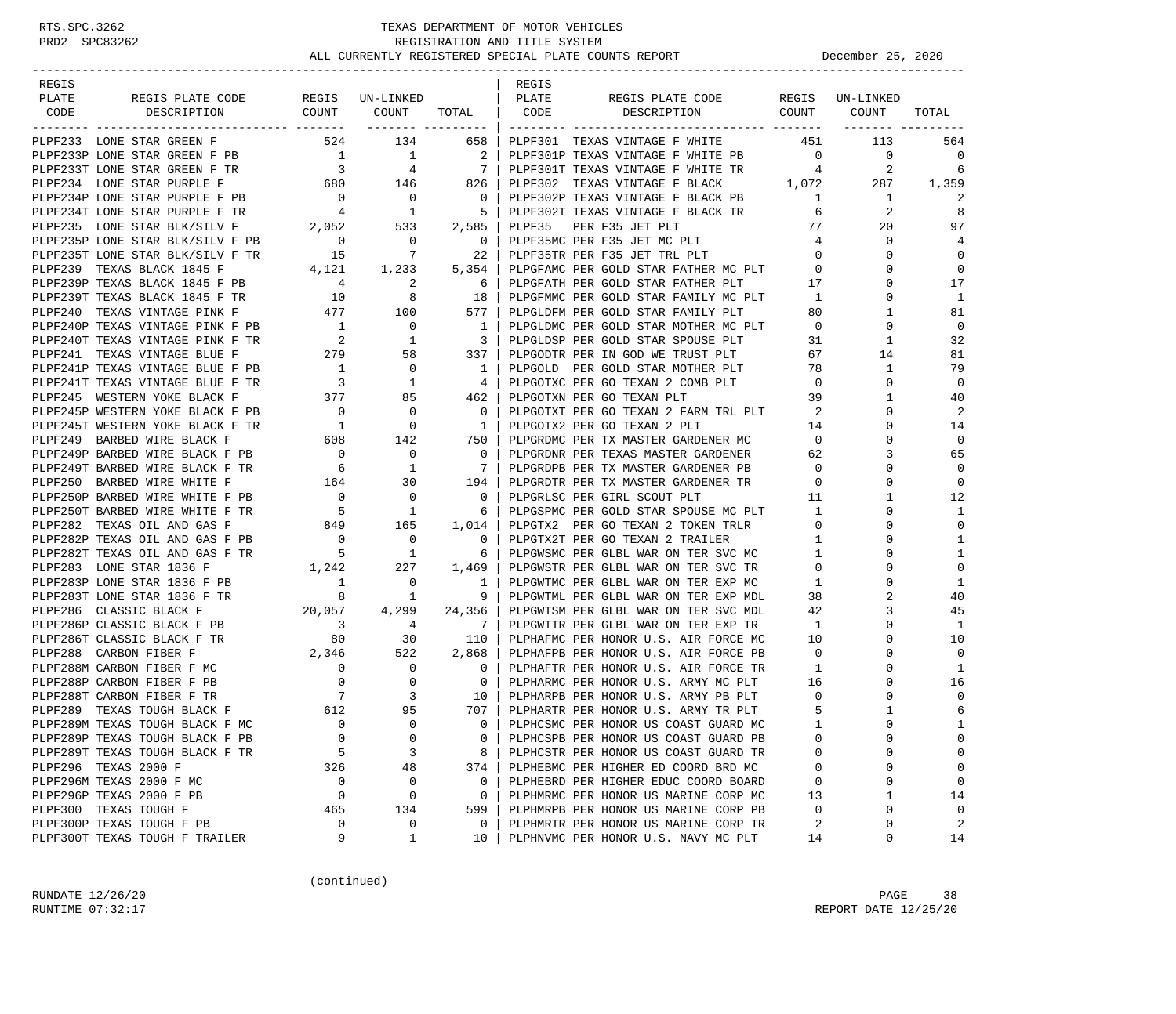| REGIS |                                                                                 |                                                                                              |                                     |                         | REGIS  |                                                                             |                         |                 |                         |
|-------|---------------------------------------------------------------------------------|----------------------------------------------------------------------------------------------|-------------------------------------|-------------------------|--------|-----------------------------------------------------------------------------|-------------------------|-----------------|-------------------------|
| PLATE | REGIS PLATE CODE                                                                |                                                                                              | REGIS UN-LINKED                     |                         | PLATE  | REGIS PLATE CODE                                                            |                         | REGIS UN-LINKED |                         |
| CODE  | DESCRIPTION                                                                     |                                                                                              | COUNT COUNT<br>____________________ | TOTAL                   | CODE   | COUNT<br>DESCRIPTION                                                        |                         | COUNT           | TOTAL                   |
|       | PLPHNVPB PER HONOR U.S. NAVY PB PLT 0                                           |                                                                                              | 0                                   | $\overline{0}$          |        | PLPLNVMC PER LOV NAVY CROSS MC PLT                                          | $\Omega$                | $\mathbf 0$     | $\mathbf 0$             |
|       | PLPHNVTR PER HONOR U.S. NAVY TR PLT 3                                           |                                                                                              | $\overline{0}$                      | $\overline{\mathbf{3}}$ |        | PLPLNVMF PER LOV NAVY CROSS MC (FEE) 0                                      |                         | 0               | $\mathbf 0$             |
|       | PLPHOUS PER HOUS LS SHOW&RODEO PLT 103                                          |                                                                                              | $5^{\circ}$                         | 108                     | PLPLSU | PER LSU ALUMNI PLT                                                          | 256                     | 6               | 262                     |
|       | PLPHRNG PER DEAF-HARD HEARING PLT 134                                           |                                                                                              | 6                                   | 140                     |        | PLPLSUMC PER LSU ALUMNI MC PLT                                              | $\overline{0}$          | 0               | $\Omega$                |
|       |                                                                                 |                                                                                              | 0                                   | $\overline{0}$          |        | PLPLSUPB PER LSU ALUMNI PB PLT                                              | $\mathbf{0}$            | 0               | $\mathbf 0$             |
|       |                                                                                 |                                                                                              | 6                                   | 236                     |        | PLPLSUTR PER LSU ALUMNI TRLR PLT                                            | $\mathbf 0$             |                 | $\mathbf 0$             |
|       | PLPHUSAR PER HONOR U.S. ARMY PLT                                                | 381                                                                                          | 13                                  | 394                     |        | PLPLVAFC PER LOV AIR FORCE CROSS PLT                                        | 2                       | 0               | 2                       |
|       | PLPHUSCS PER HONOR U.S. COAST GUARD                                             | 29                                                                                           | - 2                                 | 31                      |        |                                                                             | $\overline{0}$          |                 | $\mathbf 0$             |
|       | PLPHUSMR PER HONOR U.S. MARINE CORPS                                            | 431                                                                                          | 16                                  | 447                     |        | PLPLVAFF PER LOV AIR FORCE CRS (FEE)<br>PLPLVARF PER LOV ARMY DST CRS (FEE) | $\mathbf{1}$            | <sup>0</sup>    | 1                       |
|       | PLPHUSNV PER HONOR U.S. NAVY PLT                                                | 368                                                                                          | 15                                  | 383                     |        | PLPLVARM PER LOV ARMY DST CROSS PLT                                         | $\overline{a}$          | 0               | $\overline{2}$          |
|       | PLPINRMC PER INHERENT RSLVE CMPGN MC 0                                          |                                                                                              | $\mathbf 0$                         | $\overline{0}$          |        | PLPLVNVC PER LOV NAVY CROSS PLT                                             | 1                       | 0               | $\mathbf{1}$            |
|       | PLPINRML PER INHERENT RSLVE CMPGN                                               | $\sim$ 5                                                                                     | 2                                   | 7                       |        | PLPLVNVF PER LOV NAVY CRS PLT (FEE)                                         | $\overline{0}$          | 0               | 0                       |
|       | PLPINRTR PER INHERENT RSLVE CMPGN TR                                            | $\overline{0}$                                                                               | $\mathbf 0$                         | $\overline{0}$          |        | PLPMACMC US MILITARY - WEST POINT                                           | $\overline{3}$          |                 | 3                       |
|       | PLPIRQFD PER OPERATION IRAQI FREEDOM 199                                        |                                                                                              | 6                                   | 205                     |        | PLPMACMC US AIR FORCE ACADEMY                                               | $\overline{1}$          |                 | -1                      |
|       |                                                                                 |                                                                                              | 1                                   | 10                      |        | PLPMACMC US NAVAL ACADEMY                                                   | $\overline{0}$          | 0               | $\Omega$                |
|       | PLPIRQMC PER OPER IRAQI FRDM MC PLT 9<br>PLPIRQPB PER OPERATION IRAQI FREE PB 0 |                                                                                              | $\mathbf 0$                         | 0                       |        | PLPMACMC US COAST GUARD ACADEMY                                             | $\circ$                 |                 | $\mathbf 0$             |
|       | PLPIRQTR PER OPERATION IRAQI FREE TR                                            |                                                                                              | $\mathbf 0$                         | 1                       |        | PLPMACMC US MERCHANT MARINE ACADEMY                                         | $\overline{0}$          | 0               | $\mathbf 0$             |
|       | PLPJUNMC PER JUNETEENTH MC PLT                                                  | $\begin{array}{ccc} 2 & 1 & 0 \\ \text{E} & \text{TR} & & 1 \\ & & 2 \\ & & & 0 \end{array}$ | 0                                   | 2                       |        | PLPMACMY US MILITARY - WEST POINT 155                                       |                         | 1               | 156                     |
|       | PLPJUNPB PER JUNETEENTH PB PLT                                                  |                                                                                              | $\mathbf 0$                         | $\mathbf{0}$            |        | PLPMACMY US AIR FORCE ACADEMY                                               | 61                      | 2               | 63                      |
|       | PLPJUNTH PER JUNETEENTH PLT                                                     | $\begin{array}{c} 32 \\ 0 \end{array}$                                                       | 2                                   | 34                      |        | PLPMACMY US NAVAL ACADEMY                                                   | 102                     | 3               | 105                     |
|       | PLPJUNTR PER JUNETEENTH TR PLT                                                  |                                                                                              | $\Omega$                            | 0                       |        | PLPMACMY US COAST GUARD ACADEMY                                             | $6\overline{6}$         | $\Omega$        | 6                       |
|       | PLPKIDMC PER INSURE TEXAS KIDS MC                                               | $\overline{0}$                                                                               | 0                                   | $\Omega$                |        | PLPMACMY US MERCHANT MARINE ACADEMY 26                                      |                         | 0               | 26                      |
|       | PLPKIDPB PER INSURE TEXAS KIDS PB                                               | $\begin{array}{c} 0 \\ 0 \end{array}$                                                        | 0                                   | 0                       |        | PLPMADD PER MTHRS AGAINST DRNK DRIV                                         | $\overline{7}$          | 0               | 7                       |
|       | PLPKIDTR PER INSURE TEXAS KIDS TRL                                              |                                                                                              | 0                                   | $\Omega$                |        | PLPMASMC PER TEXAS MASONS MC PLT                                            | 14                      | 2               | 16                      |
|       | PLPKOCMC PER KOSOVO CAMPAIGN MDL MC                                             | $\mathbf{0}$                                                                                 | 0                                   | 0                       |        | PLPMASON PER TEXAS MASONS PLT                                               | 438                     | 26              | 464                     |
|       | PLPKOCML PER KOSOVO CAMPAIGN MEDAL                                              | $\overline{3}$                                                                               | $\mathbf 0$                         | 3                       |        | PLPMASPB PER TEXAS MASONS PB PLT                                            | $\overline{0}$          | $\mathbf 0$     | $\mathbf 0$             |
|       | PLPKOCTR PER KOSOVO CAMPAIGN MDL TR                                             | $\overline{\phantom{0}}$                                                                     | 0                                   | 0                       |        | PLPMASTR PER TEXAS MASONS TRL PLT                                           | 1                       | $\mathbf 0$     | 1                       |
|       | PLPKORDS PER KOREAN DEFENSE SVC MDL                                             | $\begin{array}{cc} 0 & 9 \\ 16 & \end{array}$                                                | 0                                   | 9                       | PLPMBP | PER MOTOR BUS PLT                                                           | 4                       | $\mathbf 0$     | 4                       |
|       | PLPKOREA PER KOREA VETERAN PLT                                                  |                                                                                              | 3                                   | 19                      | PLPMC  | PER MOTORCYCLE PLT                                                          | 484                     | 21              | 505                     |
|       | PLPKORMC PER KOREAN DEFENSE SV MD MC                                            | $\overline{0}$                                                                               | 0                                   | 0                       |        | PLPMCEML PER MARINE CORPS EXP MDL                                           | 5                       | 0               | -5                      |
|       | PLPKORPB PER KOREAN DEFENSE SV MD PB                                            | $\overline{0}$                                                                               | $\Omega$                            | 0                       |        | PLPMCETR PER MARINE CORPS EXP MDL TR                                        | $\overline{0}$          | $\Omega$        | 0                       |
|       | PLPKORSV PER KOREAN SERVICE MDL PLT                                             | $\overline{4}$                                                                               | 0                                   | 4                       | PLPMCL | PER MARINE CORPS LEAGUE PLT                                                 | 24                      | 0               | 24                      |
|       | PLPKORTR PER KOREAN DEFENSE SV MD TR                                            | $\overline{0}$                                                                               | 0                                   | 0                       |        | PLPMCMMC PER MARINE CORPS EXP MDL MC                                        | $\overline{0}$          |                 | $\mathbf 0$             |
|       | PLPKSMMC PER KOREAN SERVICE MDL MC                                              | $\overline{0}$                                                                               | 0                                   | $\Omega$                |        | PLPMCPBR PER RETIRED U.S.M.C. PB PLT                                        | $\overline{0}$          | <sup>0</sup>    | 0                       |
|       | PLPKSMPB PER KOREAN SERVICE MDL PB                                              | $\mathbf{0}$                                                                                 | 0                                   | 0                       |        | PLPMCTRR PER RETIRED U.S.M.C. TR PLT                                        | 2                       | 0               | 2                       |
|       | PLPKSMTR PER KOREAN SERVICE MDL TR                                              | $\begin{array}{c} 0 \\ 4 \\ 0 \end{array}$                                                   | $\mathbf 0$                         | 0                       |        | PLPMDMC PER MTHR AGAINST DRNK DR MC                                         | $\overline{0}$          | 0               | $\mathbf 0$             |
|       | PLPK9SMC PER K9S4COPS MC PLT                                                    |                                                                                              | $\mathbf 0$                         | 4                       |        | PLPMLVSM PER MIL VLNTR SVC MDL PLT                                          | 13                      | 0               | 13                      |
|       | PLPK9SPB PER K9S4COPS PB PLT                                                    | $\overline{0}$                                                                               | $\mathbf 0$                         | 0                       |        | PLPMMEML PER MERCHANT MRN EXP MDL                                           | $\mathbf{1}$            |                 | 1                       |
|       | PLPK9STR PER K9S4COPS TR PLT                                                    |                                                                                              | $\mathbf 0$                         | $\Omega$                |        | PLPMMETR PER MERCHANT MRN EXP MDL TR                                        | $\mathbf 0$             | ∩               | 0                       |
|       | PLPK9S4C PER K9S4COPS PLT                                                       | 98<br>$\overline{0}$                                                                         | 10                                  | 108                     |        | PLPMMMMC PER MERCHANT MRN EXP MDL MC                                        | 0                       | 0               | $\mathbf 0$             |
|       | PLPLAFMC PER LOV AIR FORCE CROSS MC                                             | $\Omega$                                                                                     | $\mathbf 0$<br>$\Omega$             | 0<br>$\Omega$           | PLPMOP | PER MOPED PLT                                                               | $\mathbf 0$<br>$\Omega$ | $\cap$          | $\mathsf 0$<br>$\Omega$ |
|       | PLPLAFMF PER LOV AIRFRC CRS MC (FEE)                                            | $\mathbf 0$                                                                                  | 0                                   |                         |        | PLPMRCLD PER MOTHER CHILD SURVIVORS<br>PLPMRCVR PER MARINE MAMMAL RECOVERY  |                         |                 |                         |
|       | PLPLARMC PER LOV ARMY DST CROSS MC<br>PLPLARMF PER LOV ARMY DSTCRS MC(FEE)      |                                                                                              | 0                                   | 0<br>1                  |        | PLPMRMAR PER MERCHANT MARINE PLT                                            | 100<br>47               | 6<br>2          | 106<br>49               |
|       | PLPLGMRT PER LEGION OF MERIT PLT                                                | 1<br>232                                                                                     | 5                                   | 237                     |        | PLPMRMMC PER MERCHANT MARINE MC PLT                                         | 0                       | 0               | 0                       |
|       | PLPLIFE PER CHOOSE LIFE PLT                                                     | 197                                                                                          | 5                                   | 202                     |        | PLPMRMPB PER MERCHANT MARINE PB PLT                                         | 0                       | $\mathbf 0$     | $\mathbf 0$             |
|       | PLPLIFMC PER CHOOSE LIFE MC PLT                                                 | 0                                                                                            | 0                                   | 0                       |        | PLPMRMTR PER MERCHANT MARINE TR PLT                                         | 0                       | 0               | $\mathbf 0$             |
|       | PLPLMMCF PER LEGION OF MRIT MC (FEE)                                            | 2                                                                                            | 0                                   | 2                       |        | PLPMRNMC PER U.S. MARINE CORPS MC                                           | 50                      | 1               | 51                      |
|       | PLPLMRTF PER LEGION OF MERIT (FEE)                                              | 63                                                                                           | 3                                   | 66                      |        | PLPMRNPB PER U.S. MARINE CORPS PB                                           | 0                       | 0               | 0                       |
|       | PLPLMTMC PER LEGION OF MERIT MC PLT                                             | 0                                                                                            | 0                                   | $\Omega$                |        | PLPMRNTR PER U.S. MARINE CORPS TRL                                          | 5                       | 0               | 5                       |
|       |                                                                                 |                                                                                              |                                     |                         |        |                                                                             |                         |                 |                         |

(continued)

RUNDATE  $12/26/20$  PAGE 39 RUNTIME 07:32:17 REPORT DATE 12/25/20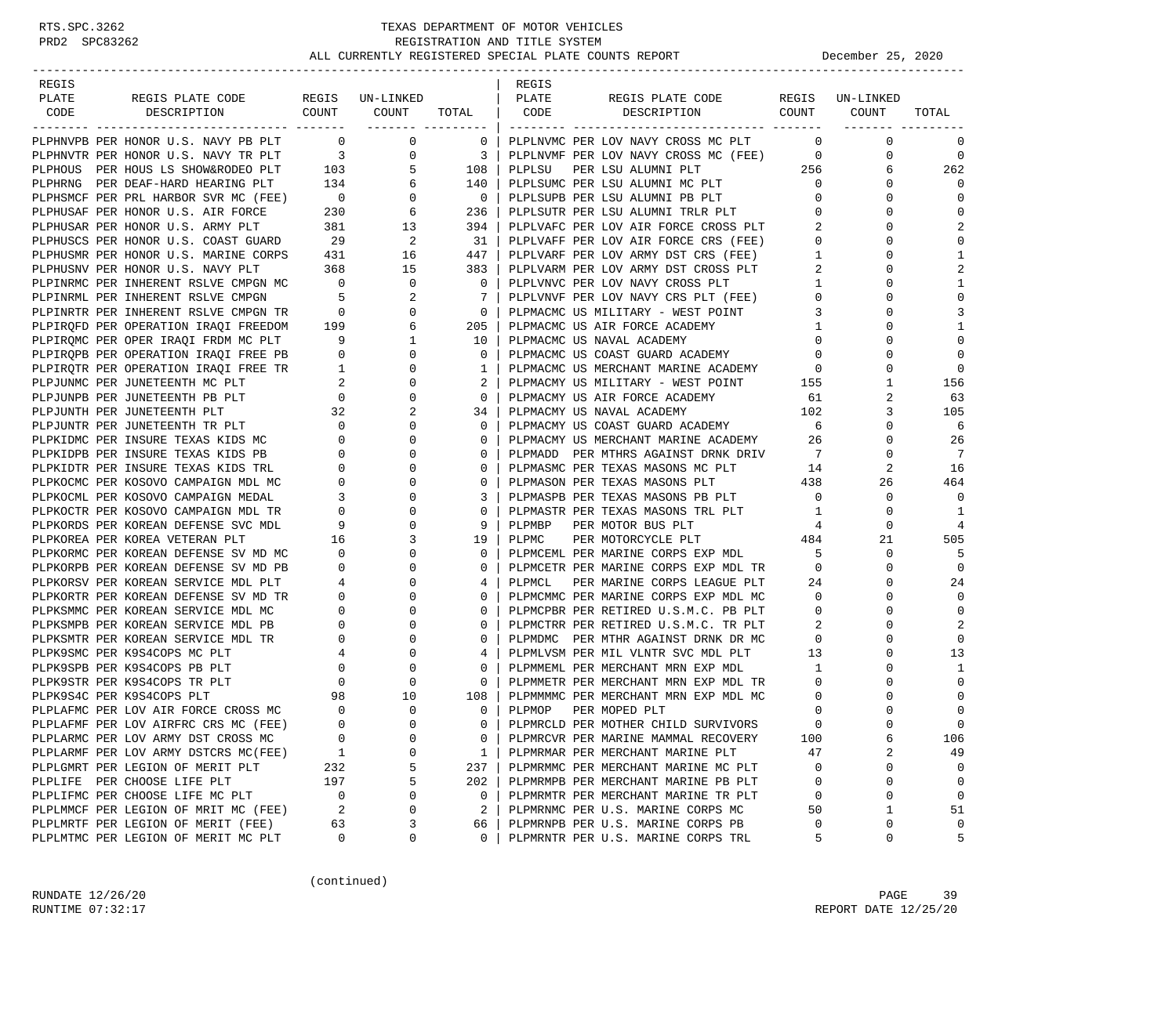| REGIS  |                                                                                    |                                                                              |                          |              | REGIS |                                                                                    |                                         |                   |             |
|--------|------------------------------------------------------------------------------------|------------------------------------------------------------------------------|--------------------------|--------------|-------|------------------------------------------------------------------------------------|-----------------------------------------|-------------------|-------------|
| PLATE  | REGIS PLATE CODE REGIS UN-LINKED                                                   |                                                                              |                          |              | PLATE | REGIS PLATE CODE                                                                   |                                         | REGIS UN-LINKED   |             |
|        | CODE DESCRIPTION                                                                   |                                                                              | COUNT COUNT TOTAL   CODE |              |       | DESCRIPTION COUNT COUNT                                                            |                                         |                   | TOTAL       |
|        | PLPMSTAA PER MASTER ARMY AVIATOR PLT 3                                             |                                                                              | $\overline{0}$           | 3 I          |       | PLPPBP PER PRIVATE BUS PLT                                                         |                                         | 8<br>1            | 9           |
|        | PLPMSTMC PER MASTER ARMY AVIATOR MC 0                                              |                                                                              | $\overline{0}$           | $\mathbf{0}$ |       | PLPPGAJR PER PGA JUNIOR GOLF PLT 0                                                 |                                         | 0                 | $\Omega$    |
|        | PLPMSTTR PER MASTER ARMY AVIATOR TR 0                                              |                                                                              | $\overline{0}$           | 0            |       | PLPPHBSF PER PRL HARBOR SRVR (FEE)                                                 | $\overline{0}$                          | 1                 | 1           |
|        | PLPMVLEY PER EL PASO MISSION VLY PLT 5                                             |                                                                              | $\mathbf{0}$             | 5            |       | PLPPHMCF PER PURPLE HRT MC PLT (FEE) 11                                            |                                         | $\mathbf 0$       | 11          |
|        | PLPMVSMC PER MIL VLNTR SVC MDL MC                                                  |                                                                              | $\mathbf{0}$             | 0            |       | PLPPHSMC PER PRL HARBOR SVR MC PLT                                                 | $\overline{0}$                          | 0                 | $\mathbf 0$ |
|        | PLPMVSTR PER MIL VLNTR SVC MDL TR                                                  | $\begin{array}{c} 0 \\ 0 \end{array}$                                        | $\mathbf{0}$             | 0            |       | PLPPHTMC PER PURPLE HEART MC PLT<br>PLPPHTMC PER PURPLE HEART MC PLT               | 11                                      | $\Omega$          | 11          |
|        | PLPNAVYF PER NAVY MARINE C MDL (FEE) 1                                             |                                                                              | $\mathbf{1}$             | 2            |       | PLPPOMC PER PEACE OFCR PUR HRT MC                                                  | $\overline{0}$                          | $\mathbf 0$       | $\Omega$    |
|        | PLPNAVYM PER NAVY MARINE C MDL PLT $4$<br>PLPNDKMC PER NATL DEF SVC MDL KOR MC $0$ |                                                                              | $\mathbf{0}$             | 4            |       | PLPPOMCF PER PEACE OFCR PUR HRT MC F                                               | $\overline{0}$                          | $\Omega$          | $\Omega$    |
|        |                                                                                    |                                                                              | $\mathbf{0}$             | $\Omega$     |       | PLPPOPH PER PEACE OFCR PUR HRT PLT                                                 | -7                                      | $\Omega$          | 7           |
|        |                                                                                    |                                                                              | 0                        | 2            |       | PLPPOPHF PER PEACE OFCR PUR HRT FEE                                                | 2                                       | 0                 | 2           |
|        |                                                                                    |                                                                              | $\mathbf{0}$             | 0            |       | PLPPOTR PER PEACE OFCR PUR HRT TR                                                  | $\overline{0}$                          | $\Omega$          | $\Omega$    |
|        | PLPNDKTR PER NATL DEF SVC MDL KOR TR                                               | $\overline{\phantom{0}}$                                                     | 0                        | $\mathbf{0}$ |       | PLPPOTRF PER PEACE OFCR PUR HRT TR F                                               | $\overline{0}$                          | $\Omega$          | $\Omega$    |
|        | PLPNDSMC PER NATL DEF SVC MDL DST MC                                               | $\overline{7}$                                                               | $\mathbf 0$              | 7            |       | PLPPRHBF PER PEARL HARBOR PLT (FEE)                                                | $\overline{0}$                          | $\Omega$          | $\Omega$    |
|        | PLPNDSMD PER NATL DEF SVC MDL DST                                                  | 164                                                                          | 7                        | 171          |       | PLPPRIMC PER PRISONER OF WAR MDL MC                                                | $\overline{0}$                          | $\Omega$          | $\Omega$    |
|        | PLPNDSPB PER NATL DEF SVC MDL DST PB                                               | $\overline{\phantom{a}}$                                                     | 0                        | 0            |       | PLPPRIMF PER PRISONER OF WAR MD MC F                                               | $\circ$                                 | 0                 | $\Omega$    |
|        | PLPNDSTR PER NATL DEF SVC MDL DST TR                                               | $\overline{\mathbf{3}}$                                                      | $\mathbf{0}$             | 3            |       | PLPPRISF PER PRISONER OF WAR MDL FEE                                               | $\overline{0}$                          | $\Omega$          | $\Omega$    |
|        | PLPNDSVI PER NATL DEF SVC MDL VIET                                                 | 71                                                                           | 2                        | 73           |       | PLPPRISO PER PRISONER OF WAR MDL PLT                                               | $\overline{1}$                          | 0                 | 1           |
|        | PLPNDVMC PER NATL DEF SVC MDL VT MC                                                | $5^{\circ}$<br>$\overline{0}$                                                | $\mathbf{0}$             | -5           |       | PLPPRLHB PER PEARL HARBOR PLT                                                      | 3                                       | $\Omega$          | 3           |
|        | PLPNDVPB PER NATL DEF SVC MDL VT PB                                                |                                                                              | $\mathbf{0}$             | $\Omega$     |       | PLPPRLHS PER PRL HARBOR SURVIVOR PLT                                               | $\mathbf{1}$                            | $\Omega$          | -1          |
|        | PLPNDVTR PER NATL DEF SVC MDL VT TR                                                |                                                                              | 0                        | 0            |       | PLPPROSR PER PROTECT AND SERVE PLT                                                 | 200                                     | 5                 | 205         |
|        | PLPNEMTR PER NAVY EXPED MEDAL TR PLT                                               |                                                                              | 0                        | 0            |       | PLPPRSRM PER PROTECT & SERVE MC PLT                                                | $\overline{0}$                          | 1                 | -1          |
|        | PLPNEWMC PER TEXAS READS MC PLT                                                    | $\begin{tabular}{cc} TR & & 0 \\ PLT & & 0 \\ & & 0 \\ & & 34 \end{tabular}$ | $\mathbf 0$              | $\mathbf{0}$ |       | PLPPRSRP PER PROTECT & SERVE PB PLT                                                | $\overline{0}$                          | $\mathbf 0$       | $\Omega$    |
|        | PLPNEWML PER TEXAS READS PLT<br>PLPNGTCO PER KNIGHTS OF COLUMBUS PLT 223           |                                                                              | 1                        | 35           |       | PLPPRSRT PER PROTECT & SERVE TR PLT $0$<br>PLPPURHF PER PURPLE HEART PLT (FEE) 188 |                                         | $\Omega$          | $\Omega$    |
|        |                                                                                    |                                                                              | 7                        | 230          |       |                                                                                    |                                         | 4                 | 192<br>709  |
| PLPNPO | PER PROF FIREFIGHTER PLT                                                           | 231                                                                          | 1<br>$\mathbf{0}$        | 232          |       | PLPPURHT PER PURPLE HEART PLT                                                      | $\begin{array}{c} 685 \\ 0 \end{array}$ | 24<br>$\mathbf 0$ | $\mathbf 0$ |
|        | PLPNPOMC PER PROF FIREFIGHTER MC PLT 4<br>PLPNPOPB PER PROF FIREFIGHTER PB         | $\overline{0}$                                                               | $\mathbf{0}$             | 4<br>0       |       | PLPQHRMC PER AMER QUARTER HORSE MC                                                 |                                         | $\mathbf 0$       | 6           |
|        |                                                                                    |                                                                              | $\mathbf 0$              | 2            |       | PLPQHRTL PER AMER QUARTER HORSE TLR 6                                              |                                         | 7                 | 192         |
|        |                                                                                    |                                                                              | 1                        | 17           |       | PLPQTHRS PER AMER QUARTER HORSE PLT 185<br>PLPQUAIL PER QUAIL PLT                  | 80                                      | 16                | 96          |
|        | PLPNTXN PER NATIVE TEXAN PLT                                                       | 448                                                                          | 22                       | 470          |       | PLPQULMC PER QUAIL MC PLT                                                          | $\overline{0}$                          | 0                 | $\Omega$    |
|        | PLPNUCDO PER NUCLEAR DET OPS SVC MDL 0                                             |                                                                              | $\mathbf{1}$             | $\mathbf{1}$ |       | PLPQULPB PER QUAIL PB PLT                                                          | $\overline{0}$                          | $\mathbf 0$       | $\mathbf 0$ |
|        | PLPNUCMC PER NUCLEAR DET OPS SVC MC                                                | $\overline{0}$                                                               | $\mathbf{0}$             | 0            |       | PLPQULTR PER QUAIL TRL PLT                                                         | 2                                       | $\Omega$          | 2           |
|        | PLPNUCTR PER NUCLEAR DET OPS SVC TR                                                |                                                                              | $\mathbf{0}$             | 0            |       | PLPRDFMC PER CCA REDFISH MC PLT                                                    | $\overline{0}$                          | $\Omega$          | $\Omega$    |
|        | PLPNVEMC PER NAVY EXPED MEDAL MC PLT                                               | $\begin{array}{c} 0 \\ 1 \end{array}$                                        | $\mathbf{0}$             | 1            |       | PLPRDFPB PER CCA REDFISH PB PLT                                                    | $\overline{\phantom{0}}$                | $\Omega$          | $\Omega$    |
|        |                                                                                    |                                                                              | 0                        | 0            |       | PLPRDFTR PER CCA REDFISH TRL PLT                                                   | - 5                                     | 0                 | .5          |
|        |                                                                                    |                                                                              | $\mathbf{0}$             | 0            |       | PLPREAD PER READ TO SUCCEED PLT                                                    | $\begin{array}{c} 5 \\ 109 \end{array}$ | 1                 | 110         |
|        | PLPNVYEX PER NAVY EXPED MEDAL PLT                                                  | 39                                                                           | $\mathbf{0}$             | 39           |       | PLPRFISH PER CCA REDFISH PLT                                                       | 259                                     | 17                | 276         |
|        |                                                                                    |                                                                              | $\mathbf{1}$             | 14           | PLPRI | PER ROTARY INTL PLT                                                                | 52                                      | 2                 | 54          |
|        |                                                                                    |                                                                              | 0                        | $\mathbf 0$  |       | PLPRIMC PER ROTARY INTL MC PLT                                                     | $\overline{0}$                          | $\mathbf 0$       | $\Omega$    |
|        |                                                                                    |                                                                              | $\mathbf{0}$             | 0            |       | PLPRIPB PER ROTARY INTL PB PLT                                                     | $\circ$                                 | 0                 | $\mathbf 0$ |
|        |                                                                                    |                                                                              | 12                       | 119          |       | PLPRITRL PER ROTARY INTL TRL PLT                                                   | 1                                       | $\Omega$          | 1           |
|        | PLPOCEMC PER SAVE TX OCELOTS MC PLT                                                | $\overline{2}$                                                               | $\Omega$                 | $2-1$        |       | PLPRLTMC PER TX REALTR ASSN MC PLT                                                 | $\Omega$                                | $\Omega$          | $\Omega$    |
|        | PLPOCEPB PER SAVE TX OCELOTS PB PLT                                                | 0                                                                            | 0                        | 0            |       | PLPSAMSN PER SAN ANTONIO MISSIONS                                                  | 0                                       | 0                 | $\Omega$    |
|        | PLPOCETR PER SAVE TX OCELOTS TR PLT                                                | 0                                                                            | 0                        | 0            |       | PLPSCKL PER SICKLE CELL AWARE PLT                                                  | 0                                       | 1                 | 1           |
|        | PLPOLYM PER OLYMPIC COMMITTEE PLT                                                  | 45                                                                           | 4                        | 49           |       | PLPSCKMC PER SICKLE CELL AWARE MC                                                  | 0                                       | 0                 | $\Omega$    |
|        | PLPOPPF PER OMEGA PSI PHI PLT                                                      | 192                                                                          | 2                        | 194          |       | PLPSCKTR PER SICKLE CELL AWARE TR                                                  | $\mathbf 0$                             | 0                 | 0           |
|        | PLPOPPMC PER OMEGA PSI PHI MC PLT                                                  | 5                                                                            | 0                        | 5            |       | PLPSHLCL PER SPACE SHUTTLE COLUMBIA                                                | 66                                      | 4                 | 70          |
|        | PLPOPPPB PER OMEGA PSI PHI PB PLT                                                  | 0                                                                            | 0                        | 0            |       | PLPSHRMC PER SHARE THE ROAD MC                                                     | 0                                       | 0                 | $\mathbf 0$ |
|        | PLPOPPTR PER OMEGA PSI PHI TRL                                                     | 0                                                                            | 0                        | 0            |       | PLPSHRPB PER SHARE THE ROAD PB                                                     | 0                                       | 0                 | 0           |
|        | PLPORGDO PER ORGAN DONOR PLT                                                       | 185                                                                          | 15                       | 200          |       | PLPSHRRD PER SHARE THE ROAD PLT                                                    | 208                                     | 13                | 221         |

(continued)

RUNDATE  $12/26/20$  PAGE 40 RUNTIME 07:32:17 REPORT DATE 12/25/20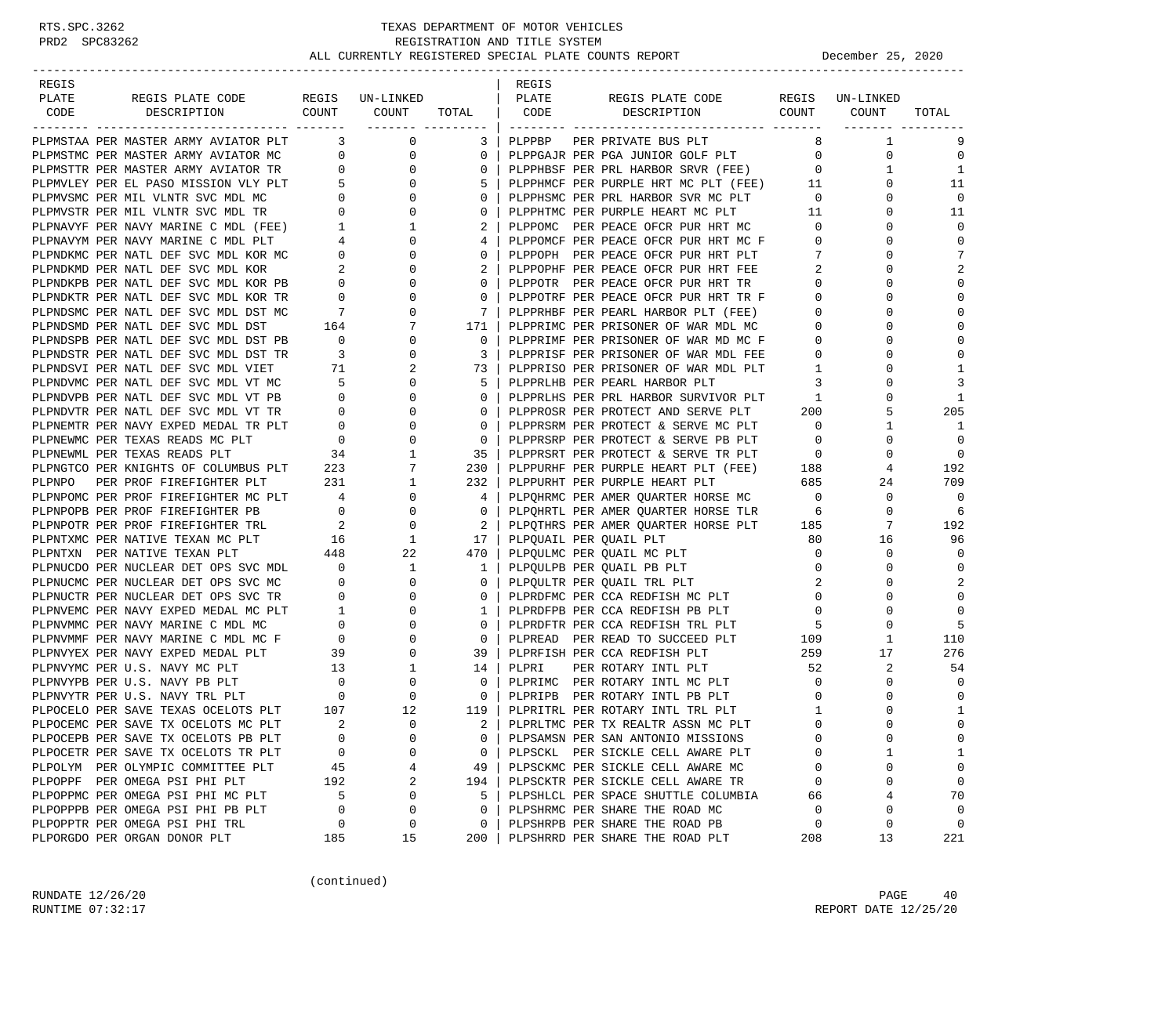| REGIS |                                                                                                                                                                                                                                                    |                |                                        |                                                     | REGIS                |                                                                                                                                                                                                                                                                                                                                                                                                                                                                                     |                                         |                             |                   |
|-------|----------------------------------------------------------------------------------------------------------------------------------------------------------------------------------------------------------------------------------------------------|----------------|----------------------------------------|-----------------------------------------------------|----------------------|-------------------------------------------------------------------------------------------------------------------------------------------------------------------------------------------------------------------------------------------------------------------------------------------------------------------------------------------------------------------------------------------------------------------------------------------------------------------------------------|-----------------------------------------|-----------------------------|-------------------|
| PLATE |                                                                                                                                                                                                                                                    |                |                                        |                                                     |                      | REGIS PLATE CODE REGIS UN-LINKED                                                                                                                                                                                                                                                                                                                                                                                                                                                    |                                         |                             |                   |
|       |                                                                                                                                                                                                                                                    |                |                                        |                                                     |                      |                                                                                                                                                                                                                                                                                                                                                                                                                                                                                     |                                         |                             | TOTAL             |
|       | PLPSHRTR PER SHARE THE ROAD TR 0                                                                                                                                                                                                                   |                | $\overline{0}$                         |                                                     |                      | 0   PLPTMSTR PER TEXAS MUSIC TR PLT                                                                                                                                                                                                                                                                                                                                                                                                                                                 | $\overline{\mathbf{3}}$                 | $\mathbf 0$                 | 3                 |
|       | PLPSJTHD PER SAN JACINTO TX PLT 16                                                                                                                                                                                                                 |                | $\overline{0}$                         | 16                                                  |                      | PLPTMUMC PER TEXAS MUSIC MC PLT 7                                                                                                                                                                                                                                                                                                                                                                                                                                                   |                                         | $\mathbf 0$                 | 7                 |
|       |                                                                                                                                                                                                                                                    |                | $\mathbf{0}$                           | $0-1$                                               |                      | PLPTMUPB PER TEXAS MUSIC PB PLT                                                                                                                                                                                                                                                                                                                                                                                                                                                     | $\overline{0}$                          | $\mathbf 0$                 | $\mathbf 0$       |
|       |                                                                                                                                                                                                                                                    |                | $\begin{matrix} 0 \\ 0 \end{matrix}$   | $\mathbf{0}$                                        |                      | PLPTOWTP PER TOW TRUCK PLT (LARGE) 12                                                                                                                                                                                                                                                                                                                                                                                                                                               |                                         | 2                           | 14                |
|       |                                                                                                                                                                                                                                                    |                | $\overline{0}$                         | $\overline{0}$                                      |                      | PLPTRAIL PER TEXAS TRAILS PLT 139<br>PLPTRAMC PER TEXAS TRAILS MC PLT 1                                                                                                                                                                                                                                                                                                                                                                                                             |                                         | 2                           | 141               |
|       | PLPSJTMC PER SAN JACINTO MC PLT<br>PLPSJTMC PER SAN JACINTO MC PLT<br>PLPSJTTR PER SAN JACINTO PB PLT<br>0<br>PLPSJTTR PER SAN JACINTO TRL PLT<br>0<br>PLPSLWRF PER SILVR STR MEDAL MC(FEE)<br>1<br>PLPSLWRF PER SILVER STAR MEDAL (FEE)<br>15<br> |                | $\overline{0}$                         | $1 \vert$                                           |                      |                                                                                                                                                                                                                                                                                                                                                                                                                                                                                     | $\sim$ 1                                | $\Omega$                    | -1                |
|       |                                                                                                                                                                                                                                                    |                | $\mathbf{3}$                           | 18                                                  |                      | PLPTRAPB PER TEXAS TRAILS PB PLT                                                                                                                                                                                                                                                                                                                                                                                                                                                    | $\overline{0}$                          | 0                           | $\mathbf 0$       |
|       | PLPSLVST PER SLVR STR MEDAL PLT 51<br>PLPSMKMC PER SMOKEY BEAR MC PLT 1<br>PLPSMKPB PER SMOKEY BEAR PB PLT 0<br>PLPSMKTR PER SMOKEY BEAR TRL PLT 3                                                                                                 |                | $\mathbf{1}$                           | 52                                                  |                      | PLPTRATR PER TEXAS TRAILS TRL PLT                                                                                                                                                                                                                                                                                                                                                                                                                                                   | $\mathbf{1}$                            | $\mathbf 0$                 | $\mathbf{1}$      |
|       |                                                                                                                                                                                                                                                    |                | $\overline{0}$                         | $\mathbf{1}$                                        | PLPTRLR PER TRLR PLT |                                                                                                                                                                                                                                                                                                                                                                                                                                                                                     | 65                                      | 1                           | 66                |
|       |                                                                                                                                                                                                                                                    |                | $\overline{0}$                         | $\circ$                                             |                      | PLPTSRA PER TEXAS RIFLE ASSOC PLT 58<br>PLPTSTNG PER KEEP TEXAS STRONG PLT 0                                                                                                                                                                                                                                                                                                                                                                                                        |                                         | 0                           | 58                |
|       |                                                                                                                                                                                                                                                    |                | $\overline{0}$                         | $\overline{\phantom{a}3}$                           |                      |                                                                                                                                                                                                                                                                                                                                                                                                                                                                                     |                                         | $\Omega$                    | $\mathbf 0$       |
|       | PLPSMLTX PER SMILE TEXAS STYLE PLT 43                                                                                                                                                                                                              |                | $\begin{array}{c} 4 \\ 15 \end{array}$ | 47                                                  |                      | PLPTTRLR PER TOKEN TRLR PLT                                                                                                                                                                                                                                                                                                                                                                                                                                                         | $\overline{0}$                          | $\mathbf 0$                 | $\mathbf 0$       |
|       | PLPSMOKY PER SMOKEY BEAR PLT                                                                                                                                                                                                                       | 70             |                                        | 85                                                  |                      | PLPTURMC PER SEA TURTLE MC PLT                                                                                                                                                                                                                                                                                                                                                                                                                                                      | $\overline{1}$                          | $\mathbf 0$                 | 1                 |
|       |                                                                                                                                                                                                                                                    |                |                                        | $\mathbf{1}$                                        |                      | PLPTURPB PER SEA TURTLE PB PLT                                                                                                                                                                                                                                                                                                                                                                                                                                                      | $\overline{0}$                          | $\mathbf 0$                 | $\Omega$          |
|       |                                                                                                                                                                                                                                                    |                |                                        | 3                                                   |                      | PLATIONID FER SEA TURTLE PLT (110)<br>PLPTURTR PER SEA TURTLE TR PLT (110)<br>PLPTUTTI PER TILL                                                                                                                                                                                                                                                                                                                                                                                     |                                         | 11                          | 121               |
|       |                                                                                                                                                                                                                                                    |                |                                        | $\overline{0}$                                      |                      |                                                                                                                                                                                                                                                                                                                                                                                                                                                                                     |                                         | $\mathbf 0$                 | $\mathbf 0$       |
|       |                                                                                                                                                                                                                                                    |                |                                        | $\overline{\phantom{0}}$ 0 $\overline{\phantom{0}}$ |                      | PLPTVTRL PER TRAVEL TRLR PLT 7<br>PLPTXBFL PER KEEP TX BEAUTIFUL PLT 337                                                                                                                                                                                                                                                                                                                                                                                                            |                                         | $\mathbf 0$                 | -7                |
|       |                                                                                                                                                                                                                                                    |                |                                        | 93 I                                                |                      |                                                                                                                                                                                                                                                                                                                                                                                                                                                                                     |                                         | 25                          | 362               |
|       |                                                                                                                                                                                                                                                    |                |                                        | $\overline{0}$                                      |                      | PLPTXBMC PER KEEP TEXAS BEAUT MC PLT 13                                                                                                                                                                                                                                                                                                                                                                                                                                             |                                         | 1                           | 14                |
|       |                                                                                                                                                                                                                                                    |                |                                        | 41                                                  |                      | PLPTXBPB PER KEEP TEXAS BEAUT PB PLT 0<br>PLPTXBTR PER KEEP TEXAS BEAUT TR PLT 3                                                                                                                                                                                                                                                                                                                                                                                                    |                                         | 0                           | 0                 |
|       |                                                                                                                                                                                                                                                    |                |                                        | $4 \vert$                                           |                      |                                                                                                                                                                                                                                                                                                                                                                                                                                                                                     |                                         | $\mathbf 0$                 | 3                 |
|       |                                                                                                                                                                                                                                                    |                |                                        | $\overline{0}$                                      |                      | PLPTXKID PER INSURE TEXAS KIDS PLT                                                                                                                                                                                                                                                                                                                                                                                                                                                  | 20                                      | 1                           | 21                |
|       |                                                                                                                                                                                                                                                    |                |                                        | 35                                                  |                      | PLPTXMED PER TEXAS MEDICAL CTR PLT 13                                                                                                                                                                                                                                                                                                                                                                                                                                               |                                         | 2                           | 47                |
|       | PLPSMOKY PER SMOKEY BEAR PLT 70 15<br>PLPSOLDF PER SOLDIERS MDL PLT (FEE) 1 0<br>PLPSOLDI PER SOLDIERS MDL PLT 3 0<br>PLPSOLMC PER SOLDIERS MDL MC PLT 0 0<br>PLPSOLMF PER SOLDIERS MDL MC PLT FEE 0<br>PLPSOLMF PER SOLDIERS MDL MC PLT           |                |                                        | 185                                                 |                      | PLPTXLNS PER LIURU C<br>PLPTXMED PER TEXAS MEDICAL CTR PLPTXMED PER TEXAS MEDICAL CTR MC<br>PLPTXMMC PER TEXAS MEDICAL CTR PB 0<br>THE TEXAS MEDICAL CTR PB 0<br>THE TEXAS MEDICAL CTR PB 0<br>THE TC PLT 254                                                                                                                                                                                                                                                                       |                                         | 1                           | 14<br>$\mathbf 0$ |
|       | 522<br>PLPSPORT DALLAS COWBOYS                                                                                                                                                                                                                     |                | 18<br>$\overline{0}$                   | 540                                                 |                      |                                                                                                                                                                                                                                                                                                                                                                                                                                                                                     | $\overline{0}$                          | $\mathbf{0}$<br>$\mathbf 0$ | 0                 |
|       | PLPSPORT DALLAS STARS<br>PLPSPORT DALLAS MAVERICKS                                                                                                                                                                                                 | 29             | 2                                      | 29<br>29                                            |                      |                                                                                                                                                                                                                                                                                                                                                                                                                                                                                     |                                         | 20                          | 274               |
|       | PLPSPORT TEXAS RANGERS                                                                                                                                                                                                                             |                | $\frac{27}{149}$<br>9                  | 158                                                 |                      |                                                                                                                                                                                                                                                                                                                                                                                                                                                                                     |                                         | $\mathbf 0$                 | $\mathbf 0$       |
|       | 158 14<br>PLPSPORT HOUSTON ASTROS                                                                                                                                                                                                                  |                |                                        | 172                                                 |                      | $\begin{tabular}{lllllllll} \multicolumn{2}{c}{\multicolumn{2}{c}{\multicolumn{2}{c}{\multicolumn{2}{c}{\multicolumn{2}{c}{\multicolumn{2}{c}{\multicolumn{2}{c}{\multicolumn{2}{c}{\multicolumn{2}{c}{\multicolumn{2}{c}{\multicolumn{2}{c}{\multicolumn{2}{c}{\multicolumn{2}{c}{\multicolumn{2}{c}{\multicolumn{2}{c}{\multicolumn{2}{c}{\multicolumn{2}{c}{\multicolumn{2}{c}{\multicolumn{2}{c}{\multicolumn{2}{c}{\multicolumn{2}{c}{\multicolumn{2}{c}{\multicolumn{2}{c}{\$ |                                         | 9                           | 460               |
|       | PLPSPORT HOUSTON ASIRUS (21 1 1)<br>PLPSPORT HOUSTON ROCKETS 21 1<br>PLPSTCAP PER STATE CAPITOL PLT 62 7<br>PLPSTRDA PER STAR DAY SCHL LIBRARY 0 0<br>PLPSTRMC PER STREET ROD MOTORCYCLE 0 0 0<br>PLPSTRT PER STREET ROD PLT 38                    |                |                                        | 22                                                  |                      |                                                                                                                                                                                                                                                                                                                                                                                                                                                                                     |                                         | 1                           | 8                 |
|       |                                                                                                                                                                                                                                                    |                |                                        | 69                                                  |                      | PLPUFAA PER FLORIDA ALUMNI PLT 311                                                                                                                                                                                                                                                                                                                                                                                                                                                  |                                         | 21                          | 332               |
|       |                                                                                                                                                                                                                                                    |                |                                        | $\mathbf{0}$                                        |                      | PLPUFAMC PER FLORIDA ALUMNI MC                                                                                                                                                                                                                                                                                                                                                                                                                                                      | $\overline{0}$                          | 0                           | $\mathbf 0$       |
|       |                                                                                                                                                                                                                                                    |                |                                        | $\overline{\phantom{0}}$ 0 $\overline{\phantom{0}}$ |                      | PLPUFAPB PER FLORIDA ALUMNI PB                                                                                                                                                                                                                                                                                                                                                                                                                                                      | $\overline{0}$                          | $\mathbf 0$                 | $\mathbf 0$       |
|       |                                                                                                                                                                                                                                                    |                |                                        | 38                                                  |                      | PLPUFATR PER FLORIDA ALUMNI TRLR 0                                                                                                                                                                                                                                                                                                                                                                                                                                                  |                                         | $\mathbf 0$                 | $\mathbf 0$       |
|       |                                                                                                                                                                                                                                                    |                | $\overline{0}$                         | 6                                                   |                      | PLPURBNF PER URBAN FORESTRY PLT                                                                                                                                                                                                                                                                                                                                                                                                                                                     | 62                                      | 3                           | 65                |
|       |                                                                                                                                                                                                                                                    |                | $\mathbf{0}$                           | $\circ$                                             |                      | PLPURBNF PER URBAN FORESTRY PLT<br>PLPUSAFR PER RETIRED U.S. AIR FORCE                                                                                                                                                                                                                                                                                                                                                                                                              | 218                                     | 10                          | 228               |
|       | PLPSTRTX PER STAR OF TEXAS AWARD PLT<br>PLPSTRTX PER STAR OF TEXAS AWARD PLT<br>0<br>PLPSTTR PER STAR OF TX AWARD TR PLT<br>0<br>PLPSWAMC PER SWASIA SVC MDL DST MC<br>5<br>PLPSWAPB PER SWASIA SVC MDL DST PB<br>0<br>PLPSWASI PER SWASIA SVC M   |                | $\overline{0}$                         | $\overline{0}$                                      |                      | PLPUSAIR PER U.S. AIR FORCE PLT 583                                                                                                                                                                                                                                                                                                                                                                                                                                                 |                                         | 25                          | 608               |
|       |                                                                                                                                                                                                                                                    |                | $\mathbf{0}$                           |                                                     |                      | 3   PLPUSAMR PER RETIRED U.S. ARMY MC                                                                                                                                                                                                                                                                                                                                                                                                                                               |                                         | $\mathbf 0$                 | - 9               |
|       |                                                                                                                                                                                                                                                    |                | $\overline{0}$                         | 5                                                   |                      | PLPUSARM PER U.S. ARMY PLT                                                                                                                                                                                                                                                                                                                                                                                                                                                          | $\begin{array}{c} 9 \\ 692 \end{array}$ | 19                          | 711               |
|       |                                                                                                                                                                                                                                                    |                | $\overline{0}$                         |                                                     |                      |                                                                                                                                                                                                                                                                                                                                                                                                                                                                                     |                                         | 4                           | 172               |
|       |                                                                                                                                                                                                                                                    |                | 9                                      |                                                     |                      | 0   PLPUSARR PER RETIRED U.S. ARMY PLT 168<br>163   PLPUSCGA PER U.S. COAST GUARD AUX 6                                                                                                                                                                                                                                                                                                                                                                                             |                                         | $\mathbf 0$                 | 6                 |
|       | PLPSWATR PER SW ASIA SVC MDL DST TR                                                                                                                                                                                                                | $\overline{1}$ | $\Omega$                               |                                                     |                      | 1   PLPUSCGR PER RETIRED US COAST GUARD                                                                                                                                                                                                                                                                                                                                                                                                                                             | 19                                      | $\Omega$                    | 19                |
|       | PLPTCOT PER TAKE CARE OF TEXAS PLT                                                                                                                                                                                                                 | 13             | 1                                      | 14                                                  |                      | PLPUSCMR PER RETIRED US COAST GRD MC                                                                                                                                                                                                                                                                                                                                                                                                                                                | 0                                       | 0                           | $\mathbf 0$       |
|       | PLPTCTMC PER TAKE CARE OF TEXAS MC                                                                                                                                                                                                                 | $\Omega$       | 0                                      | $\Omega$                                            |                      | PLPUSCST PER U.S. COAST GUARD PLT                                                                                                                                                                                                                                                                                                                                                                                                                                                   | 64                                      | 2                           | 66                |
|       | PLPTCTPB PER TAKE CARE OF TEXAS PB                                                                                                                                                                                                                 | 0              | 0                                      | 0                                                   |                      | PLPUSIMR PER RETIRED US AIR FORCE MC                                                                                                                                                                                                                                                                                                                                                                                                                                                | 4                                       | 0                           | 4                 |
|       | PLPTCTTR PER TAKE CARE OF TEXAS TR                                                                                                                                                                                                                 | 0              | 0                                      | 0                                                   |                      | PLPUSMCR PER RETIRED U.S.M.C. PLT                                                                                                                                                                                                                                                                                                                                                                                                                                                   | 107                                     | 4                           | 111               |
|       | PLPTEJNO PER TEJANO MONUMENT PLT                                                                                                                                                                                                                   | 0              | 0                                      | 0                                                   |                      | PLPUSMMR PER RETIRED U.S.M.C MC PLT                                                                                                                                                                                                                                                                                                                                                                                                                                                 | 11                                      | 0                           | 11                |
|       | PLPTMBGD PER TOMB GRD 3RD INF DIV                                                                                                                                                                                                                  | 7              | 0                                      | 7                                                   |                      | PLPUSMRN PER U.S. MARINE CORPS PLT                                                                                                                                                                                                                                                                                                                                                                                                                                                  | 947                                     | 43                          | 990               |
|       | PLPTMBMC PER TOMB GRD 3RD INF DIV MC                                                                                                                                                                                                               | 0              | 0                                      | 0                                                   |                      | PLPUSNMR PER RETIRED U.S. NAVY MC                                                                                                                                                                                                                                                                                                                                                                                                                                                   | 7                                       | $\mathbf 0$                 | 7                 |
|       | PLPTMBTR PER TOMB GRD 3RD INF DIV TR                                                                                                                                                                                                               | 0              | 0                                      | 0                                                   |                      | PLPUSNPB PER RETIRED U.S. NAVY PB                                                                                                                                                                                                                                                                                                                                                                                                                                                   | 0                                       | $\mathbf 0$                 | 0                 |

(continued)

RUNDATE  $12/26/20$  PAGE 41 RUNTIME 07:32:17 REPORT DATE 12/25/20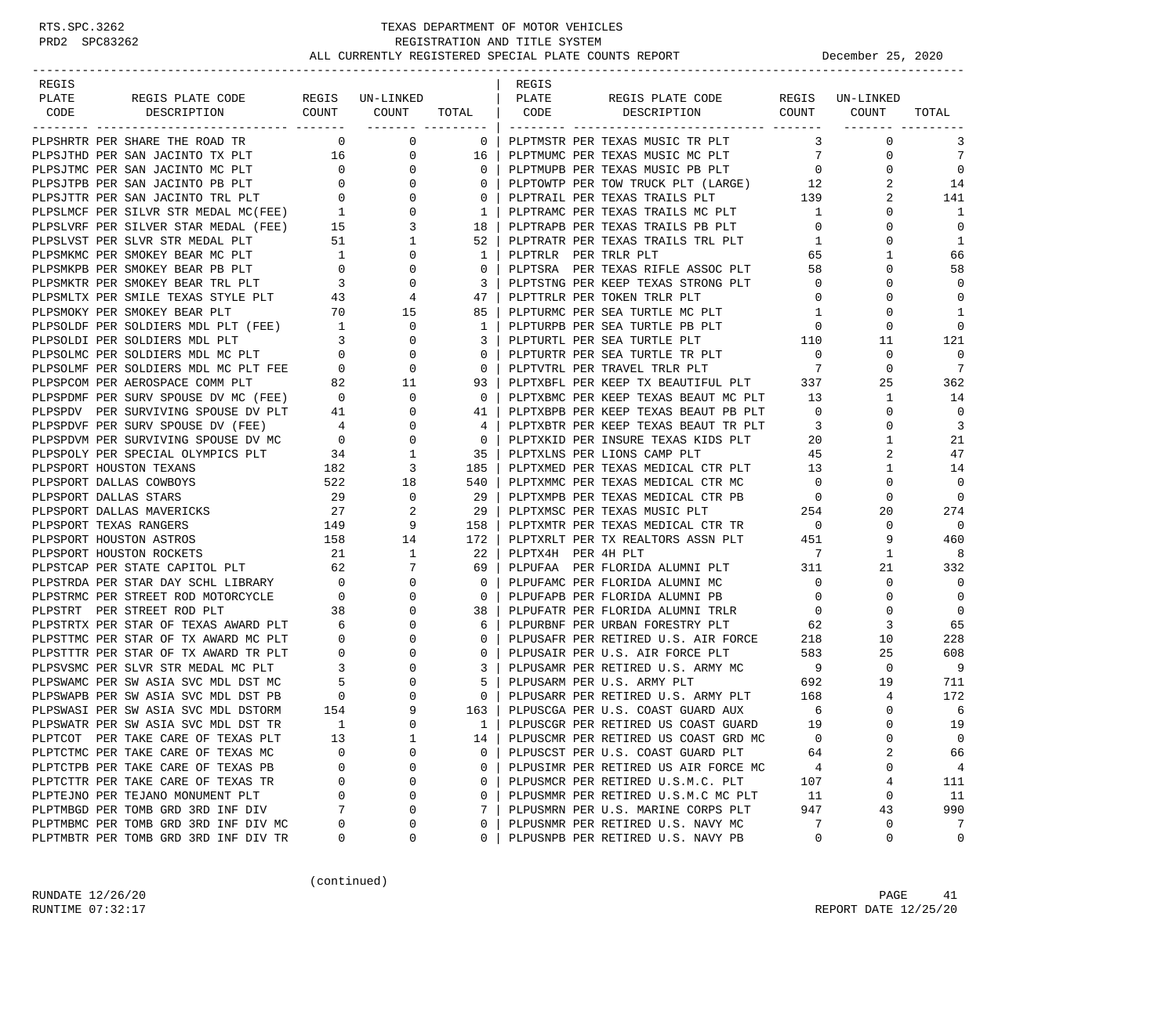| REGIS |                                        |                          |                                      |                          | REGIS |                                                                                               |                |             |             |
|-------|----------------------------------------|--------------------------|--------------------------------------|--------------------------|-------|-----------------------------------------------------------------------------------------------|----------------|-------------|-------------|
| PLATE | REGIS PLATE CODE                       |                          | REGIS UN-LINKED                      |                          | PLATE | REGIS PLATE CODE                                                                              | REGIS          | UN-LINKED   |             |
| CODE  | DESCRIPTION                            | COUNT                    | COUNT<br>-------- --------- <b>-</b> | TOTAL                    | CODE  | DESCRIPTION                                                                                   | COUNT          | COUNT       | TOTAL       |
|       | PLPUSNR PER RETIRED U.S. NAVY PLT      | 183                      | 9                                    | 192 l                    |       | PLPWLFPB CONSERVATION-CAMPING                                                                 | 0              | $\mathbf 0$ | 0           |
|       | PLPUSNTR PER RETIRED U.S. NAVY TR      | $\overline{\phantom{a}}$ | $\overline{0}$                       | $\overline{\phantom{a}}$ |       | PLPWLTRL CONSERVATION-LRGMOUTHBASS                                                            | 29             | 1           | 30          |
|       | PLPUSNVY PER U.S. NAVY PLT             | 520                      | 23                                   | 543                      |       | PLPWLTRL CONSERVATION-WHTTAIL-DEER                                                            | 20             | $\Omega$    | 20          |
|       | PLPUSRPB PER RETIRED U.S. ARMY PB      | $\overline{0}$           | $\mathbf{0}$                         | $\Omega$                 |       | PLPWLTRL CONSERVATION-BLUEBONNET                                                              | 19             | $\Omega$    | 19          |
|       | PLPUSRTR PER RETIRED U.S. ARMY TR      | $\overline{0}$           | 0                                    | 0                        |       | PLPWLTRL CONSERVATION-HORNEDLIZARD                                                            | 9              | 0           | 9           |
|       | PLPVFFMC PER VOL FIREFIGHTER MC        | $\overline{1}$           | $\mathbf{0}$                         | 1                        |       | PLPWLTRL CONSERVATION-BIGHORN-SHEEP                                                           | 2              | $\Omega$    | 2           |
|       | PLPVFFP PER VOL FIREFIGHTER PLT        | 118                      | 3                                    | 121                      |       | PLPWLTRL CONSERVATION-HUMMINGBIRD                                                             | 6              | $\Omega$    | 6           |
|       | PLPVFFPB PER VOL FIREFIGHTER PB        | $\sim$ 0                 | $\mathbf 0$                          | 0                        |       | PLPWLTRL CONSERVATION-RATTLESNAKE                                                             | $\mathbf{1}$   |             | 2           |
|       | PLPVFFTR PER VOL FIREFIGHTER TRLR      | $\overline{a}$           | $\mathbf 0$                          | $\Omega$                 |       | PLPWLTRL CONSERVATION-TX-RIVERS                                                               | 13             |             | 17          |
|       | PLPVIESM PER VIETNAM SVC MDL PLT       |                          | 8                                    | 155                      |       | PLPWLTRL CONSERVATION-CAMPING                                                                 | 48             | 3           | 51          |
|       | PLPVIETN PER VIETNAM VETERAN PLT       | 147<br>299               | 10                                   | 309                      |       | PLPWSTMC PER UNITED WE STAND MC PLT                                                           | $\overline{0}$ | $\Omega$    | $\mathbf 0$ |
|       | PLPVOLAD PER CASA PLT                  | 127                      | 1                                    | 128                      |       | PLPWSTND PER UNITED WE STAND PLT                                                              | 39             | 3           | 42          |
|       | PLPVOTE PER REGISTER TO VOTE PLT       | - 9                      | 4                                    | 13                       |       | PLPWTFMC PER WATERFOWL MC PLT                                                                 | $\mathbf 0$    | $\Omega$    | $\Omega$    |
|       | PLPVOTMC PER REGISTER TO VOTE MC PLT 0 |                          | 0                                    | $\Omega$                 |       | PLPWTFPB PER WATERFOWL PB PLT                                                                 | $\circ$        | $\Omega$    | $\mathbf 0$ |
|       | PLPVOTTR PER REGISTER TO VOTE TR PLT   | $\mathbf{0}$             | 0                                    | 0                        |       |                                                                                               | 2              | 0           | 2           |
|       | PLPVSMMC PER VIETNAM SVC MDL MC PLT    | 6                        | $\mathbf 0$                          | 6                        |       | PLPWTFPB PER WALENLOWE I-<br>PLPWTFTR PER WATERFOWL TRAILER PLT<br>PLPWTRFL PER WATERFOWL PLT | 205            | 5           | 210         |
|       | PLPVSMPB PER VIETNAM SVC MDL PB PLT    | $\mathbf{0}$             | 0                                    | $\mathbf 0$              |       | PLPWTRMC PER IN GOD WE TRUST MC PLT                                                           | 6              | 0           | 6           |
|       | PLPVSMTR PER VIETNAM SVC MDL TR PLT    | $\mathbf{1}$             | 0                                    | $\mathbf{1}$             |       | PLPWTRPB PER IN GOD WE TRUST PB PLT                                                           | 0              | 0           | $\Omega$    |
|       | PLPVTNMC PER VIETNAM VETERAN MC PLT    | 12                       | 0                                    | 12                       |       | PLPWTRTR PER IN GOD WE TRUST TR PLT                                                           | 2              | 1           | 3           |
|       | PLPWATER PER CONSERVE WATER PLT        | 26                       | 0                                    | 26                       |       | PLPWVET PER WOMAN VETERAN PLT                                                                 | 252            | 15          | 267         |
|       | PLPWATMC PER CONSERVE WATER MC PLT     | $\mathbf 0$              | $\mathbf 0$                          | $\mathbf 0$              |       | PLPWVETM PER WOMAN VETERAN MC PLT                                                             | $\overline{7}$ | 0           | 7           |
|       | PLPWATPB PER CONSERVE WATER PB PLT     | $\mathbf 0$              | $\mathbf 0$                          | $\Omega$                 |       | PLPWWII PER WWII VETERAN PLT                                                                  | 15             | 1           | 16          |
|       | PLPWATTR PER CONSERVE WATER TR PLT     | $\overline{0}$           | $\mathbf 0$                          | $\mathbf 0$              |       | PLPYGLAW PER YOUNG LAWYER PLT                                                                 | 95             |             | 103         |
|       | PLPWLDLF CONSERVATION-LRGMOUTHBASS     | 435                      | 27                                   | 462                      |       | PLPYMCA PER YMCA PLT                                                                          | 2              | $\Omega$    | 2           |
|       | PLPWLDLF CONSERVATION-WHTTAIL-DEER     | 843                      | 45                                   | 888                      |       | PLP11CMC PER DV 11TH ARMORED CV MC                                                            | $\mathbf{0}$   | 0           | $\mathbf 0$ |
|       | PLPWLDLF CONSERVATION-BLUEBONNET       | 775                      | 34                                   | 809                      |       | PLP11CMF PER DV 11TH ARMORED CV MC F                                                          | $\circ$        | $\Omega$    | $\mathbf 0$ |
|       | PLPWLDLF CONSERVATION-HORNEDLIZARD     | 875                      | 34                                   | 909                      |       | PLP11TCV PER DV 11TH ARMORED CAV PLT                                                          | 10             | $\Omega$    | 10          |
|       | PLPWLDLF CONSERVATION-BIGHORN-SHEEP    | 73                       | 7                                    | 80                       |       | PLP11THC PER 11TH ARMORED CAV PLT                                                             | 36             | $\Omega$    | 36          |
|       | PLPWLDLF CONSERVATION-HUMMINGBIRD      | 255                      | 21                                   | 276                      |       | PLP11THF PER DV 11TH ARMORED CAV FEE                                                          | 6              |             | 7           |
|       | PLPWLDLF CONSERVATION-RATTLESNAKE      | 200                      | 27                                   | 227                      |       | PLP11TMC PER 11TH ARMORED CAV MC PLT                                                          | 3              | 0           | 3           |
|       | PLPWLDLF CONSERVATION-TX-RIVERS        | 206                      | 13                                   | 219                      |       | PLP11TTR PER 11TH ARMORED CAV TR PLT                                                          | $\mathbf{1}$   | $\Omega$    | 1           |
|       | PLPWLDLF CONSERVATION-CAMPING          | 265                      | 26                                   | 291                      |       | PLP173AB PER 173RD AIRBORNE BRIGADE                                                           | 5              | $\Omega$    | 5           |
|       | PLPWLDMC CONSERVATION-LRGMOUTHBASS     | $\overline{1}$           | $\mathbf 0$                          | 1                        |       | PLP173MC PER 173RD AIRBORNE BRIG MC                                                           | $\mathbf 0$    |             | $\mathbf 0$ |
|       | PLPWLDMC CONSERVATION-WHTTAIL-DEER     | $5^{\circ}$              | $\mathbf{0}$                         | 5                        |       | PLP173TR PER 173RD AIRBORNE BRIG TR                                                           | 0              | $\Omega$    | 0           |
|       | PLPWLDMC CONSERVATION-BLUEBONNET       | 6                        | 0                                    | 6                        |       | PLP36IMC PER DV 36TH INFANTRY MC PLT                                                          | 0              | 0           | 0           |
|       | PLPWLDMC CONSERVATION-HORNEDLIZARD     | 17                       | 2                                    | 19                       |       | PLP36THD PER DV 36TH INFANTRY DIV                                                             | 6              | $\Omega$    | 6           |
|       | PLPWLDMC CONSERVATION-BIGHORN-SHEEP    | $\overline{0}$           | 0                                    | $\Omega$                 |       | PLP36THF PER DV 36TH INFANTRY DIV F                                                           | 3              |             | 4           |
|       | PLPWLDMC CONSERVATION-HUMMINGBIRD      | 1                        | $\mathbf 0$                          | $\mathbf{1}$             |       | PLP36THI PER 36TH INFANTRY DIV PLT                                                            | 23             | $\Omega$    | 23          |
|       | PLPWLDMC CONSERVATION-RATTLESNAKE      | 17                       | 0                                    | 17                       |       | PLP36TMC PER 36TH INFANTRY DIV MC                                                             | 1              | $\Omega$    | 1           |
|       | PLPWLDMC CONSERVATION-TX-RIVERS        | $\overline{\mathbf{3}}$  | 0                                    | 3                        |       | PLP36TMF PER DV 36TH INFANTRY MC FEE                                                          | 1              | 0           | 1           |
|       | PLPWLDMC CONSERVATION-CAMPING          | $\overline{1}$           | $\Omega$                             | 1                        |       | PLP36TPB PER 36TH INFANTRY DIV PB                                                             | $\mathbf{0}$   |             | $\mathbf 0$ |
|       | PLPWLFBD PER CHILD WELFARE BOARD PLT   | $\Omega$                 | $\Omega$                             | $\Omega$                 |       | PLP36TTR PER 36TH INFANTRY DIV TR                                                             | $\Omega$       | $\cap$      | $\Omega$    |
|       | PLPWLFPB CONSERVATION-LRGMOUTHBASS     | $\Omega$                 | 0                                    | 0                        |       | POPURHT PEACE OFCR PURPLE HRT PLT                                                             | 46             | 0           | 46          |
|       | PLPWLFPB CONSERVATION-WHTTAIL-DEER     | 0                        | 0                                    | 0                        |       | POPURHTF PEACE OFCR PURPLE HRT PLT F                                                          | 17             | 1           | 18          |
|       | PLPWLFPB CONSERVATION-BLUEBONNET       | 0                        | 0                                    | 0                        |       | POPURMC PEACE OFCR PURPLE HRT MC                                                              | 1              | 0           | 1           |
|       | PLPWLFPB CONSERVATION-HORNEDLIZARD     | 0                        | 0                                    | 0                        |       | POPURMCF PEACE OFCR PURPLE HRT MC F                                                           | 3              | 0           | 3           |
|       | PLPWLFPB CONSERVATION-BIGHORN-SHEEP    | 0                        | 0                                    | $\Omega$                 |       | POPURTR PEACE OFCR PURPLE HRT TR                                                              | $\Omega$       | $\Omega$    | 0           |
|       | PLPWLFPB CONSERVATION-HUMMINGBIRD      | 0                        | 0                                    | 0                        |       | POPURTRF PEACE OFCR PURPLE HRT TR F                                                           | $\mathbf 0$    | $\Omega$    | 0           |
|       | PLPWLFPB CONSERVATION-RATTLESNAKE      | 0                        | 0                                    | $\Omega$                 |       | PRISNEMC PRISONER OF WAR MDL MC PLT                                                           | 0              | 0           | 0           |
|       | PLPWLFPB CONSERVATION-TX-RIVERS        | 0                        | 0                                    | 0                        |       | PRISNEMF PRISONER OF WAR MDL MC FEE                                                           | 0              | 0           | 0           |

(continued)

RUNDATE 12/26/20 PAGE 42 RUNTIME 07:32:17 REPORT DATE 12/25/20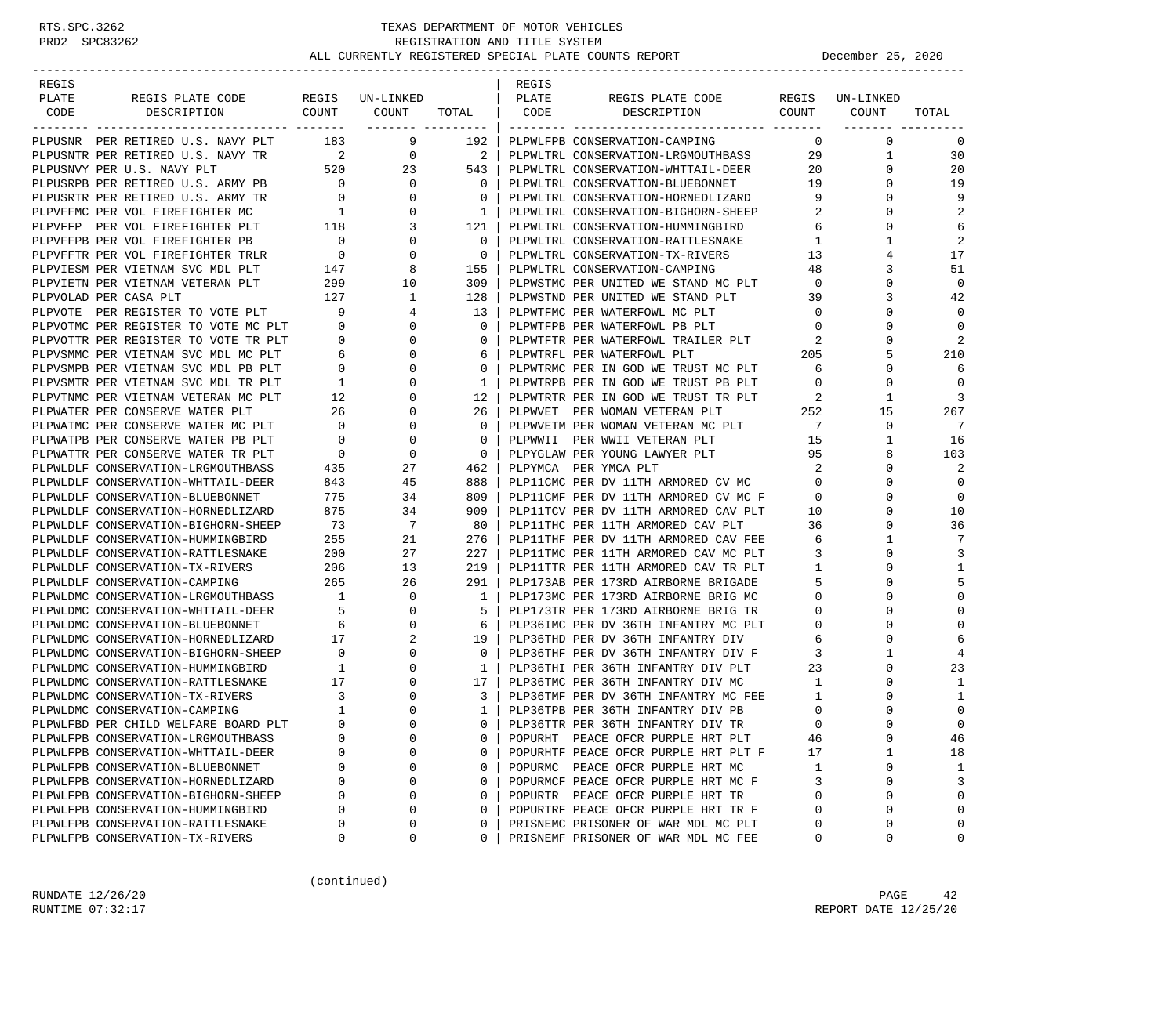| REGIS         |                                                                                                                                                                                                                               |                |                                        |                                                          | REGIS   |                                                                                                           |                         |              |                         |
|---------------|-------------------------------------------------------------------------------------------------------------------------------------------------------------------------------------------------------------------------------|----------------|----------------------------------------|----------------------------------------------------------|---------|-----------------------------------------------------------------------------------------------------------|-------------------------|--------------|-------------------------|
| PLATE         | REGIS PLATE CODE REGIS UN-LINKED                                                                                                                                                                                              |                |                                        |                                                          | PLATE   | REGIS PLATE CODE REGIS UN-LINKED                                                                          |                         |              |                         |
| CODE          | DESCRIPTION COUNT COUNT                                                                                                                                                                                                       |                |                                        | TOTAL   CODE<br>___________________                      |         | DESCRIPTION COUNT COUNT                                                                                   |                         |              | TOTAL                   |
|               | PRISONEF PRISONER OF WAR MDL PLT FEE 0 0 0                                                                                                                                                                                    |                |                                        | $\overline{0}$                                           | SJTHD   | SAN JACINTO TX HIST PLT                                                                                   |                         | 5<br>54 7    | 59                      |
|               | PRISONEF PRISONER OF WAR MDL PLT FEE 0 0 0 0 PRISONER PRISONER OF WAR MDL PLT 7 0 0 0 PRLHBSMC PRL HARBOR SURVIVOR MC PLT 0 0 0 0 0 PRLHRSRF PRL HARBOR SURVIVOR MC PLT 34 0 0 0 0 PRLHRSRF PRL HARBOR SURVIVOR PLT 12 0 0 0  |                |                                        | $7\phantom{.0}$                                          |         | SJTHDMC SAN JACINTO TX MC PLT                                                                             | $\overline{0}$          | $\mathbf 0$  | $\mathbf 0$             |
|               |                                                                                                                                                                                                                               |                |                                        | $\mathbf{0}$                                             |         | SJTHDPB SAN JACINTO TX PB PLT                                                                             | $\overline{0}$          | $\mathbf 0$  | $\mathbf 0$             |
|               |                                                                                                                                                                                                                               |                |                                        | 34                                                       |         | SJTHDTR SAN JACINTO TX TRL PLT                                                                            | $\mathbf{1}$            | $\Omega$     | 1                       |
|               |                                                                                                                                                                                                                               |                |                                        | $\mathbf 0$                                              |         |                                                                                                           | 40                      | 8            | 48                      |
|               |                                                                                                                                                                                                                               |                |                                        | $\overline{0}$                                           |         | SLVRSTRF SILVER STAR MEDAL PLT (FEE)<br>SMILETX SMILE TEXAS STYLE PLT                                     | 56                      | 3            | 59                      |
|               |                                                                                                                                                                                                                               |                |                                        | 12                                                       | SMOKEY  | SMOKEY BEAR PLT                                                                                           | 95                      | 19           | 114                     |
|               |                                                                                                                                                                                                                               |                |                                        | $\overline{0}$                                           |         | SMOKEYMC SMOKEY BEAR MC PLT                                                                               | $\mathbf{1}$            | $\mathbf 0$  | 1                       |
|               |                                                                                                                                                                                                                               |                |                                        | 321                                                      |         | SMOKEYPB SMOKEY BEAR PB PLT                                                                               | $\overline{0}$          | $\mathbf 0$  | $\mathbf 0$             |
|               |                                                                                                                                                                                                                               |                |                                        | 2                                                        |         | SMOKEYTR SMOKEY BEAR TRL PLT                                                                              | $5 -$                   | $\mathbf 0$  | 5                       |
|               |                                                                                                                                                                                                                               |                |                                        | $\mathbf{0}$                                             | SOCAP   | STATE OFFICIAL CAPITOL PLT                                                                                | 84                      | 12           | 96                      |
|               |                                                                                                                                                                                                                               |                |                                        | $\overline{0}$                                           |         | SOCAPMC STATE OFFICIAL CAPITOL MC                                                                         | $\overline{0}$          | $\mathbf 0$  | $\mathbf 0$             |
|               |                                                                                                                                                                                                                               |                |                                        | 191                                                      |         | SOLDIEMC SOLDIERS MDL MC PLT                                                                              | 1                       | $\mathbf 0$  | 1                       |
|               |                                                                                                                                                                                                                               |                |                                        | 11,107                                                   |         | SOLDIEMF SOLDIERS MDL MC PLT (FEE) 0                                                                      |                         | $\Omega$     | $\mathbf 0$             |
|               |                                                                                                                                                                                                                               |                |                                        | 2,611                                                    |         |                                                                                                           |                         | 1            | 7                       |
|               | PURHRTF PURPLE HEART PLT (FEE) 2,543<br>PURHRTMC PURPLE HEART MC PLT 97                                                                                                                                                       |                | $\begin{array}{c} 68 \\ 3 \end{array}$ | 100                                                      |         | SOLDIERF SOLDIERS MDL PLT (FEE) 6<br>SOLDIERS SOLDIERS MDL PLT 37                                         |                         | $\Omega$     | 37                      |
|               |                                                                                                                                                                                                                               |                |                                        |                                                          | SOP     | STATE OFFICIAL PLT                                                                                        | $\overline{0}$          | 0            | $\mathbf 0$             |
|               | PWP PRISONER OF WAR PLT 248 14<br>PWPF PRISONER OF WAR (FEE) 6 0<br>QTRHORSE AMERICAN QUARTER HORSE PLT 249 19                                                                                                                |                |                                        | $\begin{array}{c c} 262 & 6 \ 6 & 268 & 0 \ \end{array}$ | SOPMC   | STATE OFFICIAL MC PLT                                                                                     | $\overline{0}$          | $\Omega$     | $\overline{0}$          |
|               |                                                                                                                                                                                                                               |                |                                        |                                                          |         | SPCLOLYM SPECIAL OLYMPICS PLT 44                                                                          |                         | 4            | 48                      |
|               | 9TRHRSMC AMERICAN QTR HORSE MC PLT 0 0 0<br>9TRHRSTL AMERICAN QTR HORSE TRL PLT 2 1<br>9UAIL QUAIL PLT 2 27 43                                                                                                                |                |                                        |                                                          | SPCOMM  | AEROSPACE COMMISSION PLT 120                                                                              |                         | 17           | 137                     |
|               |                                                                                                                                                                                                                               |                |                                        | $\overline{\mathbf{3}}$                                  | SPORT   | HOUSTON TEXANS                                                                                            | 323                     | 17           | 340                     |
|               |                                                                                                                                                                                                                               |                |                                        | 270                                                      | SPORT   | DALLAS COWBOYS 994                                                                                        |                         | 51           | 1,045                   |
|               |                                                                                                                                                                                                                               |                |                                        | 1                                                        | SPORT   | DALLAS STARS                                                                                              | 57                      | 1            | 58                      |
|               |                                                                                                                                                                                                                               |                |                                        | $\mathbf{0}$                                             | SPORT   | DALLAS MAVERICKS                                                                                          | 48                      | 5            | 53                      |
|               |                                                                                                                                                                                                                               |                |                                        | 8                                                        | SPORT   | TEXAS RANGERS                                                                                             | 371                     | 25           | 396                     |
|               | PORTING QUALI PLIT and the plant of the plant of the plant of the plant of the plant of the plant of the plant of the plant of the plant of the plant of the plant of the plant of the plant of the plant of the plant of the |                |                                        | 13                                                       | SPORT   | HOUSTON ASTROS                                                                                            | $\frac{1}{2}$           | 45           | 342                     |
|               |                                                                                                                                                                                                                               |                |                                        | 305                                                      | SPORT   | 17<br>HOUSTON ROCKETS                                                                                     |                         | 2            | 19                      |
|               |                                                                                                                                                                                                                               |                |                                        | 650                                                      |         | SPOUSDMF SURVIVING SPOUSE DV MC(FEE)                                                                      | $\overline{\mathbf{3}}$ | $\mathbf 0$  | $\overline{\mathbf{3}}$ |
|               |                                                                                                                                                                                                                               |                |                                        | $\mathbf 0$                                              |         | SPOUSDVF SURVIVING SPOUSE DV (FEE) 320                                                                    |                         | 25           | 345                     |
|               |                                                                                                                                                                                                                               |                |                                        | $\mathbf{0}$                                             |         | SPOUSDVM SURVIVING SPOUSE DV MC PLT 1                                                                     |                         | $\mathbf{0}$ | - 1                     |
|               |                                                                                                                                                                                                                               |                |                                        | 61                                                       |         | SPOUSEDV SURVIVING SPOUSE DV PLT 4,209                                                                    |                         | 84           | 4,293                   |
| RIMC          | $\begin{array}{c} 0 \\ 0 \\ 0 \end{array}$<br>ROTARY INTL MC PLT                                                                                                                                                              |                | $\overline{0}$                         | $\mathbf{0}$                                             |         | STARDAY STAR DAY SCHOOL LIBRARY PLT 0                                                                     |                         | $\mathbf{0}$ | $\overline{0}$          |
| RIPB          | ROTARY INTL PB PLT                                                                                                                                                                                                            |                | $\mathbf 0$                            | 0                                                        |         | STAROTEX STAR OF TEXAS AWARD PLT                                                                          | 21                      | $\mathbf 0$  | 21                      |
| RITRL         | ROTARY INTL TRL PLT                                                                                                                                                                                                           |                | $\overline{0}$                         | 0                                                        |         | STARTXMC STAR OF TEXAS AWARD MC PLT 1                                                                     |                         | $\Omega$     | 1                       |
| ROP           |                                                                                                                                                                                                                               |                |                                        |                                                          |         | STARTXTR STAR OF TEXAS AWARD TR PLT                                                                       | $\overline{0}$          | 0            | $\mathbf 0$             |
| ROPMC         |                                                                                                                                                                                                                               |                |                                        |                                                          | STCAP   | STATE CAPITOL PLT                                                                                         | 83                      | 7            | 90                      |
| ROPPB         |                                                                                                                                                                                                                               |                |                                        |                                                          |         | STREET STREET ROD PLT 79<br>STREETMC STREET ROD MOTORCYCLE PLT 6<br>SVSTRMCF SILVER STAR MEDAL MC (FEE) 4 |                         | 79<br>5      | 84                      |
| ROPTRL        |                                                                                                                                                                                                                               |                |                                        |                                                          |         |                                                                                                           |                         | $\Omega$     | $\mathbf 0$             |
| SAMSSNS       |                                                                                                                                                                                                                               |                |                                        |                                                          |         |                                                                                                           |                         | $\Omega$     | 4                       |
| SCKL          |                                                                                                                                                                                                                               |                |                                        |                                                          |         | SWASIDMC SW ASIA SVC MDL DSTR MC PLT                                                                      | 83                      | 2            | 85                      |
| SCKLMC        |                                                                                                                                                                                                                               |                |                                        |                                                          |         | SWASIDPB SW ASIA SVC MDL DSTR PB PLT                                                                      | $\mathbf 0$             | $\Omega$     | $\mathbf 0$             |
| <b>SCKLTR</b> |                                                                                                                                                                                                                               |                |                                        | $\Omega$                                                 |         | SWASIDST SW ASIA SVC MDL DSTORM PLT                                                                       | 1,227                   | 52           | 1,279                   |
|               | SHAREMC SHARE THE ROAD MC PLT                                                                                                                                                                                                 | 3              | $\mathbf 0$                            | 3                                                        |         | SWASIDTR SW ASIA SVC MDL DSTR TR PLT                                                                      | 27                      | 1            | 28                      |
| SHAREPB       | SHARE THE ROAD PB PLT                                                                                                                                                                                                         | $\mathbf 0$    | 0                                      | 0                                                        | TCOTMC  | TAKE CARE OF TEXAS MC PLT                                                                                 | 0                       | $\mathbf 0$  | 0                       |
| SHARERD       | SHARE THE ROAD PLT                                                                                                                                                                                                            | 741            | 31                                     | 772                                                      | TCOTPB  | TAKE CARE OF TEXAS PB PLT                                                                                 | 0                       | 0            | 0                       |
| SHARETR       | SHARE THE ROAD TR PLT                                                                                                                                                                                                         | $\overline{c}$ | $\mathbf 1$                            | 3                                                        | TCOTPLT | TAKE CARE OF TEXAS PLT                                                                                    | 42                      | 4            | 46                      |
|               | SHTLCLM SPACE SHUTTLE COLUMBIA PLT                                                                                                                                                                                            | 162            | 9                                      | 171                                                      | TCOTTR  | TAKE CARE OF TEXAS TR PLT                                                                                 | $\mathbf 0$             | 1            | 1                       |
|               | SILVRSTR SILVER STAR MEDAL PLT                                                                                                                                                                                                | 262            | 9                                      | 271                                                      | TEJANO  | TEJANO MONUMENT PLT                                                                                       | 0                       | 0            | $\mathbf 0$             |
|               | SILVSTMC SILVER STAR MEDAL MC PLT                                                                                                                                                                                             | 6              | 0                                      | 6                                                        | TEXAS4H | 4H PLT                                                                                                    | 20                      | 0            | 20                      |
| SJP           | STATE JUDGE PLT                                                                                                                                                                                                               | 0              | 0                                      | 0                                                        | TGP     | TEXAS GUARD PLT                                                                                           | 1,311                   | 40           | 1,351                   |

(continued)

RUNDATE  $12/26/20$  PAGE 43 RUNTIME 07:32:17 REPORT DATE 12/25/20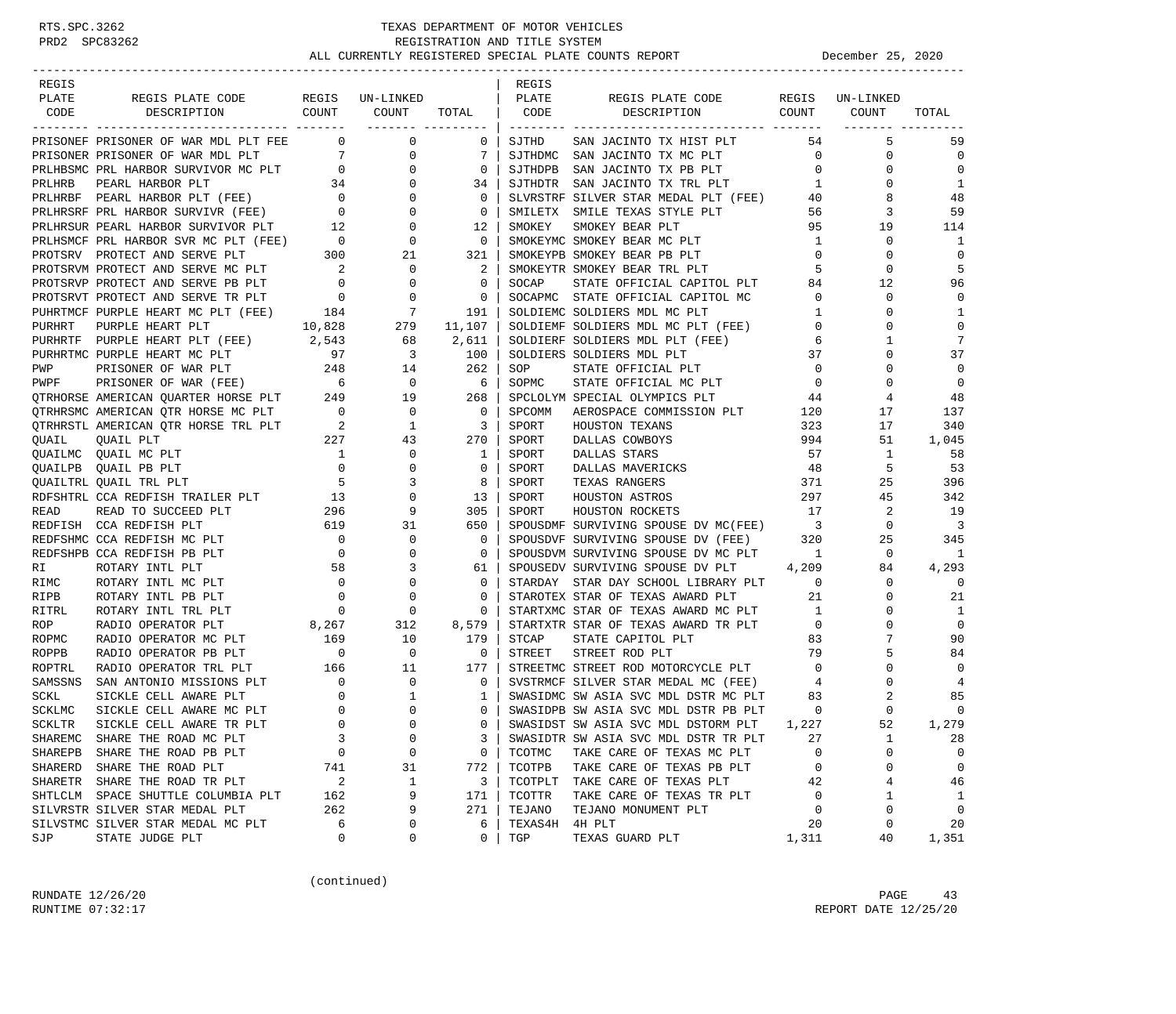| REGIS  |                                                                                                                                                                                                                                                                                                                                                                                                                                                                                          |                                       |                           |                          | REGIS         |                                                                         |                                           |                 |                          |
|--------|------------------------------------------------------------------------------------------------------------------------------------------------------------------------------------------------------------------------------------------------------------------------------------------------------------------------------------------------------------------------------------------------------------------------------------------------------------------------------------------|---------------------------------------|---------------------------|--------------------------|---------------|-------------------------------------------------------------------------|-------------------------------------------|-----------------|--------------------------|
| PLATE  | REGIS PLATE CODE                                                                                                                                                                                                                                                                                                                                                                                                                                                                         |                                       | REGIS UN-LINKED           |                          | PLATE         | REGIS PLATE CODE                                                        |                                           | REGIS UN-LINKED |                          |
| CODE   | COUNT<br>DESCRIPTION                                                                                                                                                                                                                                                                                                                                                                                                                                                                     |                                       | COUNT<br>________ _______ | TOTAL                    | CODE          | DESCRIPTION                                                             | COUNT                                     | COUNT           | TOTAL                    |
| TGPMC  | TEXAS GUARD MOTORCYCLE                                                                                                                                                                                                                                                                                                                                                                                                                                                                   | 26 30                                 | 2                         | 28                       | USARM         | U.S. ARMY PLT                                                           | 8,991                                     | 416             | 9,407                    |
| TGPPB  | TEXAS GUARD PRIVATE BUS                                                                                                                                                                                                                                                                                                                                                                                                                                                                  | $\overline{\phantom{a}}$              | $\overline{0}$            | $\overline{\mathbf{0}}$  |               | USARMCR RETIRED U.S. ARMY MC PLT 138                                    |                                           | 2               | 140                      |
|        |                                                                                                                                                                                                                                                                                                                                                                                                                                                                                          |                                       |                           | 13 <sup>1</sup>          | USARMMC       | U.S. ARMY MC PLT                                                        | 482                                       | 23              | 505                      |
|        | TGPPB TEXAS GUARD PRILER PLT 13 0<br>TGPTR TEXAS GUARD TRAILER PLT 13 0<br>TOMBGDMC TOMB GRD 3RD INF DIV MC PLT 3 0<br>TOMBGDTR TOMB GRD 3RD INF DIV TR PLT 0 0 0<br>TOMBGPDR TOMB GRD 3RD INF DIV PLT 3 0                                                                                                                                                                                                                                                                               |                                       |                           | $\overline{\mathbf{3}}$  | USARMPB       | U.S. ARMY PB PLT                                                        | $\overline{1}$                            | $\overline{0}$  | $\overline{\phantom{0}}$ |
|        |                                                                                                                                                                                                                                                                                                                                                                                                                                                                                          |                                       |                           | $\overline{0}$           |               |                                                                         |                                           | 1               | 151                      |
|        |                                                                                                                                                                                                                                                                                                                                                                                                                                                                                          |                                       |                           | 3                        |               |                                                                         |                                           | 93              | 2,185                    |
| TRAILS | TEXAS TRAILS PLT                                                                                                                                                                                                                                                                                                                                                                                                                                                                         |                                       | 397 30                    | 427                      |               | USARRPB RETIRED U.S. ARMY PB PLT                                        | $\overline{0}$                            | $\mathbf{0}$    | $\mathbf 0$              |
|        |                                                                                                                                                                                                                                                                                                                                                                                                                                                                                          |                                       |                           | 3                        |               | USARRTR RETIRED U.S. ARMY TR PLT                                        | 41                                        | 2               | 43                       |
|        |                                                                                                                                                                                                                                                                                                                                                                                                                                                                                          |                                       |                           | $\mathbf{0}$             | USCGA         | U.S. COAST GUARD AUXILIARY 93                                           |                                           | 4               | 97                       |
|        |                                                                                                                                                                                                                                                                                                                                                                                                                                                                                          |                                       |                           | 4                        |               | USCGMCR RETIRED U.S. COAST GUARD MC                                     | $\overline{9}$                            | 1               | 10                       |
|        |                                                                                                                                                                                                                                                                                                                                                                                                                                                                                          |                                       |                           | 216                      |               | USCGPBR RETIRED U.S. COAST GUARD PB                                     | $\overline{0}$                            | $\mathbf 0$     | $\mathbf 0$              |
| TURTLE | SEA TURTLE PLT                                                                                                                                                                                                                                                                                                                                                                                                                                                                           | 303                                   | 45                        | 348                      | USCGR         | RETIRED U.S. COAST GUARD                                                | 171                                       | 5               | 176                      |
|        |                                                                                                                                                                                                                                                                                                                                                                                                                                                                                          |                                       |                           | 4                        |               | USCGTRR RETIRED U.S. COAST GUARD TR                                     | $5^{\circ}$                               | $\mathbf 0$     | 5                        |
|        | $\begin{tabular}{lllllllllllllllllllll} \multicolumn{3}{c}{\multicolumn{3}{c}{\multicolumn{3}{c}{\multicolumn{3}{c}{\multicolumn{3}{c}{\multicolumn{3}{c}{\multicolumn{3}{c}{\multicolumn{3}{c}{\multicolumn{3}{c}{\multicolumn{3}{c}{\multicolumn{3}{c}{\multicolumn{3}{c}{\multicolumn{3}{c}{\multicolumn{3}{c}{\multicolumn{3}{c}{\multicolumn{3}{c}{\multicolumn{3}{c}{\multicolumn{3}{c}{\multicolumn{3}{c}{\multicolumn{3}{c}{\multicolumn{3}{c}{\multicolumn{3}{\multicolumn{3}{$ |                                       |                           | $\mathbf{0}$             | USCST         | U.S. COAST GUARD PLT                                                    | 570                                       | 19              | 589                      |
|        |                                                                                                                                                                                                                                                                                                                                                                                                                                                                                          |                                       |                           | 4                        |               |                                                                         |                                           | 0               | 25                       |
|        |                                                                                                                                                                                                                                                                                                                                                                                                                                                                                          |                                       |                           | $\mathbf{1}$             |               | USCSTMC U.S. COAST GUARD MC PLT 25<br>USCSTPB U.S. COAST GUARD PB PLT 0 | $\overline{0}$                            | $\mathbf 0$     | $\overline{0}$           |
|        | TXBTFLPB KEEP TEXAS BEAUTIFUL PB PLT                                                                                                                                                                                                                                                                                                                                                                                                                                                     | $\overline{0}$                        | $\overline{0}$            | $\mathbf{0}$             |               | USCSTTRL U.S. COAST GUARD TRL PLT                                       | 13                                        | 0               | 13                       |
|        | TXBTFLTR KEEP TEXAS BEAUTIFUL TR PLT                                                                                                                                                                                                                                                                                                                                                                                                                                                     | $\overline{0}$                        | $\mathbf 0$               | $\overline{0}$           |               | USMCMCR RETIRED U.S.M.C. MC PLT                                         | 50                                        | 0               | 50                       |
|        | TXBTYFL KEEP TEXAS BEAUTIFUL PLT                                                                                                                                                                                                                                                                                                                                                                                                                                                         | 165                                   | 18                        | 183                      |               | USMCPBR RETIRED U.S.M.C. PB PLT                                         | $\overline{0}$                            | $\mathbf 0$     | $\mathbf 0$              |
|        | TXCSTBL TEXAS CONSTABLES PLT                                                                                                                                                                                                                                                                                                                                                                                                                                                             | 138                                   | 8                         | 146                      | USMCR         | RETIRED U.S.M.C. PLT                                                    | 757                                       | 21              | 778                      |
|        | TXKIDSMC INSURE TEXAS KIDS MC PLT                                                                                                                                                                                                                                                                                                                                                                                                                                                        | $\overline{\phantom{0}}$              | $\mathbf 0$               | $\overline{0}$           |               | USMCTRR RETIRED U.S.M.C. TR PLT                                         | 13                                        | 1               | -14                      |
|        | TXKIDSPB INSURE TEXAS KIDS PB PLT                                                                                                                                                                                                                                                                                                                                                                                                                                                        | $\overline{0}$                        | $\mathbf{0}$              | $\mathbf{0}$             | <b>USMRN</b>  | U.S. MARINE CORPS PLT 10,048                                            |                                           | 367             | 10,415                   |
|        | TXKIDSTR INSURE TEXAS KIDS TRL                                                                                                                                                                                                                                                                                                                                                                                                                                                           |                                       | $\mathbf 0$               | $\overline{0}$           |               | USMRNMC U.S. MARINE CORPS MC PLT                                        | 698                                       | 29              | 727                      |
|        | $\begin{tabular}{lllllllllll} \textsc{INSIRE} & \textsc{FEXAS} & \textsc{KDS} & \textsc{TR} & & & & & 0 \\ \textsc{LIONS} & \textsc{CAMP} & \textsc{DLT} & & & 256 \\ \textsc{TEXAS} & \textsc{MEDICAL} & \textsc{CTR} & \textsc{PLT} & & & 23 \\ \textsc{TEXAS} & \textsc{MEDICAL} & \textsc{CTR} & \textsc{MC} & \textsc{PLT} & & & 0 \\ \end{tabular}$<br>TXLIONS LIONS CAMP PLT                                                                                                      |                                       | 5                         | 261                      | USMRNPB       | U.S. MARINE CORPS PB PLT                                                | $\overline{1}$                            | $\mathbf{0}$    | $\overline{\phantom{0}}$ |
| TXMEDC |                                                                                                                                                                                                                                                                                                                                                                                                                                                                                          |                                       | 4                         | 27                       |               | USMRNTRL U.S. MARINE CORPS TRL                                          | 134                                       | 1               | 135                      |
|        | TXMEDCMC TEXAS MEDICAL CTR MC PLT                                                                                                                                                                                                                                                                                                                                                                                                                                                        |                                       | $\mathbf 0$               | $\mathbf{0}$             | USNMCR        | RETIRED U.S. NAVY MC PLT                                                | $\begin{array}{c} 134 \\ 106 \end{array}$ | 2               | 108                      |
|        | TXMEDCPB TEXAS MEDICAL CTR PB PLT                                                                                                                                                                                                                                                                                                                                                                                                                                                        |                                       | $\overline{0}$            | $\mathbf{0}$             | USNPBR        | RETIRED U.S. NAVY PB PLT                                                | $\sim$ 0                                  | $\mathbf 0$     | 0                        |
|        | TXMEDCTR TEXAS MEDICAL CTR TR PLT                                                                                                                                                                                                                                                                                                                                                                                                                                                        |                                       | $\mathbf 0$               | $\mathbf{0}$             | USNR          | RETIRED U.S. NAVY PLT 1,767                                             |                                           | 64              | 1,831                    |
|        | TXMUSCMC TEXAS MUSIC MC PLT                                                                                                                                                                                                                                                                                                                                                                                                                                                              |                                       | 2                         | 5                        | USNTRR        | RETIRED U.S. NAVY TR PLT                                                | 28                                        | $\mathbf{1}$    | -29                      |
|        | TXMUSCPB TEXAS MUSIC PB PLT                                                                                                                                                                                                                                                                                                                                                                                                                                                              |                                       | $\overline{0}$            | $\overline{0}$           | USNVY         | U.S. NAVY PLT                                                           | $5,891$<br>301                            | 202             | 6,093                    |
|        | TXMUSIC TEXAS MUSIC PLT                                                                                                                                                                                                                                                                                                                                                                                                                                                                  |                                       | 36                        | 443                      | USNVYMC       | U.S. NAVY MC PLT                                                        |                                           | 11              | 312                      |
|        | TXMUSITR TEXAS MUSIC TR PLT                                                                                                                                                                                                                                                                                                                                                                                                                                                              | $\overline{\phantom{a}}$              | $\overline{0}$            | $\frac{1}{2}$            |               | USNVYPB U.S. NAVY PB PLT                                                | $\overline{0}$                            | $\mathbf{0}$    | $\overline{0}$           |
|        | TXREALTR TEXAS REALTORS ASSN PLT                                                                                                                                                                                                                                                                                                                                                                                                                                                         | 442                                   | 20                        | 462                      |               | USNVYTRL U.S. NAVY TRL PLT                                              | 76                                        | 1               | 77                       |
|        | TXRLTRMC TEXAS REALTOR ASSN MC PLT 0                                                                                                                                                                                                                                                                                                                                                                                                                                                     |                                       | $\overline{0}$            | $\overline{\mathbf{0}}$  | USP           | U.S. SENATE PLT                                                         | $\overline{0}$                            | $\mathbf{0}$    | 0                        |
|        | TXSTRNG KEEP TEXAS STRONG PLT                                                                                                                                                                                                                                                                                                                                                                                                                                                            | $\overline{\phantom{0}}$              | $\overline{0}$            | $\overline{\phantom{0}}$ | VFFP          |                                                                         |                                           | 65              | 2,741                    |
| UFAA   | FLORIDA ALUMNI PLT                                                                                                                                                                                                                                                                                                                                                                                                                                                                       | $\begin{array}{c}0\\330\end{array}$   | 18                        | 348                      | VFFPMC        | VOL FIREFIGHTER PLT 2,676<br>VOL FIREFIGHTER MC PLT 65                  |                                           | $\mathbf{1}$    | 66                       |
| UFAAMC | FLORIDA ALUMNI MC PLT                                                                                                                                                                                                                                                                                                                                                                                                                                                                    | $\begin{array}{c} 0 \\ 0 \end{array}$ | $\overline{0}$            | 0 <sup>1</sup>           | VFFPPB        | VOL FIREFIGHTER PB PLT 0                                                |                                           | $\mathbf{0}$    | $\overline{0}$           |
| UFAAPB | FLORIDA ALUMNI PB PLT                                                                                                                                                                                                                                                                                                                                                                                                                                                                    |                                       | $\overline{0}$            | $\mathbf{0}$             | VFFPTR        | VOL FIREFIGHTER TRLR PLT                                                | 19                                        | $\mathbf{0}$    | 19                       |
| UFAATR | FLORIDA ALUMNI TRLR PLT                                                                                                                                                                                                                                                                                                                                                                                                                                                                  | $\overline{0}$                        | $\overline{0}$            | $\mathbf{0}$             |               | VIESVCMD VIETNAM SERVICE MEDAL PLT 2,132                                |                                           | 87              | 2,219                    |
| UHP    | U.S. HOUSE PLT                                                                                                                                                                                                                                                                                                                                                                                                                                                                           | $\overline{\phantom{0}}$              | $\overline{0}$            | $\mathbf{0}$             |               | VIESVMMC VIETNAM SERVICE MDL MC PLT                                     | $\begin{array}{c} 101 \\ 0 \end{array}$   | 7               | 108                      |
| UJP    | U.S. JUDGE PLT                                                                                                                                                                                                                                                                                                                                                                                                                                                                           | $\begin{array}{c} 0 \\ 0 \end{array}$ | $\mathbf 0$               | $\mathbf{0}$             |               | VIESVMPB VIETNAM SERVICE MDL PB PLT                                     | $\overline{0}$                            | $\mathbf 0$     | $\overline{0}$           |
|        | URBNFRST URBAN FORESTRY PLT                                                                                                                                                                                                                                                                                                                                                                                                                                                              | 121                                   | 10                        |                          |               | 131   VIESVMTR VIETNAM SERVICE MDL TR PLT                               | 65                                        | $\mathbf{1}$    | 66                       |
|        | USAFMCR RETIRED U.S. AIR FORCE MC                                                                                                                                                                                                                                                                                                                                                                                                                                                        | 160                                   | 6                         | 166                      |               | VIETNAMV VIETNAM VETERAN PLT                                            | 3,671                                     | 109             | 3,780                    |
|        | USAFPBR RETIRED U.S. AIR FORCE PB                                                                                                                                                                                                                                                                                                                                                                                                                                                        | 0                                     | 0                         | 0                        |               | VIETNVMC VIETNAM VETERAN MC PLT                                         | 240                                       | 8               | 248                      |
| USAFR  | RETIRED U.S. AIR FORCE PLT                                                                                                                                                                                                                                                                                                                                                                                                                                                               | 2,713                                 | 99                        | 2,812                    | <b>VOLADV</b> | CASA PLT                                                                | 289                                       | 15              | 304                      |
|        | USAFTRR RETIRED U.S. AIR FORCE TR                                                                                                                                                                                                                                                                                                                                                                                                                                                        | 52                                    | 1                         | 53                       | VOTE          | REGISTER TO VOTE PLT                                                    | 18                                        | 8               | 26                       |
| USAIR  | U.S. AIR FORCE PLT                                                                                                                                                                                                                                                                                                                                                                                                                                                                       | 6,327                                 | 242                       | 6,569                    | VOTEMC        | REGISTER TO VOTE MC PLT                                                 | $\mathbf 0$                               | 0               | 0                        |
|        | USAIRMC U.S. AIR FORCE MC PLT                                                                                                                                                                                                                                                                                                                                                                                                                                                            | 305                                   | 9                         | 314                      | VOTETR        | REGISTER TO VOTE TR PLT                                                 | 0                                         | 0               | $\mathsf 0$              |
|        | USAIRPB U.S. AIR FORCE PB PLT                                                                                                                                                                                                                                                                                                                                                                                                                                                            | 0                                     | 0                         | 0                        | WATER         | CONSERVE WATER PLT                                                      | 50                                        | 2               | 52                       |
|        | USAIRTRL U.S. AIR FORCE TRL PLT                                                                                                                                                                                                                                                                                                                                                                                                                                                          | 84                                    | 2                         | 86                       |               | WATERMC CONSERVE WATER MC PLT                                           | 0                                         | 0               | 0                        |

(continued)

RUNDATE 12/26/20 PAGE 44 RUNTIME 07:32:17 REPORT DATE 12/25/20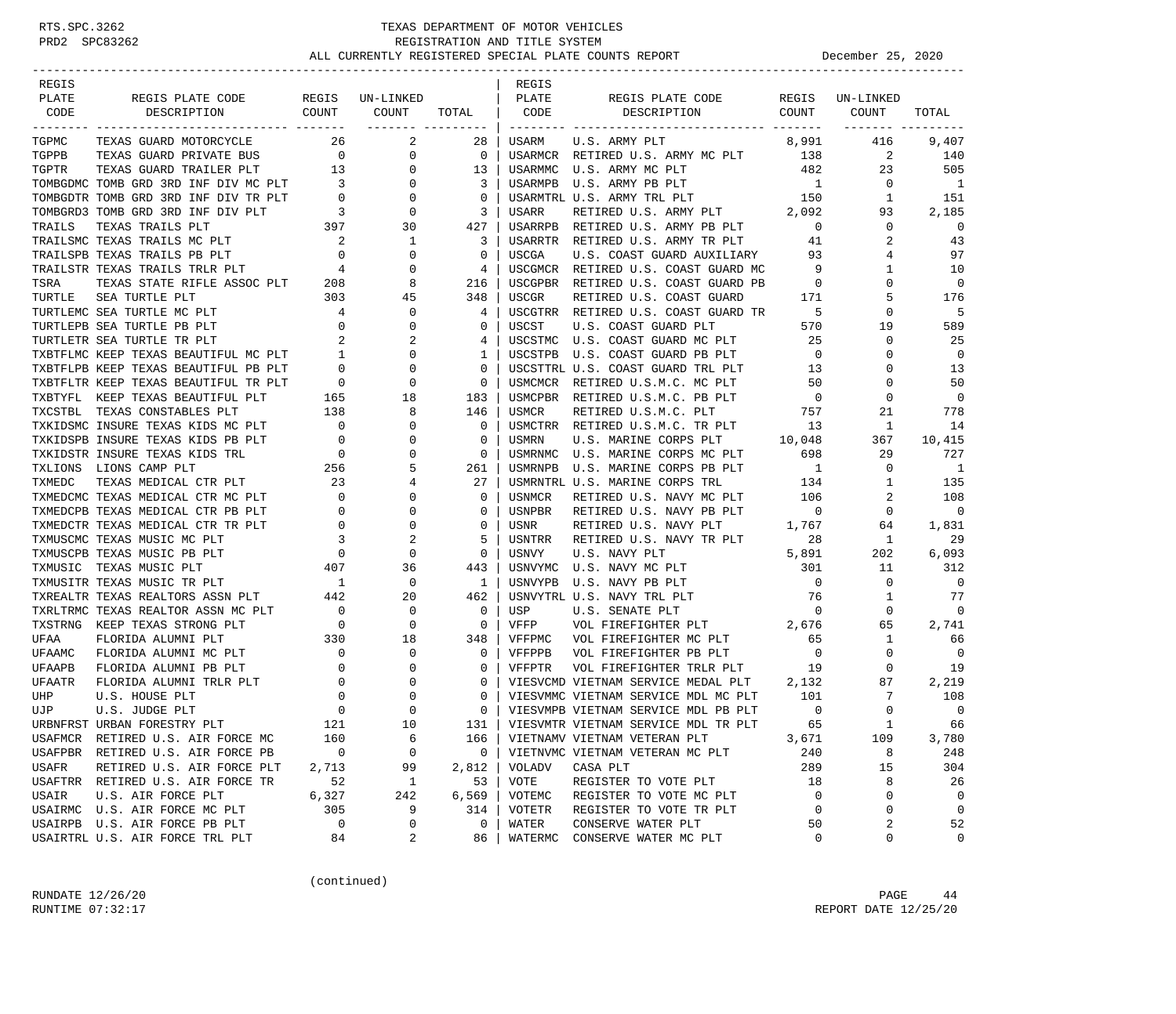| REGIS   |                                                                                  |             |                          |             | REGIS |                                    |                  |                |
|---------|----------------------------------------------------------------------------------|-------------|--------------------------|-------------|-------|------------------------------------|------------------|----------------|
| PLATE   | REGIS PLATE CODE REGIS UN-LINKED   PLATE                                         |             |                          |             |       | REGIS PLATE CODE REGIS UN-LINKED   |                  |                |
| CODE    | DESCRIPTION                                                                      |             | COUNT COUNT TOTAL   CODE |             |       | DESCRIPTION COUNT COUNT            |                  | TOTAL          |
|         |                                                                                  |             |                          |             |       |                                    | ________ _______ |                |
|         | WATERPB CONSERVE WATER PB PLT 0 0 0                                              |             |                          |             |       | 0   WTRFWLTR WATERFOWL TRAILER PLT | $3 \t 0$         | $\overline{3}$ |
|         |                                                                                  |             |                          |             |       |                                    |                  | 205            |
|         |                                                                                  |             |                          |             |       |                                    |                  | 184            |
|         |                                                                                  |             |                          |             |       |                                    |                  | 5              |
|         |                                                                                  |             |                          |             |       |                                    |                  | 203            |
|         |                                                                                  |             |                          |             |       |                                    |                  | 73             |
|         |                                                                                  |             |                          |             |       |                                    |                  | 8              |
|         |                                                                                  |             |                          |             |       |                                    |                  | $\overline{4}$ |
|         |                                                                                  |             |                          |             |       |                                    |                  | 32             |
|         |                                                                                  |             |                          |             |       |                                    |                  | 2              |
|         |                                                                                  |             |                          |             |       |                                    |                  | 0              |
|         |                                                                                  |             |                          |             |       |                                    |                  | 13             |
|         |                                                                                  |             |                          |             |       |                                    |                  | $\mathbf 0$    |
|         |                                                                                  |             |                          |             |       |                                    |                  | 2              |
|         |                                                                                  |             |                          |             |       |                                    |                  | 98             |
|         |                                                                                  |             |                          |             |       |                                    |                  |                |
|         | WILDLIFE CONSERVATION-BLUEBONNET                                                 | 3,704       | $\frac{174}{240}$        | 3,878       |       |                                    |                  |                |
|         | WILDLIFE CONSERVATION-HORNEDLIZARD 5,781                                         |             |                          | 6,021       |       |                                    |                  |                |
|         | WILDLIFE CONSERVATION-BIGHORN-SHEEP 230                                          |             |                          | 28 258      |       |                                    |                  |                |
|         |                                                                                  |             |                          |             |       |                                    |                  |                |
|         | WILDLIFE CONSERVATION-HUMMINGBIRD 1,367<br>WILDLIFE CONSERVATION-RATTLESNAKE 892 |             | 115 1,482<br>79 971      |             |       |                                    |                  |                |
|         |                                                                                  |             |                          |             |       |                                    |                  |                |
|         |                                                                                  |             |                          |             |       |                                    |                  |                |
|         |                                                                                  |             |                          |             |       |                                    |                  |                |
|         |                                                                                  |             |                          |             |       |                                    |                  |                |
|         |                                                                                  |             |                          |             |       |                                    |                  |                |
|         |                                                                                  |             |                          |             |       |                                    |                  |                |
|         |                                                                                  |             |                          |             |       |                                    |                  |                |
|         |                                                                                  |             |                          |             |       |                                    |                  |                |
|         |                                                                                  |             |                          |             |       |                                    |                  |                |
|         |                                                                                  |             |                          |             |       |                                    |                  |                |
|         |                                                                                  |             |                          |             |       |                                    |                  |                |
|         |                                                                                  |             |                          |             |       |                                    |                  |                |
|         |                                                                                  |             |                          |             |       |                                    |                  |                |
|         |                                                                                  |             |                          |             |       |                                    |                  |                |
|         |                                                                                  |             |                          |             |       |                                    |                  |                |
|         |                                                                                  |             |                          |             |       |                                    |                  |                |
|         |                                                                                  |             |                          |             |       |                                    |                  |                |
|         |                                                                                  |             |                          |             |       |                                    |                  |                |
|         |                                                                                  |             |                          |             |       |                                    |                  |                |
|         |                                                                                  |             |                          |             |       |                                    |                  |                |
|         | WLDLFTRL CONSERVATION-HUMMINGBIRD                                                | 12          | $\Omega$                 | 12          |       |                                    |                  |                |
|         | WLDLFTRL CONSERVATION-RATTLESNAKE                                                | 4           | $\overline{a}$           | 6           |       |                                    |                  |                |
|         | WLDLFTRL CONSERVATION-TX-RIVERS                                                  | 38          | 4                        | 42          |       |                                    |                  |                |
|         | WLDLFTRL CONSERVATION-CAMPING                                                    | 162         | 18                       | 180         |       |                                    |                  |                |
| WLFRBRD | CHILD WELFARE BOARD PLT                                                          | 0           | 0                        | $\mathbf 0$ |       |                                    |                  |                |
| WOMVET  | WOMAN VETERAN PLT                                                                | 1,637       | 68                       | 1,705       |       |                                    |                  |                |
|         | WOMVETMC WOMAN VETERAN MC PLT                                                    | 29          | 1                        | 30          |       |                                    |                  |                |
|         | WTRFWLMC WATERFOWL MC PLT                                                        | 2           | 0                        | 2           |       |                                    |                  |                |
|         | WTRFWLPB WATERFOWL PB PLT                                                        | $\mathbf 0$ | 0                        | 0           |       |                                    |                  |                |
|         |                                                                                  |             |                          |             |       |                                    |                  |                |